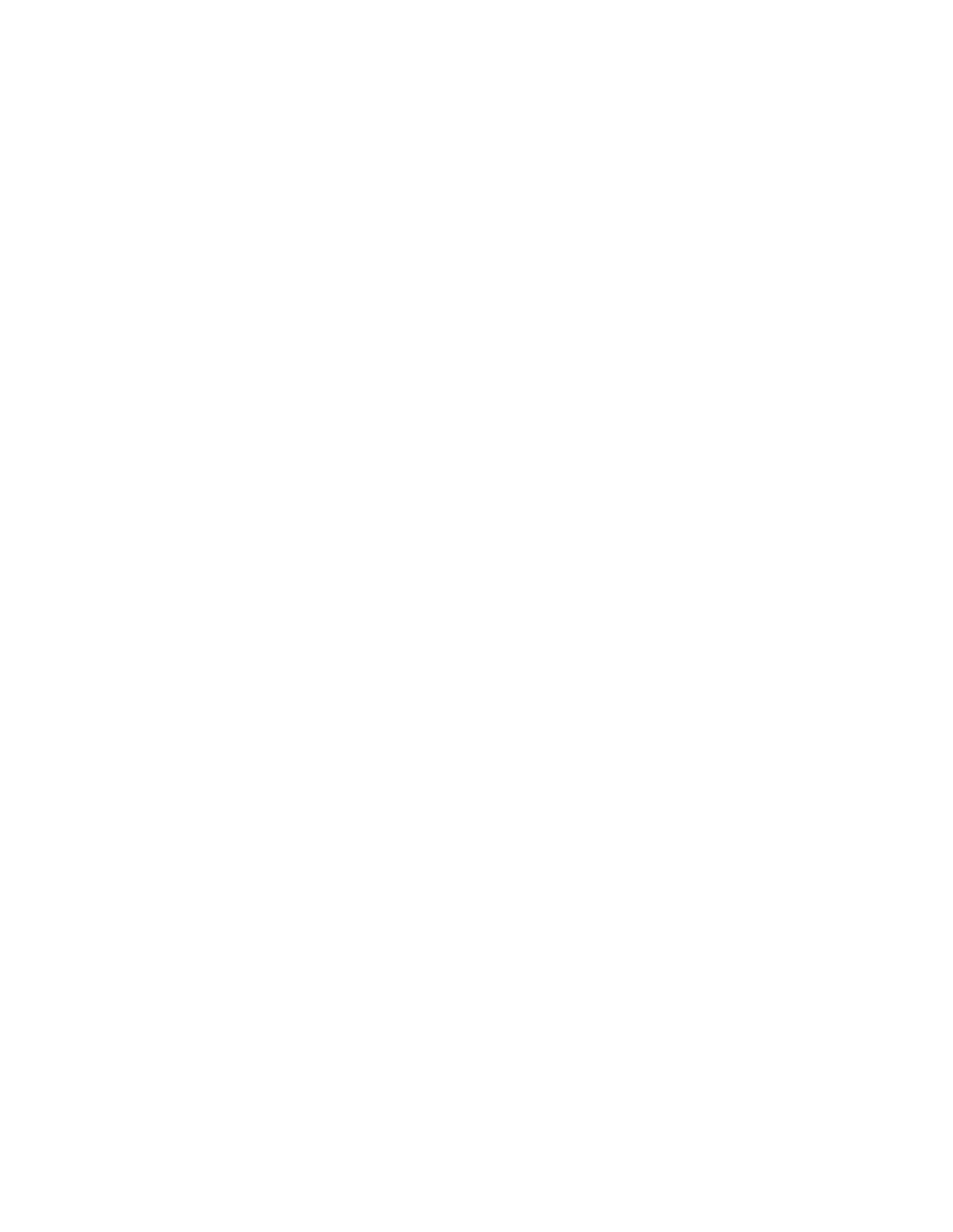# **CONTENTS**

| I.   |    |                                                                         |  |
|------|----|-------------------------------------------------------------------------|--|
| Π.   |    |                                                                         |  |
|      |    |                                                                         |  |
|      |    |                                                                         |  |
|      |    |                                                                         |  |
|      |    |                                                                         |  |
|      |    |                                                                         |  |
|      |    |                                                                         |  |
|      |    |                                                                         |  |
| III. |    |                                                                         |  |
|      |    |                                                                         |  |
|      |    |                                                                         |  |
|      |    | Teacher Certification as a Measure of Mathematical                      |  |
|      |    |                                                                         |  |
|      |    | a.                                                                      |  |
|      |    | b.                                                                      |  |
|      |    |                                                                         |  |
|      | 3. | Content Course Work and Degrees as Measures of Mathematical             |  |
|      |    |                                                                         |  |
|      |    | a.                                                                      |  |
|      |    |                                                                         |  |
|      |    | $\mathbf{c}$ .                                                          |  |
|      | 4. | Test Scores and Ad Hoc Measures as Measures of Mathematical             |  |
|      |    |                                                                         |  |
|      |    | a.                                                                      |  |
|      |    |                                                                         |  |
|      |    |                                                                         |  |
|      | 5. | The Mathematical Content and Nature of Teacher Licensure Exams  5-19    |  |
|      |    |                                                                         |  |
|      |    | Recommendations Based on the Mathematical and Logical Analysis          |  |
|      |    |                                                                         |  |
|      |    | B. Teachers' Education: Teacher Preparation and Alternative Pathways to |  |
|      |    |                                                                         |  |
|      |    |                                                                         |  |
|      | 2. |                                                                         |  |
|      | 3. |                                                                         |  |
|      | 4. |                                                                         |  |
|      | 5. |                                                                         |  |
|      | 6. |                                                                         |  |
|      |    |                                                                         |  |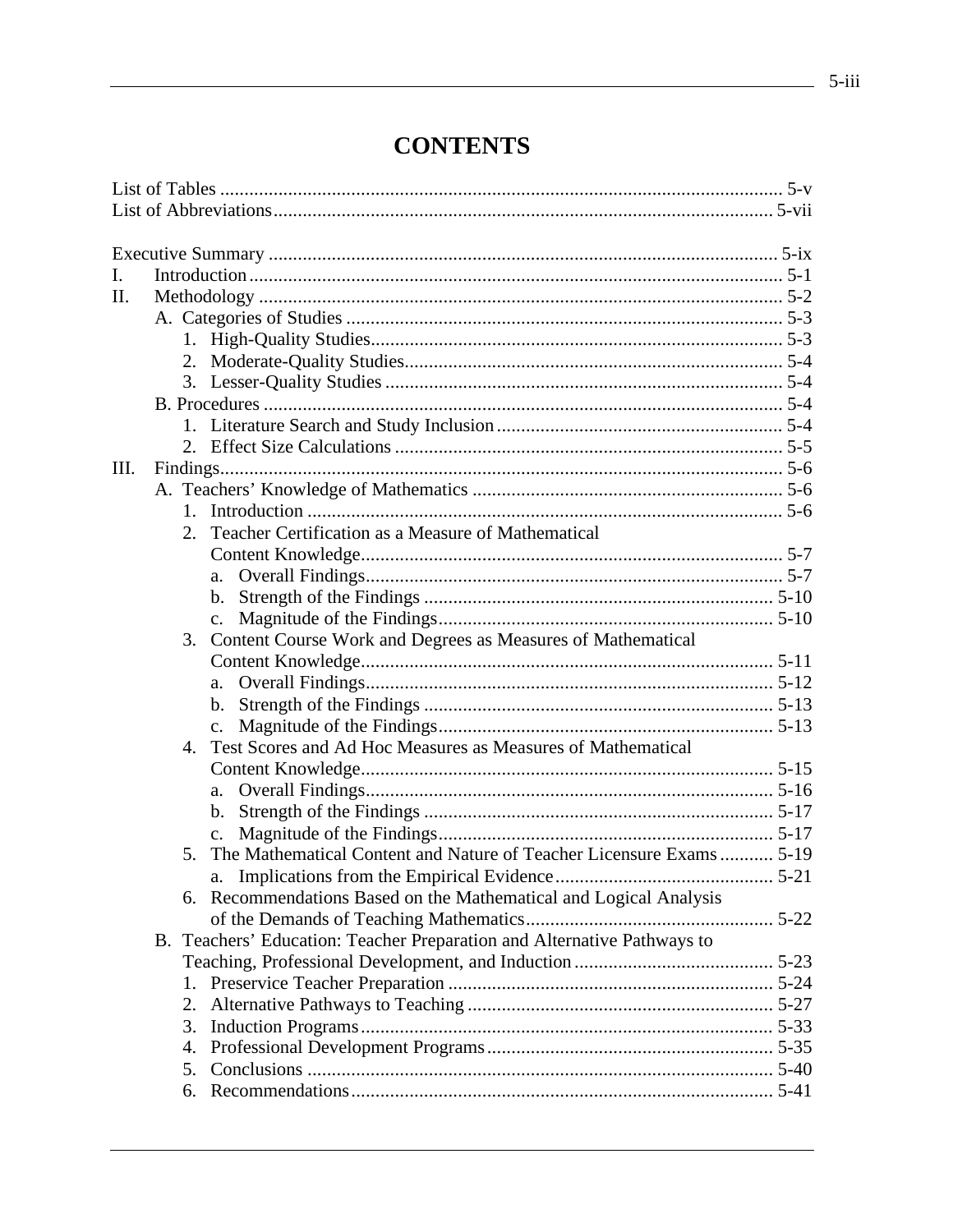| C. Teacher Incentives                                                   |  |
|-------------------------------------------------------------------------|--|
| . Utilizing Labor Market Incentives for Good Teaching                   |  |
| a. Skills-Based Pay                                                     |  |
| b. Location Pay                                                         |  |
|                                                                         |  |
| '. Recommendations                                                      |  |
| Cautions.                                                               |  |
| D. Elementary Mathematics Specialist Teachers.                          |  |
| What Models Exist for Elementary Mathematics Specialist Teachers and    |  |
| Their Preparation?                                                      |  |
| a. The Lead Teacher or Math Coach Model.                                |  |
| b. The Specialized-Teacher Model                                        |  |
| c. The Pull-Out Model                                                   |  |
| 2. What Evidence Exists for the Effectiveness of Elementary Mathematics |  |
| Specialist Teachers with Respect to Student Achievement?.               |  |
| Costs Associated with Mathematics Specialists                           |  |
| b. Mathematics Specialists Internationally                              |  |
| 3. Conclusions.                                                         |  |
|                                                                         |  |
| <b>BIBLIOGRAPHY</b>                                                     |  |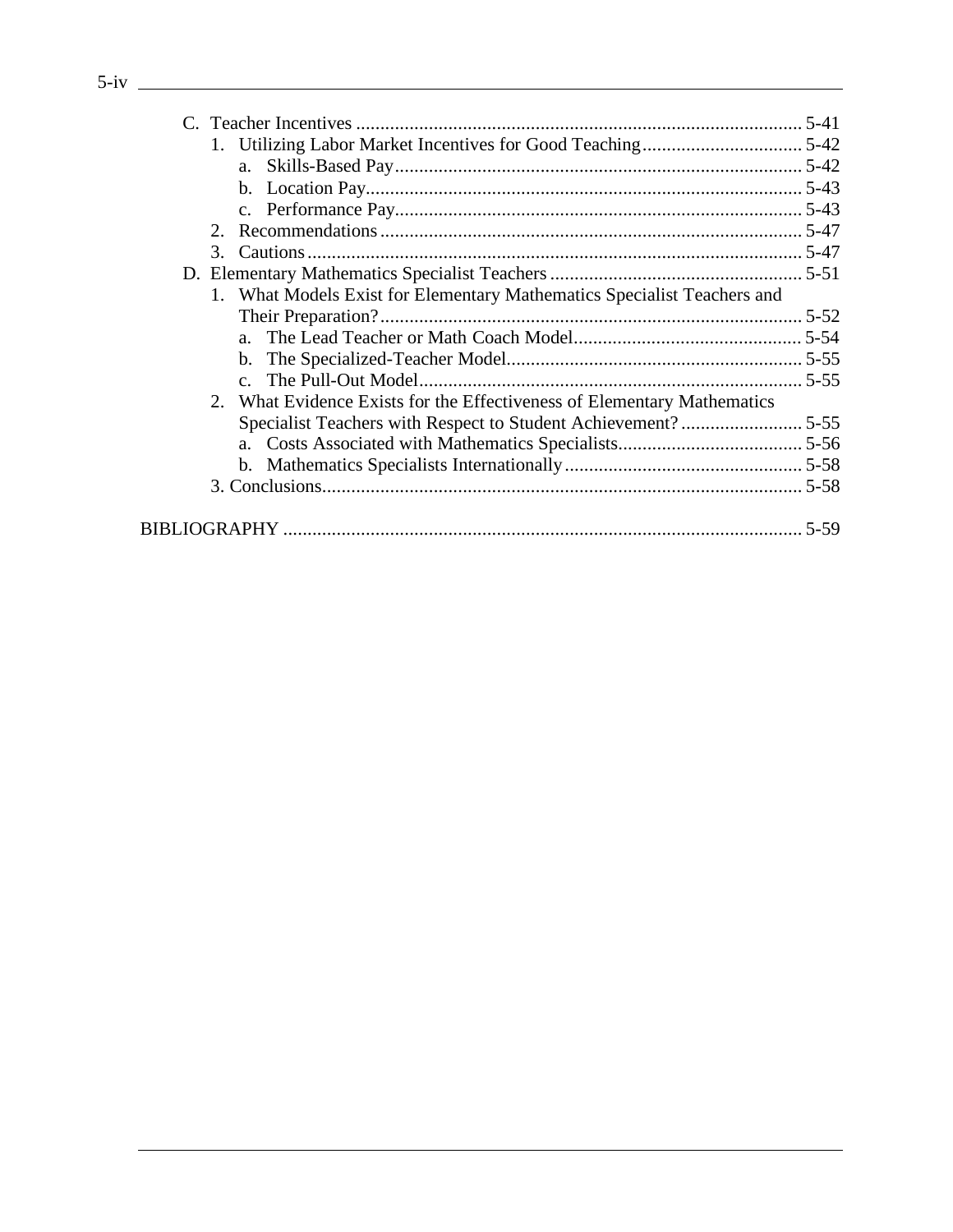# **Tables**

|          | Table 1: Quality Characteristics of Models Examining Impact of Teacher      |  |
|----------|-----------------------------------------------------------------------------|--|
|          | Certification on Student Achievement in Mathematics, by Study and           |  |
|          |                                                                             |  |
| Table 2: | Reported Impacts of Models Examining the Effect of Teacher                  |  |
|          | Certification on Student Achievement in Mathematics for the                 |  |
|          |                                                                             |  |
| Table 3: | Quality Characteristics of Models Looking at Impact of Teacher              |  |
|          | Math Course Work and Degrees on Student Achievement in                      |  |
|          |                                                                             |  |
| Table 4: | Reported Impacts of Models Examining the Effect of Teacher                  |  |
|          | Mathematics Course Work and Degrees on Student Achievement                  |  |
|          |                                                                             |  |
| Table 5: | Quality Characteristics of Models Looking at Impact of Teacher              |  |
|          | Test Scores and Other Ad Hoc Measures on Student Achievement                |  |
|          |                                                                             |  |
| Table 6: | Reported Impacts of Models Examining the Effect of Teacher                  |  |
|          | Test Scores and Other Ad Hoc Measures on Student Achievement                |  |
|          |                                                                             |  |
| Table 7: | Quality Characteristics of Models Examining Impact of Teacher               |  |
|          | Preparation Programs on Student Achievement in Mathematics                  |  |
|          |                                                                             |  |
| Table 8: | Reported Impacts From Models Examining the Effect of Teacher                |  |
|          | Preparation Programs on Student Achievement in Mathematics or               |  |
|          |                                                                             |  |
| Table 9: | Quality Characteristics of Models Examining Impact of Alternative           |  |
|          |                                                                             |  |
|          | Table 10: Reported Impacts of Studies Examining the Effect of Teachers from |  |
|          |                                                                             |  |
|          | Table 11: Quality Characteristics of Studies Examining Impact of            |  |
|          | Teacher Professional Development Programs on Student                        |  |
|          |                                                                             |  |
|          | Table 12: Reported Impacts of Studies Examining the Effect of               |  |
|          | Teacher Professional Development Programs on Student                        |  |
|          |                                                                             |  |
|          | Table 13: Quality Characteristics of Studies Examining Impact of Teacher    |  |
|          | Pay for Performance on Student Achievement in Mathematics  5-45             |  |
|          | Table 14: Reported Impacts of Models Examining the Effect of Teacher        |  |
|          | Pay for Performance on Student Achievement in Mathematics  5-48             |  |
|          |                                                                             |  |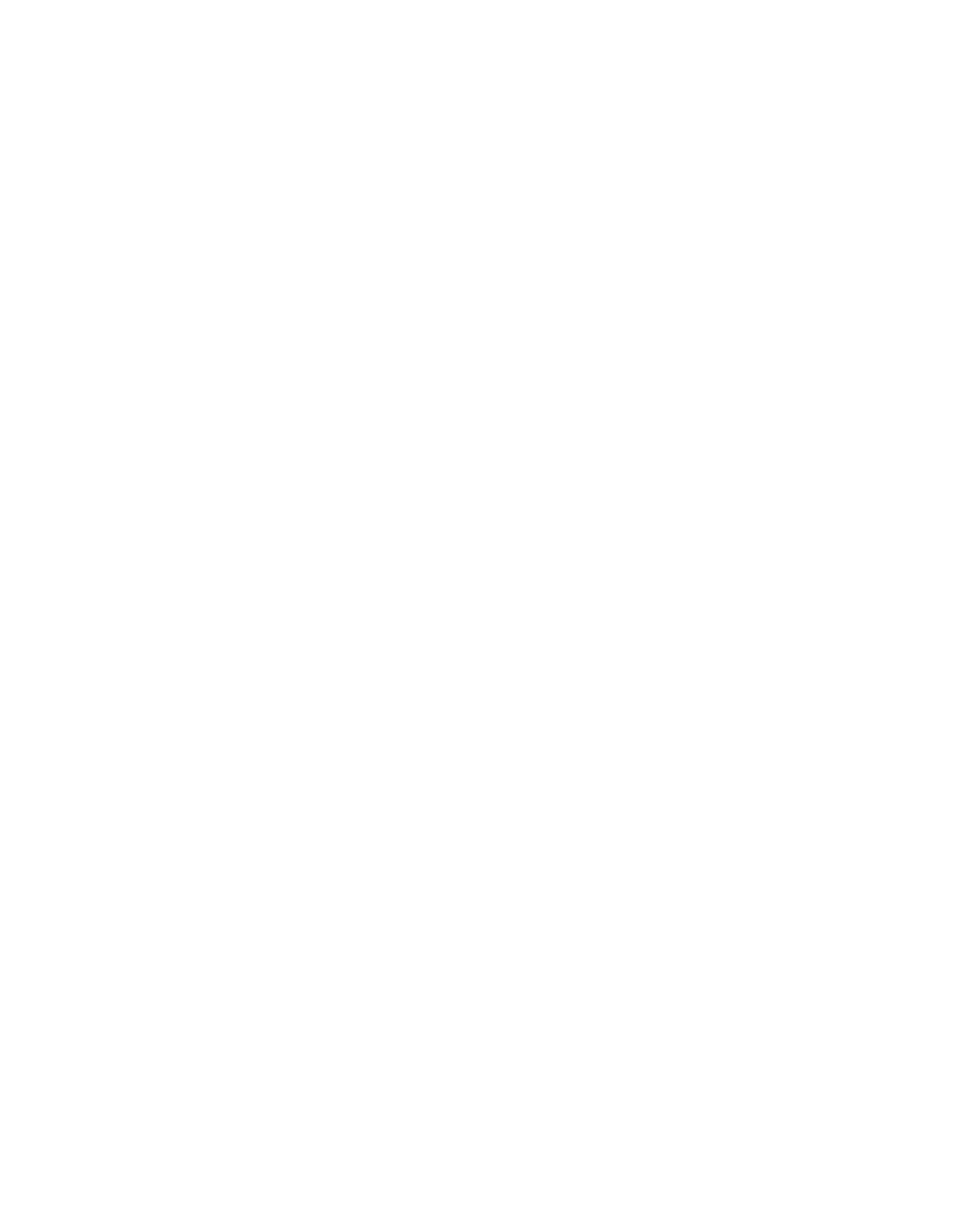# **Abbreviations**

|              | The Alliance for Improvement of Mathematics Skills—PreKindergarten |  |  |  |  |  |  |  |
|--------------|--------------------------------------------------------------------|--|--|--|--|--|--|--|
|              | Through Grade 16                                                   |  |  |  |  |  |  |  |
| <b>ANOVA</b> | Analysis of Variance                                               |  |  |  |  |  |  |  |
| <b>BA</b>    | <b>Bachelor of Arts</b>                                            |  |  |  |  |  |  |  |
| <b>BNSE</b>  | <b>Belize National Selection Exam</b>                              |  |  |  |  |  |  |  |
| <b>BSAP</b>  | <b>Basic Skills Assessment Program</b>                             |  |  |  |  |  |  |  |
| <b>CCTDM</b> | <b>Classroom Center Teacher Developmental Mathematics</b>          |  |  |  |  |  |  |  |
| CKT-M        | <b>Content Knowledge for Teaching Mathematics</b>                  |  |  |  |  |  |  |  |
| <b>CSAP</b>  | <b>Colorado Student Assessment Program</b>                         |  |  |  |  |  |  |  |
| <b>CTBS</b>  | Comprehensive Test of Basic Skills                                 |  |  |  |  |  |  |  |
| <b>ETS</b>   | <b>Education Testing Service</b>                                   |  |  |  |  |  |  |  |
| <b>FCAT</b>  | Florida Comprehensive Achievement Test                             |  |  |  |  |  |  |  |
| <b>GLS</b>   | <b>Generalized Least Squares</b>                                   |  |  |  |  |  |  |  |
| <b>GPA</b>   | <b>Grade Point Average</b>                                         |  |  |  |  |  |  |  |
| <b>GSCE</b>  | <b>Graduate School College Education</b>                           |  |  |  |  |  |  |  |
| <b>HLM</b>   | <b>Hierarchical Linear Modeling</b>                                |  |  |  |  |  |  |  |
| HS           | <b>High School</b>                                                 |  |  |  |  |  |  |  |
| <b>ICC</b>   | <b>Intra-Class Correlation</b>                                     |  |  |  |  |  |  |  |
| <b>IMA</b>   | <b>Integrated Mathematics Assessment</b>                           |  |  |  |  |  |  |  |
| IP           | <b>Incentive Plan</b>                                              |  |  |  |  |  |  |  |
| <b>ISD</b>   | <b>Independent School District</b>                                 |  |  |  |  |  |  |  |
| <b>ITBS</b>  | <b>Iowa Test of Basic Skills</b>                                   |  |  |  |  |  |  |  |
| <b>KCPE</b>  | Kentucky Council on Postsecondary Education                        |  |  |  |  |  |  |  |
| <b>LSAY</b>  | Longitudinal Study of American Youth                               |  |  |  |  |  |  |  |
| MA           | <b>Master of Arts</b>                                              |  |  |  |  |  |  |  |
| <b>MAT</b>   | Master of Arts in Teaching                                         |  |  |  |  |  |  |  |
| <b>MMI</b>   | Maysville Mathematics Initiative                                   |  |  |  |  |  |  |  |
| <b>NAEP</b>  | National Assessment of Educational Progress                        |  |  |  |  |  |  |  |
| <b>NBPTS</b> | National Board for Professional Teaching Standards                 |  |  |  |  |  |  |  |
| <b>NCATE</b> | National Council for the Accreditation of Teacher Education        |  |  |  |  |  |  |  |
| <b>NCE</b>   | Norm Curve Equivalent                                              |  |  |  |  |  |  |  |
| <b>NELS</b>  | National Educational Longitudinal Survey                           |  |  |  |  |  |  |  |
| <b>NWEA</b>  | Northwest Evaluation Association Study                             |  |  |  |  |  |  |  |
| <b>OLS</b>   | <b>Ordinary Least Squares</b>                                      |  |  |  |  |  |  |  |
| <b>PFP</b>   | Pay for Performance                                                |  |  |  |  |  |  |  |
| $PK-16$      | Pre-School Through Grade 16                                        |  |  |  |  |  |  |  |
| <b>PPST</b>  | Pre-Professional Skills Tests                                      |  |  |  |  |  |  |  |
| <b>PS</b>    | <b>Propensity Score</b>                                            |  |  |  |  |  |  |  |
| <b>RCT</b>   | <b>Randomized Controlled Trials</b>                                |  |  |  |  |  |  |  |
| <b>RDD</b>   | <b>Regression Discontinuity Design</b>                             |  |  |  |  |  |  |  |
| <b>SAT</b>   | Scholastic Aptitude Test                                           |  |  |  |  |  |  |  |
| SAT-9        | <b>Stanford Achievement Test, Ninth Edition</b>                    |  |  |  |  |  |  |  |
| <b>SC</b>    | South Carolina                                                     |  |  |  |  |  |  |  |
|              |                                                                    |  |  |  |  |  |  |  |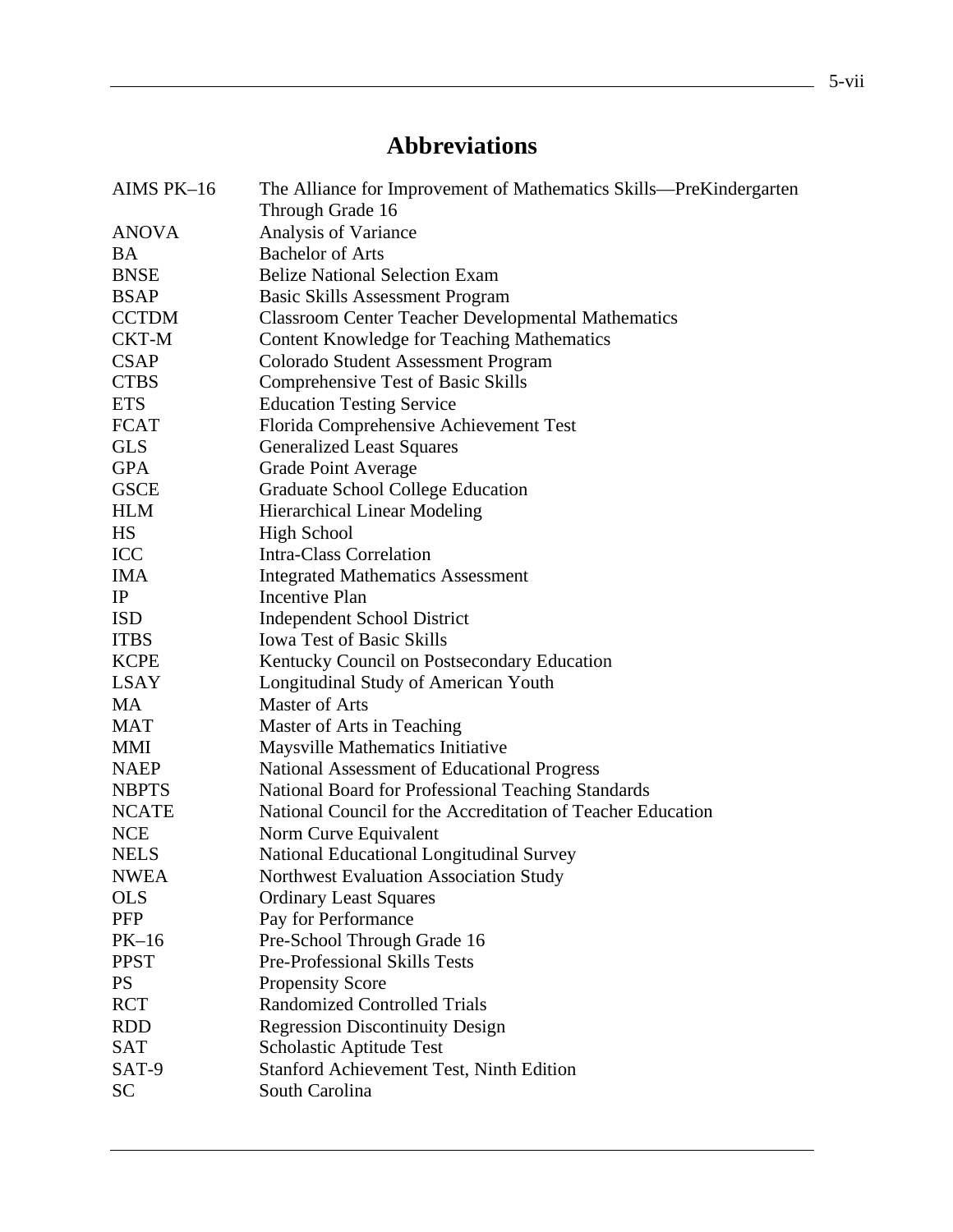### 5-viii

| <b>SSCI</b>  | <b>Social Sciences Citation Index</b>      |
|--------------|--------------------------------------------|
| <b>STAR</b>  | Student/Teacher Achievement Ratio          |
| <b>SUPP</b>  | Supplemental                               |
| <b>TAAS</b>  | <b>Texas Assessment of Academic Skills</b> |
| <b>TFA</b>   | <b>Teach for America</b>                   |
| <b>TIMSS</b> | Trends in Mathematics and Science Study    |
| <b>TRAD</b>  | Traditional                                |
| <b>WCET</b>  | <b>Weighted Common Examinations Total</b>  |
| <b>WWC</b>   | <b>What Works Clearinghouse</b>            |
|              |                                            |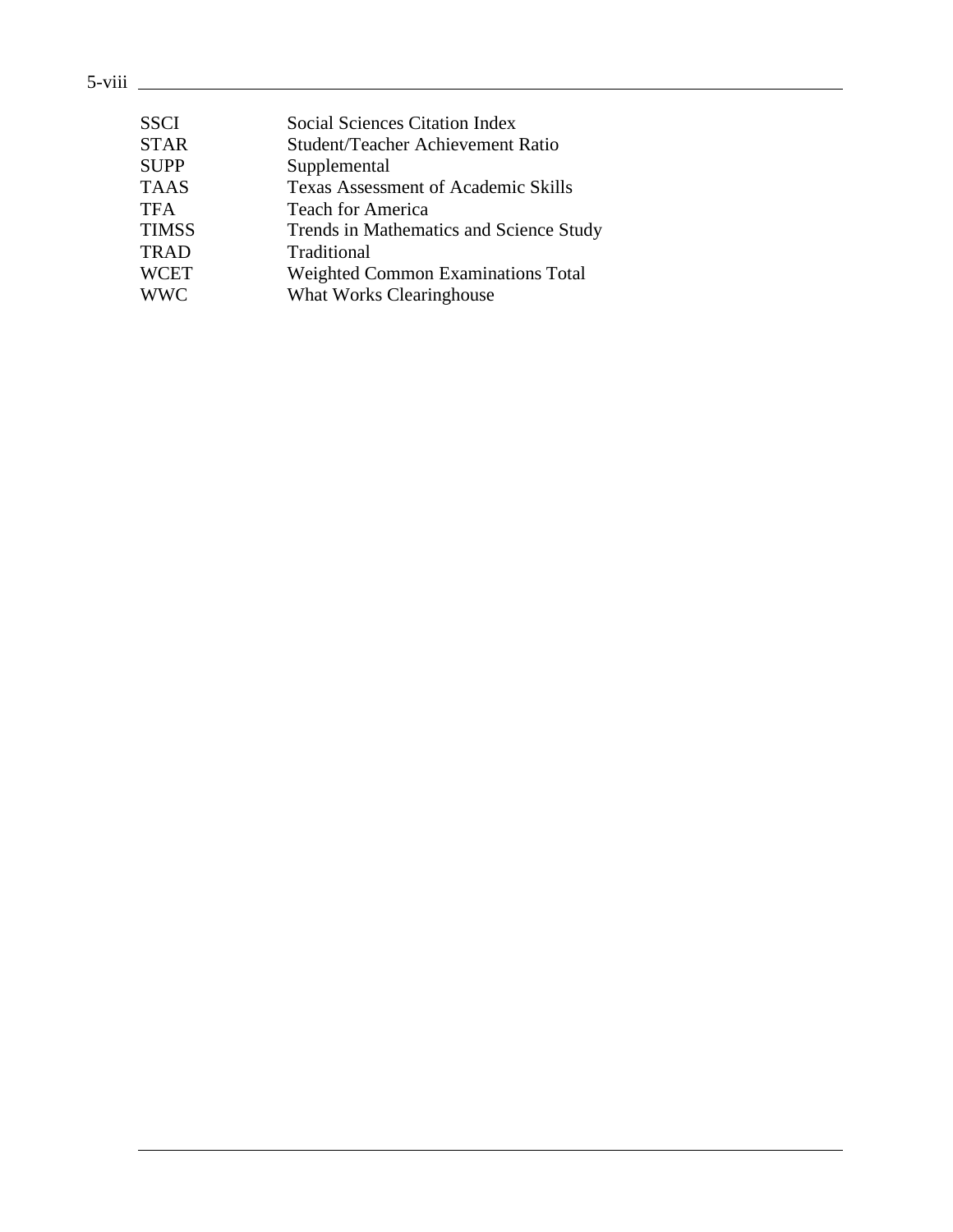### **Executive Summary**

### *Introduction*

Teachers are crucial to students' opportunities to learn mathematics, and substantial differences in the mathematics achievement of students are attributable to differences among teachers. Therefore, the National Mathematics Advisory Panel (Panel) was charged with making recommendations, based on the best available scientific evidence, on "the training, selection, placement, and professional development of teachers of mathematics in order to enhance students' learning of mathematics," according to presidential Executive Order 13398. To address this charge, the Panel established a Teachers and Teacher Education Task Group (Task Group), which combed the research on the relationship between teachers' own knowledge and students' achievement, and how effective teachers can best be recruited, prepared, supported, and rewarded.

The four questions that structured the work of the Task Group are:

- 1) What is the relationship between the depth and quality of teachers' mathematical knowledge and students' mathematics achievement?
- 2) What is known about programs that help teachers develop the necessary mathematical knowledge for teaching? Which of these programs have been shown to affect instructional practice and student achievement?
- 3) What types of recruitment and retention strategies are used to attract and retain highly effective teachers of mathematics? How effective are they?
- 4) What evidence exists for the effectiveness of elementary mathematics specialist teachers with respect to student achievement? What models exist for elementary mathematics specialists and their preparation?

The research base that addresses these questions was found to be uneven. Therefore, in addition to making recommendations based on the best available evidence, the Task Group makes recommendations about the research needed in order to improve practice and policy with respect to teachers.

### *Methodology*

The Task Group identified available scientific evidence, published in peer-reviewed journals and national reports, and categorized the quality of the research studies related to each of the four research questions. Studies were categorized as high quality, moderate quality, or lesser quality based on the appropriateness of the design in answering the specific research question. High-quality studies were those that employed a randomized control trial design or those that addressed the weaknesses of a correlational design through the use of large samples, control variables, multiple specifications, etc. Standardized regression coefficients or standardized mean differences were calculated as appropriate. High-quality studies served as the primary basis for the Task Group's recommendations, although the available evidence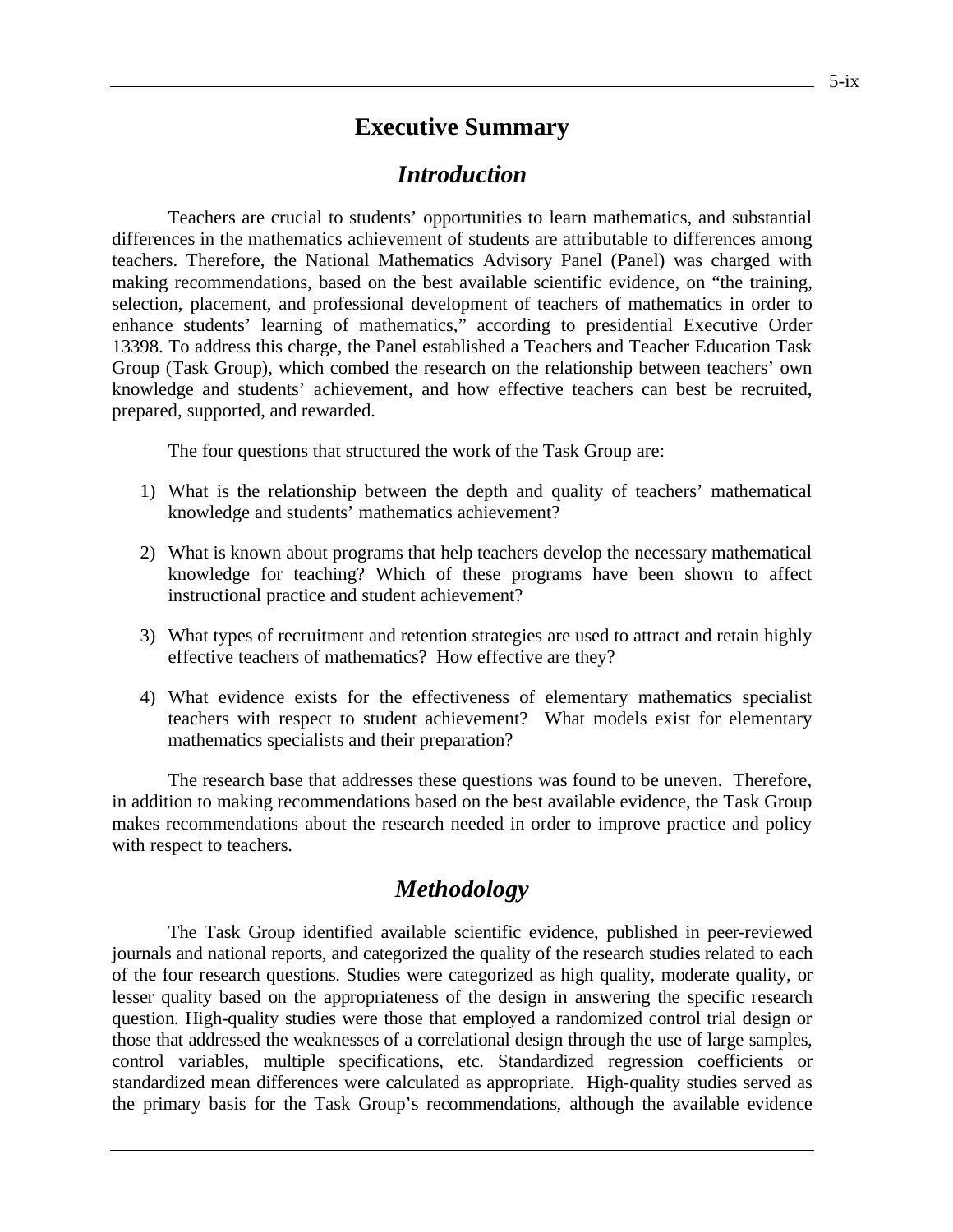varied for each research question. Because of the paucity of rigorous empirical research to answer the Task Group's fourth question, the Task Group provides a description of the programs and models that exist in the United States, some distinctions among the different models, and commentary on the costs and benefits of those different models.

### *Teachers' Knowledge of Mathematics*

Common sense dictates that teachers must know the mathematical content they teach, but defining a precise body of mathematical knowledge that would effectively serve teachers and would guide teacher education, professional development, and policy has proved challenging. Therefore, the Task Group considered the empirical evidence on how the level and scope of teachers' own mathematical knowledge affects the learning of their students. Across the rigorous research studies reviewed on the relationship between teachers' mathematical knowledge and their students' achievement, teacher content knowledge was measured in three different ways: teacher certification, mathematics course work, and tests of teachers' mathematical knowledge. Across all studies, the general results are mixed but overall do confirm the importance of teachers' content knowledge. However, because most studies have relied on proxies for teachers' mathematical knowledge (such as teacher certification or courses taken), existing research does not reveal the specific mathematical knowledge and instructional skill needed for effective teaching, especially at the elementary and middle school level. Direct assessments of teachers' actual mathematical knowledge provide the strongest indication of a relation between teachers' content knowledge and their students' achievement.

#### **Teacher Certification as a Measure of Mathematical Content Knowledge**

Across studies that used teacher certification or teacher certification in mathematics as a proxy for teachers' mathematical content knowledge, findings were mixed about the impact of teacher certification on student achievement in mathematics. Research in this area has not provided consistent or convincing evidence that students of teachers who are certified in mathematics gain more than those whose teachers are not.

### **Content Course Work and Degrees as Measures of Mathematical Content Knowledge**

Mathematics course work and field-specific degrees are a second common group of proxies for teachers' mathematical content knowledge; both measures focus on teachers' completion of college-level mathematics study and are often jointly considered within the same analysis. In general, although results are mixed, there appears to be some positive relationship between teacher content course work and degrees, and student math achievement at the high school level. However, the existing research does not show evidence of such a relationship below ninth grade.

 $5-x$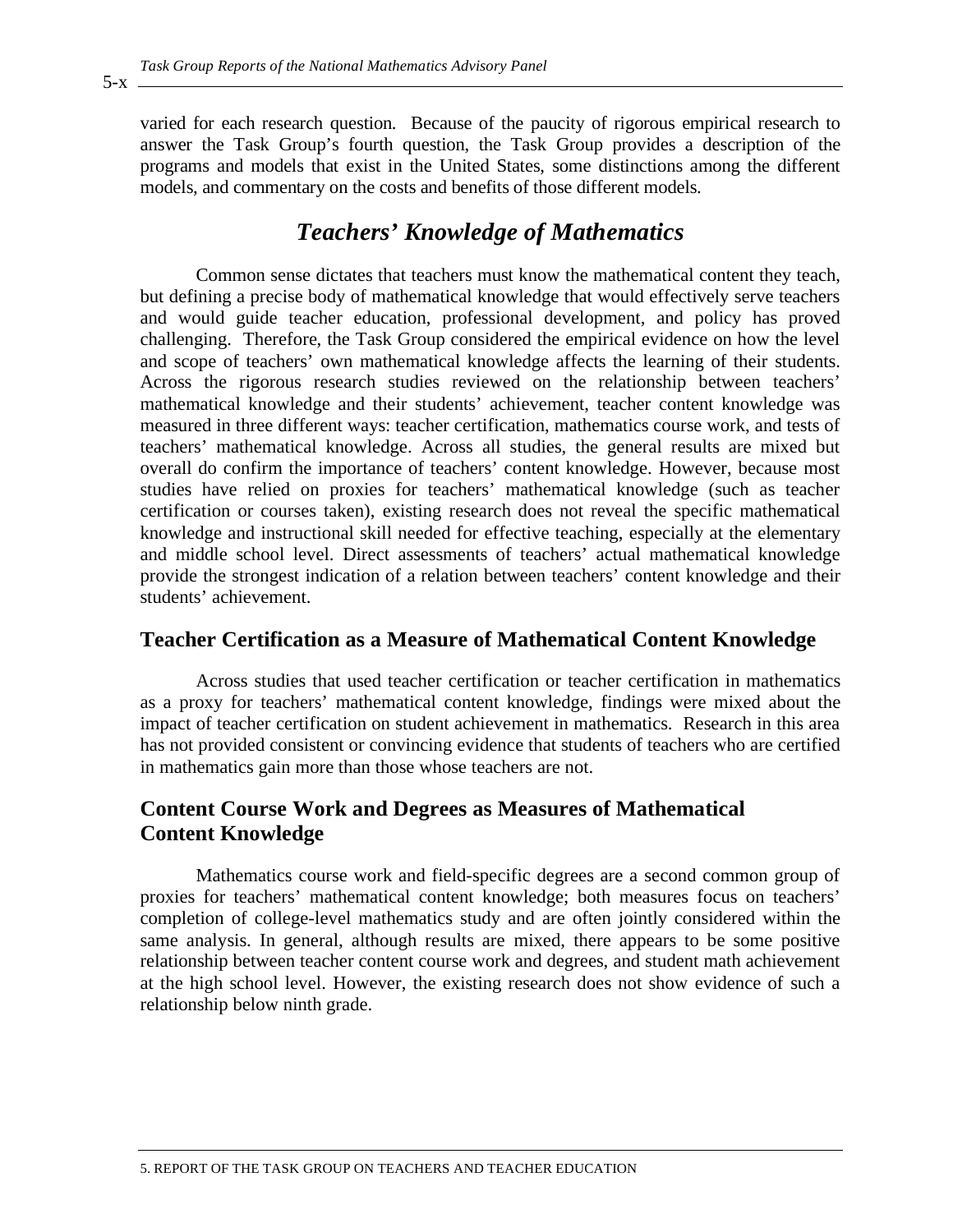### **Test Scores and Ad Hoc Measures as Measures of Mathematical Content Knowledge**

More proximal measures of teachers' mathematical content knowledge included tests of teachers' content knowledge. Such measures allow closer examination of the effect that mathematical knowledge has on student achievement. Although there was variation among the set of studies that used teacher test scores as measures of teacher content knowledge, overall these studies signaled a positive effect of mathematical content knowledge on student achievement. It should be noted that the studies this Task Group found were focused at the elementary level, making comparisons with other findings difficult.

### **The Mathematical Content and Nature of Teacher Licensure Exams**

Although recent research treating teacher licensure as a proxy for teachers' mathematical content knowledge has not consistently or convincingly shown that students of teachers who are licensed in mathematics gain more academically than those whose teachers are not, teacher licensure exams play an important role in determining the math teachers available for employment in schools. Recognizing the importance of teacher licensure exams, the Task Group sought access to these exams together with data on teachers' performance on exam items. Due to issues of confidentiality, however, the Task Group was not able to gather information sufficient to assess the mathematical quality of these exams.

### **Conclusions and Recommendations Regarding Teachers' Knowledge of Mathematics**

Research on the relationship between teachers' mathematical knowledge and students' achievement supports the importance of teachers' content knowledge in student learning. However, because most studies have relied on proxies for teachers' mathematical knowledge (such as teacher certification or courses taken), existing research does not reveal the specific mathematical knowledge and instructional skills needed for effective teaching, especially at the elementary and middle school level.

Direct assessments of teachers' actual mathematical knowledge provide the strongest indication of a relation between teachers' content knowledge and their students' achievement. More precise measures are needed to specify in greater detail the relationship among elementary and middle-school teachers' mathematical knowledge, their instructional skill, and students' learning.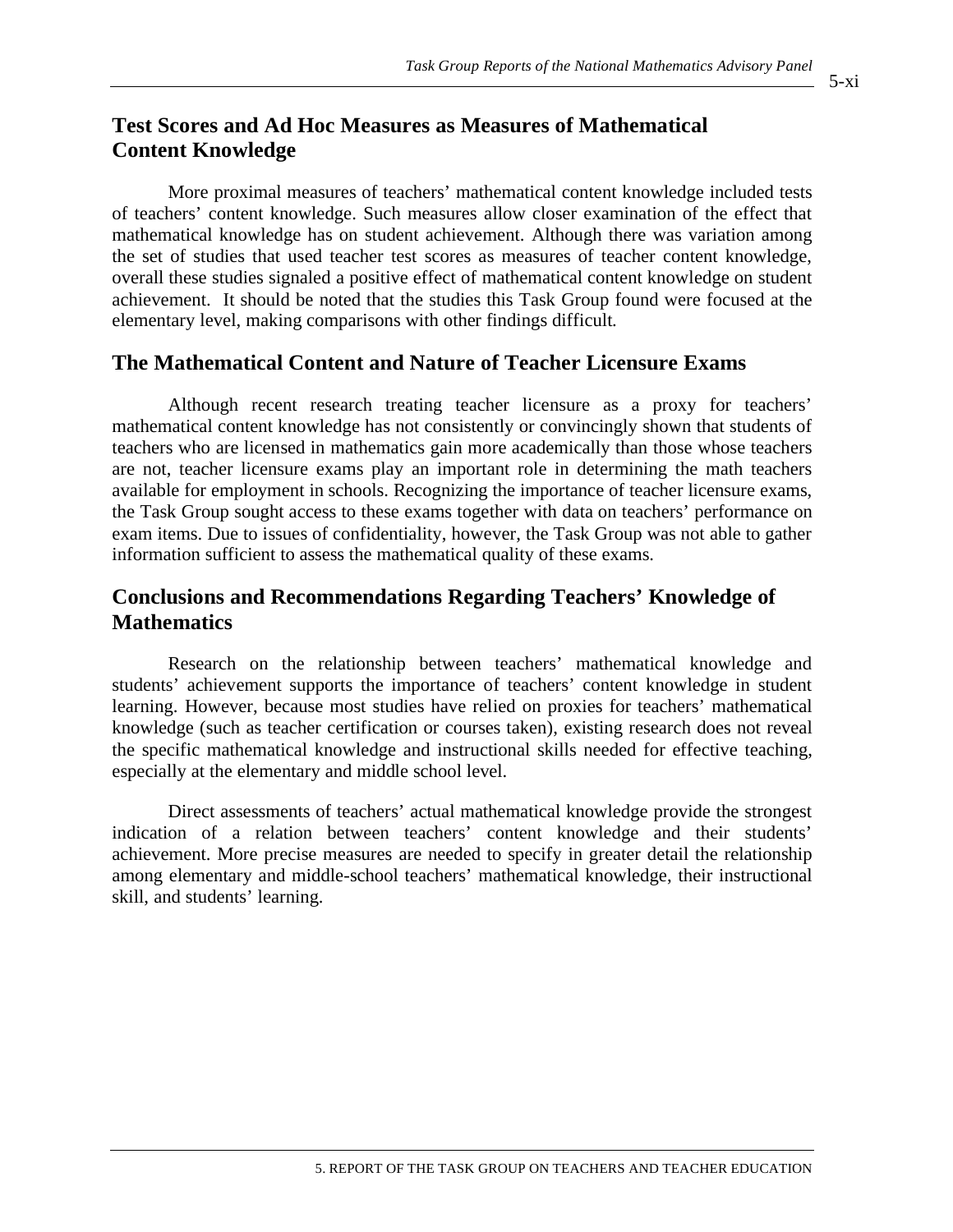## *Teachers' Education: Teacher Preparation, Alternative Pathways to Teaching, Induction, and Professional Development*

Teaching well requires substantial knowledge and skill. The Task Group sought to understand the impact that teacher education has on teachers' effectiveness. The Task Group considered the empirical evidence on four types of professional training:

- *Preservice teacher preparation*: Initial teacher training, conventionally offered in institutions of higher education;
- *Alternative pathways*: Initial teacher preparation offered outside of conventional teacher education programs*;*
- *Induction programs*: Professional support and additional training within the first years of practice; and
- *Professional development*: Ongoing programmatic professional education of practicing teachers.

The Task Group's review of the available research and the rigor of this research highlights the critical need for more and better studies tracing the relationship between specific approaches to teacher education (i.e., curricula, pedagogy and assessment, instructors, structures, and settings) and teachers' capacity for teaching and their students' learning. However, existing research on aspects of teacher education, including standard teacher preparation programs, alternative pathways into teaching, support programs for new teachers (e.g., mentoring), and professional development, is not of sufficient rigor or quality to permit the Panel to draw conclusions about the features of professional training that have effects on teachers' knowledge, their instructional practice, or their students' achievement.

#### **Preservice Teacher Preparation**

The Task Group found very few empirical studies that addressed the question of the impact of preparation programs on student achievement or teachers' mathematical content knowledge. Unfortunately, none were of sufficient rigor or quality to allow us to draw conclusions about the relationship of particular features of teacher preparation programs and their effects.

### **Alternative Pathways Into Teaching**

Determining how different types of pathways into teaching may affect the knowledge and skill teachers' bring to their work is a key policy question in a time when issues of teacher recruitment, retention, and quality are paramount. Overall, evidence is mixed on the effects of teachers' pathways into teaching and their relationship to students' achievement. Because of differences in specifications across studies, drawing specific conclusions about alternative pathways in general would be difficult to do from these studies. However, the evidence suggests that the differences among current pathways are small or not significantly different and that variation within programs is much greater than that across programs.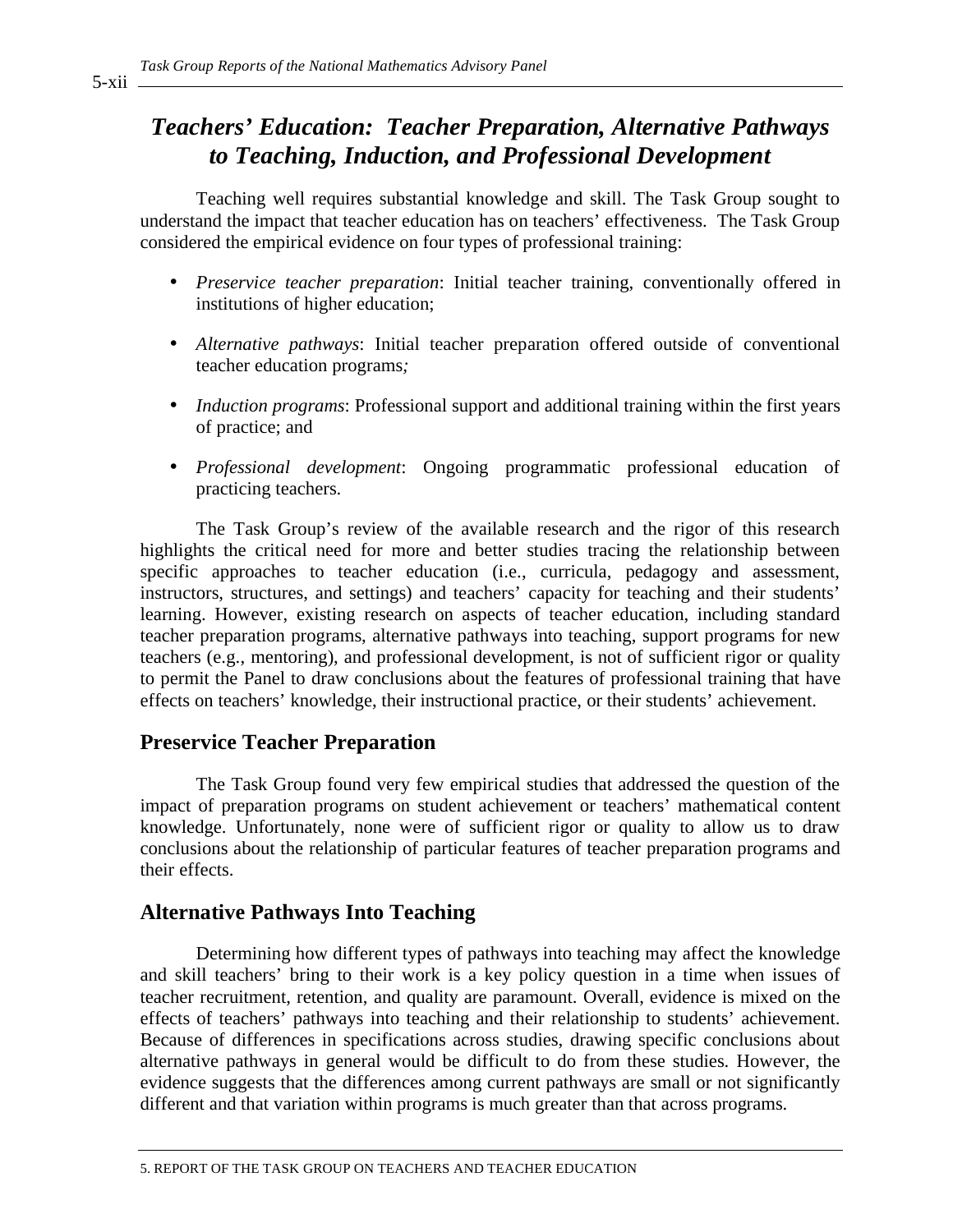#### **Induction Programs**

National reports calling for higher-quality teaching, higher teacher retention rates, and stronger student achievement identify support of new teachers—induction—as an area for improvement. The Task Group found a dearth of peer-reviewed research on early career support programs for mathematics teachers that looked at outcomes related to student achievement or teacher mathematics knowledge; key outcomes for much of the current induction literature is teacher retention, satisfaction, and beliefs. Given the current expansion of induction programs, it is important to assess the effectiveness of induction programs on teachers' effectiveness. Until induction programs are content-specific or include specific content activities, it may be difficult to determine the effectiveness of induction on the mathematical knowledge of teachers or on students' achievement gains.

#### **Professional Development Programs**

Practicing teachers continue their teacher education through in-service professional development. Studies that investigated the impact on teacher content knowledge lacked either comparison groups or direct measures of teacher content knowledge, instead relying on teacher self reports. Across studies that investigated the relationship between teacher professional development programs and students' mathematics achievement, there was a positive effect of professional development on student achievement. However, there was insufficient evidence on the specific features of professional development that impact student achievement to make conclusions about what forms of, or approaches to, professional development are effective.

### **Conclusions and Recommendations Regarding Teachers' Education**

Despite common beliefs about qualities of effective teacher education, there is no strong evidence on the relationship between any specific form of teacher education and either teachers' mathematics content knowledge or their students' mathematics learning. Further, there is even less evidence to identify the specific features of training that might account for any program impacts, providing little insight into the crucial components of teacher education.

High-quality research must be undertaken to create a sound basis for the mathematics preparation of elementary and middle school teachers within preservice teacher education, early-career support, and ongoing professional development programs. Outcomes of different approaches should be evaluated, in part, by using reliable and valid measures of mathematical knowledge that are demonstrably associated with gains in student achievement.

Studies are needed with designs that lead to knowledge about the impact of different approaches to professional development, and that permit comparisons with other potential impacts on teacher capacity and effectiveness (e.g., experience, curriculum, curriculum policy). Such research will depend not only on rigorous designs, but also on valid and reliable measures of the key outcome variables: teachers' mathematical knowledge and skill, instructional quality, and student learning.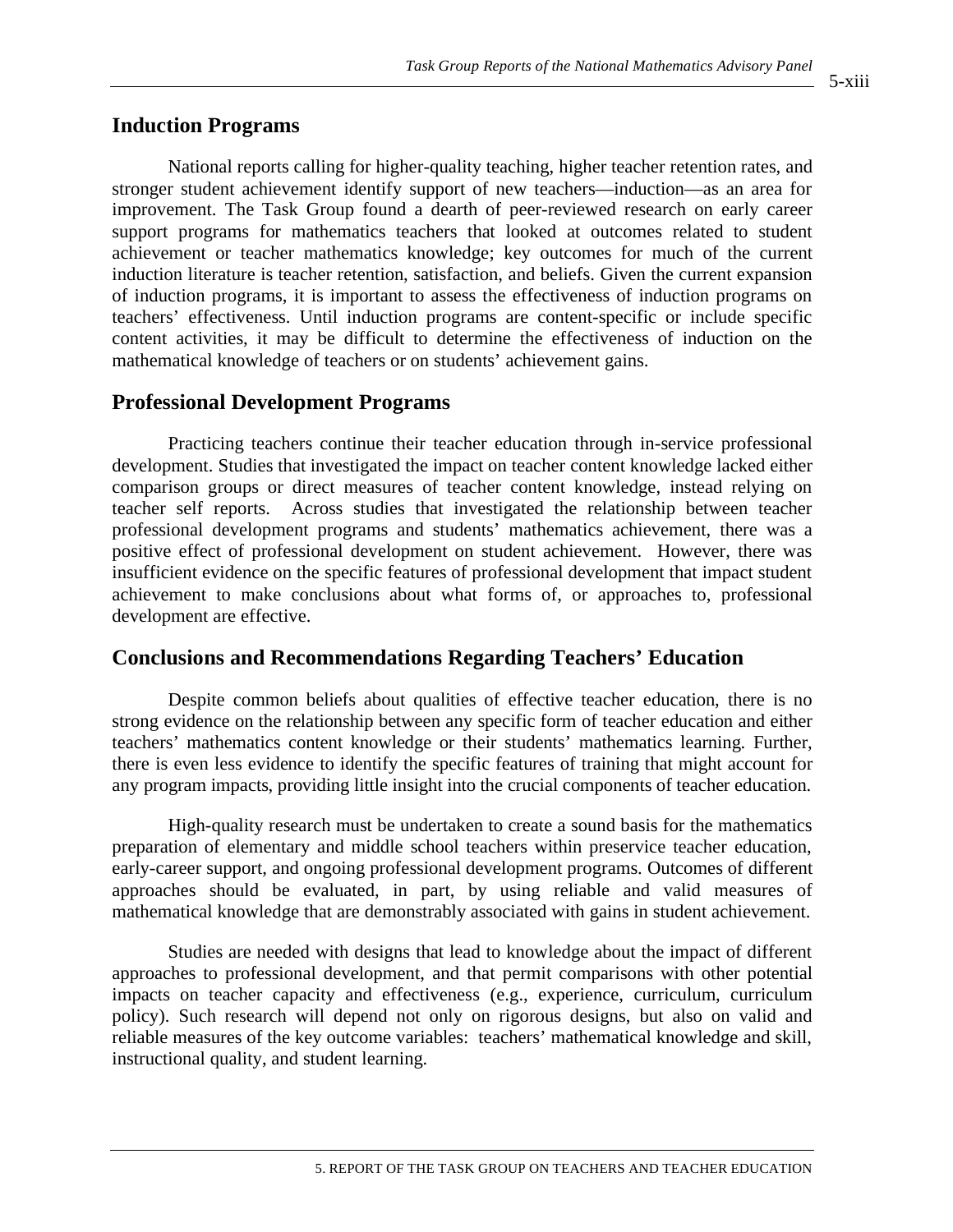Key questions on which robust evidence is needed include:

- Does teacher education (including preservice training of different kinds, professional development, and early career induction programs), have an impact on teachers' capacity for teaching and on their students' achievement?
- What are key features of teacher education (e.g., duration, structure, quantity, content, pedagogy, structure, relationship to practice) that have effects on teacher capacity and on student achievement?
- How do contexts (school, students, teachers, policy) affect the outcomes of professional development?
- How do different amounts of teacher education affect outcomes and effects?

### *Teacher Incentives*

Compensation is often cited as a key factor in improving teacher quality, and programs are focusing on compensation as a recruitment and retention strategy. The Task Group investigated the evidence on different salary schemes that aim to recruit, reward, and retain skillful teachers. The programs utilize a variety of labor market incentives including:

- *Skills-based pay:* Paying more to teachers who have technical skills that are in demand in other sectors of the economy, such as teachers with degrees in mathematics;
- *Location pay:* Compensating teachers for working in conditions they view as unfavorable, such as those associated with high-poverty, low-achieving schools; and
- *Performance-based pay:* Paying more to mathematics teachers who are more productive in raising student achievement.

The Task Group examined research on each of these approaches to teacher compensation.

#### **Skills-Based Pay**

College students' decisions to prepare for and enter into teaching depend on how the salary structure for teachers compares with those in competing occupations. The magnitude of the salary differential between the private sector and the teaching profession for those who enter teaching with technical training is large, with a moderate difference on entry and a rapidly increasing gap over the first 10 years of employment. Teachers of mathematics and science are significantly more likely to move from or leave their teaching jobs because of job dissatisfaction than are other teachers, and of those who depart because of job dissatisfaction, the most common reason given is low salary.

5-xiv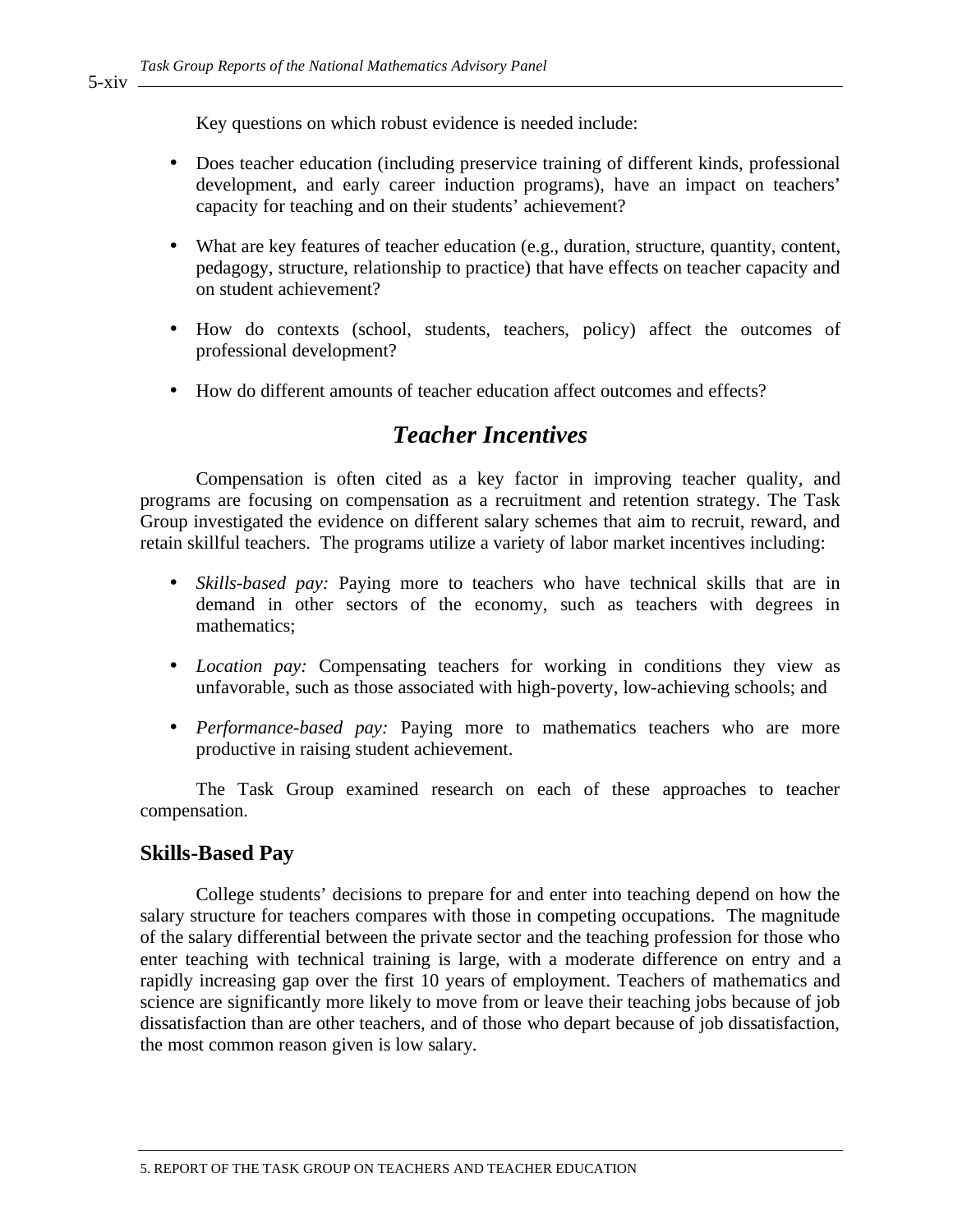### **Location Pay**

Research on the effects of location-based pay, intended to attract or retain skilled teachers in schools that serve under-resourced communities, yielded mixed results. The effectiveness of such salary schemes is affected by the size of differential in pay, the gender and experience of the teacher, whether the bonus is a one-time signing bonus or permanent, as well as other factors.

### **Performance Pay**

There is a substantial variability in extant merit-pay systems. The Task Group identified four different dimensions of variability of "merit" pay: whether salary differentials are tied to schools' performance or that of individual teachers, how significant the differential is, the degree to which the scheme is focused on student performance, and whether the plan seems continuous or is a short-term experiment. Across the studies reviewed, each performance pay approach yielded some positive effects on student achievement.

### **Recommendations and Cautions Regarding Teacher Incentives**

The results from research on teacher incentives generally support the effectiveness of incentives, although the methodological quality of the studies in terms of causal conclusions is mixed. The substantial body of economic research in other fields indicating that salary affects the number of workers entering a field and their job performance is relevant. In the context of the totality of the evidence, the Task Group recommends policy initiatives that put in place and carefully evaluate the effects of:

- Raising base salaries for teachers of mathematics to be more competitive with salaries for similarly trained non-teachers;
- Incentives for teachers of mathematics working in locations that are difficult to staff; and
- Opportunities for teachers of mathematics to increase their base salaries substantially by demonstrable effectiveness in raising student achievement.

Knowing more about how various incentive systems affect teachers would enable the design of more effective and efficient incentives.

# *Elementary Mathematics Specialist Teachers*

There have been many calls for the use of "mathematics specialist teachers" at the K–5 level in recent years, with some arguing that the teaching of mathematics even in the elementary grades calls for specialized knowledge, while most elementary teachers are generalists. The Task Group sought to learn what is known about mathematics specialists at the elementary level. To contribute to thoughtful consideration of the issues involved in restructuring teacher roles around the idea of mathematics specialists, the Task Group reviewed a range of models in current use in the United States and abroad, and sought evidence about their effectiveness.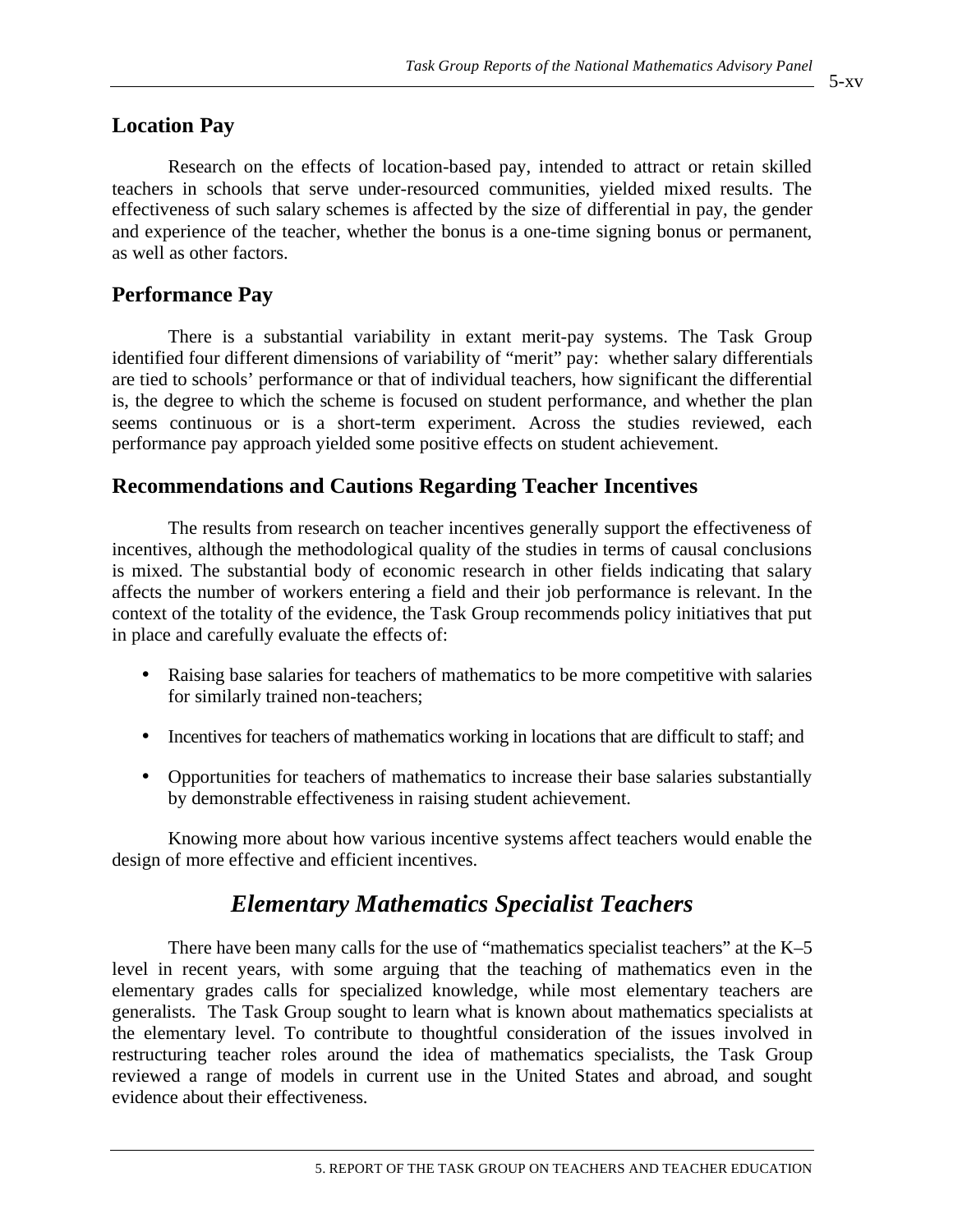### **Models of Elementary Mathematics Specialist Teachers**

The Task Group identified three models of mathematics specialist teachers: the lead teacher or mathematics coach*,* who is a resource person for their coworkers and does not directly instruct students; the specialized teacher, who is responsible for the direct instruction of students; and the pull-out mathematics specialist*,* who directly instructs individuals or small groups of students within a classroom who have been identified as either failing to meet or exceeding their grade-level standards. Mathematics specialists as lead teachers or mathematics coaches are more common than the other two models.

#### **Evidence for Effectiveness of Elementary Mathematics Specialist Teachers**

The Task Group identified very few studies that probed the effectiveness of elementary mathematics specialists. Out of 114 potentially relevant pieces of literature, only one explored the effects of specialized mathematics specialists on student achievement in elementary schools. The study found no difference in the mathematics gain scores of students in an elementary school with a departmentalized structure compared to students in a school with a self-contained class structure.

#### **Costs Associated With Mathematics Specialists**

The costs associated with the employment, training, or certification of mathematics specialists were considered.One cost has to do with the funding of the personnel involved and depends on the model used: the specialized-teacher model involves only a redistribution of responsibilities among the existing staff, whereas the lead teacher or mathematics coach or the pull-out program requires the hiring of additional teachers. A second cost is that of the additional training needed for teachers to prepare with the specialization to fill these roles. In addition to tuition costs for participating teachers, there are costs associated with developing and operating programs or courses. Simply taking more college-level mathematics courses would not be sufficient in most cases because regular mathematics courses generally do not focus on the mathematics needed for specialization in elementary and middle school.

#### **Mathematics Specialists Internationally**

Full-time elementary mathematics teachers are not widely used in most of the countries that produce high levels of student achievement in mathematics. Only three (China, Singapore, and Sweden) deploy such teachers at the elementary level. Elementary teachers in those countries may enter teaching with a stronger background in mathematics, which may be a factor in the success of those countries with mathematics education.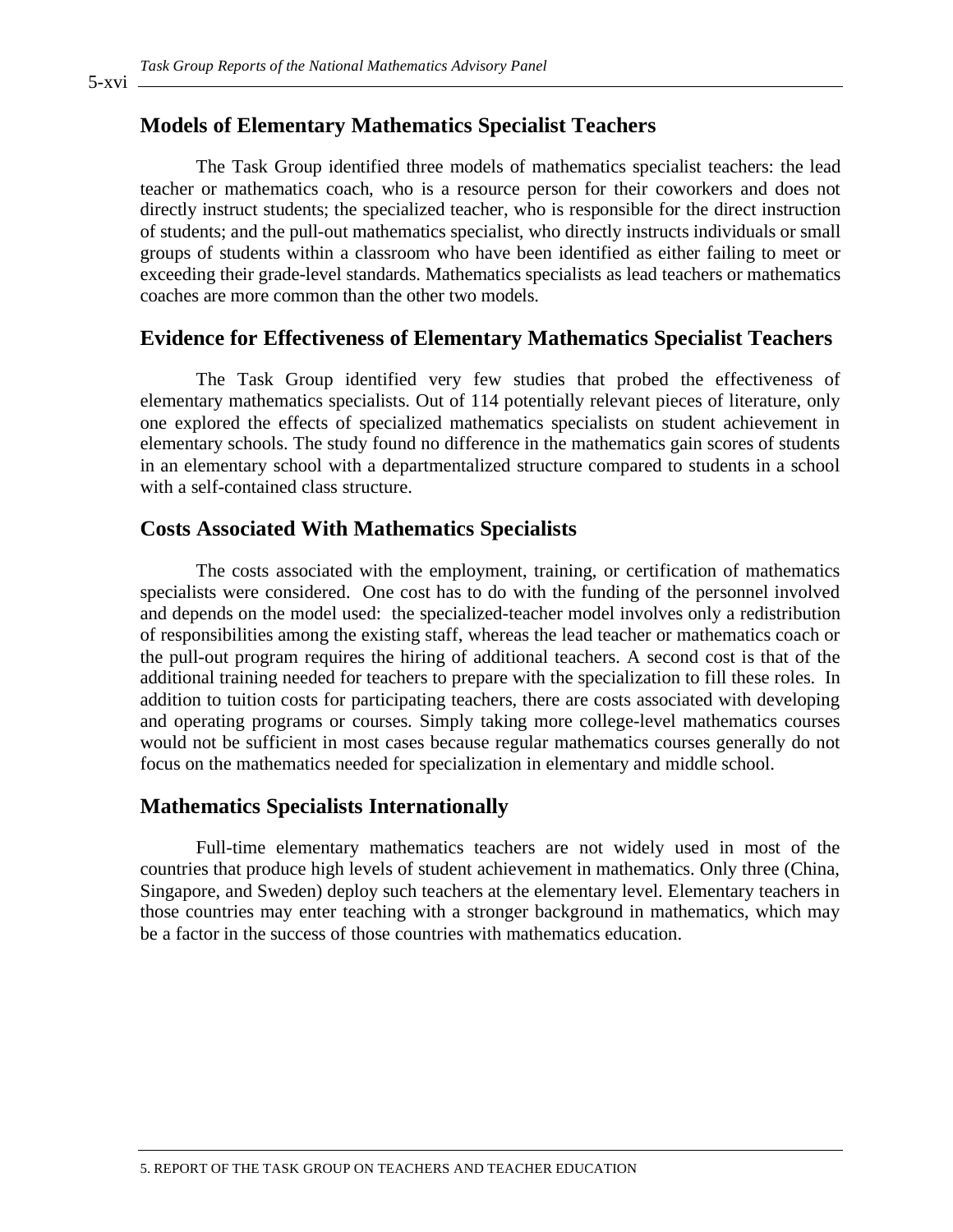### **Conclusions Regarding Elementary Mathematics Specialist Teachers**

The Panel recommends that research be conducted on the use of full-time mathematics teachers in elementary schools. These would be teachers with strong knowledge of mathematics who would teach mathematics full-time to several classrooms of students, rather than teaching many subjects to one class, as is typical in most elementary classrooms. This recommendation for research is based on the Panel's findings about the importance of teachers' mathematical knowledge. The use of teachers who have specialized in elementary mathematics teaching could be a practical alternative to increasing all elementary teachers' content knowledge (a problem of huge scale) by focusing the need for expertise on fewer teachers.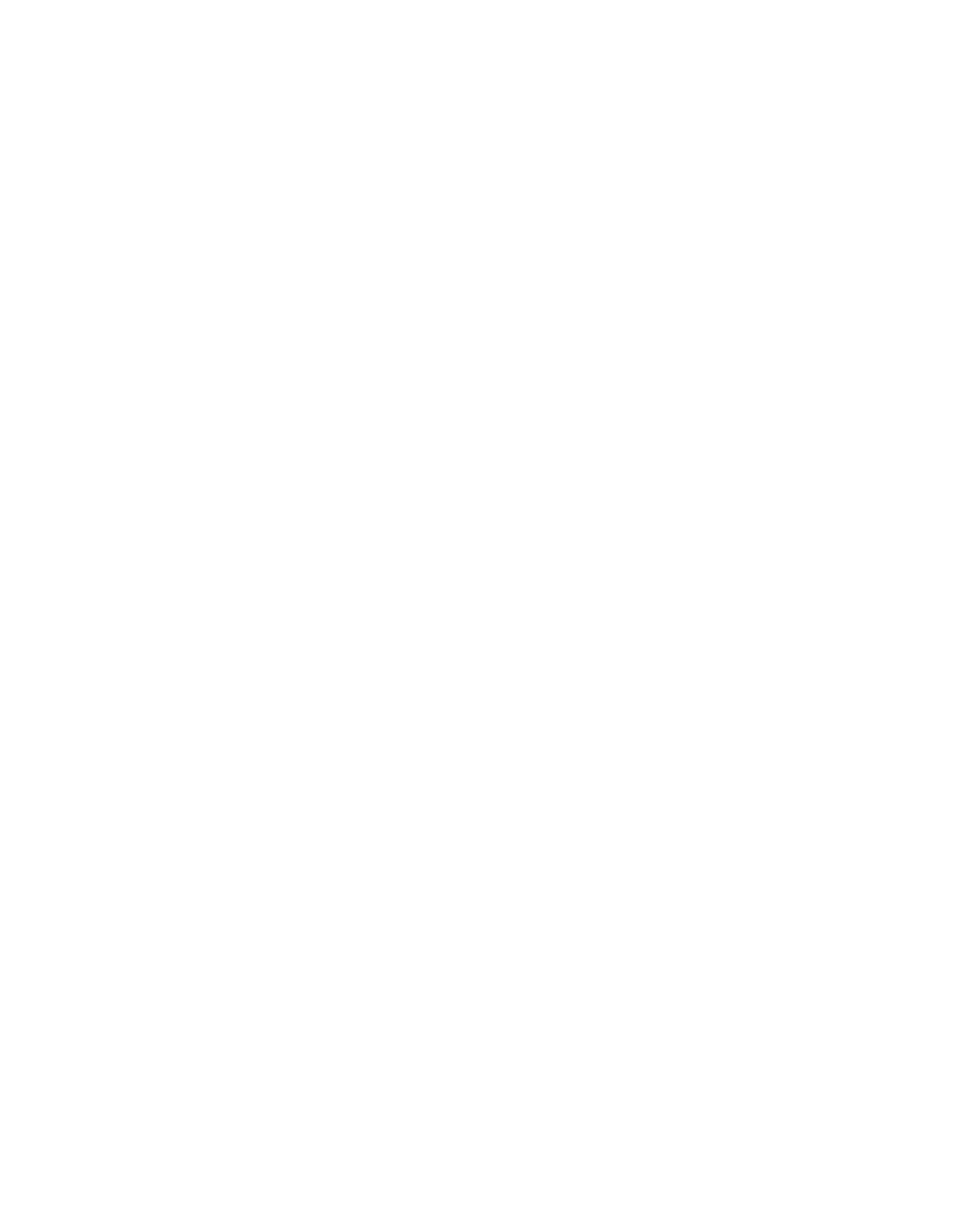### **I. Introduction**

Teachers are crucial to students' opportunities to learn and to their learning of mathematics. Substantial differences in the mathematics achievement of students are attributable to differences in teachers. A meta-analysis of the findings from seven large studies of variation in teacher effects found that 11% of the total variability in student achievement gains in mathematics across one year of classroom instruction was attributable to teachers (Nye, Konstantopoulos, & Hedges, 2004). The authors, noting that all the studies in their review were correlational, conducted a new analysis using data from the Tennessee class-size experiment, also known as the Student-Teacher Achievement Ratio (STAR) project. An analysis of STAR data has a methodological advantage over prior studies of natural variation in that both students and teachers were randomly assigned to classes. Nye et al. found that differences in teachers accounted for 12% to 14% of total variability in students' mathematics achievement gains in each of Grades 1, 2, and 3.

In a similar vein, Gordon, Kane, and Staiger (2006), using data from the Los Angeles Unified School District for teachers in Grades 3 through 5, report that the average student assigned to a teacher in his or her 3rd year of teaching who was in the bottom quartile during his or her first 2 years of teaching lost on average 5 percentile points on a mathematics assessment relative to students with similar baseline scores and demographics. In contrast, the average student assigned to a top-quartile teacher gained 5 percentile points relative to students with similar baseline scores and demographics. Thus, the average difference between being assigned a top-quartile or a bottom-quartile teacher was 10 percentile points.

These are large effects, larger, for example, than those that have been shown to result from significant reductions in class size. Important to note is that these effects are for one year of instruction. Teacher effects are much larger when they combine across years of instruction. Sanders and Rivers (1996) used value-added methods to measure the effectiveness of all math teachers in Grades 3, 4, and 5 in two large metropolitan school districts in Tennessee. The growth in academic achievement by students in each teacher's class relative to all other teachers was used to identify the most effective (top 20%) and the least effective (bottom 20%) teachers. The progress of children assigned to these low- and high-performing teachers was tracked over a 3-year period. Children assigned to three effective teachers in a row scored at the 83rd percentile in mathematics at the end of fifth grade, while children assigned to three ineffective teachers in a row scored at the 29th percentile. Using a different methodology, Rivkin, Hanushek, and Kain (2005) came to a similar conclusion: The cumulative effects of children being taught by highly effective teachers can substantially eliminate differences in student achievement that are due to family background.

 Unfortunately, little is known about what accounts for these individual differences in teachers' ability to generate gains in student learning. Investigating the best evidence about instructional practices that affect achievement is the province of the Instructional Practices Task Group. The Teachers and Teacher Education Task Group has sought to learn the impact of a teacher's own knowledge on their students' achievement and how teachers can be best recruited, prepared, supported, and rewarded.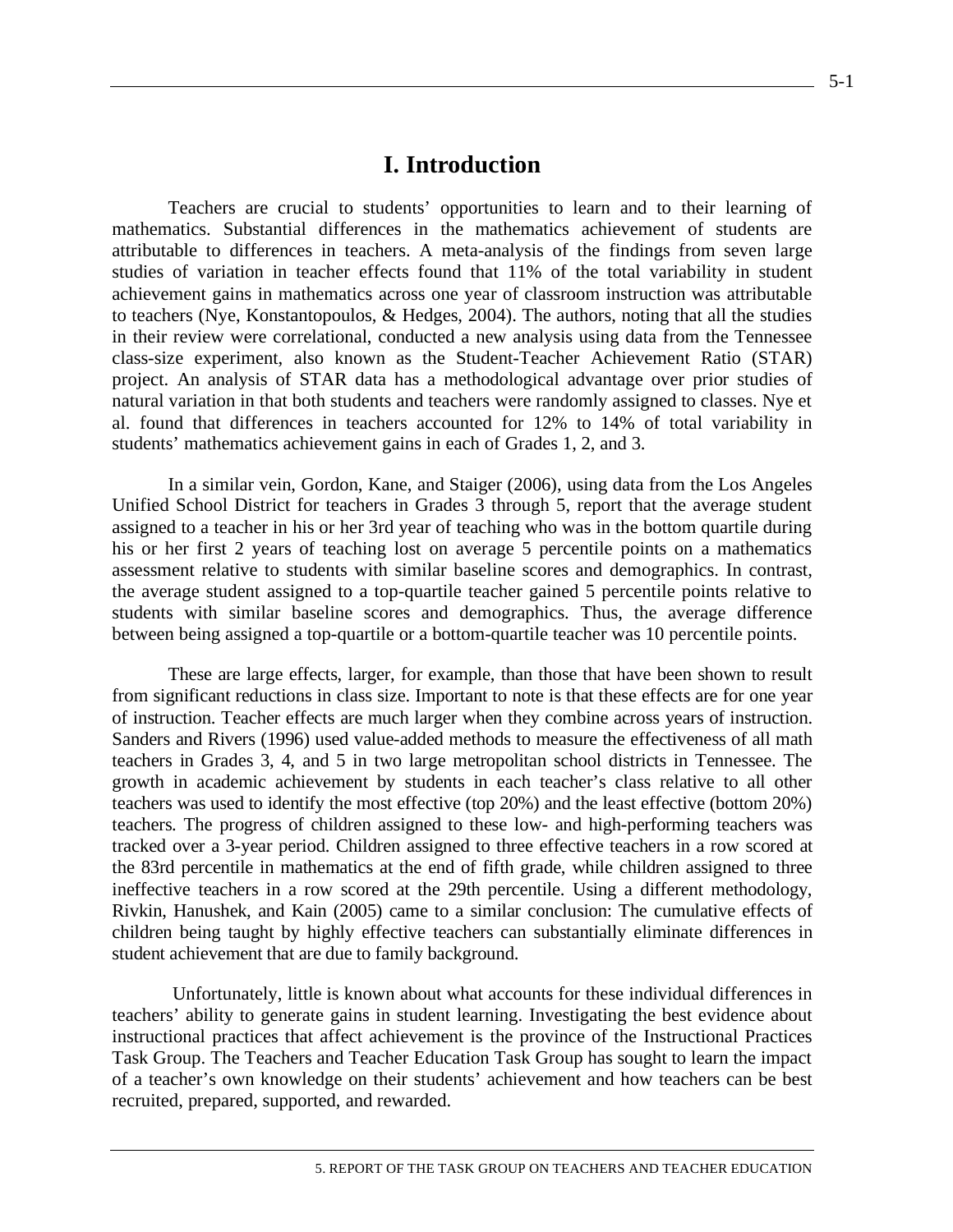The four questions that structured the work of the Teachers and Teacher Education Task Group are:

- 1) What is the relationship between the depth and quality of teachers' mathematical knowledge, and students' mathematics achievement?
- 2) What is known about programs that help teachers develop the necessary mathematical knowledge for teaching? Which of these programs have been shown to affect instructional practice and student achievement?
- 3) What types of recruitment and retention strategies are used to attract and retain highly effective teachers of mathematics? How effective are the strategies?
- 4) What evidence exists for the effectiveness of elementary mathematics specialist teachers with respect to student achievement? What models exist for elementary mathematics specialists and their preparation?

The Task Group found an uneven research base to address these questions. Included in this report are the Task Group's summary and recommendations, their observations about the nature of the empirical evidence currently available, and recommendations for the research needed to improve practice and policy with respect to teachers. The Task Group's last question, on elementary mathematics specialist teachers, differs from the others as it relies primarily on anecdotal information regarding the effectiveness of mathematics specialists. Despite the paucity of empirical research, the Task Group believes that there is a useful contribution that the Panel can make to debates about this idea. What the Task Group has produced is a synthesis of the programs and models that exist in the United States, some distinctions among different models, and some commentary on the costs and benefits of those different models.

### **II. Methodology**

The Task Group identified and organized the available scientific evidence into several categories as they reviewed studies related to each of the four research questions addressed by the group. The quality of the evidence varied for each research question, as described in the individual sections of the report. For example, because experimental manipulation of teacher characteristics, such as teacher preparation or teacher content knowledge, is not easily done, the Task Group relied on correlational studies investigating the relationship of these variables to student achievement. Following is a discussion of the categories for studies with quantitative designs that were considered for inclusion because they provided the most rigorous evidence available, followed by a discussion of the procedures for identifying relevant research and synthesizing the results. In their report, the Task Group relied primarily on the highest quality studies available for each question.

5-2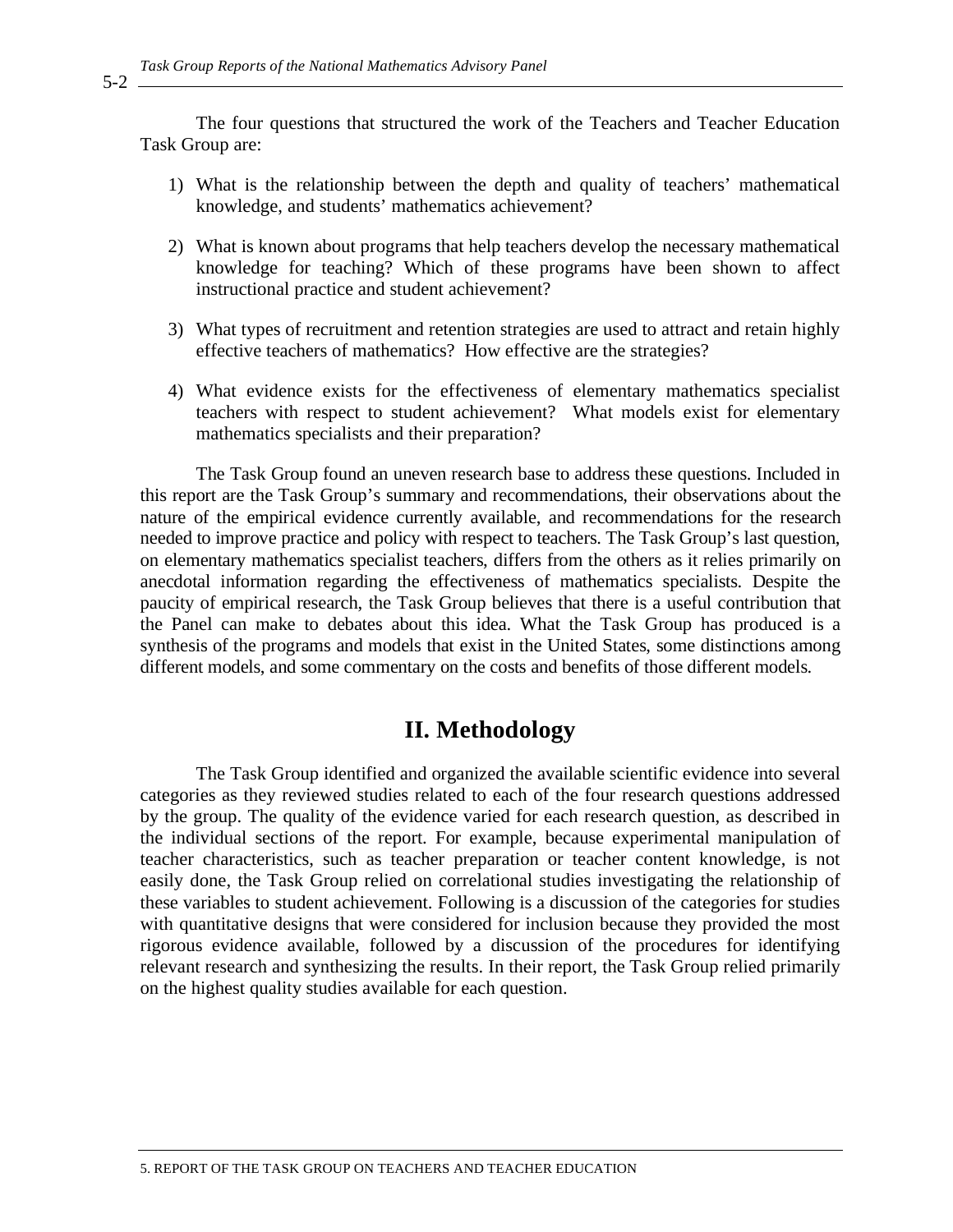### *A. Categories of Studies*

#### **1. High-Quality Studies**

The high-quality studies identified for the research questions addressed by the Task Group included those with designs that were randomized controlled trials (RCTs), quasiexperimental studies that included baseline equivalence of treatment and control groups formed other than by random assignment, or correlational studies that met stringent quality standards. The strongest quality quasi-experimental and correlational studies were determined on the basis of: 1) the size of sample, 2) appropriate and adequate statistical controls, 3) use of multiple specifications, or tests for robustness of results, or both 4) use of individual-level versus aggregated data, and 5) the appropriateness and strength of the identification of the outcomes variable. These elements are reported for each study reviewed. The correlational studies in this category used such multivariate methods as regression analysis in the form of either standard ordinary least squares (OLS) or hierarchical linear modeling (HLM).

More specifically, the correlational studies in this category all had these three characteristics:

- 1) A baseline control for the outcomes measure (e.g., prior student mathematics achievement);
- 2) Use of multivariate regression analysis; and
- 3) A strong outcome measure (e.g., standardized test to measure student mathematics achievement).

and at least three of the following four characteristics:

- 1) Sample size—more than 1,000 observations on student mathematics achievement;
- 2) Statistical controls—contained a pretest control for student mathematics achievement plus controls for other relevant student and teacher characteristics;
- 3) Multiple specifications—multiple model specifications or other robustness checks on the results; and
- 4) Student-level data—the analysis was conducted with student-level data that had not been aggregated beyond the classroom of students instructed by a teacher.

Strong quasi-experimental and correlational studies formed the core of the research available to support conclusions and recommendations of the Task Group.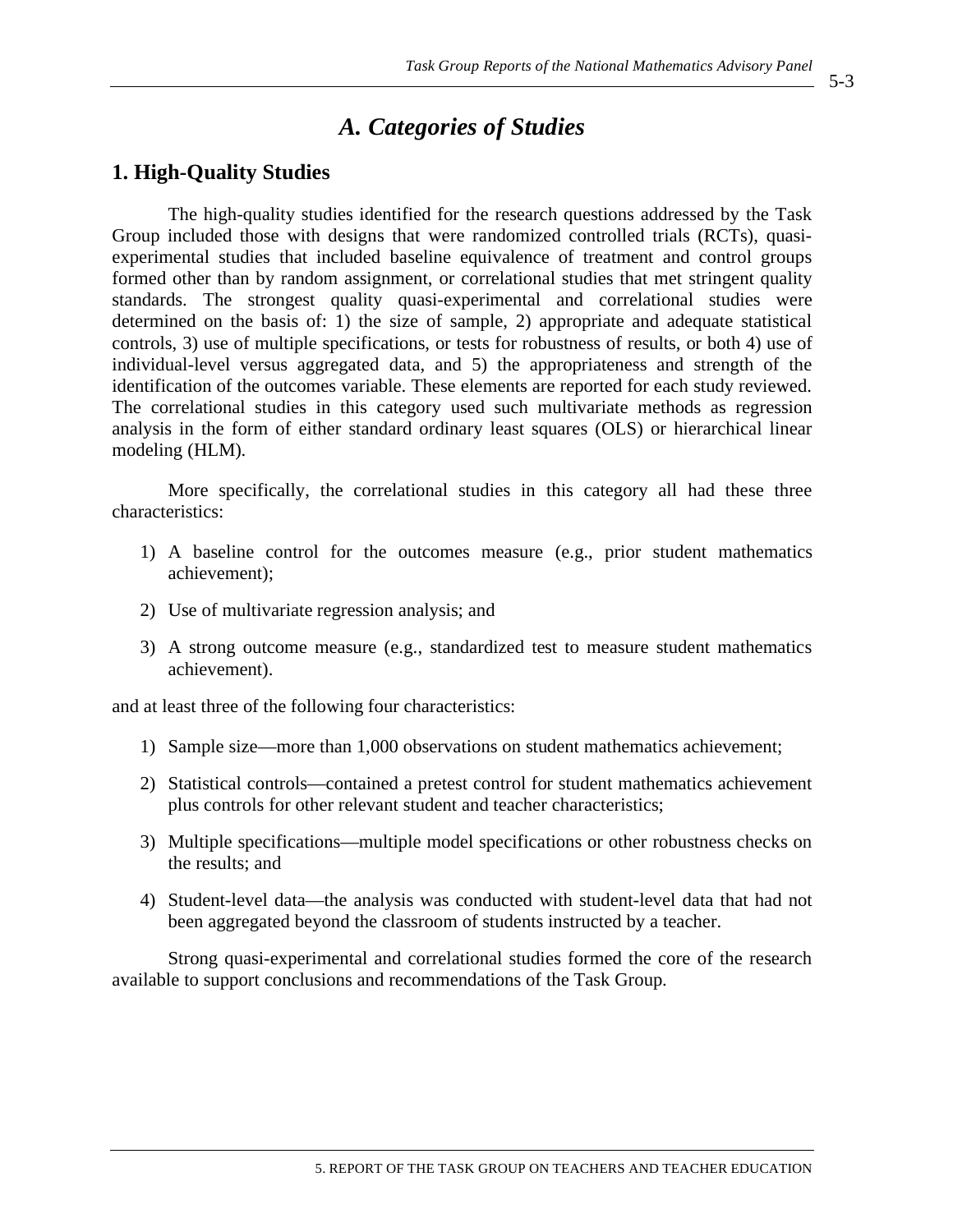### **2. Moderate-Quality Studies**

Studies in this category were those that were empirical, but did not meet a sufficient number of the standards established for the highest category. For instance, some of the studies in this category are those with strong research designs but weak outcome measures, such as indirect measures of teacher content knowledge or student achievement. All of the studies included in this category used correlational methods, such as regression analysis in the form of either standard OLS or HLM.

#### **3. Lesser-Quality Studies**

Studies in this category met very few of the criteria established for the highest quality studies and/or their measure of a variable of interest was extremely weak. For example, studies where the measure for teacher content knowledge was defined as teacher certification in a field other than mathematics or a score on a mathematics test that the teacher took many years earlier fall into this category.

### *B. Procedures*

#### **1. Literature Search and Study Inclusion**

Literature searches were conducted to locate studies on the relationship between selected teacher characteristics and student learning in mathematics. Electronic searches were made in PsycINFO and the Social Sciences Citation Index (SSCI) using search terms identified by the Task Group. Studies were also identified through manual searches of relevant journals and reference lists, and recommendations from experts. Abstracts from these searches were screened for relevance to research questions and appropriate study design. For each study that met the screening criteria, the full study was examined to determine whether it met the inclusion criteria specified below. Citations from those articles and research reviews were also examined to identify additional relevant studies.

*Criteria for Inclusion:* 

- Published between 1975 and 2007;
- Involved Grade K–12 students studying mathematics or involved teachers of mathematics for Grade K–12 students;
- Available in English;
- Published in a peer-reviewed journal, government or national report, book, or book chapter; and
- Used multivariate analysis with statistical controls.

5-4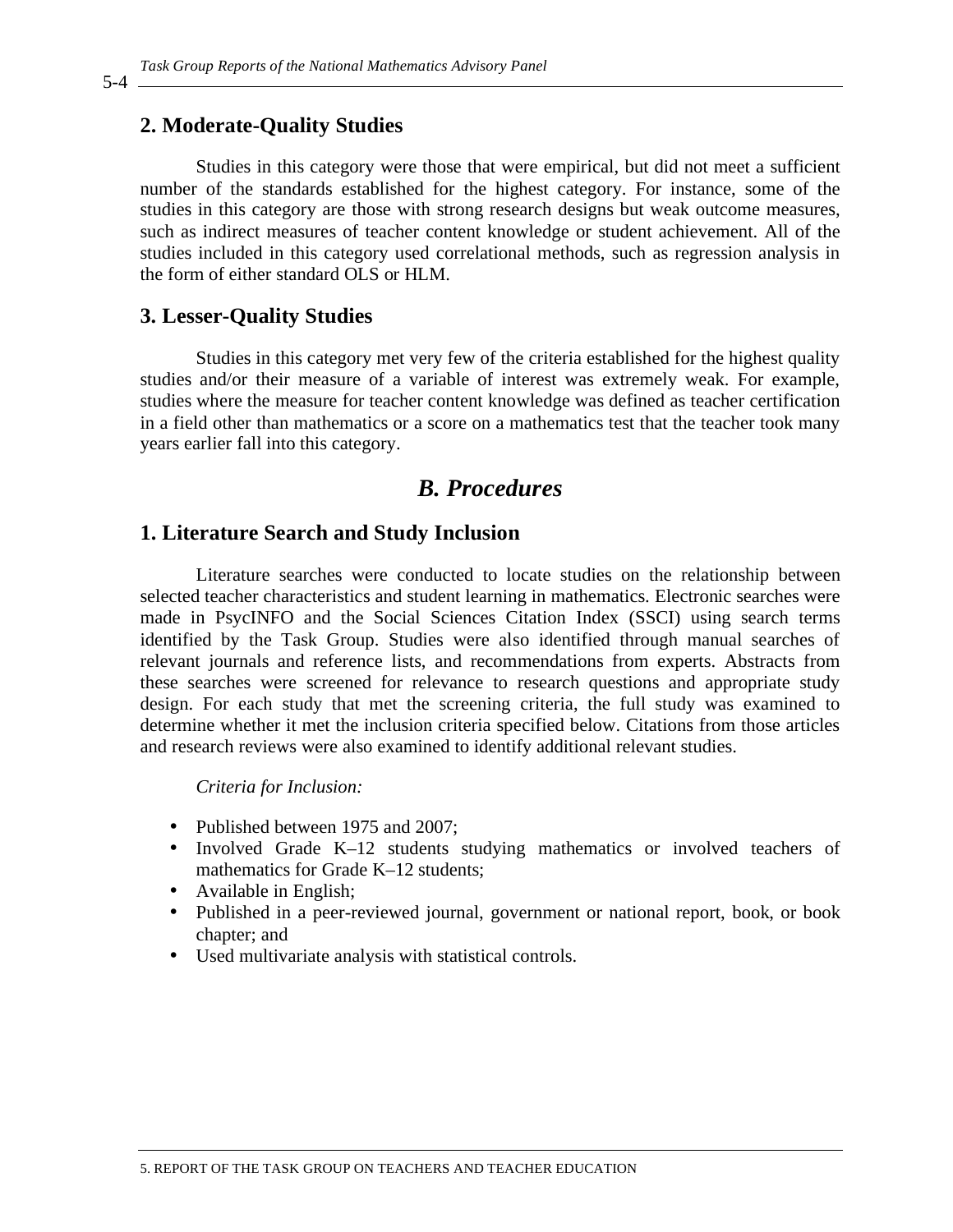#### **2. Effect Size Calculations**

Standardized regression coefficients typically were used as effect size measures because they are often the only data available. The equation used to calculate standardized regression coefficients is equation 2.3 from Bring (1994):

$$
B_i = \hat{\beta}_i(s_i / s_y)
$$

In this equation,  $\hat{\beta}_i$  is the standardized regression coefficient on variable *i*,  $\hat{\beta}_i$  is the regression coefficient reported in the paper for variable  $i$ ,  $s_i$  is the standard deviation of variable *i*, and *sy* is the standard deviation of the dependent variable. Thus, to calculate the standardized regression coefficient, the regression coefficient is multiplied by the standard deviation of the independent variable, and divided by the standard deviation of the dependent variable. The first element required for this calculation,  $\hat{\beta}_i$ , was available in any paper where a regression coefficient on the variable of interest was reported, which included all of the high-quality studies. However, the two required standard deviations were frequently not reported, and in those cases the standardized regression coefficient could not be calculated.

The standardized regression coefficient is interpreted as the change in the dependent variable as a fraction of the standard deviation that results when the independent variable changes by one standard deviation, holding the other variables constant. It is important to note, however, that although this is the best method available to calculate effect sizes given the data available in these papers, it is somewhat controversial and thus should be interpreted with caution. Essentially, the standard deviations used here are not entirely appropriate, because they are the overall standard deviations, which are much larger than the standard deviations when all independent variables but one are held constant. For more detail and an example of why standardized regression coefficients can be misleading, see Bring (1994).

When possible, the Task Group applied the What Works Clearinghouse (WWC) guidelines to calculate standardized mean differences in mathematics achievement.<sup>1</sup> Using C*omprehensive Meta-Analysis, Version 2* software, Hedges *g* standardized mean differences were calculated for these studies. The standardized mean difference is defined as the difference between the mean score for the treatment group minus the mean score for the comparison group, divided by the pooled standard deviation of that outcome for both the treatment and comparison groups.

In cases where schools, teachers, or classrooms were assigned (either randomly or nonrandomly) into intervention and comparison groups, and the unit of assignment was not the same as the unit of analysis, the effect size and accompanying standard error were adjusted for clustering within schools, teachers, or classrooms. This analysis used WWC guidelines to adjust for clustering, applying the default intra class correlation (ICC) adjustment for achievement guidelines of  $0.20$  when actual ICC values were unavailable.<sup>2</sup>

<sup>&</sup>lt;sup>1</sup> See http://ies.ed.gov/ncee/wwc/twp.asp for the guidelines.

<sup>&</sup>lt;sup>2</sup> See http://ies.ed.gov/ncee/wwc/overview/review.asp?ag=pi for more information on this issue.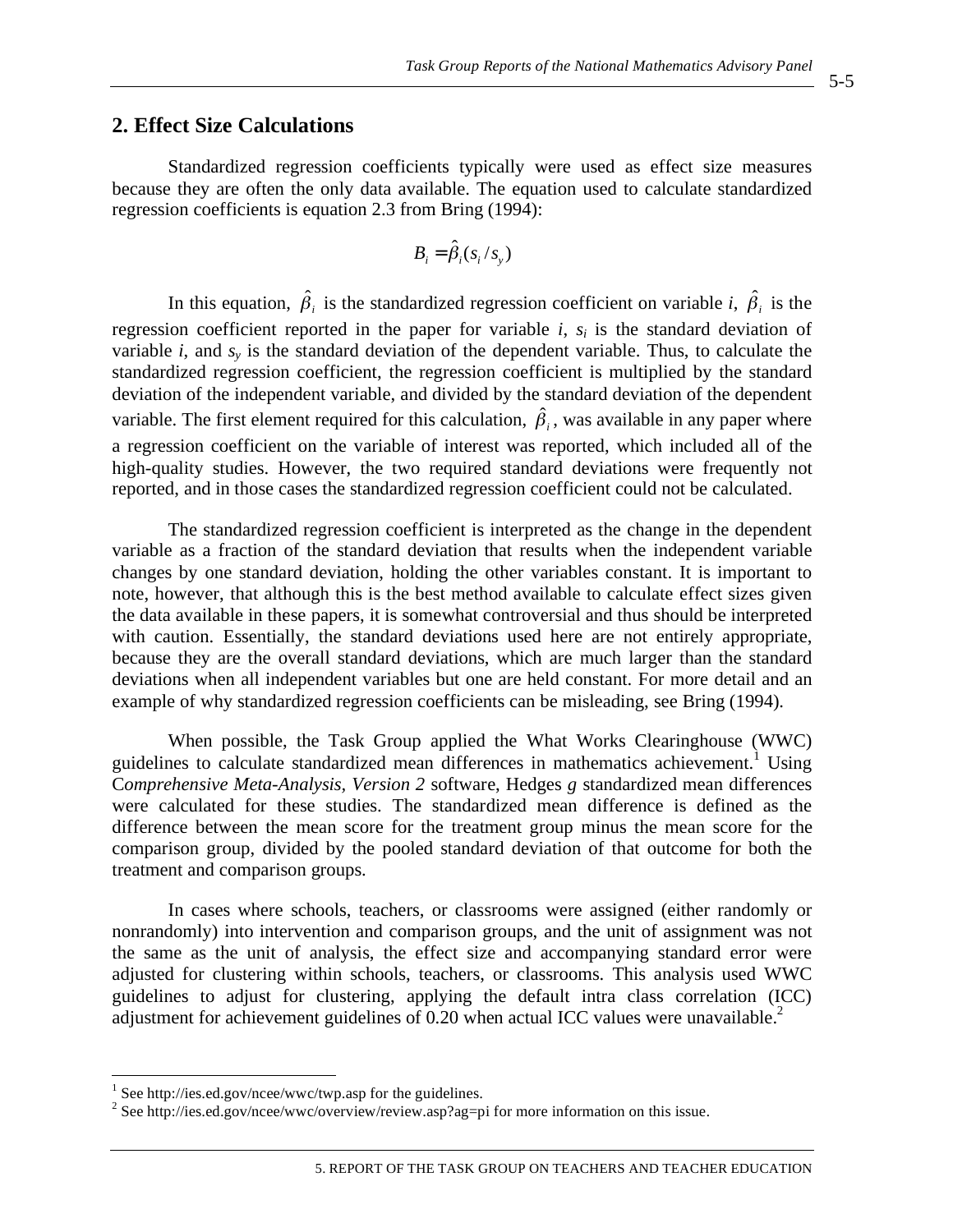### **III. Findings**

### *A. Teachers' Knowledge of Mathematics*

*What evidence exists about the relationship between the depth and quality of teachers' knowledge of mathematics and gains in students' achievement?* 

#### **1. Introduction**

It is widely assumed—some would claim common sense—that teachers must know the mathematical content they teach. Yet verifying this assertion and making it more precise for the purposes of teacher education, professional development, and policy have proved challenging for researchers. How much mathematics course work do teachers need to take? How much do they need to know? What exactly do they need to know, and do they need to learn it? On the one hand, a simple answer––and an obvious one––is that teachers must have a strong grasp of the curriculum that they are responsible to teach. Knowing the curriculum well enough also requires knowledge at levels beyond their grade assignment. On the other hand, showing the effect of different kinds or amounts of teacher mathematical knowledge on student achievement has been far from easy or conclusive. Expert opinion can offer insight into the mathematical demands of teaching.

In this section, the Task Group considered empirical evidence that might help to shape teachers' education and policy: How does the level and scope of teachers' own mathematical attainment affect the learning of their students?

This is, of course, hardly a new question. The relationship between teacher characteristics and student achievement outcomes has been examined extensively over the past four decades, reaching as far back as a study by Coleman in the 1960s (Coleman et al., 1966). This education production function research attempted to determine the relationships between inputs, such as school and teacher characteristics, that can be modified (e.g., class size, expenditures on teacher salaries) and desired education outcomes (e.g., increased student achievement). The findings from this body of work have not produced consistent conclusions (e.g., Hanushek, 1986, 1989; Hedges, Laine, & Greenwald, 1994; Krueger, 1999; Monk, 1992), especially regarding matters of the relationship between education expenditures and student performance. Yet, as Goldhaber (2007) noted, a major finding from this literature was that of all school-related factors, teacher quality dominates effects on student achievement. As such, more recent interest in school inputs has turned to examining how the characteristics of teachers and the policies that affect them (e.g., teacher certification, teacher testing) may be related to student achievement. In this section the Task Group turns to examining how teachers' mathematical knowledge is related to student achievement.

Studying the relationship of teachers' mathematical knowledge to student achievement requires a measure of content knowledge. In the studies the Task Group reviewed and that met their standards of rigor, they identified three ways in which teachers' mathematical knowledge has been measured and related to student achievement gains: teacher certification, mathematics course work, and tests of teachers' mathematical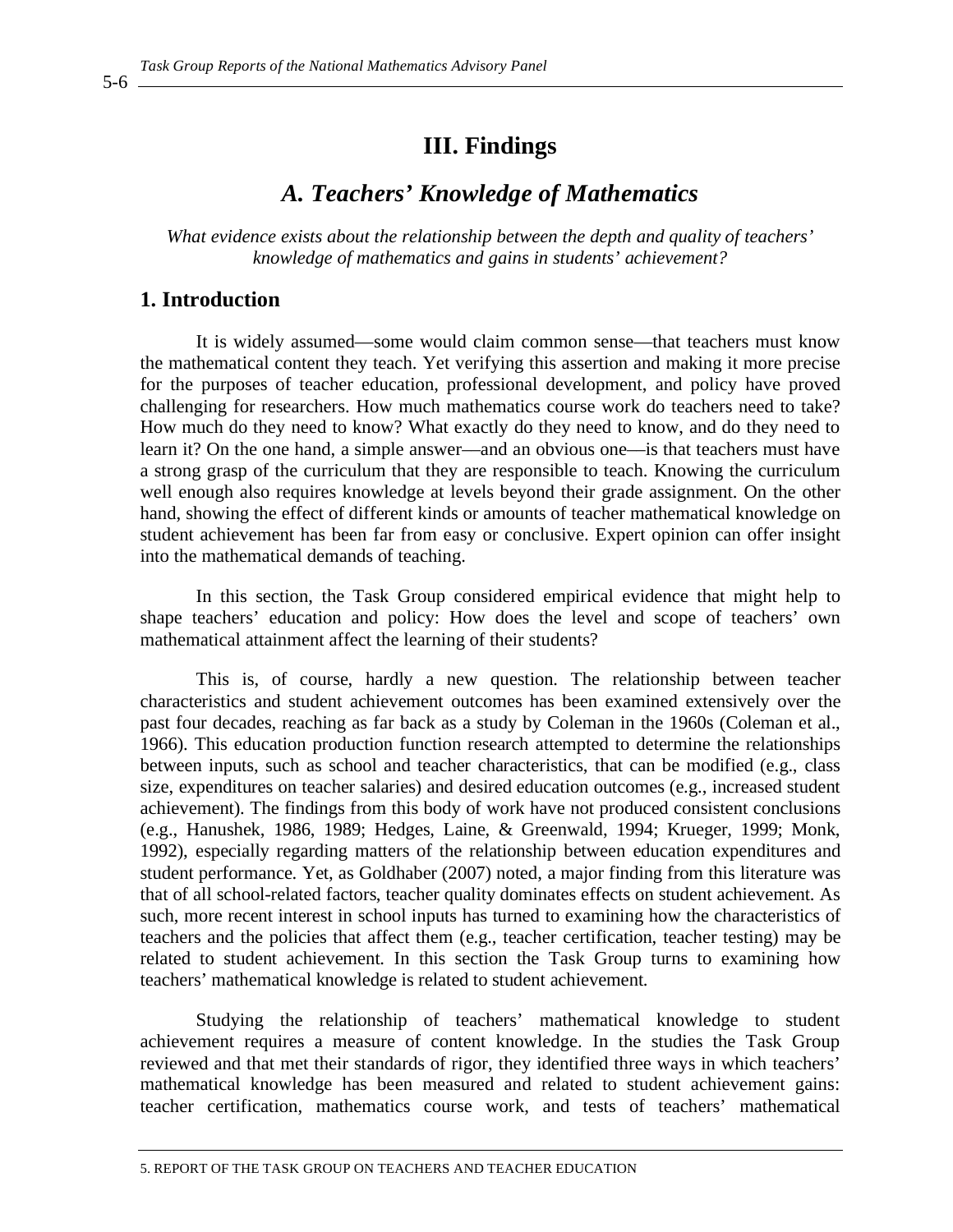knowledge. Other paths to assess teachers' content knowledge include scores on certification examinations, individual interviews and structured tasks, and teachers' skill with mathematics in the context of actual instruction. The Task Group did not locate studies that examined the effects of measures on teachers' performance on the learning of their students, and so these other approaches are not reflected in their initial summary. Consistent with the findings of other researchers who also have examined this body of literature, the Task Group finds that when studies are combined by type, including those that rely on proxies for teacher knowledge, such as certification status, the general results are mixed (Mandeville & Liu, 1997; Hill, Rowan, & Ball, 2005). When studies that use direct measures of teachers' mathematical knowledge are isolated, the effects are more positive.

The Task Group summarizes the evidence available about teacher knowledge effects, comments on the quality and reliability of that evidence, and suggests a set of warranted conclusions and inferences based on the strongest evidence. In addition, for the strongest group of studies, the Task Group provides the magnitude of the findings for illustrative purposes.

### **2. Teacher Certification as a Measure of Mathematical Content Knowledge**

The Task Group begins this synthesis by examining literature that uses teacher certification as a proxy for teachers' mathematical content knowledge. A drawback to certification status is its inexactness as a measure of teachers' content knowledge. This stems from several problems. The first is one of self-selection. If a teacher's certification status is correlated with other characteristics that may also affect student outcomes (e.g., motivation), then any impact of certification on student achievement may not necessarily reflect the effect of greater mathematical content knowledge. The second problem is that, to the extent that certification status does not measure more nuanced elements of teacher mathematical content knowledge, if and where those "undetectable" teacher-to-teacher differences exist and are significant determinants of student outcomes, estimates of the effect of teacher mathematical content knowledge will be less precise, i.e., biased toward finding no impact on student outcomes. Another limitation is that different types of certification status (e.g., standard versus emergency) complicate the understanding of the effect of teacher mathematical content knowledge, primarily because how "true" mathematical content knowledge differs between these two groups of certified teachers is not completely clear (see Darling-Hammond, Berry, & Thoreson, 2001; Fetler, 1999). Finally, the small percentage of uncertified teachers may also raise questions about what is being measured.

#### *a. Overall Findings*

Overall, findings about the impact of teacher certification on student achievement in mathematics have been mixed, even among the most rigorous and highest-quality studies. Research in this area has not provided consistent or convincing evidence that students of teachers who are certified in mathematics gain more than those whose teachers are not. This may be in part due to some of the drawbacks mentioned above (Goldhaber & Brewer, 2000; Rowan, Correnti, & Miller, 2002; Fetler, 1999; Mandeville & Liu, 1997).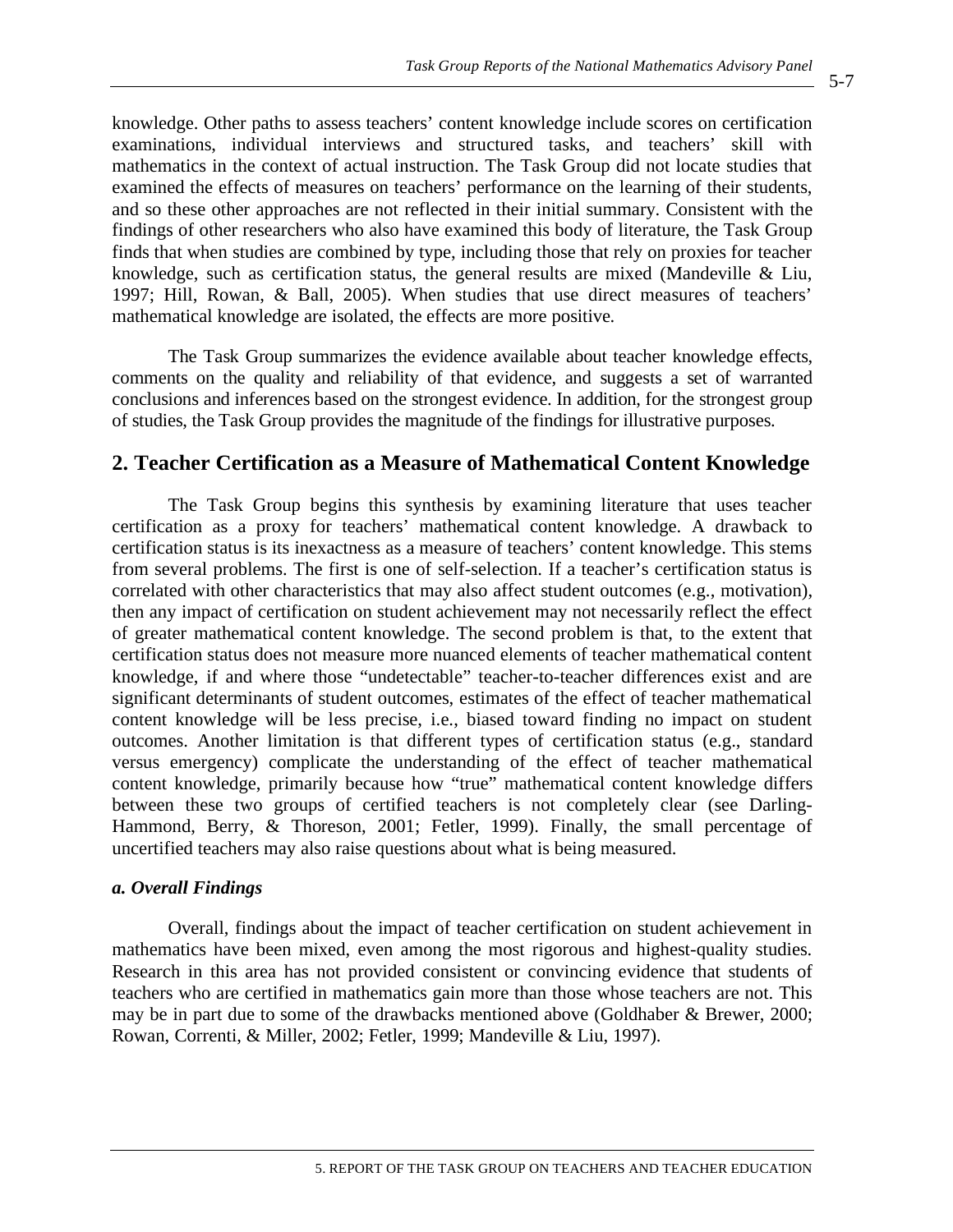As can be seen in Table 1, three studies found positive effects of teacher certification on student achievement (Goldhaber & Brewer,<sup>3</sup> 1997b, 2000; King Rice, 2003). Interestingly, each made use of the U.S. Department of Education's National Educational Longitudinal Survey of 1988 (NELS:88), using as the dependent measure gain scores in student achievement, or student achievement with prior grade achievement as a control. The earlier work by Goldhaber and Brewer (1997b) examined differences in student achievement in mathematics in 10th grade with scores in 8th grade as a control, while their 2000 study and King Rice's 2003 research examined 12th-grade differences in student achievement with scores in 10th grade as a control. Each of these studies used scores on the NELS:88 mathematics test as its dependent measure, and each used a number of statistical controls in their regression analyses, including prior mathematics test scores. And though their point estimates of the effect of certification differ, all found positive impacts of teacher certification in mathematics on student achievement.

Conversely, two of the high-quality studies and one of moderate quality found no significant effect of teacher certification as a predictor of student achievement in mathematics. These include studies by Kane, Rockoff, and Staiger (2006); Hill et al. (2005); and Rowan et al.  $(2002)$ .<sup>4</sup> Each of these studies made use of distinctly different data sets that vary in terms of measures (for both student test scores and sample characteristics) and sample representation. Specifically, Kane et al. used statewide data and state-specific standardized test scores for mathematics in New York City, while the other two studies used data spanning states that were originally collected as part of another study (Hill et al.; Rowan et al.).<sup>5</sup> Across all of these data sources, none of the studies found a significant effect of teacher certification status on students' mathematics achievement. Thus, the strongest evidence currently available about the effect of teacher certification on student achievement in mathematics (i.e., the high- and moderate-quality studies reviewed for this section) is mixed.

5-8

 $\overline{a}$ 

 $3$  A third study (Goldhaber & Brewer, 1997a) uses the same data set and sample of students and teachers as the 1997b study. As the latter study includes additional predictors (i.e., teacher classroom behavior) the Task Group chose to include it as it appears to be a better specified model.

<sup>&</sup>lt;sup>4</sup> Although all three of these studies represent solid empirical investigation, the Task Group considers the models in the Rowan, Correnti, and Miller (2002) study to be of *moderate* quality due to data limitations that the authors faced in their analysis. Specifically, the authors acknowledged that their results and subsequent claims about the effect of certification reflected estimates based on less than 6% of their sample. The models reported in the Harris and Sass (2007a) study investigated the effect of National Board for Professional Teaching Standards (NBPTS) certification, which is very different than standard certification. Thus, while the Task Group still considers these reports in drawing their conclusion, they represent less powerful evidence to support the argument at hand.

<sup>&</sup>lt;sup>5</sup> Hill, Rowan and Ball (2005) make use of a study of instructional improvement initiatives in schools. Rowan, Correnti, and Miller (2002) uses the *Prospects: The Congressionally Managed Study of Educational Growth and Opportunity 1991–1994.*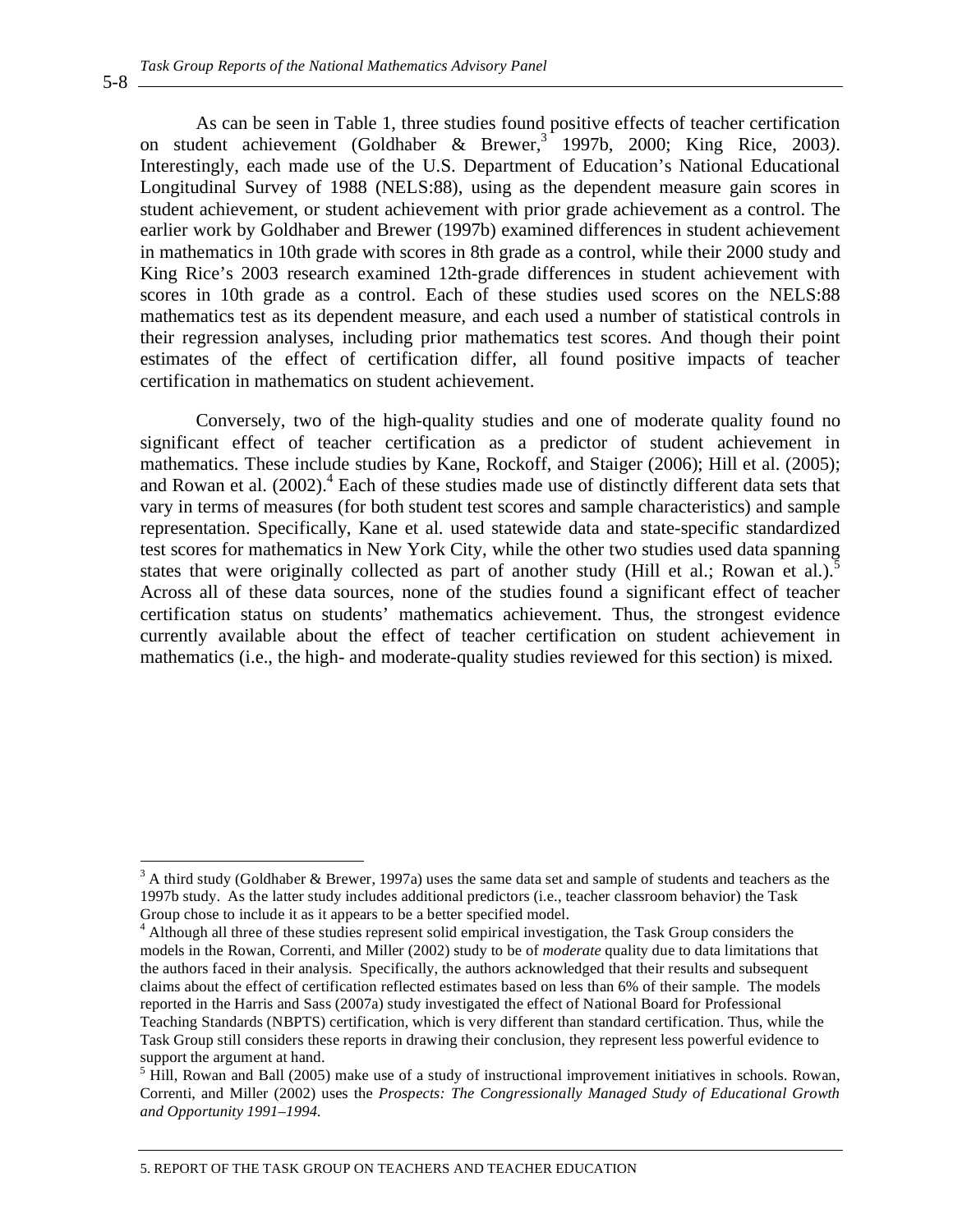#### **Table 1: Quality Characteristics of Models Examining Impact of Teacher Certification on Student Achievement in Mathematics, by Study and by Overall Quality**

|                                                    |                                                                                                                                                           |                | <b>Other Controls</b> |                |                 |                 |                       |                       |                                                                                                |                                                |
|----------------------------------------------------|-----------------------------------------------------------------------------------------------------------------------------------------------------------|----------------|-----------------------|----------------|-----------------|-----------------|-----------------------|-----------------------|------------------------------------------------------------------------------------------------|------------------------------------------------|
|                                                    |                                                                                                                                                           | <b>Pretest</b> | Class,<br>School, or  |                |                 | <b>Multiple</b> | Student-<br>Level     | <b>Identification</b> |                                                                                                |                                                |
| <b>Authors</b>                                     | <b>Sample Size</b>                                                                                                                                        | Control        | <b>Student</b>        | <b>Teacher</b> | <b>District</b> | Family          | <b>Specifications</b> | <b>Analysis</b>       | <b>Measure</b>                                                                                 | Grade(s)                                       |
| <b>High-Quality Studies</b>                        |                                                                                                                                                           |                |                       |                |                 |                 |                       |                       |                                                                                                |                                                |
| Goldhaber, &<br>Brewer, 1997b                      | 5,149 students,<br>2,245 teachers<br>638 schools<br>3498 math classes                                                                                     | X              | X                     | X              | X               | X               | X                     | X                     | Certified<br>in math                                                                           | 10                                             |
| Goldhaber, &<br>Brewer, 2000                       | 3,786 students,<br>2,098 teachers                                                                                                                         | X              | $\mathbf X$           | X              | X               | X               | X                     | X                     | Level of<br>certification <sup>b</sup>                                                         | 12                                             |
| King Rice, 2003                                    | 3,696 teachers                                                                                                                                            | X              |                       | X              | X               |                 | X                     |                       | Certified in math                                                                              | 12                                             |
| Kane, Rockoff,<br>& Staiger 2006                   | 1,462,100 student-<br>year observations                                                                                                                   | X              | X                     | X              | X               | X               | X                     | X                     | Type of<br>certification                                                                       | Panel data:<br>$3 - 8$                         |
| Hill, Rowan,<br>Ball, 2005                         | 2,963 students,<br>699 teachers                                                                                                                           | X              | X                     | X              | X               | X               | X                     | X                     | Certified                                                                                      | 1 and 3                                        |
| <b>Moderate-Quality Studies</b>                    |                                                                                                                                                           |                |                       |                |                 |                 |                       |                       |                                                                                                |                                                |
| Rowan, Correnti, Panels of about<br>& Miller, 2002 | 4,000 students in<br>more than 300<br>classrooms and<br>more than 120<br>schools. <sup>e</sup>                                                            | X              | X                     | X              | X               | X               |                       | X                     | Certified<br>in math <sup>c</sup>                                                              | Cohort 1:<br>$1 - 3$ ;<br>Cohort 2:<br>$3 - 6$ |
| Harris, & Sass,<br>2007a                           | 1,112,984 student-<br>year observations                                                                                                                   | X              | X                     | X              | X               | X               | X                     | X                     | <b>NBPTS</b><br>certification <sup>d</sup>                                                     | $4 - 10$                                       |
| <b>Lesser-Quality Studies</b>                      |                                                                                                                                                           |                |                       |                |                 |                 |                       |                       |                                                                                                |                                                |
| Darling-<br>Hammond, 1999                          | 44 NAEP state<br>averages for<br>students, 52,000<br>public school<br>teachers, 9,500<br>public schools,<br>5,6000 school<br>districts                    |                |                       |                |                 |                 |                       |                       | Well-qualified:<br>state certification<br>$+$ equivalent of<br>math major (B.A.<br>or $M.A.$ ) | 4 and 8                                        |
| Fetler, 1999                                       | 921,437 Total<br>Grade 9: 347,201<br>Grade 10: 313,303<br>Grade 11: 260,933                                                                               |                |                       | X              | X               | X               |                       |                       | Emergency<br>certification,<br>school-level                                                    | $9 - 11$                                       |
| Hawkins,<br>Stancavage, &<br>Dossey, 1998          | Unweighted -<br>Grade 4: 6,627;<br>Grade 8: 7,146;<br>Grade 12: 6,904;<br>Weighted -<br>Grade 4: 3,714,998;<br>Grade 8: 3,570,116;<br>Grade 12: 2,830,443 |                |                       |                |                 |                 |                       |                       | Certified in math,<br>certified in<br>education                                                | 4, 8, and 12                                   |
| Larson, 2000                                       | 6,474 students,<br>185 teachers                                                                                                                           | Χ              |                       |                |                 |                 |                       |                       | Certified<br>in math                                                                           | 1st semester<br>algebra<br>students            |
| Mandeville, &<br>Liu, 1997                         | 203 teachers                                                                                                                                              |                |                       |                | X               |                 |                       |                       | Grade level<br>certification                                                                   | $\tau$                                         |

<sup>a</sup> Includes use of pretest as control variable, gain scores, or value-added models.

**b** Teachers responded to a question about their certification in mathematics or science. Based on their responses, they were classified as one of five groups: standard certification (reference group), probationary certification, emergency certification, private school certification, and no certification.<br>The authors caution that only 6% of the sample had special certific

<sup>d</sup> National Board for Professional Teaching Standards (NBPTS) certification can be general or subject-specific—this measure includes both types.<br><sup>e</sup> The euthers conducted 12 analyses, given the design of the permat study <sup>e</sup> The authors conducted 12 analyses, given the design of the parent study *(Prospects: The Congressionally Managed Study of Educational Growth* 

*and Opportunity 1991–1994)* the number of students, classrooms, and schools varies over time as the pathways students take diverge.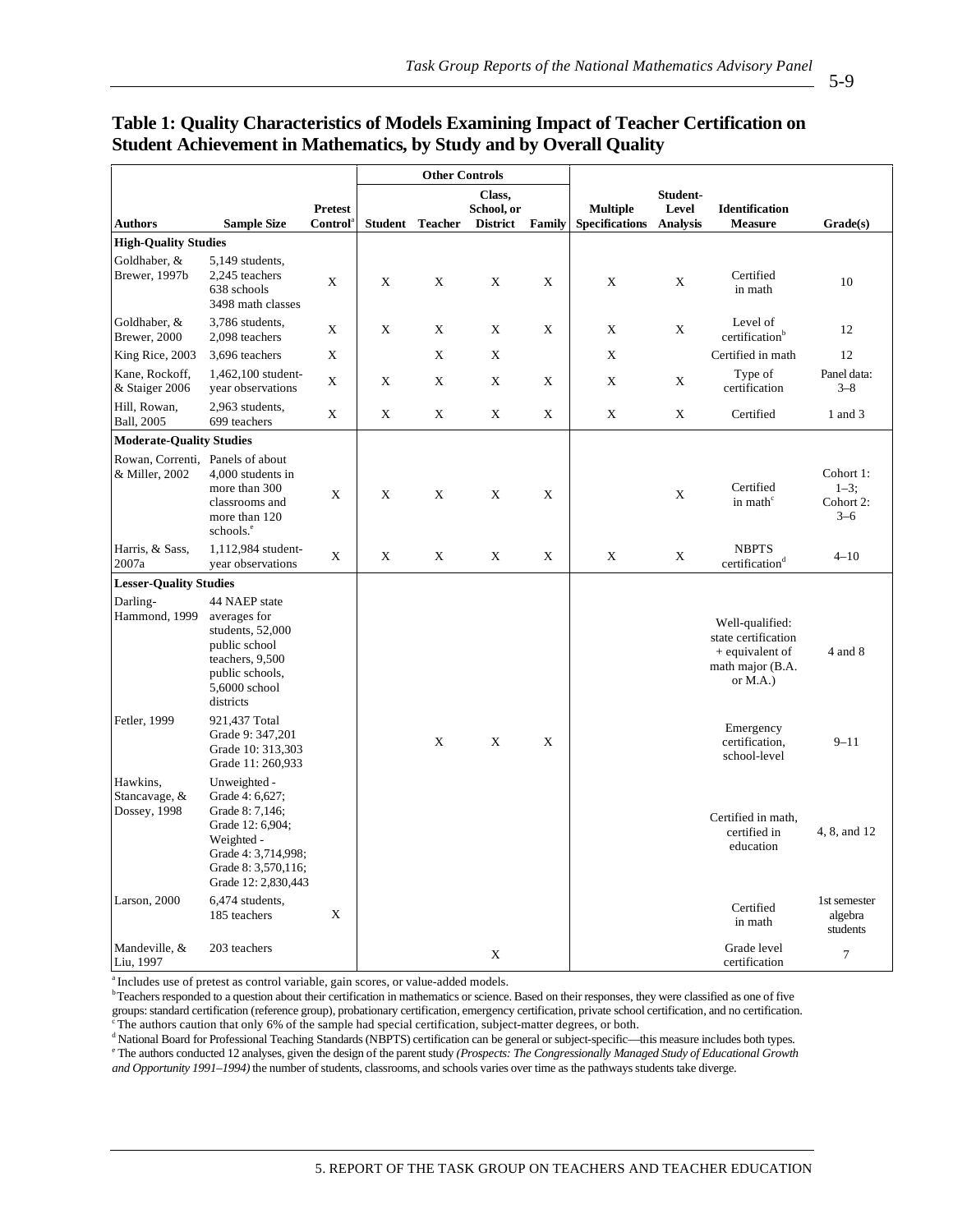#### *b. Strength of the Findings*

The effect of teacher certification status on students' mathematics achievement remains somewhat ambiguous. Of the 12 studies the Task Group reviewed on this subject, 5 provide the highest-quality evidence due to five features of their design: 1) sample size, 2) appropriate and adequate statistical controls, 3) multiple specifications or tests for robustness of results,  $6\overline{4}$ ) micro-level versus aggregated data, and 5) the appropriateness and strength of the identification of teacher content knowledge.<sup>7</sup> These elements are reported in Table 1 for the 12 studies that use teacher certification status as a proxy for mathematical content knowledge.

Seven studies (those in the first two panels of Table 1, the high- and moderate-quality studies) used regression analysis in the form of either standard OLS or HLM. Although the other five studies (in the bottom panel of the table) support the general conclusions of the Task Group's findings, they represent the weakest evidence because they lack important qualities such as adequate controls (e.g., pretest scores for students), highly detailed data sets, or meaningful alternative specifications. The implications of these studies, therefore, must be interpreted with caution.

#### *c. Magnitude of the Findings*

Although most of these studies use very different measures of student achievement to assess the effect of teacher certification, it may be beneficial to know something about the magnitude of the effects reported in each piece. Already known are the different measures of dependent variables that can complicate the ability to compare regression coefficients across studies. Additionally, many studies lack sufficient information to transform measures of impacts (e.g., regression coefficients, mean differences) into standardized measures across studies. As a result, this Task Group can do little more than report standardized regression coefficients where data are available, and be cautious in their interpretation and comparison of these effects, regardless of their statistical significance. Table 2 lists the reported impacts of teacher certification on student achievement for the high-quality studies in terms of standardized regression coefficients.

5-10

 6 Robust results are those that are consistent even when multiple specifications or models are used.

<sup>&</sup>lt;sup>7</sup> Of the five studies that met the criteria for high quality, only one (King Rice, 2003) does not employ studentand family-level controls in its analysis. This is because King Rice aggregates her student- and family-level controls to the classroom (average) level. Also, the use of a pretest control in conjunction with other classroomteacher- and school-level controls suggests her analysis satisfies the criteria of appropriate and adequate statistical controls.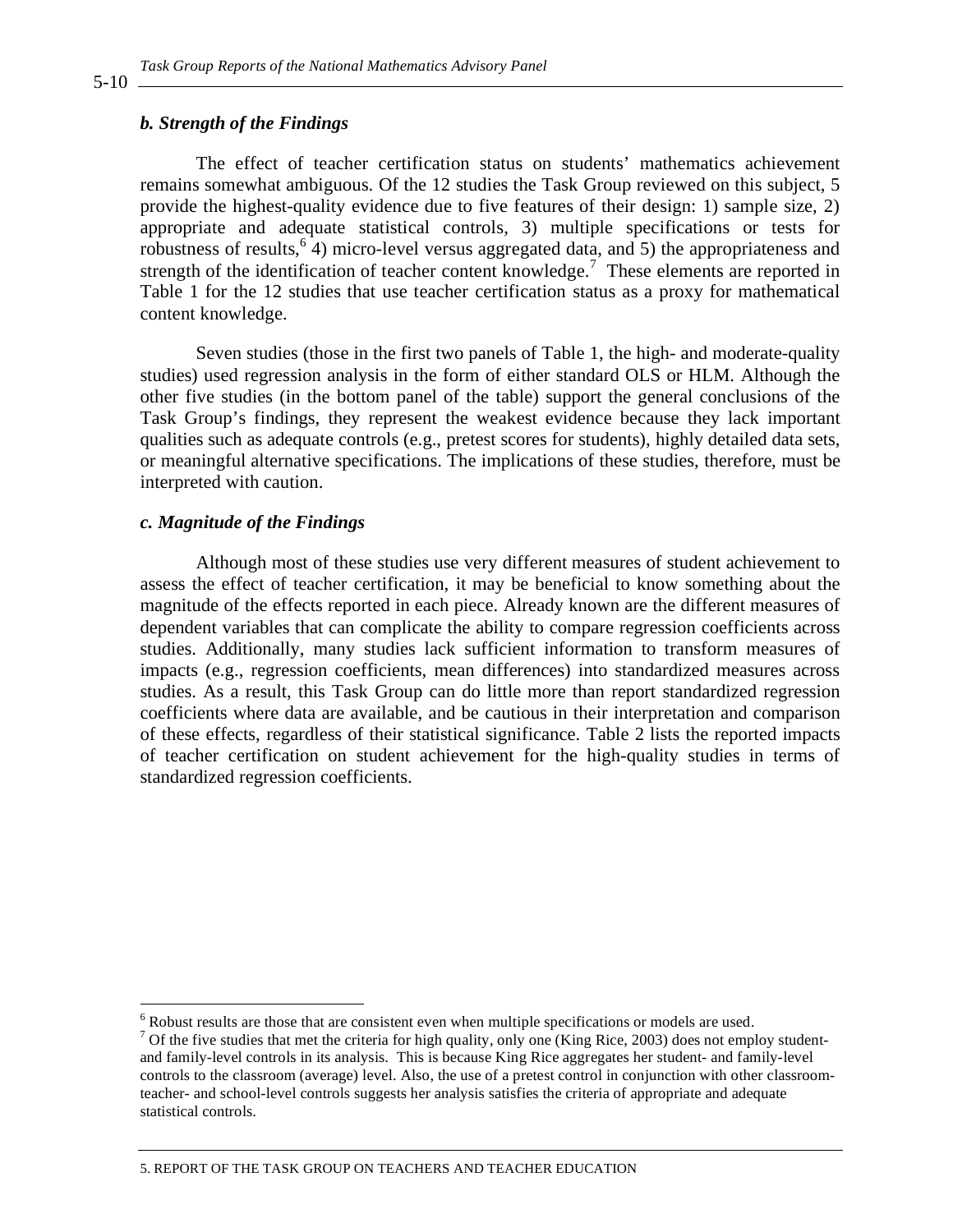5-11

| <b>Authors</b>                           | <b>Dependent Measure</b>                                    | <b>Standardized Regression</b><br>Coefficient <sup>b</sup> | <b>Analytic Technique</b>        |
|------------------------------------------|-------------------------------------------------------------|------------------------------------------------------------|----------------------------------|
| <b>High-Ouality Studies</b> <sup>a</sup> |                                                             |                                                            |                                  |
| Goldhaber, & Brewer, 1997b               | NELS test battery scores (Grade 10)                         | $0.06*$                                                    | <b>Generalized Least Squares</b> |
| Goldhaber, & Brewer, 2000                | NELS test battery scores (Grade 12)                         |                                                            | <b>Ordinary Least Squares</b>    |
|                                          | Probationary certification in subject <sup>c</sup>          | 0.01                                                       |                                  |
|                                          | Emergency certification in subject <sup>c</sup>             | 0.00                                                       | <b>Ordinary Least Squares</b>    |
|                                          | Private school certification <sup>c</sup>                   | $-0.01$                                                    | <b>Ordinary Least Squares</b>    |
|                                          | No certification in subject $\epsilon$                      | $-0.01*$                                                   | <b>Ordinary Least Squares</b>    |
| King Rice, 2003                          | NELS test battery scores (Grade 12)                         | $0.02*$                                                    | <b>Ordinary Least Squares</b>    |
| Kane, Rockoff, & Staiger, 2006           | NYC standardized test scores (value-added<br>Grades $3-8$ ) | 0.00                                                       | <b>Ordinary Least Squares</b>    |
| Hill, Rowan, & Ball, 2005                | Terra Nova scores                                           |                                                            | Hierarchical Linear Modeling     |
|                                          | - Grade 1                                                   | 0.00                                                       |                                  |
|                                          | - Grade 3                                                   | 0.00                                                       |                                  |

#### **Table 2: Reported Impacts of Models Examining the Effect of Teacher Certification on Student Achievement in Mathematics for the High-Quality Studies**

 $*_{p} < .05$ 

<sup>a</sup> High-quality studies are defined on page 3.

<sup>b</sup> The standardized coefficient was calculated for those studies with sufficient data using the formula provided in Bring (1994)  $B_i = \hat{\beta}_i(s_i/s_j)$ 

<sup>c</sup> The comparison is to standard certification in subject.

As shown in Table 2, where there is a significant effect of teacher certification in mathematics on student achievement, it is quite small. Also, because teacher certification in mathematics is a remote proxy for mathematical content knowledge, this measure does not allow strong inferences about the effect of teachers' knowledge on their students' achievement.

### **3. Content Course Work and Degrees as Measures of Mathematical Content Knowledge**

Mathematics course work and field-specific degrees are a second common proxy for teachers' mathematical content knowledge. Although these are different, they both focus on teachers' completion of college-level mathematics study. Consequently, these measures frequently appear together within the same data set and, thus, are often jointly considered within the same analysis. Therefore, for this section the Task Group discusses and synthesizes the literature and subsequent evidence presented for the relationship between these measures of teacher mathematical content knowledge and student achievement.

Although the amount of course work or the possession of a degree in mathematics are both closer predictors of a teacher's mathematical knowledge than certification status, these are still both proxies for that knowledge and each has unique validity problems. Neither measures the actual command of specific mathematical topics and skills. Neither measures what an individual actually learned, which may vary substantially from person to person. There is similarly no information about the correspondence between particular courses and the school curriculum for which teachers are responsible. Thus, as a measure of the knowledge on which teaching depends, course work or degree attainment may or may not correspond to what teachers use in the course of their work.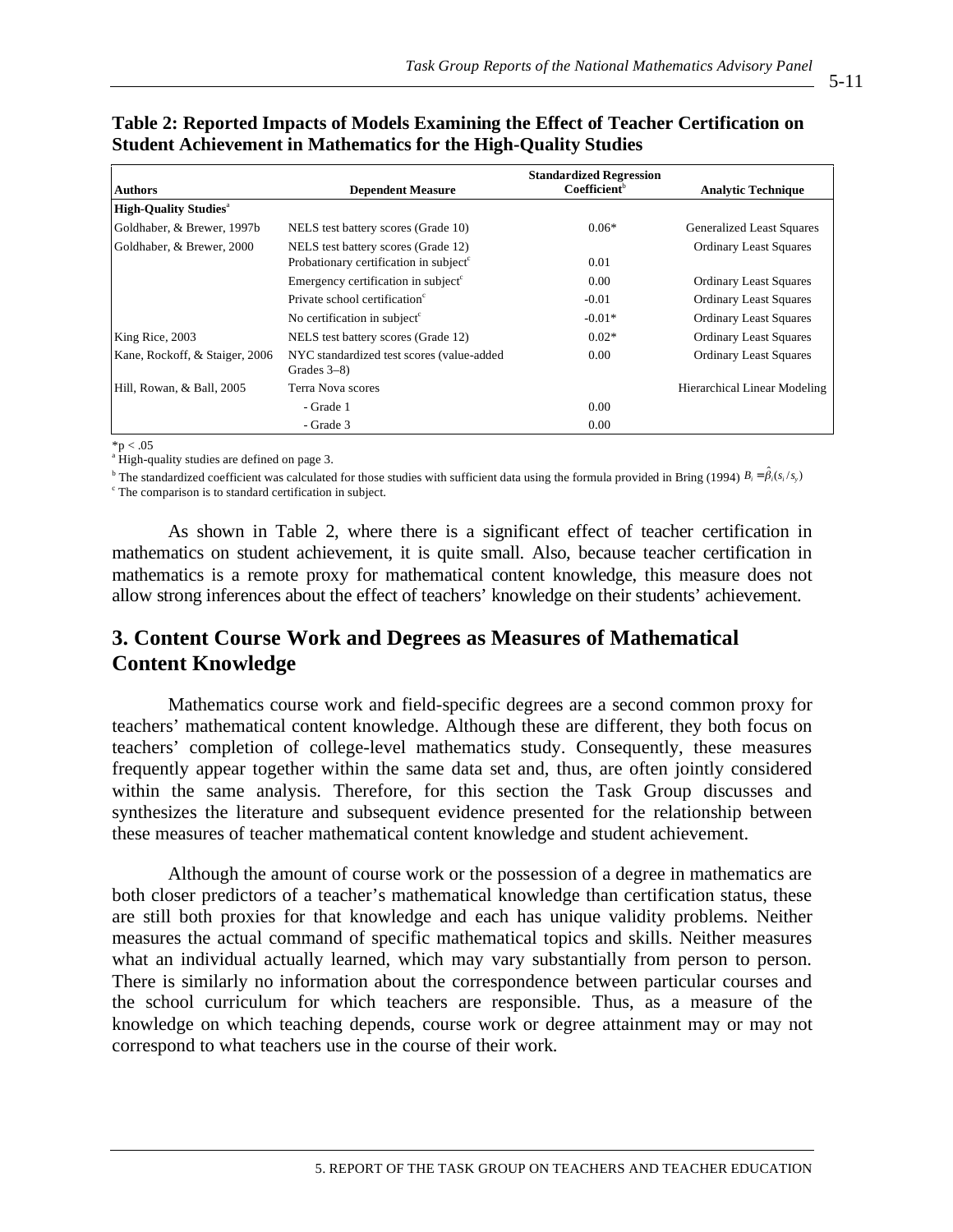Also, as with certification status, there is no guarantee that using the amount of course work completed or type or level of degree circumvents the problems of selection bias previously mentioned. It could be that teachers who engage in generous amounts of mathematics course work or obtain mathematics degrees are particularly motivated to teach mathematics, or possess some other unobservable characteristics unrelated to course work and degree that make them especially effective at teaching mathematics. Finally, these measures do not take into account the passage of time. On the one hand, this may be important if individuals forget lessons from their schooling and change the core of their mathematics instruction over time to satisfy student or school needs or demands (e.g., switching from teaching geometry to teaching calculus).<sup>8</sup> On the other hand, if teachers constantly practice the content-specific skills they need, and those needs do not significantly change over time, then the time lag is decidedly less important.

#### *a. Overall Findings*

Much like the research using certification status as a proxy for teachers' mathematical knowledge, the findings in the literature on the impact of content-specific course work and degrees are mixed.<sup>9</sup> Among the seven studies of high quality that examine the impact of a teacher's mathematics course work, or degree, or both, on students' mathematics achievement, several of which look at multiple measures of course work, or degree, or both, four provide estimates of the relationship between degree and student achievement (three are positive; one negative), four provide estimates of the relationship between course work and student achievement (all positive), and two examine the relationship between college credits and student achievement (one positive, one negative). The evidence from this set of studies is somewhat more consistent than the evidence for an effect of teacher certification, thus pointing to a likely positive relationship between teacher content course work and degrees, and student mathematics achievement. Left unexamined are important details, such as how many courses, or which degrees or programs of study make the most difference. Moreover, of the studies that found a positive impact of teacher course work and degrees on student mathematics achievement, many use NELS:88 data and most focus on high school students; thus their scope is limited.

In particular, two reports by Goldhaber and Brewer (1997b, 2000) found positive impacts of course work attainment as noted previously. Both of these studies use the NELS:88 to measure student mathematics achievement, and their samples include students in 10th (1997b) or 12th grades (2000). Findings from both studies indicate that students who have teachers with degrees in mathematics perform significantly higher on the NELS test battery than do students of teachers who are not qualified in math. Rowan, Chiang, and Miller (1997) also use the NELS data for 10th-grade students, finding that teacher's possession of a mathematics degree is associated with higher student achievement. Monk and King (1994), on the other hand, use Michigan State University's Longitudinal Study of American Youth (LSAY), which uses items from the U.S. Department of Education's National Assessment of Educational Progress (NAEP) achievement test in mathematics. That

 $\overline{a}$ 

5-12

 $8$  Though including teacher experience as a control variable (common in the literature) helps to alleviate the inexactness of course work and degrees as measures over time, estimates of the interaction between teacher experience and course work and degrees (not common in the literature) would help to determine actual effects of course work and degrees.

<sup>9</sup> Supported by Wayne and Youngs (2003).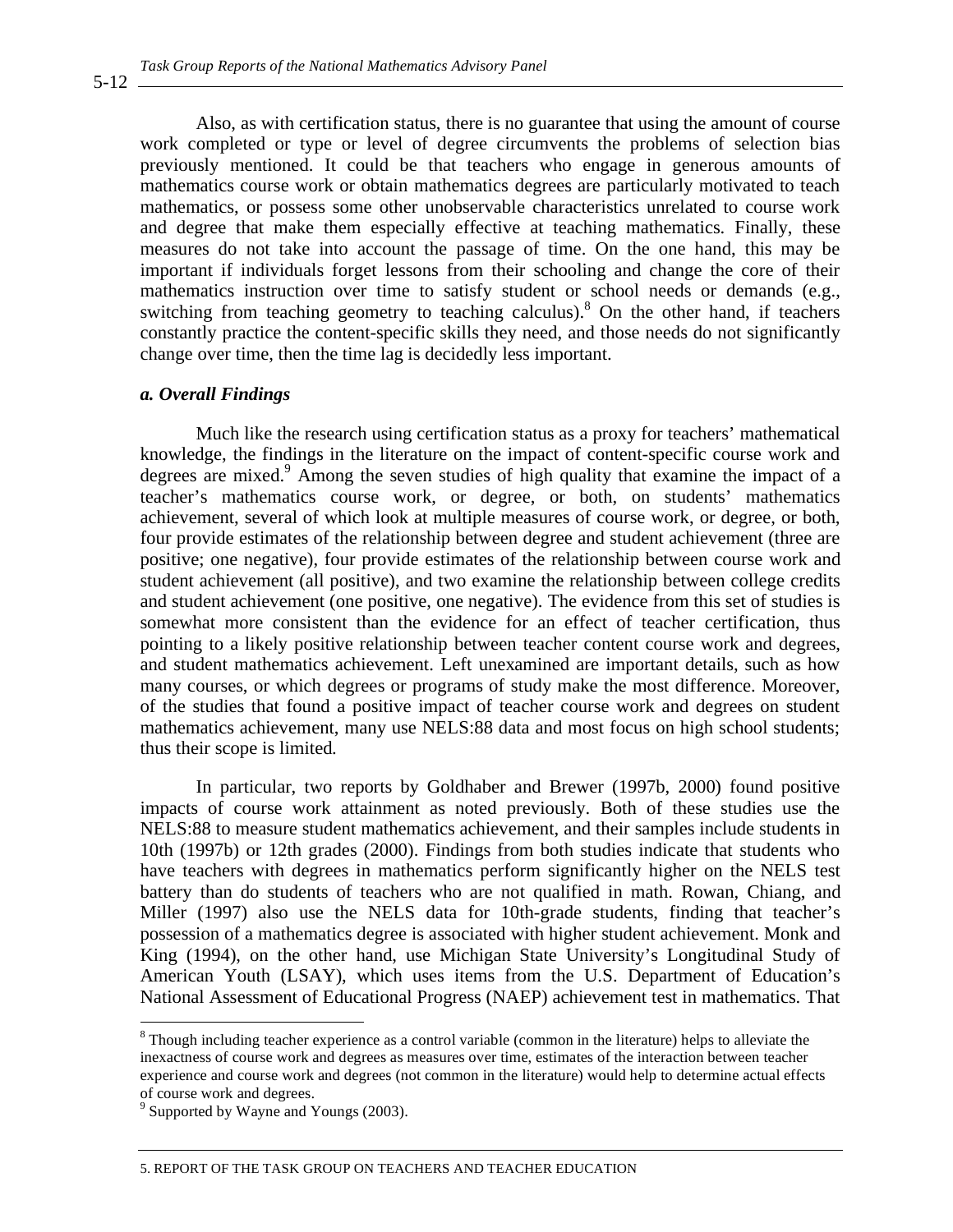study also focuses on secondary school students but examines teacher course work at the graduate and undergraduate level. They found a positive relationship between number of mathematics courses taken and student achievement. The positive effects of teacher preparation in mathematics thus seem to exist across different data sources, although as noted, these studies all focus on high school grades.

Less clear is how teachers' level of conventional college mathematics study affects student achievement below ninth grade. Rowan et al. (2002) used a survey that followed two cohorts of students, starting in Grades 1 and 3, for 4 years. The authors found a negative impact for an advanced mathematics degree on student achievement, but acknowledge that fewer than 6% of teachers (approximately 43 total) had subject-matter specific degrees. Harris and Sass (2007b) examined a number of different measures for students of all different ages, and although they mostly found no effects, they identified positive impacts for some measures and negative for others. Hill et al. (2005) found that teachers' mathematics course work did not significantly predict gains in student achievement.

Thus, the results across the studies that use teachers' attainment as a proxy for mathematical knowledge are mixed. The strongest suggestion is that the level of teachers' mathematics study may predict student achievement at the high school level. Evidence was not uncovered to support this relationship below ninth grade. It may be that using course work as a proxy for teachers' actual knowledge is a less valid measure at this level than it is at the secondary school level where the content teachers teach is closer to the content they study in college.

#### *b. Strength of the Findings*

As described earlier in the section on certification, the Task Group chose to focus on a limited number of studies of the highest quality, based on 1) sample size, 2) appropriate and adequate statistical controls, 3) multiple specifications or tests for robustness of results, 4) micro-level versus aggregated data, and 5) the appropriateness and strength of the identification. These elements are reported in Table 3. Each of the studies used detailed regression analysis, in the form of either standard OLS or HLM.

Studies of lesser quality are also reported in Table 3. While these studies support the general conclusions of the Task Group's findings, they represent weaker evidence because they lack such important qualities as adequate controls (e.g., pretest scores for students), highly detailed data sets, and meaningful alternative specifications. Therefore, the implications of this research must be interpreted with caution.

#### *c. Magnitude of the Findings*

Although these studies use differing measures of student achievement and of teacher mathematics course work and degrees, there is value in knowing something about the magnitude of the effects reported in each piece. Table 4 lists the reported impacts of teacher course work and degrees on student achievement for the highest quality studies using standardized regression coefficients to allow comparisons across the studies where data are available. Table 4 shows that for teacher certification, the impact of teacher course work and degrees on student mathematics achievement, when a standardized coefficient can be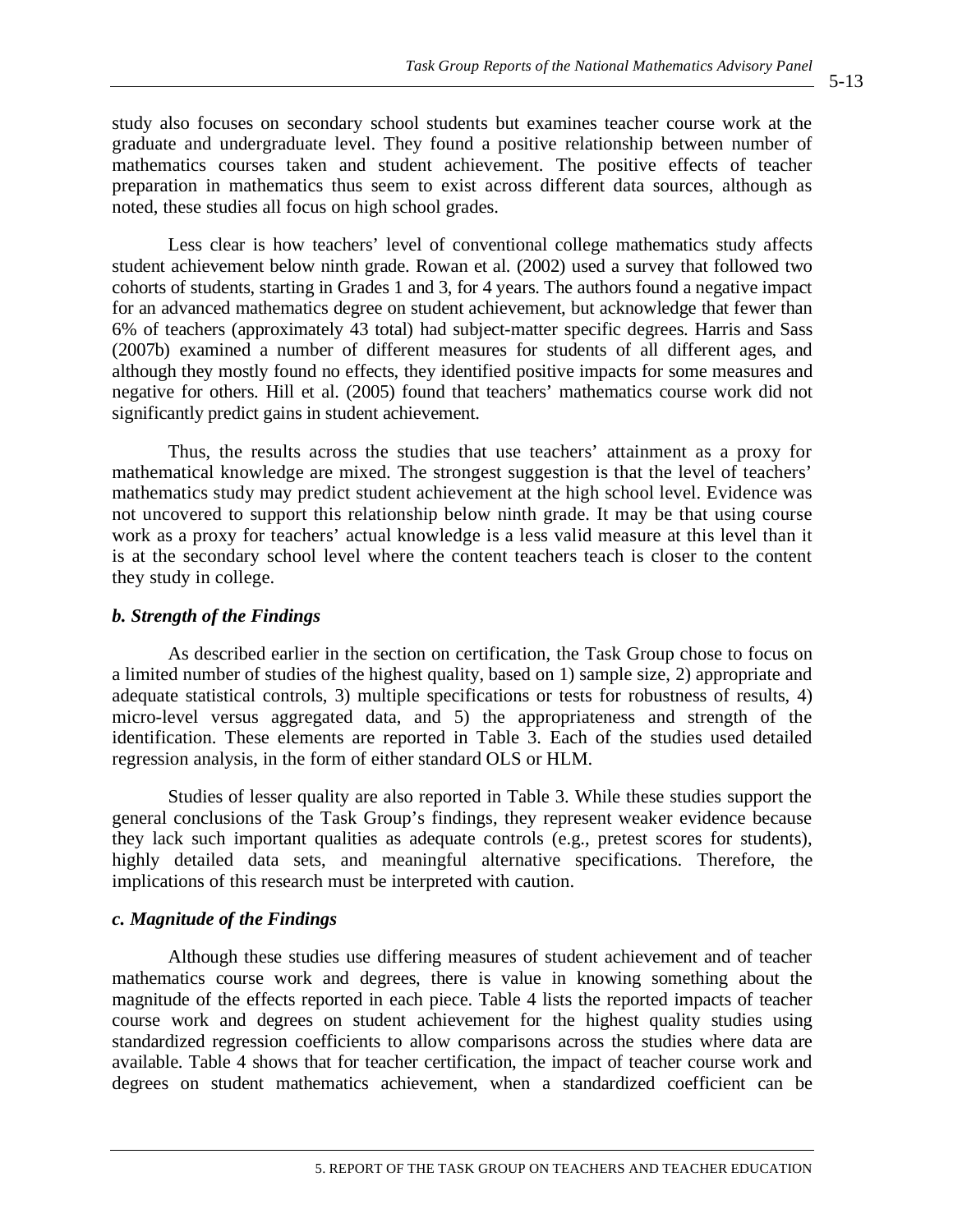calculated, is quite small. This finding is consistent across measures and grade levels, although few studies have sufficient data for calculating the magnitude of the effect. Therefore, generalizations are not appropriate here.

#### **Table 3: Quality Characteristics of Models Looking at Impact of Teacher Mathematics Course Work and Degrees on Student Achievement in Mathematics, by Study and by Overall Study Quality**

|                                                    |                                                                                                                                                                                                                                                          |                |   | <b>Other Controls</b>                  |               |   |                       |                   |                                                            |                                                        |
|----------------------------------------------------|----------------------------------------------------------------------------------------------------------------------------------------------------------------------------------------------------------------------------------------------------------|----------------|---|----------------------------------------|---------------|---|-----------------------|-------------------|------------------------------------------------------------|--------------------------------------------------------|
|                                                    |                                                                                                                                                                                                                                                          |                |   |                                        | Class,        |   |                       |                   |                                                            |                                                        |
|                                                    |                                                                                                                                                                                                                                                          | <b>Pretest</b> |   |                                        | School,<br>or |   | <b>Multiple</b>       | Student-<br>Level | <b>Identification</b>                                      |                                                        |
| <b>Authors</b>                                     | <b>Sample Size</b>                                                                                                                                                                                                                                       | Control        |   | <b>Student Teacher District Family</b> |               |   | <b>Specifications</b> | <b>Analysis</b>   | <b>Measure</b>                                             | Grade(s)                                               |
| <b>High-Quality Studies</b>                        |                                                                                                                                                                                                                                                          |                |   |                                        |               |   |                       |                   |                                                            |                                                        |
| Goldhaber, &<br>Brewer, 1997b                      | 5,149 students,<br>2,245 teachers, 3,498 math<br>classes, 638 schools                                                                                                                                                                                    | X              | X | X                                      | X             | X | X                     | X                 | B.A. and<br>graduate degree<br>in math                     | 10                                                     |
| Goldhaber, &<br>Brewer, 2000                       | 3,786 students,<br>2,098 math teachers                                                                                                                                                                                                                   | X              | X | X                                      | X             | X | X                     | X                 | B.A. and<br>graduate degree<br>in math                     | 12                                                     |
| Harris, &<br>Sass, 2007b                           | Grades 4-5: 514,620<br>students/ 785,780<br>observations; Grades 6-<br>8: 542.289 students/<br>784,423 observations;<br>Grades 9–10: 426,474<br>students/667,698<br>observations<br>Teachers: Grades 3–5:<br>2,134; Grades 6–8: 943;<br>Grades 9-10: 639 | X              | X | X                                      | X             | X | X                     | X                 | Course work in<br>math, college<br>credits, math<br>degree | $4 - 10$                                               |
| Hill, Rowan,<br>& Ball, 2005                       | 2,963 students,<br>699 teachers                                                                                                                                                                                                                          | X              | X | X                                      | X             | X | X                     | X                 | Course work in<br>math content<br>and math<br>methods      | 1 & 3                                                  |
| Monk, 1994                                         | 2,829 students,<br>608 math teachers                                                                                                                                                                                                                     | X              |   | X                                      | X             |   | X                     | X                 | College degree<br>in math, college<br>courses in math      | 10 & 11                                                |
| Monk, &<br>King, 1994                              | 2,831 students,<br>their teachers                                                                                                                                                                                                                        | X              | X | X                                      | X             | X | X                     | X                 | College courses<br>in math                                 | Cohort<br>$10 - 12$                                    |
| Rowan,<br>Chiang, &<br>Miller, 1997                | 5,381 students                                                                                                                                                                                                                                           | X              | X | X                                      | X             | X | X                     | X                 | College degree<br>in math                                  | 10                                                     |
| <b>Moderate-Quality Studies</b>                    |                                                                                                                                                                                                                                                          |                |   |                                        |               |   |                       |                   |                                                            |                                                        |
| Rowan,<br>Correnti, &<br>Miller, 2002              | Panels of about 4,000<br>students in more than<br>300 classrooms and more<br>than 120 schools                                                                                                                                                            | X              | X | X                                      | X             | X | X                     | X                 | College degree<br>in math <sup>b</sup>                     | Cohort 1:<br>Grades $1-3$ ;<br>Cohort 2:<br>Grades 3-6 |
| <b>Lesser-Quality Studies</b>                      |                                                                                                                                                                                                                                                          |                |   |                                        |               |   |                       |                   |                                                            |                                                        |
| Darling-<br>Hammond,<br>1999                       | 44 state averages for<br>students, 52,000 public<br>schools, 65,000 teachers                                                                                                                                                                             |                |   |                                        |               |   |                       |                   | Well-qual:<br>certification +<br>math major                | 4 & 8                                                  |
| Darling-<br>Hammond,<br>Berry, &<br>Thoreson, 2001 | 3,786 students,<br>2,078 teachers                                                                                                                                                                                                                        | X              |   | X                                      |               |   |                       | X                 | College degree<br>in math (BA or<br>MA)                    | 12                                                     |
| Eisenberg,<br>1977                                 | 807 students,<br>28 teachers                                                                                                                                                                                                                             |                | X |                                        |               |   |                       | X                 | College math<br>GPA, courses<br>taken                      | Junior high<br>Algebra I<br>students                   |

<sup>a</sup> Includes use of pretest as control variable, gain scores, or value-added models. Gain scores are the calculated gains of students across a school year.

<sup>b</sup> The authors also caution that they identified the effect of mathematics college degree from a maximum of 6% of the teachers in their sample.

5. REPORT OF THE TASK GROUP ON TEACHERS AND TEACHER EDUCATION

5-14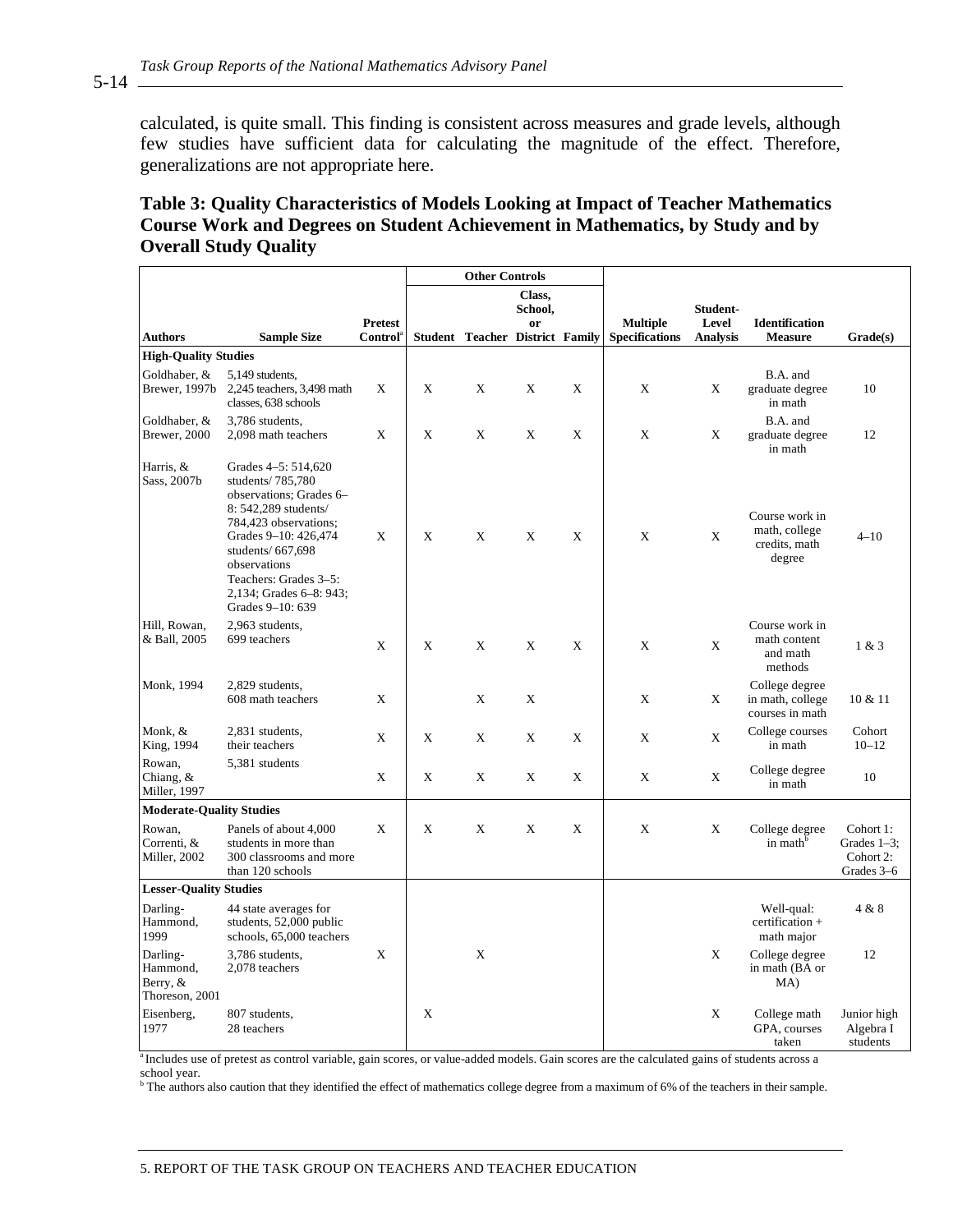#### **Table 4: Reported Impacts of Models Examining the Effect of Teacher Math Course Work and Degrees on Student Achievement in Mathematics, by Study and By Overall Quality**

|                                 |                                                                     |                        | <b>Standardized<sup>ª</sup> Regression Coefficients</b> |                    |                                     |
|---------------------------------|---------------------------------------------------------------------|------------------------|---------------------------------------------------------|--------------------|-------------------------------------|
| <b>Authors</b>                  | Dependent Measure <sup>b</sup>                                      | <b>College Credits</b> | Degree/Major                                            | <b>Course Work</b> | <b>Analytic Technique</b>           |
| Goldhaber, & Brewer,<br>1997b   | <b>NELS</b> test battery<br>scores (Grade 10)                       |                        | $0.03*$                                                 |                    | <b>Ordinary Least Squares</b>       |
| Goldhaber, & Brewer,<br>2000    | <b>NELS</b> test battery<br>scores (Grade 12)                       |                        | Not available                                           |                    | <b>Ordinary Least Squares</b>       |
| Harris, & Sass, 2007b           | <b>FCAT</b> scores                                                  |                        |                                                         |                    | 2-stage Ordinary Least Squares      |
|                                 | - Elementary                                                        |                        | Not available                                           |                    |                                     |
|                                 | - Middle                                                            |                        | Not available                                           |                    |                                     |
|                                 | - High                                                              |                        | Not available                                           |                    |                                     |
| Hill, Rowan, & Ball, 2005       | Terra Nova scores                                                   |                        |                                                         |                    | <b>Hierarchical Linear Modeling</b> |
|                                 | - Grade 1                                                           | 0.02                   |                                                         |                    |                                     |
|                                 | - Grade 3                                                           | 0.05                   |                                                         |                    |                                     |
| Monk, 1994                      | Scores on NAEP-<br>based tests                                      |                        |                                                         |                    | <b>Ordinary Least Squares</b>       |
|                                 | - Grade 10                                                          |                        | Not available                                           | Not available      |                                     |
|                                 | - Grade 11                                                          |                        | Not available                                           | Not available      |                                     |
| Monk, & King, 1994              | Gain scores on<br>NAEP-based tests<br>(Grades 10, 11,<br>and $12$ ) |                        |                                                         | $.09*$             | <b>Ordinary Least Squares</b>       |
| Rowan, Chiang, &<br>Miller 1997 | <b>NELS</b> test battery<br>scores (Grade 10)                       |                        | Not available                                           |                    | <b>Hierarchical Linear Modeling</b> |
| $*_{p}$ < .05                   |                                                                     |                        |                                                         |                    |                                     |

<sup>a</sup> The standardized coefficient was calculated for those studies with sufficient data using the formula provided in Bring (1994)  $B_i = \hat{\beta}_i(s_i/s_j)$ . <sup>b</sup> Of the studies that consider measures of mathematics course work as their independent variable, only one (Monk, 1994) partitions its measure by the type of course work, in this case graduate and undergraduate course work. Along these measures, the authors find that there is no significant effect (at the 5 % level) of graduate mathematics course work on student achievement, and that there is a significant effect of undergraduate mathematics course work, but only for one (i.e., the juniors) of the two grades tested.

### **4. Test Scores and Ad Hoc Measures as Measures of Mathematical Content Knowledge**

Using test scores and more proximal measures of teacher mathematical content knowledge allows closer examination of the effect that mathematical knowledge has on student achievement. Such measures escape some of the traditional problems of selection bias and inexactness present in other more conservative measures. These types of measures make it possible to probe more directly the causal link between mathematical knowledge and student achievement. One caution with this approach is that specially developed tests or measures, although intuitively appealing or apparently more relevant, have often not been validated or otherwise checked for their psychometric quality.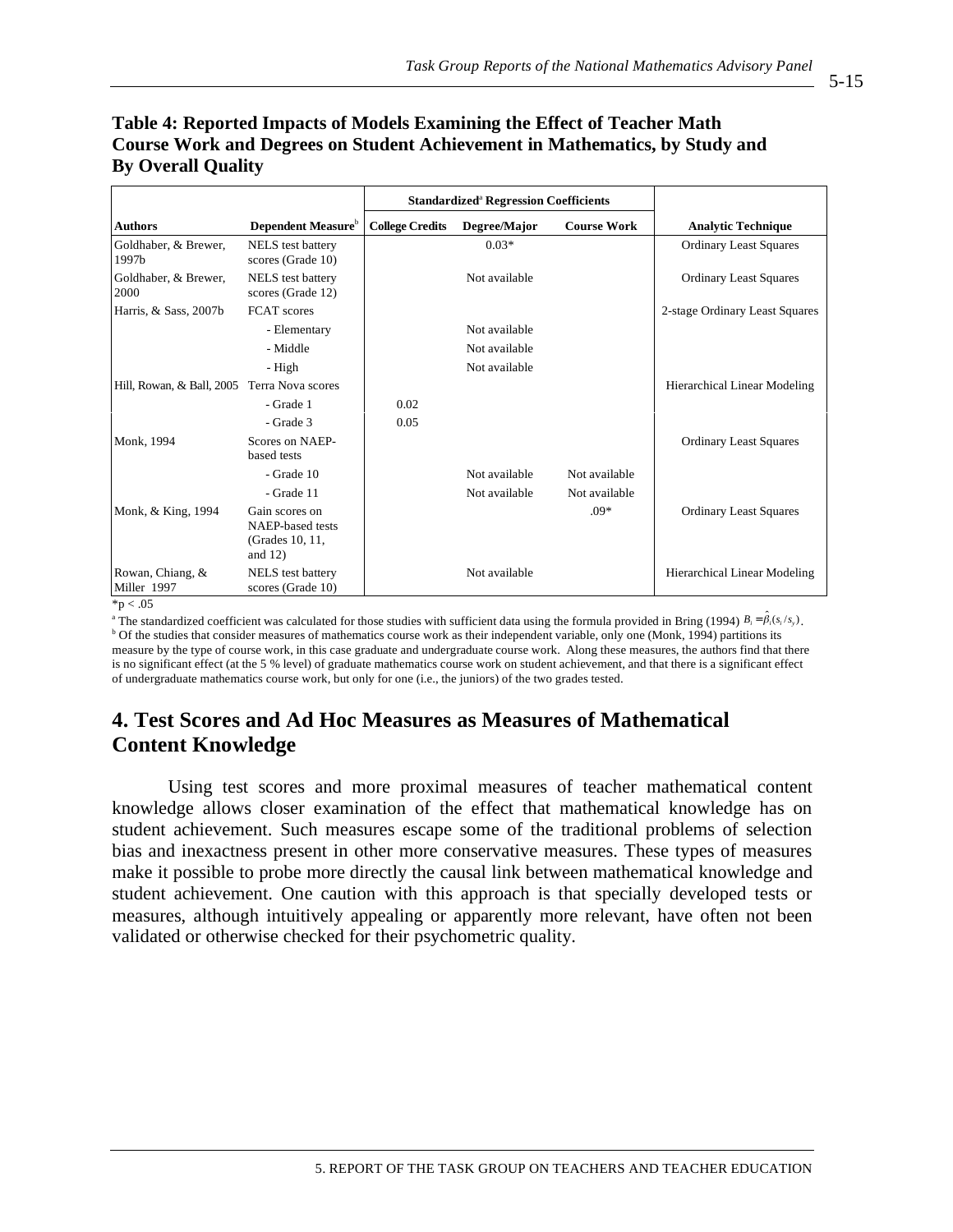#### *a. Overall Findings*

Research that has used teacher test scores and other ad hoc measures has also produced mixed results. The Task Group's inability to draw solid conclusions from this literature is in part due to the general lack of quality measures of mathematics content knowledge, as well as the absence of an adequate number of high-quality studies using these types of measures. Overall, the Task Group identified five studies that both examined the effect of mathematical content knowledge (as measured by test scores and other instruments) on student achievement and that met their standards for high or moderate quality. Of these, two studies found a positive and significant effect of mathematical content knowledge on student achievement, another found a positive but statistically insignificant effect, and two other studies found ambiguous effects for various measures with their sample. Unlike the studies reviewed earlier on teacher certification and course work that mostly examined student achievement at the high school level, the studies in this group are focused at the elementary level, making comparisons with other findings difficult.

Clotfelter, Ladd, and Vigdor (2007) examined the relationship of teacher test scores to student mathematics achievement in North Carolina. Although the test did not focus solely on mathematics content, they found that higher teacher test scores are a significant predictor of higher student achievement. Hill et al. (2005) used test items specifically designed to measure the mathematical content knowledge used in teaching and controlled for content knowledge in teaching reading. They found that the measure of content knowledge of mathematics is a significant and positive predictor of student success in math.

Harbison and Hanushek (1992) examined the effect of teacher mathematics test scores on fourth-grade tests on student achievement in Brazil; the authors found a positive effect of teacher test score on student achievement: "At fourth grade, a ten-point improvement in the mean teacher's command of her mathematics subject matter … would engender a five-point increase in student achievement; this is equivalent to a 10% improvement over the mean scores of fourth graders" (p. 114). The effects are not significant at the traditional .05 statistical level.

Two other studies used standardized tests as measures of teachers' knowledge of mathematics. These show ambiguous results for determining the impact of teacher content knowledge on achievement. One study (Harris & Sass, 2007b) used teachers' quantitative Scholastic Aptitude Test (SAT) scores taken at the time of college entry, a measure that is substantially more distal than those used in the studies reported above, to assess the impact of teacher content knowledge on math achievement for students taking the Florida Comprehensive Assessment Test (FCAT). Further, they partitioned their sample by grade to differentiate potential impacts at various grade levels. Ultimately they found that there is no significant effect of teachers' previous higher SAT scores on elementary and middle school students, and that there is actually a negative impact on achievement for high school students.

Mullens, Murnane, and Willett (1996) used teacher test scores on the Belize National Selection Exam (BNSE) to analyze their effect on students' understandings of basic and advanced concepts in math. The authors found that while teacher test scores are not significant predictors of achievement for basic concepts in mathematics, they do exert a positive influence on student understanding of advanced concepts.

5-16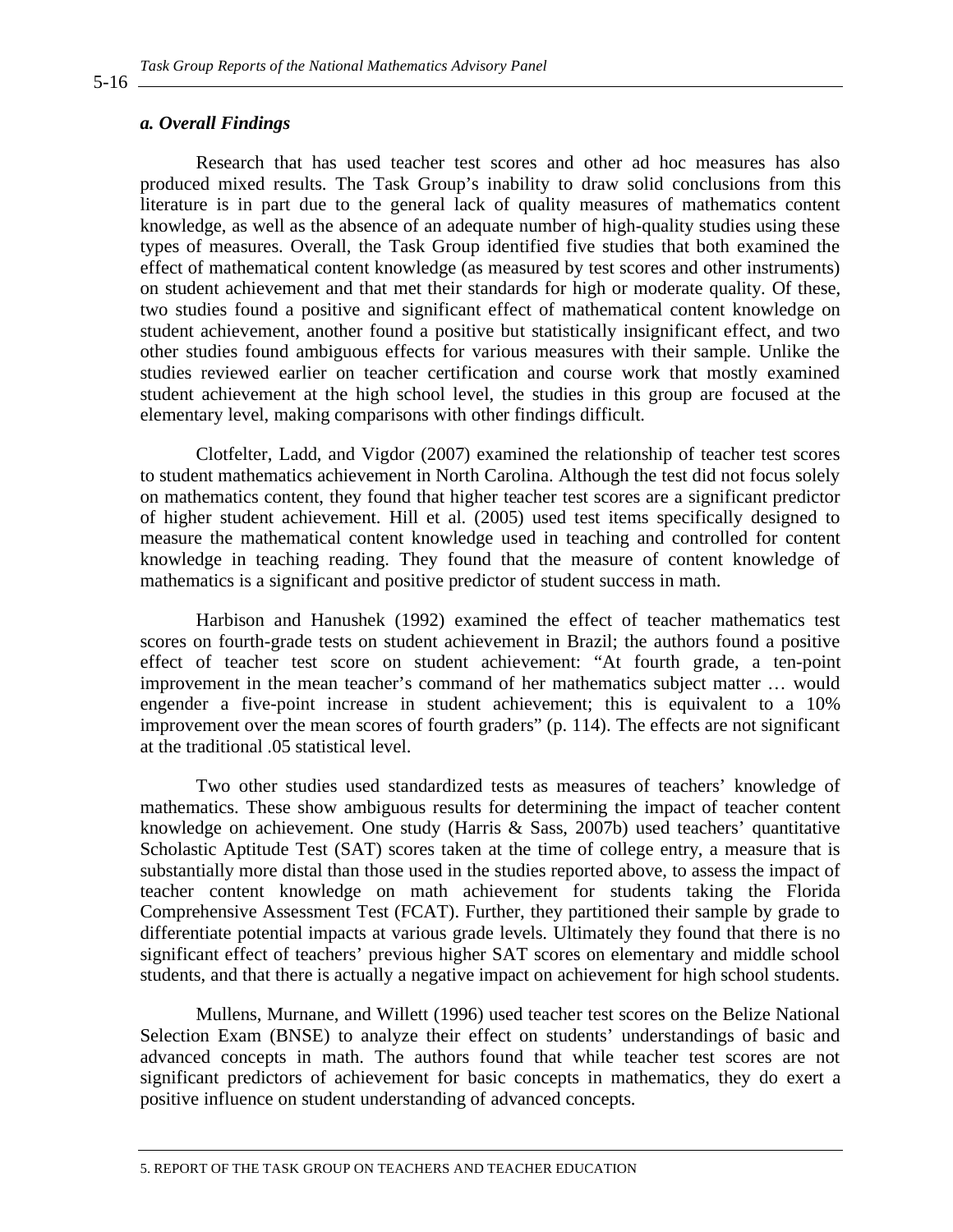#### *b. Strength of the Findings*

The Task Group's conclusions about the impact of teacher content knowledge on student achievement, as measured by tests or specially designed measures, could only be drawn from a small number  $(n = 3)$  of the high-quality studies. Still, evidence from the lesser-quality studies is consistent, pointing in a positive direction. For example, Rowan et al. (1997) identified teacher content knowledge using a teacher's response to a single schoolrelevant mathematics question and found positive effects for that one item. Additionally, two studies (Harris & Sass, 2007b; Mullens et al., 1996) also are considered moderate quality due to their choice of measurement of teacher mathematical content knowledge. It could be argued that the use of quantitative SAT scores (Harris & Sass) may not capture important elements of mathematical content knowledge that are acquired at the collegiate level. By the same token, the use of eighth-grade BNSE scores (Mullens et al.) is even more likely to be a less relevant measure. Nevertheless, this Task Group cannot discount the possibility that these measures may assess mathematical content knowledge relevant for elementary (or even middle) school teaching. Overall, the evidence here (Table 5), based on a small number of studies, does point more strongly in the direction of a relationship between teachers' usable knowledge of mathematics and students' achievement than do the other measures of teacher content knowledge.

#### *c. Magnitude of the Findings*

Similar to the other sections, the Task Group reports the magnitude of the findings for each study in this strand using standardized regression coefficients, where data are available (see Table 6 later in this section). Since each one of these studies uses a distinctly different dependent measure, and only two studies have sufficient data for making comparisons, the Task Group cannot make any meaningful relative interpretations of these findings. However, it should be noted that even though the magnitude of the findings where they are available is quite small, the Hill et al. (2005) findings are substantially larger than the relationships noted for other measures of teacher content knowledge.

Hill et al. (2005) also examined the effect of teacher certification in mathematics and mathematics education course work, in addition to their specific content knowledge measure These comparative analyses show that the specific measure of mathematical knowledge for teaching used by Hill et al. (2005) is measuring a type of understanding and skill that is not captured by certification status or course work measures.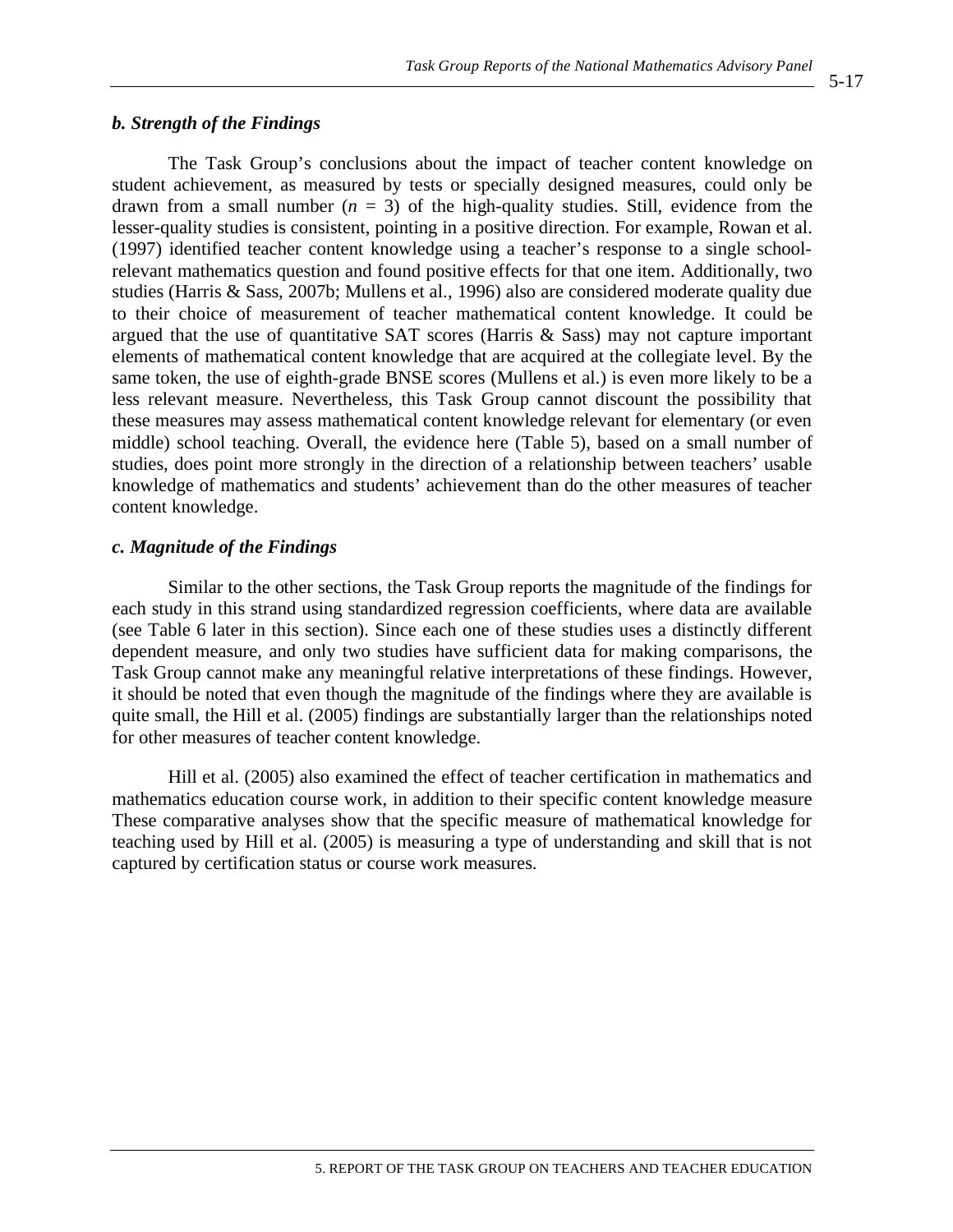#### **Table 5: Quality Characteristics of Models Looking at Impact of Teacher Test Scores And Other Ad Hoc Measures on Student Achievement in Mathematics, by Study and By Overall Study Quality**

|                                            |                                                                                                                                                                              |                            | <b>Other Controls</b> |                        |                                                       |        |                                          |                                      |                                                                      |              |
|--------------------------------------------|------------------------------------------------------------------------------------------------------------------------------------------------------------------------------|----------------------------|-----------------------|------------------------|-------------------------------------------------------|--------|------------------------------------------|--------------------------------------|----------------------------------------------------------------------|--------------|
| <b>Authors</b>                             | <b>Sample Size</b>                                                                                                                                                           | <b>Pretest</b><br>Control* |                       | <b>Student Teacher</b> | Class,<br>School,<br><sub>or</sub><br><b>District</b> | Family | <b>Multiple</b><br><b>Specifications</b> | Student-<br>Level<br><b>Analysis</b> | <b>Identification</b><br><b>Measure</b>                              | Grade(s)     |
| <b>High-Quality Studies</b>                |                                                                                                                                                                              |                            |                       |                        |                                                       |        |                                          |                                      |                                                                      |              |
| Clotfelter,<br>Ladd, &<br>Vigdor,<br>2007  | Nearly 1 million student-<br>vear observations                                                                                                                               | X                          | X                     | X                      | X                                                     | X      | X                                        | X                                    | North Carolina<br>teacher test<br>scores                             | $3 - 5$      |
| Harbison,<br>&<br>Hanushek,<br>1992        | Over 2,500 students                                                                                                                                                          | X                          | X                     | X                      | X                                                     | X      |                                          |                                      | Brazilian math<br>test scores                                        | $2 - 4$      |
| Hill,<br>Rowan, &<br>Ball, 2005            | 2,963 students,<br>699 teachers                                                                                                                                              | X                          | X                     | X                      | X                                                     | X      | X                                        | X                                    | CKT-M test<br>measure                                                | $1 - 3$      |
|                                            | <b>Moderate-Quality Studies</b>                                                                                                                                              |                            |                       |                        |                                                       |        |                                          |                                      |                                                                      |              |
| Harris, &<br>Sass.<br>2007b                | Grades 4-5: 514,620<br>students/785,780<br>observations; Grades 6-8:<br>542,289 students/784,423<br>observations; Grades 9-<br>10: 426,474 students/<br>667,698 observations | X                          | X                     | X                      | X                                                     | X      | X                                        | X                                    | SAT Quant.<br>Score                                                  | $4 - 10$     |
|                                            | Teachers: Grades 3-5:<br>2,134; Grades 6–8: 943;<br>Grades 9-10: 639                                                                                                         |                            |                       |                        |                                                       |        |                                          |                                      |                                                                      |              |
| Mullens,<br>Murnane,<br>& Willett,<br>1996 | 1,043 students                                                                                                                                                               | X                          | X                     | X                      | X                                                     | X      |                                          | X                                    | <b>BNSE Math</b><br>Score                                            | 3            |
|                                            | <b>Lesser-Quality Studies</b>                                                                                                                                                |                            |                       |                        |                                                       |        |                                          |                                      |                                                                      |              |
| Rowan,<br>Chiang,<br>Miller, &<br>1997     | 5,381 students                                                                                                                                                               | X                          | X                     | X                      | X                                                     | X      | X                                        | X                                    | A single-item<br>teaching-<br>relevant and<br>difficult math<br>test | 10           |
| Sheehan.<br>& Marcus,<br>1978              | 1,836 students,<br>119 teachers                                                                                                                                              | X                          |                       | X                      | X                                                     |        |                                          |                                      | WCET scores                                                          | $\mathbf{1}$ |

\* Includes use of pretest as control variable, gain scores, or value-added models. Gain scores are the calculated gains of students across a school year.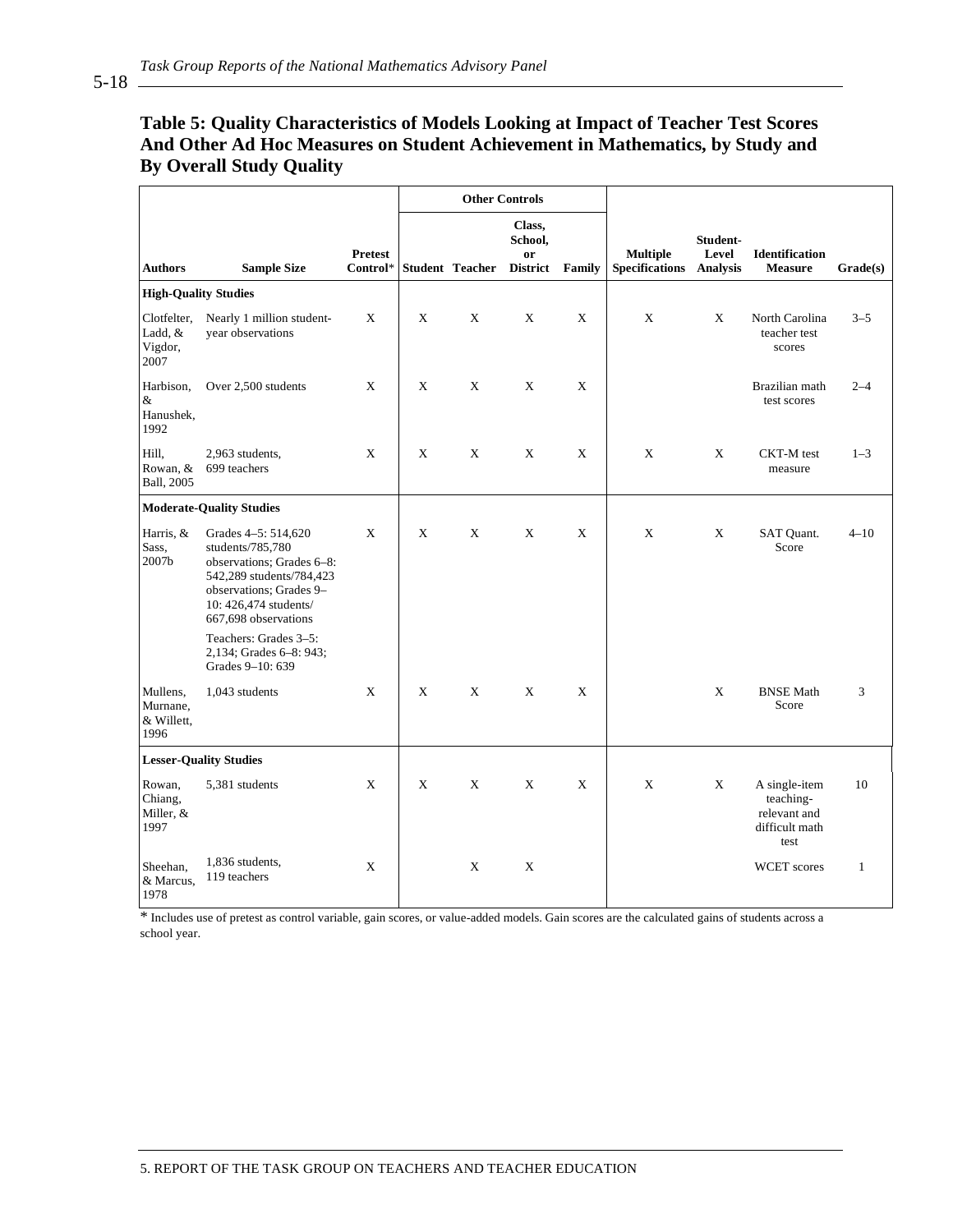|                                      | <b>Standardized</b>                                   |                                            |                               |  |  |  |  |  |  |  |  |
|--------------------------------------|-------------------------------------------------------|--------------------------------------------|-------------------------------|--|--|--|--|--|--|--|--|
| <b>Authors</b>                       | <b>Dependent Measure</b>                              | <b>Regression Coefficient</b> <sup>a</sup> | <b>Analytic Technique</b>     |  |  |  |  |  |  |  |  |
| <b>High-Quality Studies</b>          |                                                       |                                            |                               |  |  |  |  |  |  |  |  |
| Clotfelter, Ladd,<br>& Vigdor, 2007  | North Carolina<br>standardized test<br>$(Grades 3-5)$ |                                            | <b>Ordinary Least Squares</b> |  |  |  |  |  |  |  |  |
|                                      | - Score Level                                         | Not available                              |                               |  |  |  |  |  |  |  |  |
|                                      | - Score Gain                                          | Not available                              |                               |  |  |  |  |  |  |  |  |
| Harbison, &<br>Hanushek, 1992        | Brazilian math test (from<br>EDURURAL <sup>b</sup>    |                                            | <b>Ordinary Least Squares</b> |  |  |  |  |  |  |  |  |
|                                      | - Grade 2                                             | Not available                              |                               |  |  |  |  |  |  |  |  |
|                                      | - Grade 4                                             | .02                                        |                               |  |  |  |  |  |  |  |  |
| Hill, Rowan, &<br><b>Ball</b> , 2005 | Terra Nova scores                                     |                                            | Hierarchical Linear Modeling  |  |  |  |  |  |  |  |  |
|                                      | - Grade 1                                             | $.06*$                                     |                               |  |  |  |  |  |  |  |  |
|                                      | - Grade 3                                             | $.05*$                                     |                               |  |  |  |  |  |  |  |  |

| Table 6: Reported Impacts of Models Examining the Effect of Teacher Test Scores and |
|-------------------------------------------------------------------------------------|
| Other Ad Hoc Measures on Student Achievement in Mathematics, by Study               |

 $*p < .05$ 

 $\overline{a}$ 

<sup>a</sup> The standardized coefficient was calculated for those studies with sufficient data using the formula provided in Bring (1994)  $B_i = \hat{\beta}_i(s_i/s_y)$ . **b** EDURURAL is the research project that emerged from an effort to improve educational performance in rural northeast Brazil.

## **5. The Mathematical Content and Nature of Teacher Licensure Exams**

Recent research treating teacher licensure as a proxy for teachers' mathematical content knowledge has not consistently or convincingly shown that students of teachers who are licensed in mathematics gain more academically than those whose teachers are not (Goldhaber & Brewer, 1997a, 1997b, 2000; Hill et al., 2005; Kane et al., 2006; King Rice, 2003; Rowan et al., 2002). However, teacher licensure exams still play an important role in determining the quality and quantity of math teachers available for employment in schools. To assess the quality of teacher licensure exams, it is first necessary to ascertain the mathematical integrity of the exam questions as well as the relevance of these questions to teaching in the classroom of an elementary or middle school. Such precise information turns out to be difficult to obtain.

Most states use a teacher licensure exam that yields a score as a measure of a candidate's achievement in the subject of mathematics. Each state has designed its own unique system of licensure by choosing among different exams and determining cut scores for them.10 The *Praxis Series* of exams created by Educational Testing Service (ETS) is the most commonly used teacher licensure exam. Overall, one or more of these exams are currently required in 38 states<sup>11</sup> and the District of Columbia, with 7 of these states<sup>12</sup> using

 $10$  Connecticut, Kansas, and Missouri use an identical set of certification exams and cut scores for the subject of math, as do Oklahoma and Nebraska.

<sup>11</sup> These are Alabama, Alaska, Arkansas, California, Connecticut, Delaware, Georgia, Hawaii, Idaho, Indiana, Kansas, Kentucky, Louisiana, Maine, Maryland, Minnesota, Mississippi, Missouri, Nebraska, Nevada, New Hampshire, New Jersey, North Carolina, North Dakota, Ohio, Oklahoma, Oregon, Pennsylvania, Rhode Island, South Carolina, South Dakota, Tennessee, Utah, Vermont, Virginia, Washington, West Virginia, and Wisconsin.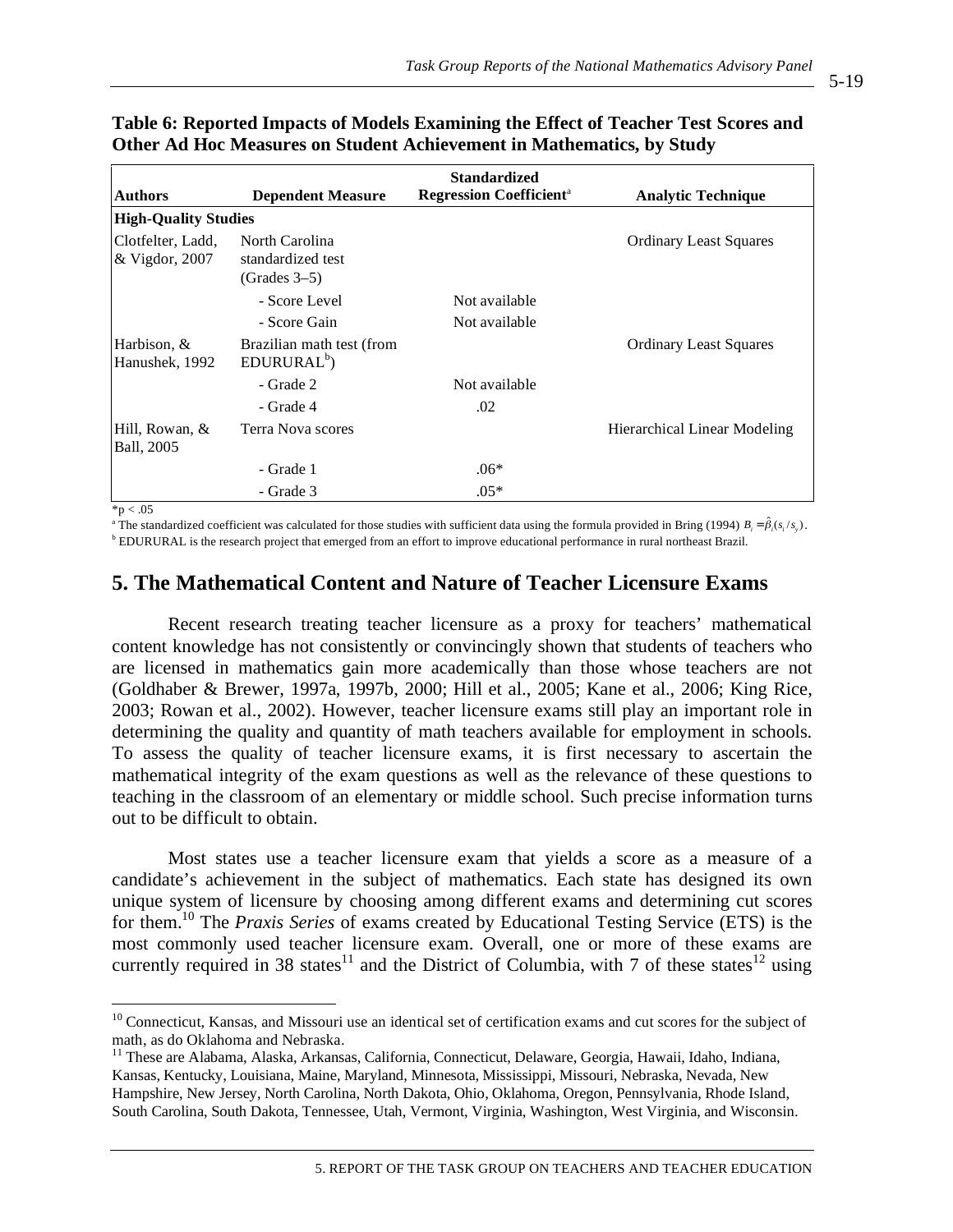the *Praxis Series* in conjunction with their own exam. Of the 12 states that do not use *Praxis*,  $9<sup>13</sup>$  use their own licensing exam exclusively, while the other 3 either do not require an exam for licensure or do not use an exam that yields an independent score in the subject of math.<sup>14</sup>

The *Praxis Series* is composed of two separate exams, The *Praxis I* and *II*. The *Praxis I* exams, or Pre-Professional Skills Tests (PPST), are designed to measure basic skills in reading, writing, and mathematics. Most ETS states currently require the *Praxis I* tests for licensure, and often for admission into their teacher education programs. The cut scores currently required for licensure across these states range from 169 to 178 while the average performance range of teacher candidates is from  $175$  to  $183$ <sup>15</sup>. The *Praxis II* exams in mathematics measure specifically mathematical knowledge and teaching and are not nearly sufficient to warrant the formulation of any conclusions about the licensure of middle school teachers in mathematics.

ETS shared data regarding two *Praxis II* exams in Series 0061 and 0063, one testing mathematical content knowledge, and the other addressing mathematical proofs, models, and problems (both with item performance data). At least one of these two series is used by 33 states as part of the general licensure requirements in mathematics,<sup>16</sup> but 30 of these states<sup>17</sup> also require additional exams, and  $24$  of these<sup>18</sup> also use a *Praxis II* exam designed specifically for testing mathematical content knowledge at a middle school level.<sup>19</sup> The cut scores in each state for these particular exams supplied by ETS are not known because these exams have been retired by ETS. There is also another unresolved issue. As these exams are for single-subject certification, it would be necessary to know the precise role the exams played in certifying middle school teachers in the 30 states mentioned earlier before any statement can be made about the appropriateness of these exams for the certification of middle school teachers. For example, in the multiple choice exam on content knowledge, 8 of 25 exam items are on high school mathematics (e.g., calculus, trigonometry, conditional

5-20

 $12$  These are Alabama, Alaska, California, Georgia, Indiana, South Carolina, and Washington.

<sup>&</sup>lt;sup>13</sup> These are Arizona, Colorado, Florida, Illinois, Massachusetts, Michigan, New Mexico, New York, and Texas.

 $14$  Wyoming requires teacher candidates to demonstrate knowledge of the U.S. Constitution and the Wyoming Constitution either through course work or an exam. Montana does not require any testing for licensure, and Iowa does not use an exam with a separate math score.

<sup>&</sup>lt;sup>15</sup> The average performance range encompasses the scores earned by the middle 50% of the examinees taking the test ( $n = 93,805$ ). This statistic provides an indication of the difficulty of the test. The standard error of measurement for this figure (2.4) is a statistic that is often used to describe the reliability of the scores of a group of examinees.

<sup>&</sup>lt;sup>16</sup> These are Alabama, Alaska, Arkansas, Connecticut, the District of Columbia, Georgia, Hawaii, Idaho, Indiana, Kansas, Kentucky, Louisiana, Maine, Maryland, Minnesota, Mississippi, Missouri, Nevada, New Hampshire, New Jersey, North Dakota, Ohio, Oregon, Pennsylvania, South Carolina, South Dakota, Tennessee, Utah, Vermont, Virginia, Washington, West Virginia, and Wisconsin.

<sup>&</sup>lt;sup>17</sup> These are Alabama, Alaska, Arkansas, Connecticut, the District of Columbia, Georgia, Hawaii, Idaho, Indiana, Kansas, Kentucky, Louisiana, Maine, Maryland, Minnesota, Missouri, Nevada, New Hampshire, New Jersey, North Dakota, Ohio, Oregon, Pennsylvania, South Carolina, South Dakota, Tennessee, Vermont, Virginia, Washington, and West Virginia.

<sup>&</sup>lt;sup>18</sup> These are Alabama, Alaska, Connecticut, the District of Columbia, Idaho, Kansas, Kentucky, Louisiana, Maine, Maryland, Minnesota, Missouri, New Hampshire, New Jersey, North Dakota, Ohio, Oregon, Pennsylvania, South Dakota, Tennessee, Vermont, Virginia, Washington, and West Virginia

<sup>&</sup>lt;sup>19</sup> Here the District of Columbia has been counted as a state and currently uses the *Praxis II* exam designed specifically for testing mathematical content knowledge at a middle school level in addition to an exam testing mathematical content knowledge and one addressing mathematical proofs, models, and problems.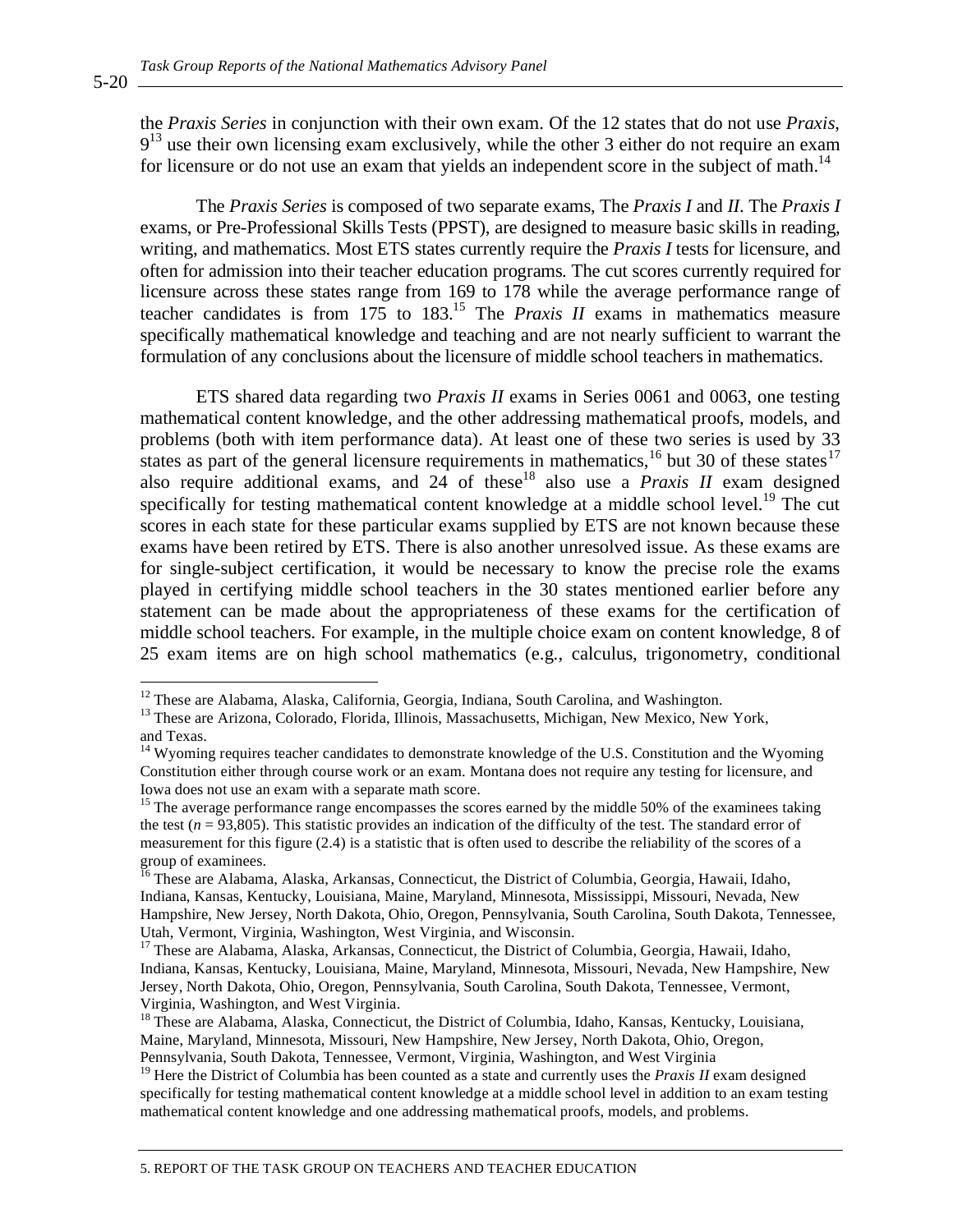probability, matrices) while only 5 are related to fractions, the central topic of middle school mathematics; of these 5, only 2 (one on percent, the other on rate) directly probe teachers' understanding of fractions. This exam, then, does not seem to assess directly the content for which middle school teachers are responsible.

To determine whether the tests adequately measure teacher content knowledge, precise information about their licensure is needed. At the moment, the collection of such information is greatly hampered by confidentiality issues. The Task Group recommends that there be more openness in this area to facilitate the kind of academic inquiries that are a prerequisite to progress.

#### *a. Implications From the Empirical Evidence*

Overall, across the studies reviewed, the signal is that teachers' knowledge of mathematics is a positive factor in students' achievement. However, despite the commonsense nature of this claim, solid evidence about the relationship of teachers' mathematical content knowledge to students' mathematics achievement remains uneven and has been surprisingly difficult to produce. One main reason has been the lack of valid and reliable measures of teachers' mathematical knowledge. The literature has been dominated by the use of proxies for such knowledge, such as certification status and course work. A second reason for the inconsistent findings has been weak study designs. Too few studies set up proper comparisons or use sufficient sample sizes or appropriate analytic methods. Selection bias and failure to isolate variables have further plagued these studies, as have inadequate or imprecise measures of students' mathematics achievement. Finally, no studies identified by the Task Group probed the dynamic that would examine how teachers' mathematical knowledge affects instructional quality, students' opportunities to learn, and their gains over time. However, in the context of a body of literature that is as inexact as it has been, the positive trends identified do support the importance of teachers' knowledge of mathematics as a factor in students' achievement.

To improve the quality of research evidence, sharper measures of teachers' mathematical knowledge in different domains and at different levels are needed, with appropriate psychometric tests for their reliability and validity. Hill et al. (in press) report a series of in-depth validation studies that provide a benchmark for what such tests should involve. Also needed are value-added studies, including experimental studies of interventions designed to develop teachers' mathematical knowledge for teaching and to inspect the effects of interventions on students' mathematics achievement.

As the scientific rigor and validity of research in this area increases, it should be informed by analyses of empirical data on the mathematical demands on teachers in the course of their work. Hypotheses generated through a mathematical perspective on teaching practice can provide researchers with a sharper focus on the question in ways more likely to produce results useful to policymakers, and to improve the relevance and effectiveness of teachers' mathematical training and professional assessment.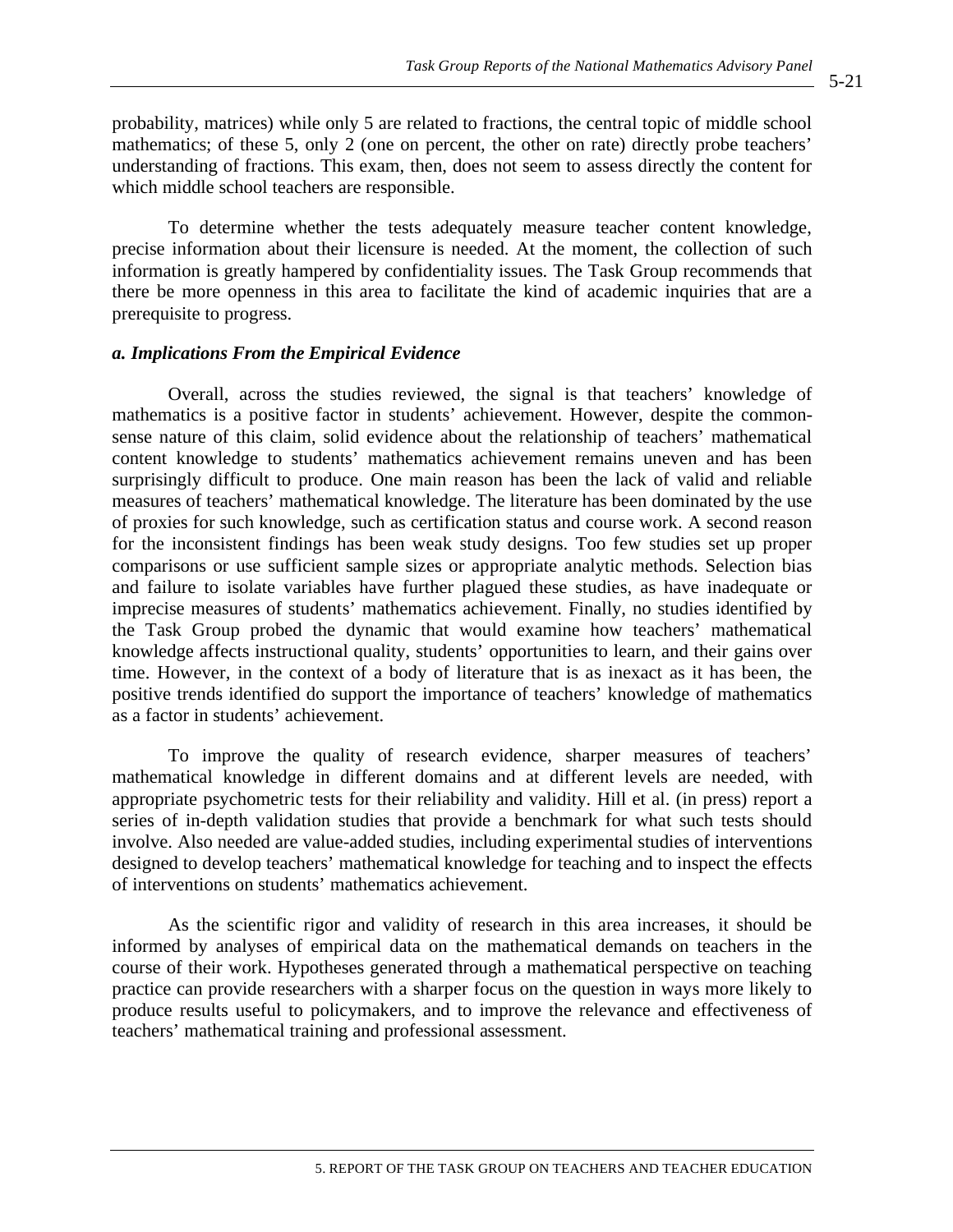# **6. Recommendations Based on the Mathematical and Logical Analysis of The Demands of Teaching Mathematics**

Although the empirical evidence does not yet strongly specify the nature of the mathematical knowledge needed for teaching, the Task Group hypothesizes that teaching mathematics demands knowledge of the subject. Because a direct relationship between conventional mathematical study and teacher effectiveness is not supported by a review of high-quality research, future research should uncover those aspects of teacher knowledge and understanding that are most strongly related to student learning. Policies should be developed and supported that would lead to a more mathematically skilled teacher force. The Task Group recommends investigating different components of content knowledge that may have relationships to instructional effectiveness.

A first component worth investigating is the nature of the requisite competence with the school curriculum that teachers are responsible to teach. This includes the concepts, skills, and strategies that students are to learn, and the prerequisite content, several levels both below and beyond the level at which they teach. Another aspect of this curricular knowledge is the additional need for teachers to know school mathematics at a more advanced level than what is found in school textbooks. This may be seen in the daily tasks that teachers must perform and that appear to entail substantial mathematical judgment, understanding, and skill. For example, answering students' questions may be unexpectedly subtle or complicated, or making up exam problems to focus on central ideas may require more than a minimal knowledge of the mathematics in the grade-level curriculum. It is also worth examining the extent to which teachers may need different types of advanced knowledge––for example, how an understanding of number theory may enrich and strengthen teachers' capacity to teach whole number concepts and operations.

Another important area in need of investigation is what else teachers may need beyond the standard skills and concepts in the school curriculum. Examples of work that teachers do that may require other mathematical knowledge include explaining why a particular topic is worth learning; providing connections within lessons, across lessons, and across grades; and making spontaneous instructional decisions in the classroom. These tasks of teaching seem to require mathematical skill that has not been well established in the research literature.

To help students extend what they know, teachers may also need a deep understanding of the foundational ideas and skills prerequisite to the level of instruction, the mathematics that leads up to the students' mathematical present. Middle school teachers teaching algebra may benefit from a nuanced understanding of operations, including their properties, and their interpretation and representations; upper elementary teachers may be enabled by an understanding of ways of renaming or re-representing mathematical ideas that arise in the early grades (e.g., with the standard subtraction algorithm).

In addition to knowledge of particular content, including concepts and procedures, teaching may also require sensitivity, habits of mind, and attention to particular mathematical principles, such as precision, definitions, reasoning, and coherence. Mathematics uses language in exact ways quite different from its uses in other contexts, including everyday life. Attention to careful use of quantifiers, relations, and logical terms is important. Being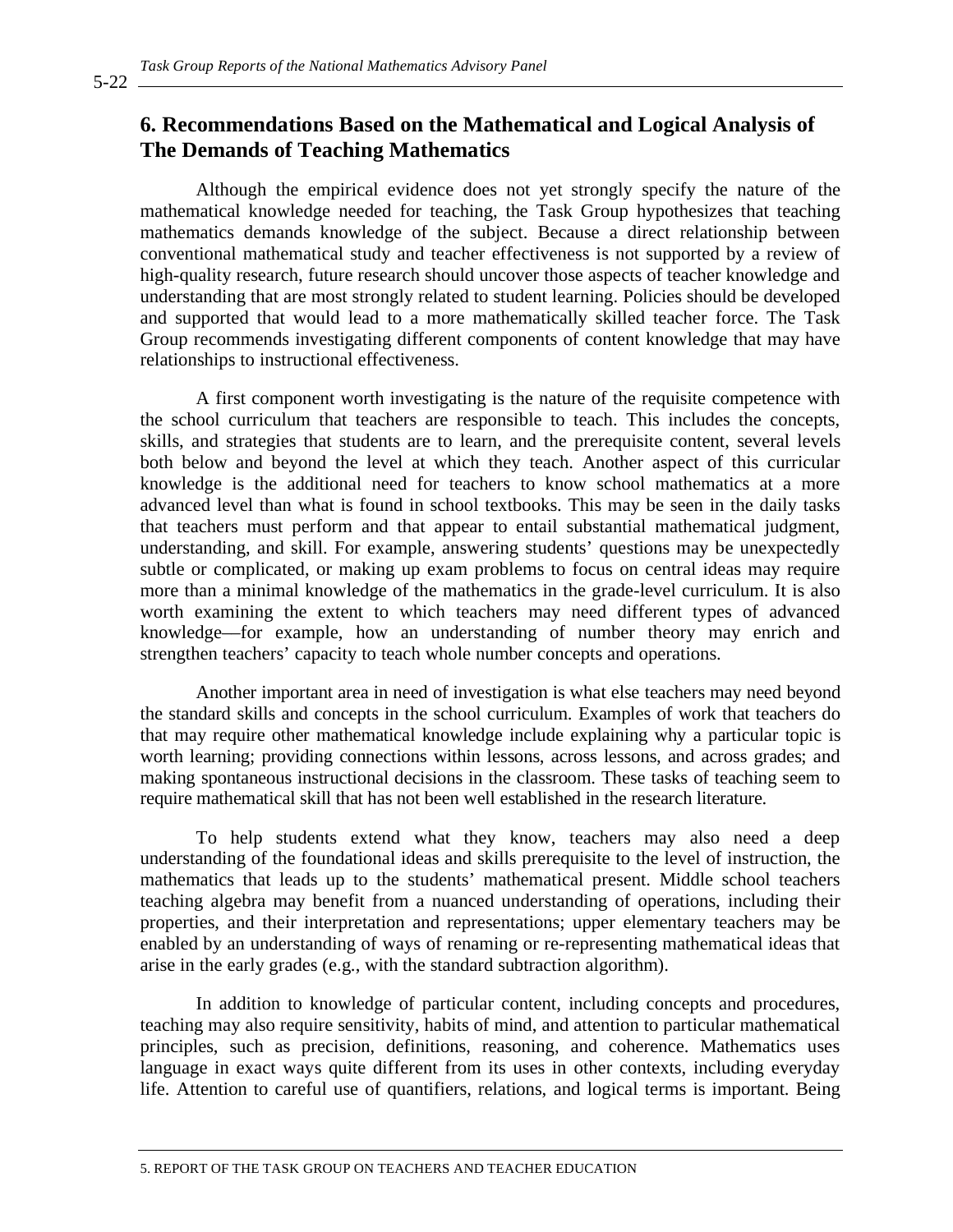clear on the differences between "five apples," "at least five apples," "no more than five apples," and "exactly five apples," or between "if" and "if and only if" is important as young learners begin to express mathematical ideas, or as a teacher attentively uses a curriculum. A second, and closely related, aspect of mathematics is the importance of *definitions*. Terms, ideas, and concepts all require definition in the service of precision and to support reasoning.

The Task Group reviewed how teachers' knowledge of particular definitions, and perhaps equivalent alternatives and their relative advantages, make a difference for teaching quality. Another aspect for consideration may be a sense about the general role and nature of definitions within mathematics. Mathematical development and the solution of problems depend on specific approaches to logical argument and explanation. How does teachers' knowledge of reasoning play a role in teaching, considering both the teachers' own knowledge and their capacity to make mathematical reasoning and explanation accessible to and learnable by students? Being able to do that is rooted in a finely grained understanding of the nature of mathematical reasoning. Also worth investigating is the ability to see connections, and to appreciate and construct coherent links within and across ideas. How is early work with whole numbers connected to later encounters with integers, fractions, and the real number line? How are equivalent fractions related to the regrouping steps of the subtraction algorithm? What are useful geometric or physical models of arithmetic operations, and how can one explain the correspondences?

More work is needed to inspect how mathematical knowledge is needed for and deployed in teaching. Hypotheses about the requisite skill and knowledge can help to advance the question from a blunt investigation of credentials to a more nuanced understanding of the mathematical demands of teaching and the connection of those to students' learning gains. This is a crucial area for further and more precise study.

# *B. Teachers' Education: Teacher Preparation and Alternative Pathways to Teaching, Professional Development, and Induction*

*What kinds of programs have been shown to help teachers develop the necessary mathematical knowledge and skills needed for teaching?* 

- *a) How can preservice programs effectively increase beginning teachers' mathematical knowledge for teaching?*
- *b) How can in-service programs do so?*
- *c) Do particular designs or curricula make a difference for teachers' instructional skill and their students' achievement?*
- *d) Is there evidence about how different kinds of professional preparation or requirements affect teachers' effectiveness, and how these compare?*

Teacher education is regarded as key to building instructional quality and teacher effectiveness. The Task Group uses the term "teacher education" here to refer to four different types of professional training:

• *Preservice teacher preparation*: Initial teacher training, conventionally offered in institutions of higher education;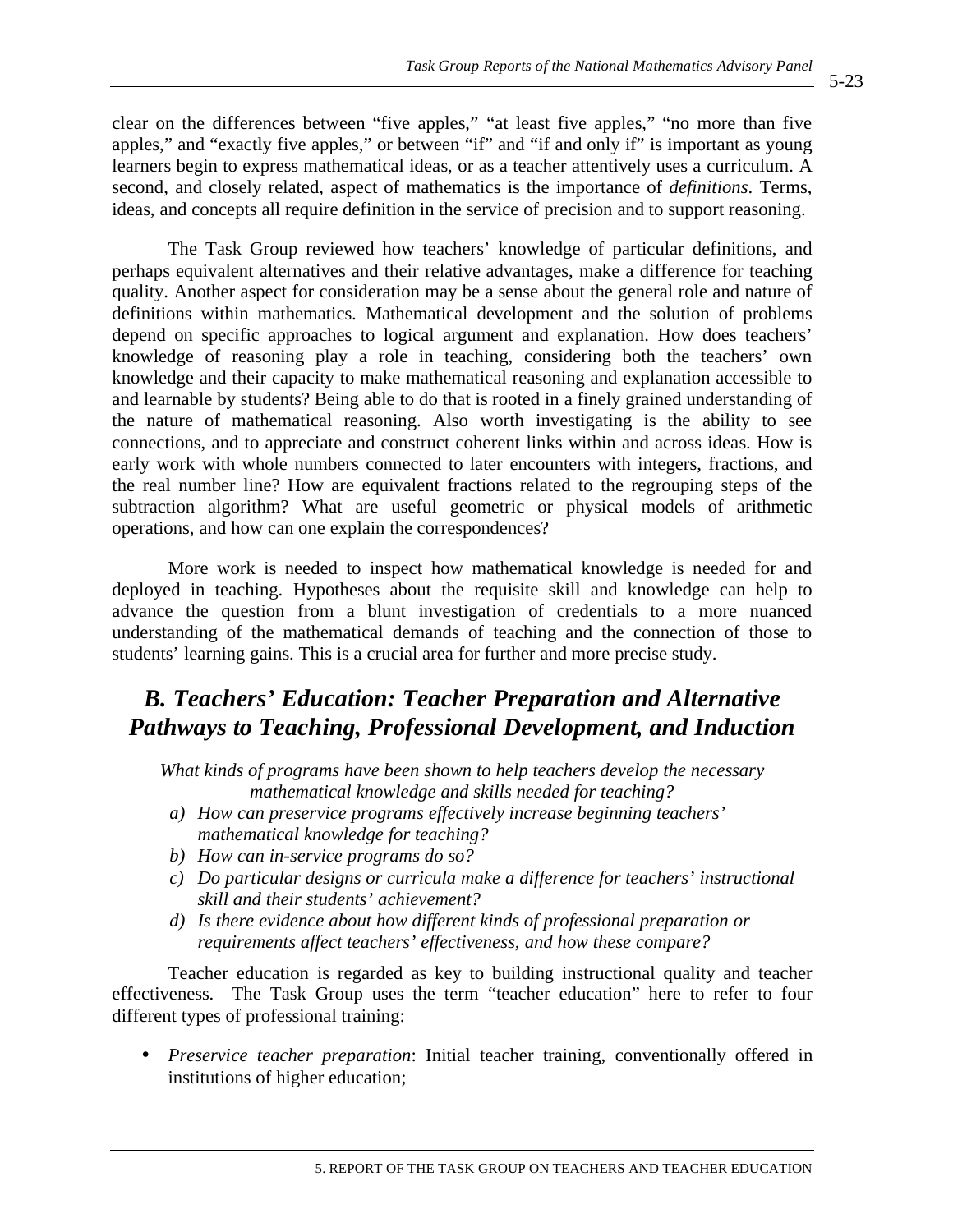- *Alternative pathways*: Initial teacher preparation, offered outside of conventional teacher education programs;
- *Induction programs*: Programs of professional support and additional training within the first years of practice; and
- *Professional development*: Ongoing programmatic professional education of practicing teachers.

The Task Group sought to examine the evidence on teacher education in these four forms, asking about the relationship between different forms of teacher education and the learning of teachers and their students.

Many beliefs exist about what constitutes effective professional training for teachers, including what teachers should learn, how it should be structured and taught, and how much training is needed. There are also beliefs about learning from experience, and about what can be learned in formal settings or from practice. Many authoritatively stated positions assert "what we know" about "good" professional development. The Task Group wanted to learn what is known about particular curricula, structures, or approaches to teacher education, and their effects on gains in teachers' mathematical knowledge and skill for teaching, and their demonstrated relationships to students' achievement gains. The Task Group focused on these two outcomes to learn about effective professional training; although other outcomes (e.g., professional satisfaction, retention, teachers' reports of usefulness or relevance of particular programs) may be informative, they fall short of providing links between professional education and actual effects on learning outcomes. To help inform sensible allocation of resources for professional education and to provide direction for continued research in this area, the Task Group focused directly on the current state of knowledge about these effects of professional education. The Task Group's results highlight the critical need for more and better studies tracing the relationship between specific approaches to teacher education (i.e., curricula, pedagogy and assessment, instructors, structures, and settings) and teachers' capacity for teaching and their students' learning.

## **1. Preservice Teacher Preparation**

The Task Group identified and synthesized peer-reviewed research and national reports to answer questions regarding the impact of preparation programs for teachers. Most of the studies found were descriptive—that is, they provided information about programs, described the characteristics of individuals who enrolled in or completed such programs, or simply compared students before and after a program or class without any comparison group*.* Other studies looked at limited relationships, such as the effect of being taught by a teacher who is certified in mathematics. Such studies were not useful for the question the Task Group sought to answer about features of preservice teacher preparation and their effects on teacher knowledge or student achievement.

Five empirical studies were found that addressed the question related to impacts of preparation programs on student achievement or teachers' mathematical content knowledge. Two of the studies examined effects on student achievement (Levine, 2006; Noell, 2006); the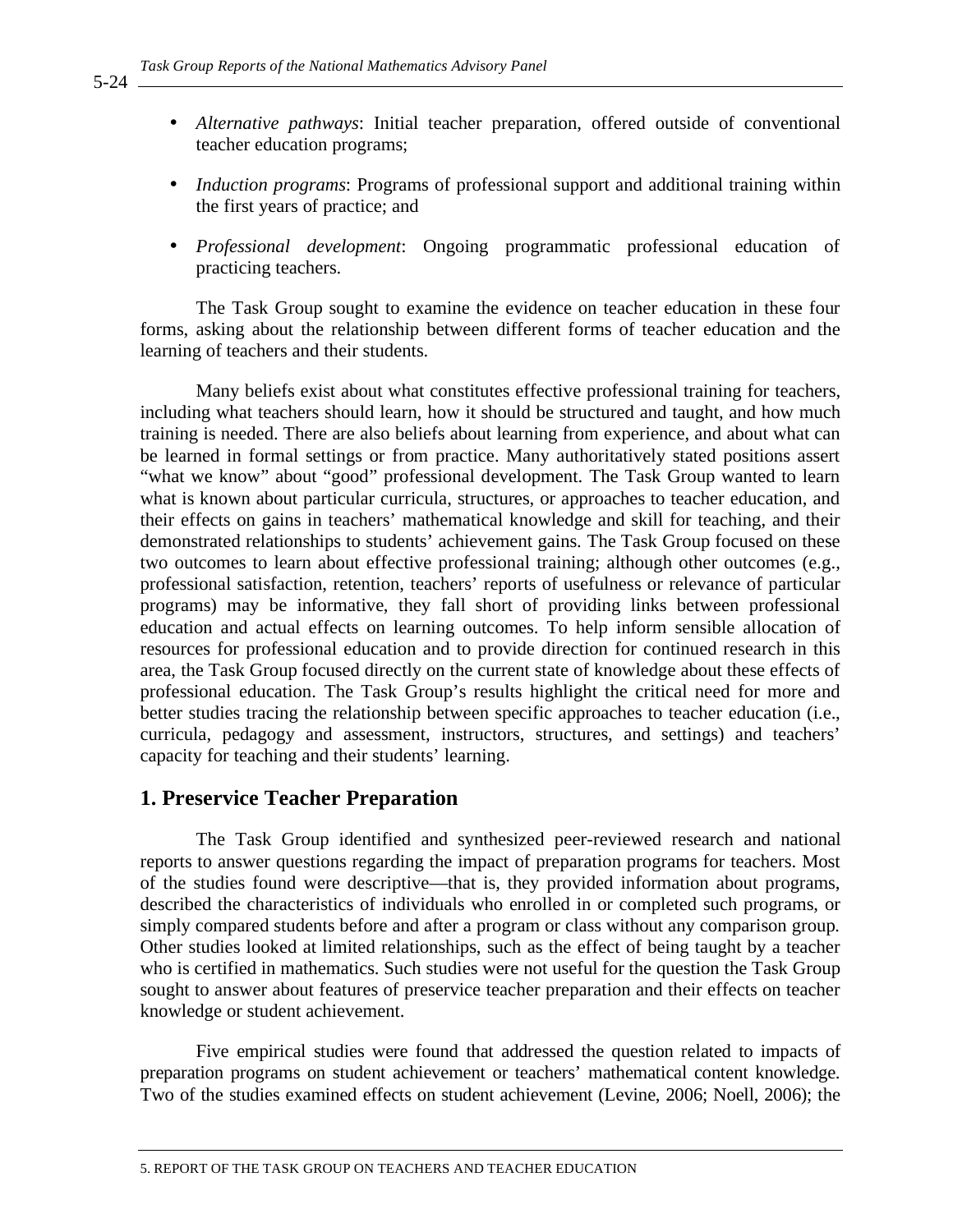other three examined impacts on teacher mathematics content knowledge (Koehler & Lehrer, 1998; McDevitt, Troyer, Ambrosio, Heikkinen, & Warren, 1995; National Center for Research on Teacher Learning, 1991). These studies employed a variety of analytical techniques, but none was of sufficient rigor or quality to allow the Task Group to draw conclusions about the relationship of particular features of teacher preparation programs and their effects. Only two of the five were peer-reviewed and none controlled for all the relevant factors that might explain variation in impact on either teachers' knowledge or their students' learning.

In Tables 7 and 8, a synthesis is provided of the empirical evidence uncovered providing information on both study characteristics and study findings. Overall, however, the Task Group was unable to draw conclusions from this body of evidence.

## **Table 7: Quality Characteristics of Models Examining Impact of Teacher Preparation Programs on Student Achievement in Mathematics or Teacher Mathematics Content Knowledge**

|                                                              |                                                                                   |                |         |                | <b>Other Controls</b> |        |                 |                       |
|--------------------------------------------------------------|-----------------------------------------------------------------------------------|----------------|---------|----------------|-----------------------|--------|-----------------|-----------------------|
|                                                              |                                                                                   | <b>Pretest</b> |         |                | Class, School,        |        | <b>Matching</b> | Level of              |
| <b>Authors</b>                                               | <b>Sample Size</b>                                                                | Control        | Student | <b>Teacher</b> | or District           | Family | of Schools      | <b>Analysis</b>       |
|                                                              |                                                                                   |                |         |                |                       |        |                 |                       |
| <b>Student Achievement in Mathematics</b>                    |                                                                                   |                |         |                |                       |        |                 |                       |
| Levine, 2006                                                 | 1,611 math teachers, over 30<br>million observations of<br>students               | X              |         | X              | X                     | X      | X               | Teacher               |
| <b>Noell</b> , 2006                                          | Over 200,000 students in<br>Grades 4–9                                            | X              | X       |                | X                     | X      |                 | Student               |
| <b>Teacher Mathematics Content Knowledge</b>                 |                                                                                   |                |         |                |                       |        |                 |                       |
| Koehler, & Lehrer,<br>1998                                   | 10 preservice teachers                                                            | X              |         |                |                       |        |                 | Preservice<br>teacher |
| McDevitt et al., 1995                                        | About 150 preservice<br>teachers in the first cohort,<br>110 in the second cohort |                |         |                |                       |        |                 | Preservice<br>teacher |
| National Center for<br>Research on Teacher<br>Learning, 1991 | Longitudinal study of over<br>100 participants in 5<br>different programs         | X              |         |                |                       |        |                 | Preservice<br>teacher |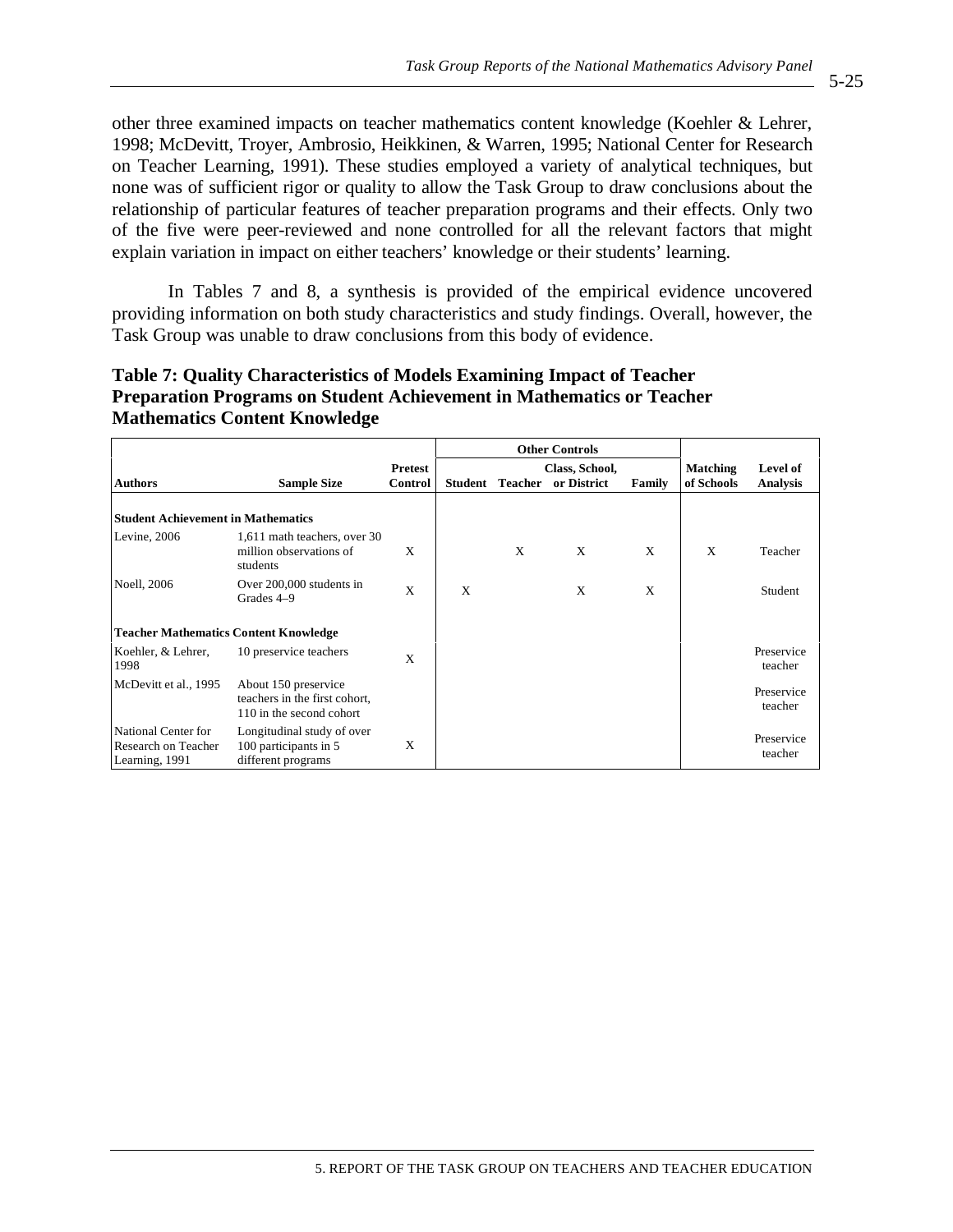| <b>Authors</b>                                                         | <b>Dependent Variable</b>                                          | <b>Independent Variable</b>                                                                                            | <b>Results of</b><br><b>Estimated</b><br><b>Effects</b> | Math<br><b>Specific</b><br>Outcome | Grade(s) | <b>Estimation</b><br>Technique             |
|------------------------------------------------------------------------|--------------------------------------------------------------------|------------------------------------------------------------------------------------------------------------------------|---------------------------------------------------------|------------------------------------|----------|--------------------------------------------|
|                                                                        | <b>Student Achievement in Mathematics</b>                          |                                                                                                                        |                                                         |                                    |          |                                            |
| Levine, 2006                                                           | NWEA achievement<br>tests                                          | Teacher trained at NCATE<br>accredited school                                                                          | Positive & Not<br>Significant                           | X                                  |          | ANOVA <sup>a</sup>                         |
|                                                                        | NWEA achievement<br>tests                                          | Teacher trained at<br>doctoral/research university<br>(vs. Masters I)                                                  | Positive &<br>Significant                               | X                                  |          | <b>ANOVA</b>                               |
| <b>Noell</b> , 2006                                                    | Louisiana standardized<br>test scores in math                      | Teacher attended<br>Undergraduate Univ B                                                                               | Positive & Not<br>Significant                           | X                                  | $4 - 9$  | <b>Hierarchical Linear</b><br>Models (HLM) |
|                                                                        | Louisiana standardized<br>test scores in math                      | Teacher attended<br>Undergraduate Univ E                                                                               | Negative & Not<br>Significant                           | X                                  | $4 - 9$  | <b>Hierarchical Linear</b><br>Models (HLM) |
|                                                                        | Louisiana standardized<br>test scores in math                      | Teacher attended<br>Undergraduate Univ H                                                                               | Positive & Not<br>Significant                           | Χ                                  | $4 - 9$  | Hierarchical Linear<br>Models (HLM)        |
|                                                                        | Louisiana standardized<br>test scores in math                      | Teacher attended<br>Undergraduate Univ K                                                                               | Negative & Not<br>Significant                           | X                                  | $4 - 9$  | Hierarchical Linear<br>Models (HLM)        |
|                                                                        | Louisiana standardized<br>test scores in math                      | Teacher attended<br>Undergraduate Univ L                                                                               | Positive & Not<br>Significant                           | X                                  | $4 - 9$  | Hierarchical Linear<br>Models (HLM)        |
|                                                                        | Louisiana standardized<br>test scores in math                      | Teacher attended<br>Undergraduate Univ M                                                                               | Negative & Not<br>Significant                           | X                                  | $4 - 9$  | Hierarchical Linear<br>Models (HLM)        |
|                                                                        | Louisiana standardized<br>test scores in math                      | Teacher attended<br>Undergraduate Univ N                                                                               | Negative & Not<br>Significant                           | X                                  | $4 - 9$  | Hierarchical Linear<br>Models (HLM)        |
|                                                                        | Louisiana standardized<br>test scores in math                      | Teacher attended Alternative<br>Cert. Univ M                                                                           | Negative & Not<br>Significant                           | Χ                                  | $4 - 9$  | Hierarchical Linear<br>Models (HLM)        |
|                                                                        | Louisiana standardized<br>test scores in math                      | Teacher attended Alternative<br>Cert. Univ P                                                                           | Positive & Not<br>Significant                           | X                                  | $4 - 9$  | Hierarchical Linear<br>Models (HLM)        |
|                                                                        | Louisiana standardized<br>test scores in math                      | Teacher attended<br>Undergraduate Univ A                                                                               | Negative & Not<br>Significant                           | X                                  | $4 - 9$  | <b>Hierarchical Linear</b><br>Models (HLM) |
|                                                                        | Louisiana standardized<br>test scores in math                      | Teacher attended<br>Undergraduate Univ D                                                                               | Negative & Not<br>Significant                           | X                                  | $4 - 9$  | <b>Hierarchical Linear</b><br>Models (HLM) |
|                                                                        | Louisiana standardized<br>test scores in math                      | Teacher attended<br>Undergraduate Univ F                                                                               | Negative & Not<br>Significant                           | X                                  | $4 - 9$  | Hierarchical Linear<br>Models (HLM)        |
|                                                                        | Louisiana standardized<br>test scores in math                      | Teacher attended<br>Undergraduate Univ G                                                                               | Negative & Not<br>Significant                           | X                                  | $4 - 9$  | Hierarchical Linear<br>Models (HLM)        |
|                                                                        | Louisiana standardized<br>test scores in math                      | Teacher attended<br>Undergraduate Univ J                                                                               | Negative & Not<br>Significant                           | Χ                                  | $4 - 9$  | Hierarchical Linear<br>Models (HLM)        |
|                                                                        | Louisiana standardized<br>test scores in math                      | Teacher attended<br>Undergraduate Univ I                                                                               | Negative &<br>Significant                               | X                                  | $4 - 9$  | <b>Hierarchical Linear</b><br>Models (HLM) |
|                                                                        | Louisiana standardized<br>test scores in math                      | Teacher attended Alternative<br>Cert. Univ B                                                                           | Negative &<br>Significant                               | X                                  | $4 - 9$  | Hierarchical Linear<br>Models (HLM)        |
|                                                                        | Louisiana standardized<br>test scores in math                      | Teacher attended Alternative<br>Cert. Univ G                                                                           | Negative &<br>Significant                               | Χ                                  | $4 - 9$  | Hierarchical Linear<br>Models (HLM)        |
|                                                                        | Louisiana standardized<br>test scores in math                      | Teacher attended Alternative<br>Cert. Univ L                                                                           | Negative &<br>Significant                               | Χ                                  | $4 - 9$  | Hierarchical Linear<br>Models (HLM)        |
|                                                                        | <b>Teacher Mathematics Content Knowledge</b>                       |                                                                                                                        |                                                         |                                    |          |                                            |
| Koehler, &<br>Lehrer, 1998                                             | Problem-type sorting<br>task                                       | Learning using a hypermedia<br>tool (vs. text)                                                                         | Positive & Not<br>Significant                           | X                                  | $N/A^b$  | Comparison of<br>Means                     |
|                                                                        | Solution-strategy<br>sorting task                                  | Learning using a hypermedia<br>tool (vs. text)                                                                         | Positive &<br>Significant                               | Χ                                  | N/A      | Comparison of<br>Means                     |
| McDevitt et al.,<br>1995                                               | Researcher-designed<br>test given at the end of<br>each math class | An experimental program<br>(vs. standard courses)                                                                      | Positive $&$<br>Significant                             | Χ                                  | N/A      | Comparison of<br>Means                     |
| <b>National Center</b><br>for Research on<br>Teacher<br>Learning, 1991 | Score on interview<br>tasks and questionnaire                      | Attended the only program in<br>which developing pre-service<br>teachers' meaningful<br>knowledge was an explicit goal | Positive,<br>Significance not<br>reported               | X                                  | N/A      | Comparison of<br>Means                     |

## **Table 8: Reported Impacts From Models Examining the Effect of Teacher Preparation Programs on Student Achievement in Mathematics or Teacher Mathematics Content Knowledge**

<sup>a</sup> Analysis of variance.

<sup>b</sup> N/A means that data were not available.

 $5-26$   $-$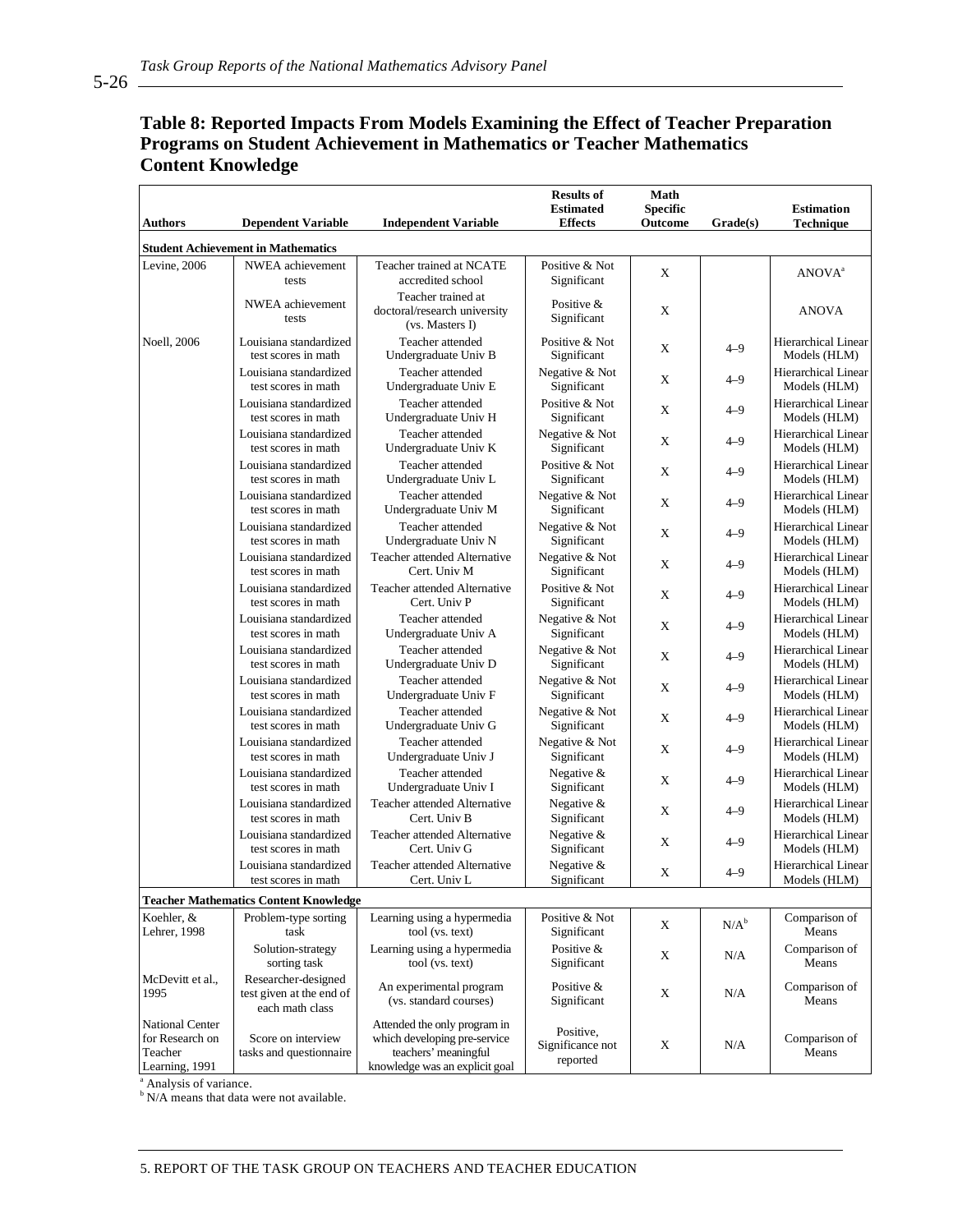## **2. Alternative Pathways Into Teaching**

The Task Group identified peer-reviewed research and national reports focused on the impact of alternative preparation programs for teachers. However, most of the studies located were only descriptive. These reports provided information about alternative programs or described the characteristics of individuals who enrolled in or completed such programs.

The Task Group found 10 empirical studies that examined effects of alternative preparation programs on student achievement; all but one used correlational techniques (one was experimental). No empirical studies were found on the impacts of alternative pathways programs on teachers' mathematical content knowledge. Tables 9 and 10 provide a synthesis of the relevant empirical evidence, and information on both study characteristics and study findings. Wherever possible, standardized regression coefficients were calculated. Overall, evidence is mixed on programmatic effects of teachers' pathways into teaching and their relationship to students' achievement. As shown in Table 10, four studies show positive effects for teachers trained in alternative pathways [e.g., Teach for America (TFA)]. Boyd, Grossman, Lankford, Loeb, & Wykoff (2006) found small differences in students' mathematics achievement that could be associated with teacher preparation pathways and these effects were only for first-year teachers working with students in the sixth through eighth grades. Out of 18 different comparisons of different alternative pathways and "college-recommended pathways" investigated, 5 showed significant effects, with 4 of those showing positive effects for an alternative pathway, and 1 showing a negative effect. Overall, according to the authors, variation within pathways tended to be greater than variation across pathways. Decker, Mayer, and Glazerman (2004) found that students in TFA classrooms outperformed their peers, though the size of these effects varied with the characteristics of students (e.g., gender, mobility, and prior achievement status).

Kane, Rockoff, and Staiger (2006) showed significant positive effects for one alternative pathway into teaching (Teach for America, TFA) and significant negative effects for a second alternative pathway (International Program). Results were also inconclusive in the research reported by Darling-Hammond, Holtzman, Gatlin, and Heilig (2005), who found more negative effects for teachers prepared through alternative pathways than for those prepared in traditional certification programs. In Raymond, Fletcher, and Luque (2001), the students of new TFA teachers outperformed those of new traditionally trained teachers at Grades 4 and 5, while there was no difference for teachers overall. At the middle school level, however, the difference was significant for all teachers overall but insignificant for new teachers. In contrast, Miller, McKenna, and McKenna (1998) found no differences between the mathematics achievements of fourth- or fifth-grade students whose teachers were prepared through alternative pathways and those prepared in traditional programs. Additionally, Laczko-Kerr and Berliner (2002) found that students of under-qualified teachers, including TFA teachers, performed less well on mathematics tests than those of comparably experienced certified teachers.

Interpreting the evidence across these studies is not easy. One significant problem is definitional and related to the treatment conditions; "alternative pathways" does not define a clear programmatic type of teacher preparation. Some studies examined certification status while others compared different pathways to certification. Similarly, there is lack of clear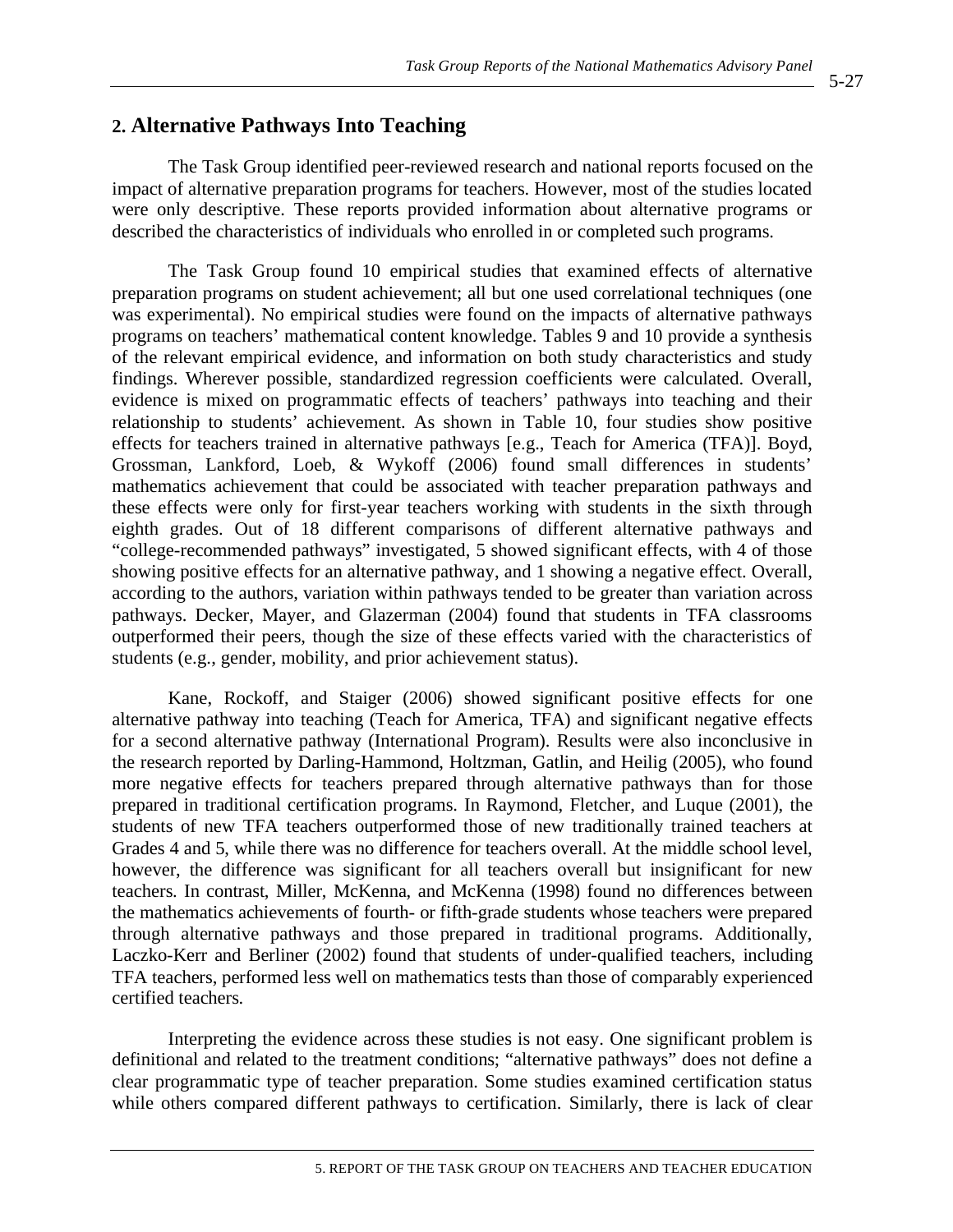specification of the traditional preparation programs to which these alternatives are being compared. These programs—alternative and traditional—are all forms of preservice teacher preparation, and the studies do not probe into key curricular, structural, or other programmatic variables that would permit analysis of the programs and their effects. A second problem rests with massive differences in the design and measures of students' achievement, making it difficult to compare across studies. A third issue is that the programs that tend to be studied over-sampled from one state (New York) and, thus, represent a narrow range geographically and only a tiny fraction of teachers in the system with over-sampling from more elite populations. Drawing conclusions about alternative pathways, in general, would be difficult to do from these studies.

Determining how different types of pathways into teacher preparation may affect teachers' capacity to teach is a key policy question in a time when issues of teacher recruitment, retention, and quality are paramount. Extant evidence suggests that there are no significant differences among current pathways, and, as Boyd et al. (2006) report, variation within programs appears to be greater than that uncovered across programs. Studies that more clearly specified the alternatives to be compared and the outcome measures used, and that used common or comparable designs would help in investigating this important question with more precision and focus.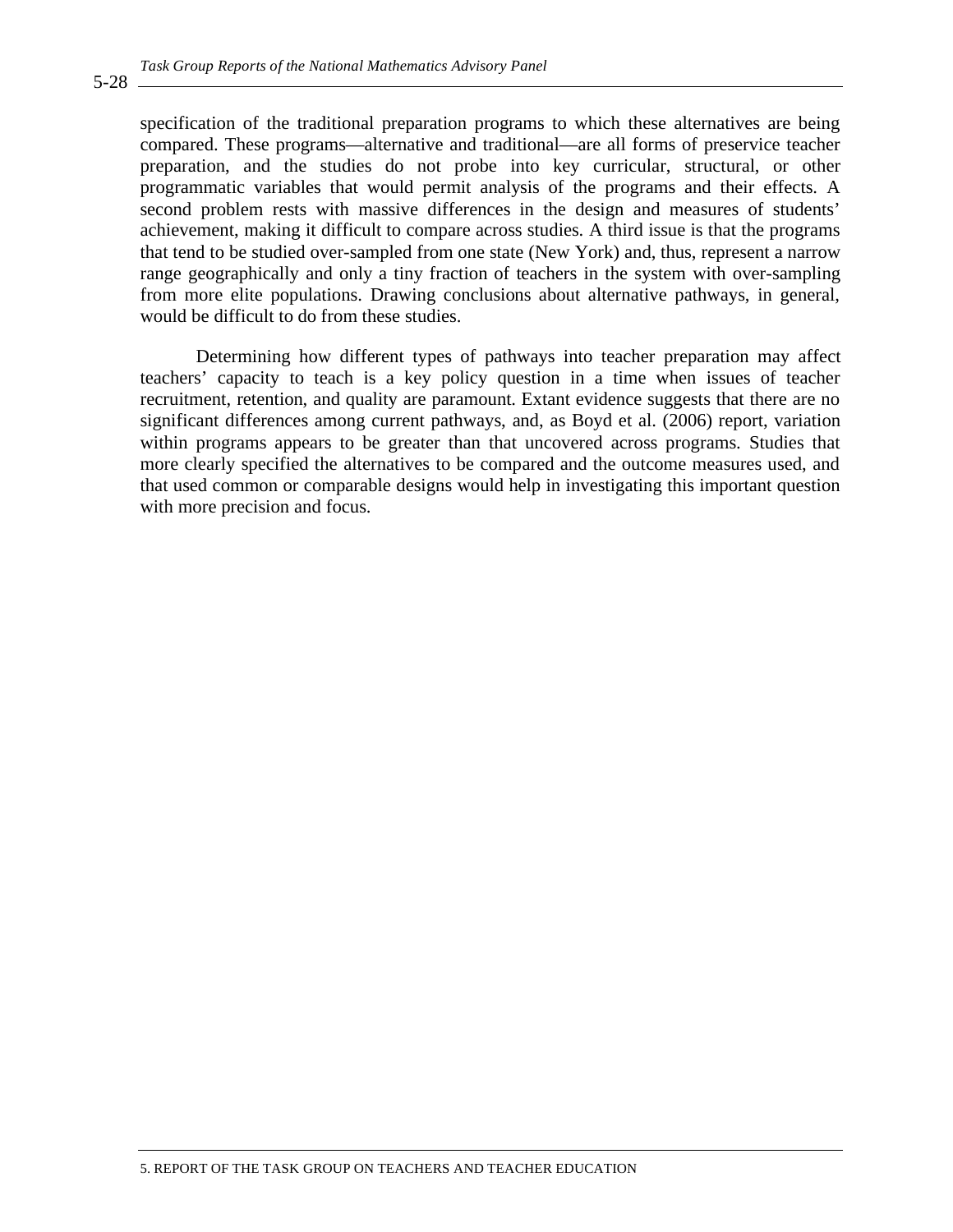|                                                               |                                                                                                               |                           |   |                        | <b>Other Controls</b>                   |        |                                          |                             |
|---------------------------------------------------------------|---------------------------------------------------------------------------------------------------------------|---------------------------|---|------------------------|-----------------------------------------|--------|------------------------------------------|-----------------------------|
| <b>Authors</b>                                                | <b>Sample Size</b>                                                                                            | <b>Pretest</b><br>Control |   | <b>Student Teacher</b> | Class,<br>School, or<br><b>District</b> | Family | <b>Matching</b><br>of<br><b>Teachers</b> | Level of<br><b>Analysis</b> |
| Lankford, & Wyckoff,<br>2006                                  | Boyd, Grossman, Loeb, 1,035,949 Grades 3-8 student-year<br>observations                                       | Yes                       | X | X                      | X                                       | X      |                                          | Student                     |
| Fetler, 1999                                                  | Total: 921,437<br>Grade 9: 347,201<br>Grade 10: 313,303<br>Grade 11: 260,933<br>students in schools across CA |                           |   | X                      | X                                       | X      |                                          | School                      |
| Goldhaber, & Brewer,<br>2000                                  | 3.786 Grade 12 math students<br>2,098 math teachers                                                           | X                         | X | X                      | X                                       | X      |                                          | Student                     |
| Kane, Rockoff, &<br>Staiger, 2006                             | $1,462,100$ student-year<br>observations, for Grades 3-8 in<br>NYC schools from 1998-2005                     | X                         | X | X                      | X                                       |        |                                          | Student                     |
| Tatto, Nielsen,<br>Cummings, Kularatna,<br>& Dharmadasa, 1993 | 216 teachers in Sri Lanka                                                                                     |                           | X | X                      | X                                       |        |                                          | Student                     |
| Decker, Mayer, &<br>Glazerman, 2004                           | 1,893 students in across 100<br>classrooms                                                                    | X                         | X | X                      | X                                       | X      |                                          | Student                     |
| Darling-Hammond,<br>Holtzman, Gatlin, &<br>Heilig, 2005       | 271,015 students in the Houston<br>ISD, Grades 3 and higher from<br>1995-96 to 2001-02                        | X                         | X | X                      | X                                       | X      |                                          | Student                     |
| Laczko-Kerr, &<br>Berliner, 2002                              | 232 newly hired teachers across<br>5 AZ school districts from<br>1998-2000                                    |                           |   | X                      | X                                       |        | X                                        | Classroom                   |
| Raymond, Fletcher, &<br>Luque, 2001                           | 81,814 students in Grades 4 & 5<br>96,276 students in Grades 6 & 8                                            | X                         | X | X                      | X                                       | X      |                                          | Student                     |
| Miller, McKenna &<br>McKenna, 1998                            | 345 students in 18 middle school<br>classrooms in GA                                                          |                           |   | X                      |                                         |        | X                                        | Student                     |

## **Table 9: Quality Characteristics of Models Examining Impact of Alternative Pathways On Student Achievement in Mathematics**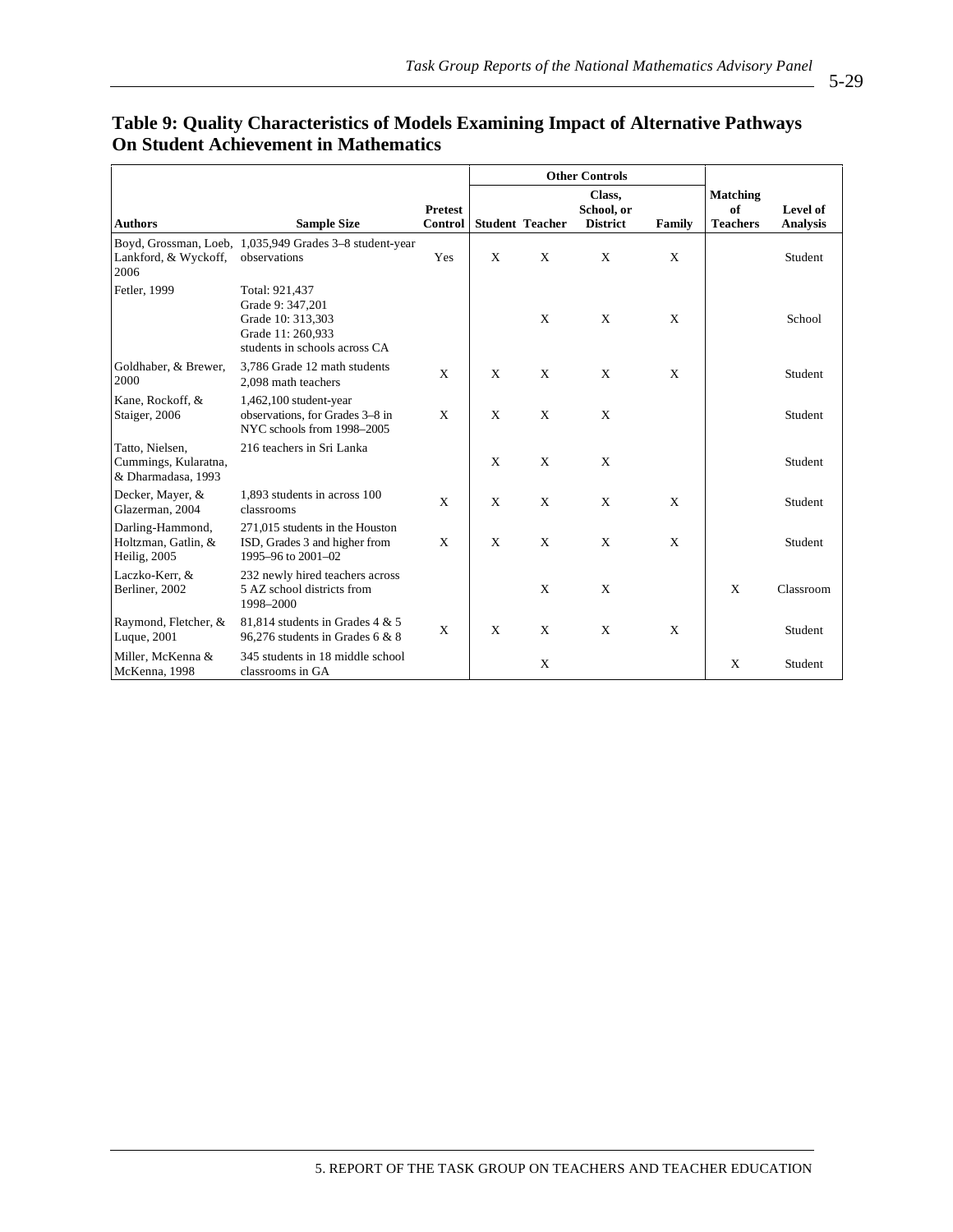5-30

## **Table 10: Reported Impacts of Studies Examining the Effect of Teachers From Alternative Paths on Student Achievement in Mathematics**

| <b>Authors</b>                                     | Dependent<br><b>Variable</b>                      | Independent<br><b>Variable</b>                               | <b>Standardized</b><br><b>Regression</b><br>Coefficients | <b>Results of</b><br><b>Estimated</b><br>${\bf Effects}$ | Math<br><b>Specific</b><br>Outcome | Grade(s) | <b>Estimation</b><br>Technique |
|----------------------------------------------------|---------------------------------------------------|--------------------------------------------------------------|----------------------------------------------------------|----------------------------------------------------------|------------------------------------|----------|--------------------------------|
| Boyd, Grossman, Loeb,<br>Lankford, & Wyckoff, 2006 | NYC<br>standardized<br>math exam<br>scores        | NYC Teaching Fellow<br>(vs. College Recomm.)<br>Over 1 year  | Unknown                                                  | Negative $&$<br>Significant                              | X                                  | $4 - 5$  | <b>OLS</b><br>Regression       |
|                                                    | <b>NYC</b><br>standardized<br>math exam<br>scores | NYC Teaching Fellow<br>(vs. College Recomm.)<br>Over 2 years | Unknown                                                  | Positive &<br>Not<br>Significant                         | X                                  | $4 - 5$  | <b>OLS</b><br>Regression       |
|                                                    | <b>NYC</b><br>standardized<br>math exam<br>scores | NYC Teaching Fellow<br>(vs. College Recomm.)<br>Over 3 years | Unknown                                                  | Positive &<br>Not<br>Significant                         | X                                  | $4 - 5$  | <b>OLS</b><br>Regression       |
|                                                    | <b>NYC</b><br>standardized<br>math exam<br>scores | TFA Teacher (vs.<br>College Recomm.)<br>Over 1 year          | Unknown                                                  | Negative $&$<br>Not<br>Significant                       | $\mathbf X$                        | $4 - 5$  | <b>OLS</b><br>Regression       |
|                                                    | NYC<br>standardized<br>math exam<br>scores        | TFA Teacher (vs.<br>College Recomm.)<br>Over 2 years         | Unknown                                                  | Positive &<br>Not<br>Significant                         | X                                  | $4 - 5$  | <b>OLS</b><br>Regression       |
|                                                    | <b>NYC</b><br>standardized<br>math exam<br>scores | TFA Teacher (vs.<br>College Recomm.)<br>Over 3 years         | Unknown                                                  | Positive &<br>Not<br>Significant                         | X                                  | $4 - 5$  | <b>OLS</b><br>Regression       |
|                                                    | <b>NYC</b><br>standardized<br>math exam<br>scores | Temp. Licensed (vs.<br>College Recomm.)<br>Over 1 year       | Unknown                                                  | Negative $&$<br>Not<br>Significant                       | X                                  | $4 - 5$  | <b>OLS</b><br>Regression       |
|                                                    | NYC<br>standardized<br>math exam<br>scores        | Temp. Licensed (vs.<br>College Recomm.)<br>Over 2 years      | Unknown                                                  | Positive &<br>Not<br>Significant                         | X                                  | $4 - 5$  | <b>OLS</b><br>Regression       |
|                                                    | <b>NYC</b><br>standardized<br>math exam<br>scores | Temp. Licensed (vs.<br>College Recomm.)<br>Over 3 years      | Unknown                                                  | Positive &<br>Significant                                | X                                  | $4 - 5$  | <b>OLS</b><br>Regression       |
|                                                    | NYC<br>standardized<br>math exam<br>scores        | NYC Teaching Fellow<br>(vs. College Recomm.)<br>Over 1 year  | Unknown                                                  | Negative $&$<br>Not<br>Significant                       | X                                  | $6 - 8$  | <b>OLS</b><br>Regression       |
|                                                    | <b>NYC</b><br>standardized<br>math exam<br>scores | NYC Teaching Fellow<br>(vs. College Recomm.)<br>Over 2 years | Unknown                                                  | Positive &<br>Not<br>Significant                         | X                                  | $6 - 8$  | <b>OLS</b><br>Regression       |
|                                                    | <b>NYC</b><br>standardized<br>math exam<br>scores | NYC Teaching Fellow<br>(vs. College Recomm.)<br>Over 3 years | Unknown                                                  | Positive &<br>Significant                                | $\mathbf X$                        | $6 - 8$  | <b>OLS</b><br>Regression       |
|                                                    | NYC<br>standardized<br>math exam<br>scores        | TFA Teacher (vs.<br>College Recomm.)<br>Over 1 year          | Unknown                                                  | Positive &<br>Significant                                | $\mathbf X$                        | $6 - 8$  | <b>OLS</b><br>Regression       |
|                                                    | <b>NYC</b><br>standardized<br>math exam<br>scores | TFA Teacher (vs.<br>College Recomm.)<br>Over 2 years         | Unknown                                                  | Positive &<br>Not<br>Significant                         | $\mathbf X$                        | $6 - 8$  | <b>OLS</b><br>Regression       |

**Continued on p. 5-31**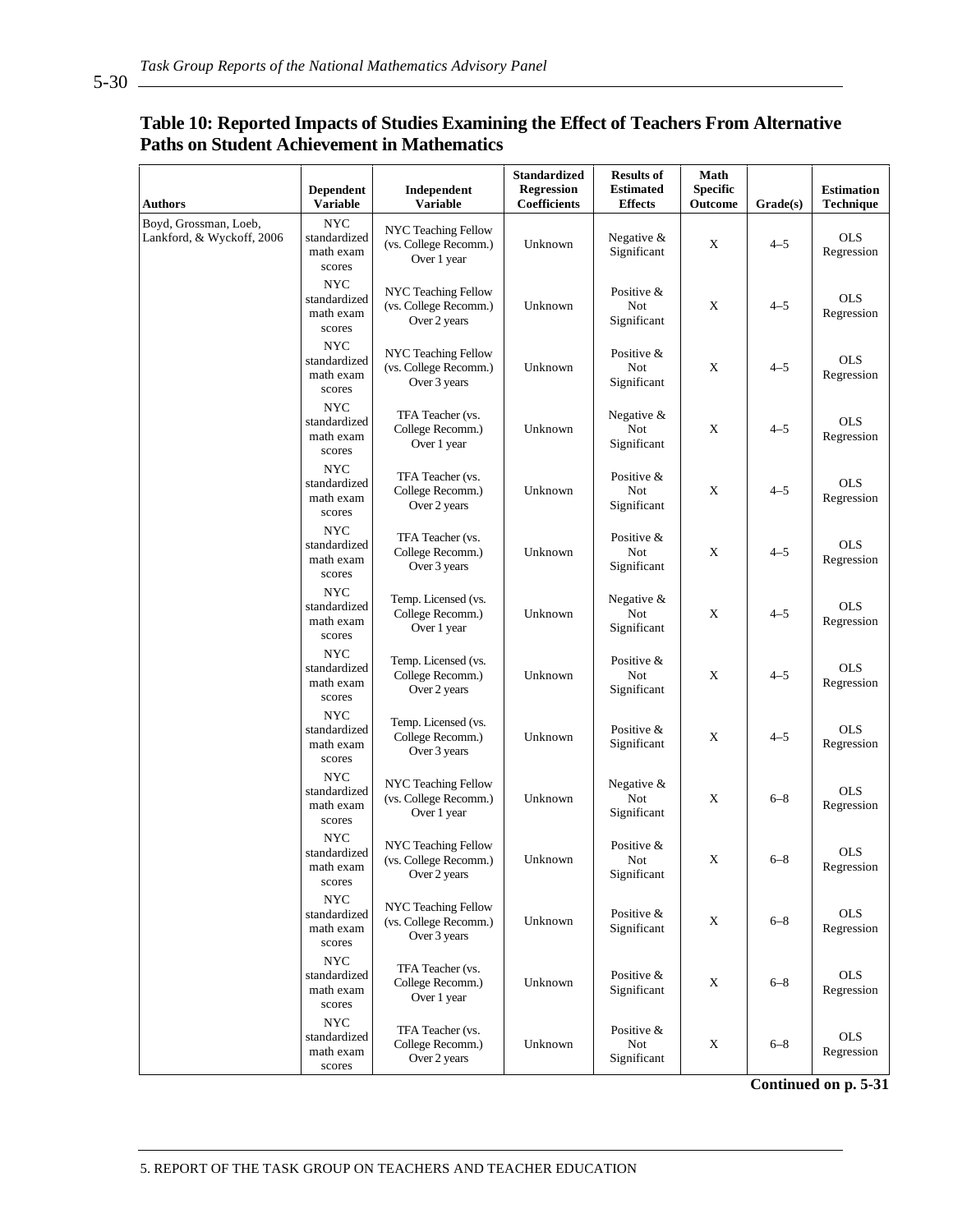#### **Table 10, continued**

| <b>Authors</b>                                                                          | <b>Dependent</b><br><b>Variable</b>                                                     | Independent<br><b>Variable</b>                                        | <b>Standardized</b><br><b>Regression</b><br>Coefficients | <b>Results of</b><br><b>Estimated</b><br><b>Effects</b> | Math<br><b>Specific</b><br>Outcome | Grade(s) | <b>Estimation</b><br><b>Technique</b> |
|-----------------------------------------------------------------------------------------|-----------------------------------------------------------------------------------------|-----------------------------------------------------------------------|----------------------------------------------------------|---------------------------------------------------------|------------------------------------|----------|---------------------------------------|
| Boyd, Grossman, Loeb,<br>Lankford, & Wyckoff, 2006                                      | <b>NYC</b><br>standardized<br>math exam<br>scores                                       | TFA Teacher (vs.<br>College Recomm.)<br>Over 3 years                  | Unknown                                                  | Positive &<br>Not<br>Significant                        | X                                  | $6 - 8$  | <b>OLS</b><br>Regression              |
|                                                                                         | <b>NYC</b><br>standardized<br>math exam<br>scores                                       | Temp. Licensed (vs.<br>College Recomm.)<br>Over 1 year                | Unknown                                                  | Negative &<br>Not<br>Significant                        | X                                  | $6 - 8$  | <b>OLS</b><br>Regression              |
|                                                                                         | <b>NYC</b><br>standardized<br>math exam<br>scores                                       | Temp. Licensed (vs.<br>College Recomm.)<br>Over 2 years               | Unknown                                                  | Positive &<br>Significant                               | X                                  | $6 - 8$  | <b>OLS</b><br>Regression              |
|                                                                                         | <b>NYC</b><br>standardized<br>math exam<br>scores                                       | Temp. Licensed (vs.<br>College Recomm.)<br>Over 3 years               | Unknown                                                  | Positive &<br><b>Not</b><br>Significant                 | X                                  | $6 - 8$  | <b>OLS</b><br>Regression              |
| Fetler, 1999<br>Stanford<br>Achievement<br>Test scores in<br>math                       |                                                                                         | Percent Emergency<br><b>Certified Teachers</b>                        | Unknown                                                  | Negative &<br>Indeterminate                             | X                                  | 9        | <b>OLS</b><br>Regression              |
|                                                                                         | Stanford<br>Achievement<br>Test scores in<br>math                                       | Percent Emergency<br><b>Certified Teachers</b>                        | Unknown                                                  | Negative $&$<br>Indeterminate                           | X                                  | 10       | <b>OLS</b><br>Regression              |
|                                                                                         | Stanford<br>Achievement<br>Test scores in<br>math                                       | Percent Emergency<br><b>Certified Teachers</b>                        | Unknown                                                  | Negative $&$<br>Indeterminate                           | X                                  | 11       | <b>OLS</b><br>Regression              |
| Goldhaber, & Brewer, 2000                                                               | Standardized<br>test scores in<br>math, for test<br>designed by<br>the ETS<br>(NELS:88) | Probationary<br>Certification (vs.<br><b>Traditionally Certified)</b> | 0.00                                                     | Positive &<br>Not<br>Significant                        | X                                  | 12       | <b>OLS</b><br>Regression              |
|                                                                                         | Standardized<br>test scores in<br>math, for test<br>designed by<br>the ETS<br>(NELS:88) | Emergency<br>Certification (vs.<br>Traditionally Certified)           | 0.00                                                     | Positive &<br>Not<br>Significant                        | X                                  | 12       | <b>OLS</b><br>Regression              |
| Standardized<br>test scores in<br>math, for test<br>designed by<br>the ETS<br>(NELS:88) |                                                                                         | Not Certified (vs.<br>Traditionally Certified)                        | $-0.01$                                                  | Negative &<br>Significant                               | X                                  | 12       | <b>OLS</b><br>Regression              |
|                                                                                         |                                                                                         |                                                                       |                                                          |                                                         |                                    |          | Continued on p. 5-32                  |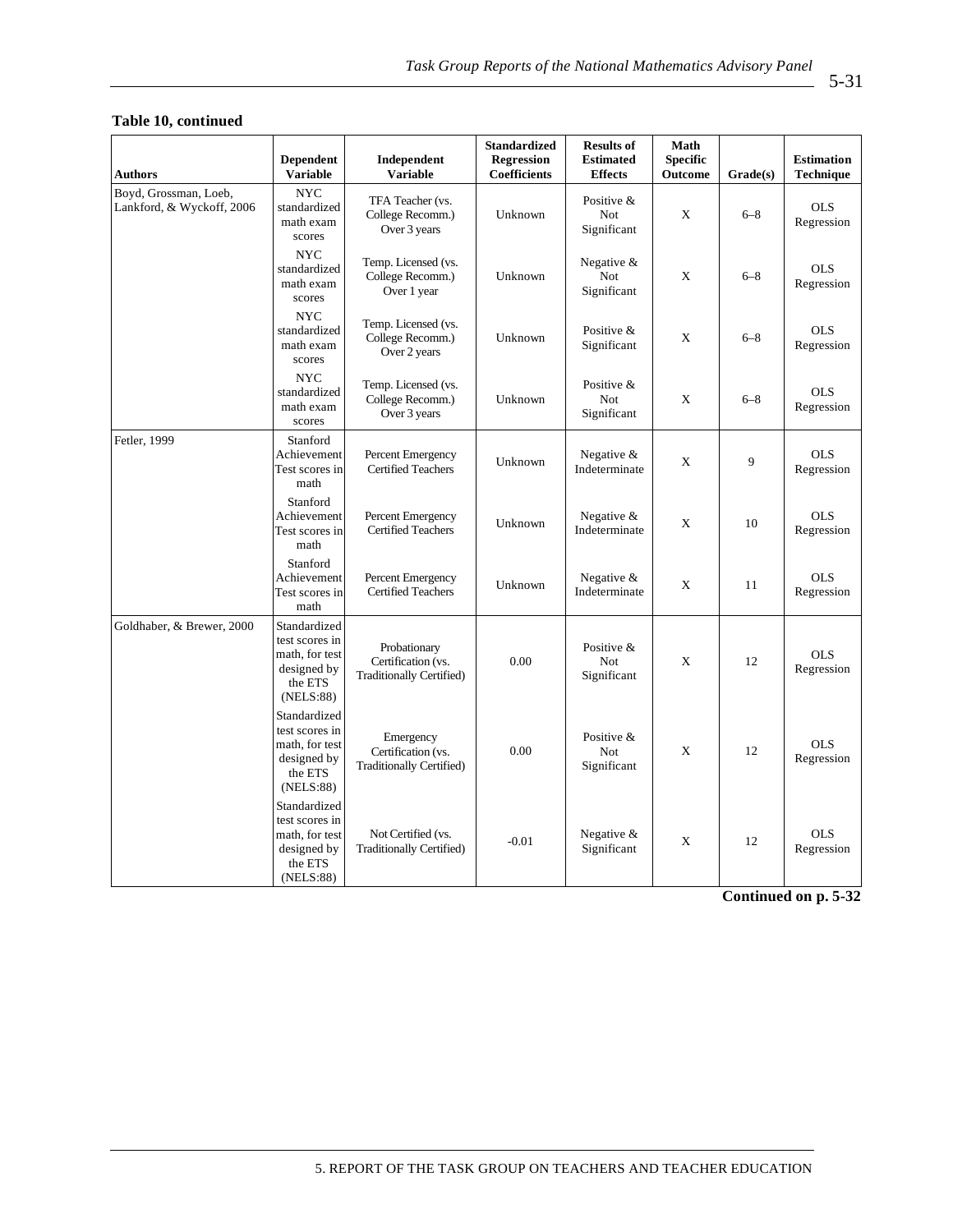#### **Table 10, continued**

| <b>Authors</b>                                                | <b>Dependent</b><br><b>Variable</b>               | Independent<br><b>Variable</b>                            | <b>Standardized</b><br><b>Regression</b><br><b>Coefficients</b> | <b>Results of</b><br><b>Estimated</b><br><b>Effects</b> | Math<br><b>Specific</b><br>Outcome | Grade(s)       | <b>Estimation</b><br><b>Technique</b> |
|---------------------------------------------------------------|---------------------------------------------------|-----------------------------------------------------------|-----------------------------------------------------------------|---------------------------------------------------------|------------------------------------|----------------|---------------------------------------|
| Kane, Rockoff, & Staiger,<br>2006                             | <b>NYC</b><br>standardized<br>math exam<br>scores | NYC Teaching Fellow<br>(vs. Traditionally<br>Certified)   | 0.00                                                            | Positive &<br><b>Not</b><br>Significant                 | X                                  | $3 - 8$        | <b>OLS</b><br>Regression              |
|                                                               | <b>NYC</b><br>standardized<br>math exam<br>scores | TFA Teacher (vs.<br>Traditionally Certified)              | 0.01                                                            | Positive &<br>Significant                               | X                                  | $3 - 8$        | <b>OLS</b><br>Regression              |
|                                                               | <b>NYC</b><br>standardized<br>math exam<br>scores | Int'l Program Teacher<br>(vs. Traditionally<br>Certified) | 0.00                                                            | Negative &<br>Significant                               | X                                  | $3 - 8$        | <b>OLS</b><br>Regression              |
|                                                               | <b>NYC</b><br>standardized<br>math exam<br>scores | Not Certified (vs.<br>Traditionally Certified)            | 0.00                                                            | Zero                                                    | X                                  | $3 - 8$        | <b>OLS</b><br>Regression              |
| Tatto, Nielsen, Cummings,<br>Kularatna, & Dharmadasa,<br>1993 | Sri-Lankan<br>test of math<br>skills              | Untrained Teacher (vs.<br>Teacher College)                | Unknown                                                         | Positive &<br>Significant                               | X                                  | $\overline{4}$ | Comparison of<br>Means                |
|                                                               | Sri-Lankan<br>test of math<br>skills              | Untrained Teacher (vs.<br>College of Education)           | Unknown                                                         | Positive &<br>Significant                               | X                                  | $\overline{4}$ | Comparison of<br>Means                |
|                                                               | Sri-Lankan<br>test of math<br>skills              | Untrained Teacher (vs.<br>Distance Education)             | Unknown                                                         | Positive &<br>Not<br>Significant                        | X                                  | $\overline{4}$ | Comparison of<br>Means                |
| Decker, Mayer, &<br>Glazerman, 2004                           | ITBS math<br>scores                               | <b>TFA</b> Teacher                                        | Unknown                                                         | Positive &<br>Significant                               | X                                  | $1 - 5$        | HLM<br>Modeling                       |
| Darling-Hammond, Holtzman,<br>Gatlin, & Heilig, 2005          | TAAS score<br>in math                             | <b>TFA</b> Teacher                                        | Unknown                                                         | Positive &<br>Significant                               | X                                  | $3-HS$         | HLM<br>Modeling                       |
|                                                               | Stanford<br>Achievement<br>Test score in<br>math  | <b>TFA</b> Teacher                                        | Unknown                                                         | Negative $&$<br>Significant                             | X                                  | $3-HS$         | HLM<br>Modeling                       |
|                                                               | Aprenda<br>score in math                          | <b>TFA</b> Teacher                                        | Unknown                                                         | Negative $&$<br>Significant                             | X                                  | $3-HS$         | HLM<br>Modeling                       |
|                                                               | TAAS score<br>in math                             | Alternative<br>Certification                              | Unknown                                                         | Negative $&$<br>Significant                             | X                                  | $3-HS$         | <b>HLM</b><br>Modeling                |
|                                                               | Stanford<br>Achievement<br>Test score in<br>math  | Alternative<br>Certification                              | Unknown                                                         | Negative &<br>Significant                               | X                                  | $3-HS$         | HLM<br>Modeling                       |
|                                                               | Aprenda<br>score in math                          | Alternative<br>Certification                              | Unknown                                                         | Negative &<br>Not<br>Significant                        | X                                  | $3-HS$         | ${\rm HLM}$<br>Modeling               |
|                                                               | TAAS score<br>in math                             | Emer./Temp.<br>Certification                              | Unknown                                                         | Negative $&$<br>Significant                             | X                                  | $3-HS$         | HLM<br>Modeling                       |
|                                                               | Stanford<br>Achievement<br>Test score in<br>math  | Emer./Temp.<br>Certification                              | Unknown                                                         | Negative &<br>Not<br>Significant                        | $\mathbf X$                        | $3-HS$         | HLM<br>Modeling                       |
|                                                               | Aprenda<br>score in math                          | Emer./Temp.<br>Certification                              | Unknown                                                         | Negative &<br>Not<br>Significant                        | X                                  | $3-HS$         | <b>HLM</b><br>Modeling                |

**Continued on p. 5-33**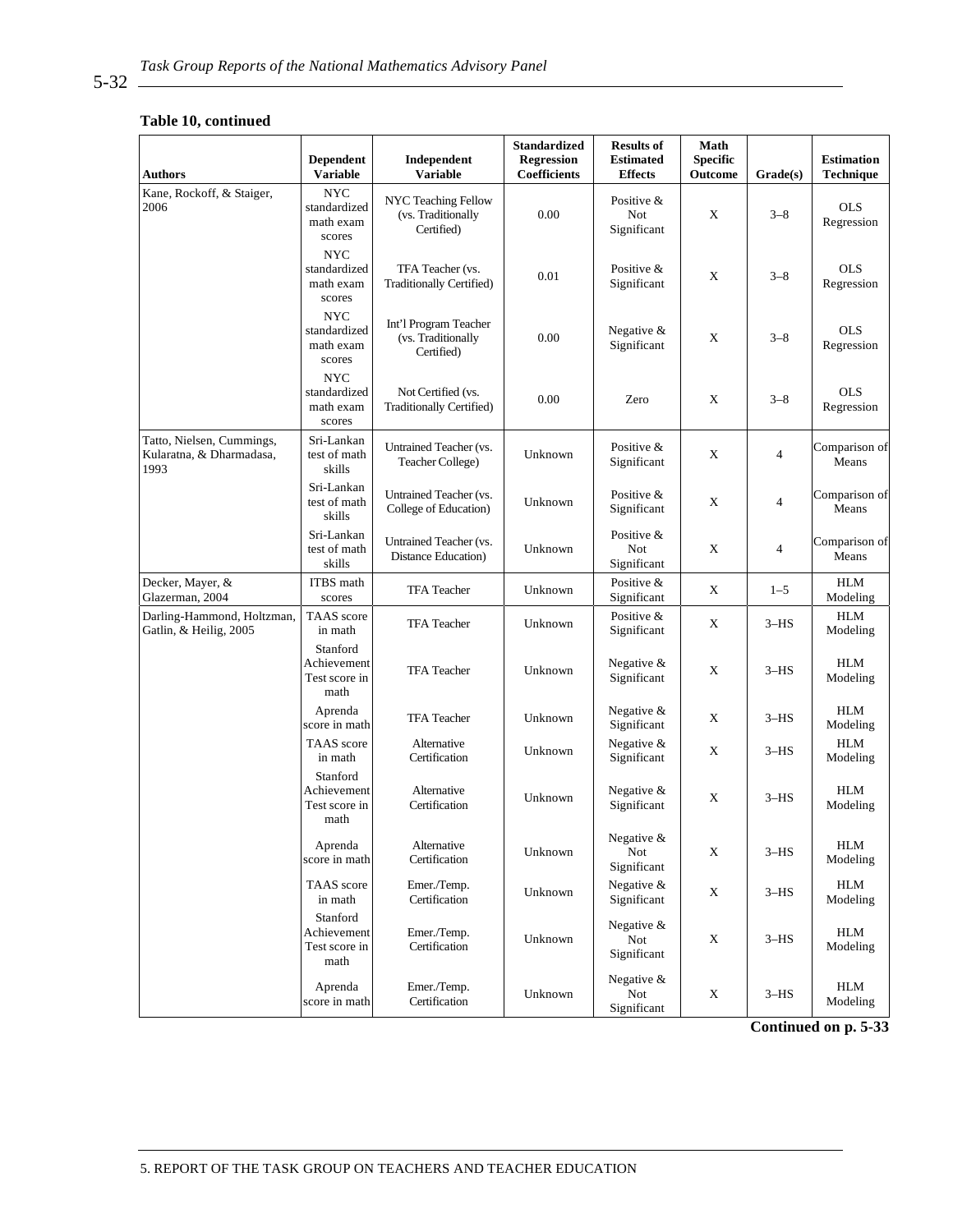| <b>Authors</b>                      | <b>Dependent</b><br><b>Variable</b>                                 | Independent<br><b>Variable</b>                               | <b>Standardized</b><br>Regression<br>Coefficients | <b>Results of</b><br><b>Estimated</b><br><b>Effects</b> | Math<br><b>Specific</b><br><b>Outcome</b> | Grade(s) | <b>Estimation</b><br>Technique                                                        |
|-------------------------------------|---------------------------------------------------------------------|--------------------------------------------------------------|---------------------------------------------------|---------------------------------------------------------|-------------------------------------------|----------|---------------------------------------------------------------------------------------|
| Laczko-Kerr, & Berliner, 2002       | Average<br>Stanford<br>Achievement<br>Test score in<br>math in 1998 | Certified Teacher (vs.<br>Noncertified)                      | Unknown                                           | Positive &<br>Not<br>Significant                        | X                                         | $2 - 8$  | Analysis of<br>variance<br>(ANOVA) and<br>Comparisons<br>of means                     |
|                                     | Average<br>Stanford<br>Achievement<br>Test score in<br>math in 1999 | Certified Teacher (vs.<br>Noncertified)                      | Unknown                                           | Positive &<br>Significant                               | $\mathbf{X}$                              | $2 - 8$  | ANOVA and<br>Comparisons<br>of means                                                  |
|                                     | Average<br>Stanford<br>Achievement<br>Test score in<br>math in 1998 | Not TFA (vs. TFA<br>teachers)                                | Unknown                                           | Positive &<br>Not<br>Significant                        | $\mathbf{X}$                              | $2 - 8$  | ANOVA and<br>Comparisons<br>of means                                                  |
|                                     | Average<br>Stanford<br>Achievement<br>Test score in<br>math in 1999 | Not TFA (vs. TFA<br>teachers)                                | Unknown                                           | Positive &<br>Significant                               | $\mathbf{X}$                              | $2 - 8$  | ANOVA and<br>Comparisons<br>of means                                                  |
| Raymond, Fletcher, &<br>Luque, 2001 | Average<br>TAAS math<br>score                                       | TFA Teacher (vs.<br>non-TFA teachers, for<br>all teachers)   | Unknown                                           | Positive &<br>Not<br>Significant                        | $\mathbf X$                               | $4 - 5$  | <b>OLS</b><br>regression                                                              |
|                                     | Average<br>TAAS math<br>score                                       | TFA Teacher (vs.<br>non-TFA teachers, w/<br>$< 1$ yr $exp$ ) | Unknown                                           | Positive &<br>Significant                               | X                                         | $4 - 5$  | <b>OLS</b><br>regression                                                              |
|                                     | Average<br>TAAS math<br>score                                       | TFA Teacher (vs.<br>non-TFA teachers, for<br>all teachers)   | Unknown                                           | Positive &<br>Significant                               | X                                         | $6 - 7$  | <b>OLS</b><br>regression                                                              |
|                                     | Average<br>TAAS math<br>score                                       | TFA Teacher (vs.<br>non-TFA teachers, w/<br>$< 1$ yr $exp$ ) | Unknown                                           | Positive &<br>Not<br>Significant                        | $\mathbf X$                               | $6 - 7$  | <b>OLS</b><br>regression                                                              |
| Miller, McKenna, &<br>McKenna, 1998 | <b>ITBS</b> reading<br>and math<br>scores                           | Alternative<br>Certification                                 | Unknown                                           | Positive &<br>Not<br>Significant                        | X                                         | $5 - 6$  | Multivariate<br>Analysis of<br>variance<br>(MANOVA)<br>and<br>Comparisons<br>of means |

#### **Table 10, continued**

## **3. Induction Programs**

National reports calling for higher-quality teaching, higher teacher retention rates, and stronger student achievement identify support of new teachers—or induction—as an area for improvement (National Commission on Mathematics and Science Teaching for the 21st Century, 2000; National Commission on Teaching and America's Future, 2003; National Council of Teachers of Mathematics, 2002). As the goal of many induction programs is acclimation of new teachers to the school, they often last only the first year. Other induction programs are positioned as the first step on a continuum of professional development for teachers and are multiyear in nature. The assignment of mentors is frequently part, or all, of an induction program.

Feiman-Nemser, Schwille, Carver, and Yusko (1999) discuss three definitions for induction: 1) a unique phase or stage in teacher development, 2) a time for socialization as the teacher transitions from preparation to practice, and 3) a formal program for beginning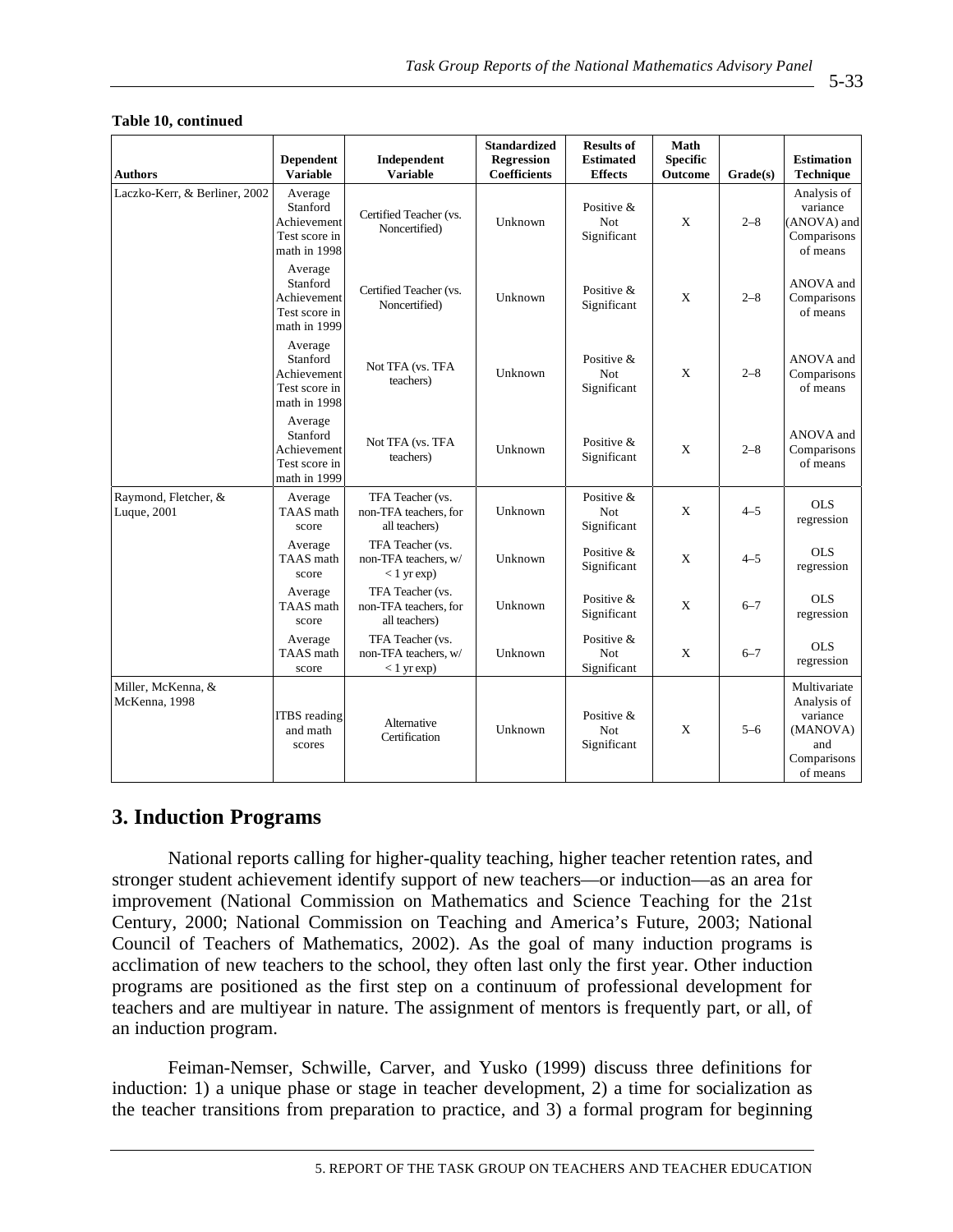teachers. In this review, as is common, the term "induction" was taken to mean a formal program for beginning teachers, including mentoring programs. Induction programs are varied in the length of time a person participates, the scope of support provided, and the guidance provided by policies and mandates (Feiman-Nemser et al.). Some states, such as California and Connecticut, have statewide induction programs.

Frequently, at least in the United States, induction is viewed as synonymous with mentoring; however, this is not accurate. Mentoring is a frequent component of induction programs, but it is not the only component. Four goals of induction programs were identified by the National Commission on Teaching and America's Future (Fulton, Yoon, & Lee, 2005): 1) building and deepening teacher knowledge, 2) integration of new practitioners into a teaching community and school culture that support continuous professional growth of all, 3) support for the constant development of the teaching community in the school, and 4) encouragement of a professional dialogue to articulate the goals, values, and best practices of the community. Induction programs should be systems which are "networks of supports, people, and processes that are all focused on assuring that novices become effective in their work" (p. 4).

The concept of induction is not new in education. Although calls for programs to support new teachers can be dated to the 1960s, initially induction programs were uncommon. Only Florida had a mandated induction program prior to 1980 (Feiman-Nemser et al., 1999). Over the years induction programs, and mandates to support induction programs, increased due to ties between induction and such key issues as school reform, teacher retention, teacher quality, and achievement initiatives.

The Task Group searched for empirical investigations of the effectiveness of teacher induction programs—broadly defined—on teacher mathematics knowledge and student achievement. Careful systematic review of the literature uncovered a dearth of peer-reviewed research on induction. Reviews of induction programs—frequently focusing on retention were examined (e.g., Feiman-Nemser et al., 1999; Glazerman, Senesky, Seftor, & Johnson, 2006; Ingersoll & Kralik, 2004; Kagan, 1992; Lopez, Lash, Schaffner, Shields, & Wagner, 2004; Totterdell, Bubb, Woodroffe, & Hanrahan, 2004). Overall, they identified more than 100 potentially relevant pieces of literature. However, none focused on the effects of induction for mathematics teachers on student achievement or teacher mathematics knowledge.

Literature examining induction is not scarce. However, rarely does it focus specifically on teachers of mathematics—although some focuses on both mathematics and science teachers (Adams & Krockover, 1997; Davis, Petish, & Smithey, 2006; Garet, Porter, Desimone, Birman, & Yoon, 2001; McGinnis, Parker, & Graeber, 2004). Much of the work is program evaluation of particular initiatives and is not peer-reviewed. For examples, see two programs in California: the New Teacher Center at the University of California Santa Cruz (www.newteachercenter.org), and California's Beginning Teacher Support and Assessment program (www.btsa.ca.gov). In addition, many of the studies are case studies or qualitative in nature. The empirical evidence on outcomes of the programs is weak as none of the studies reviewed used random assignment, and few used a comparison group of any kind.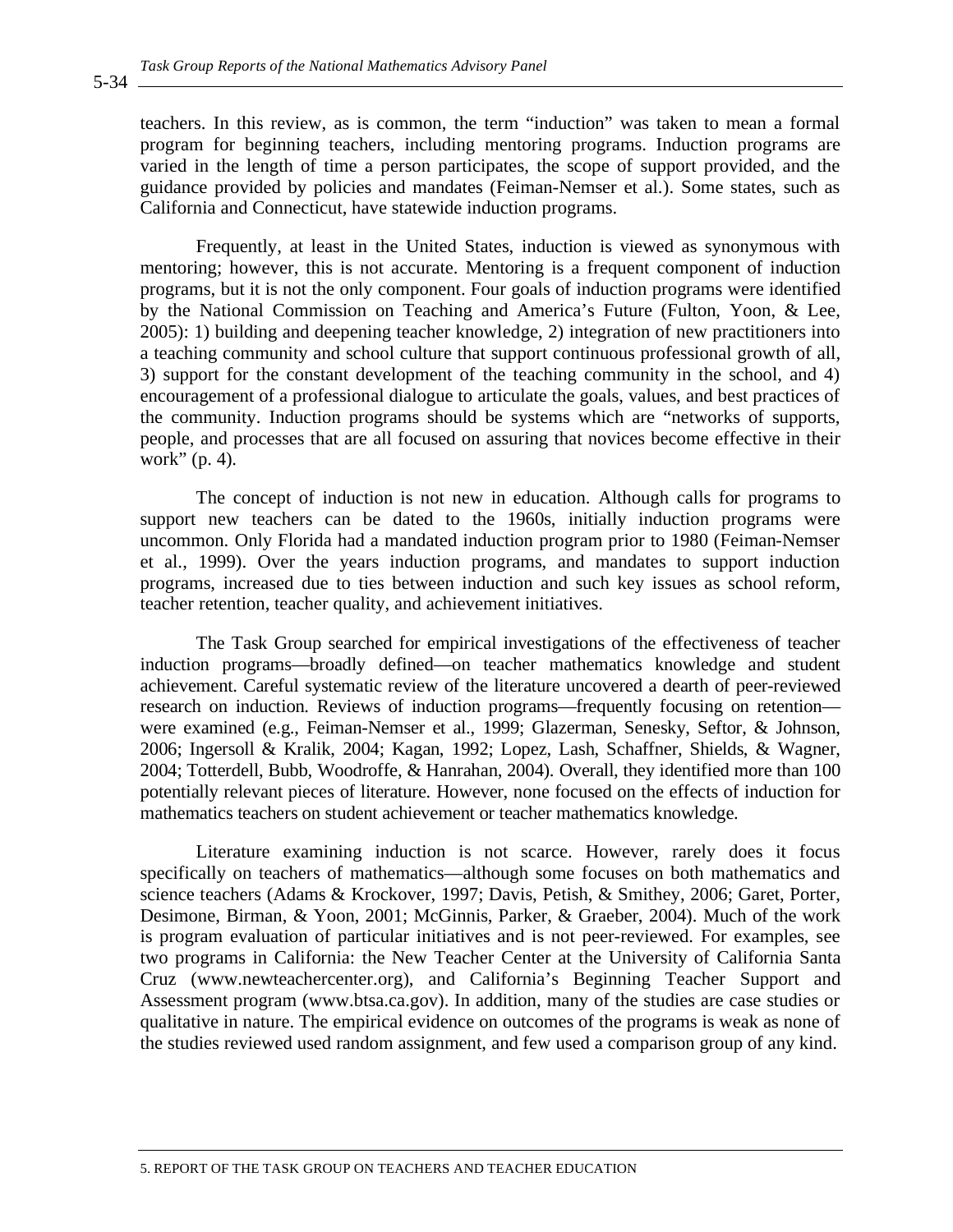The key outcome for much of the extant induction literature is teacher retention. There is also a wealth of literature examining the effects of induction programs on teacher beliefs, satisfaction, and practices. Induction programs continue to expand, some mandated and some not. Given the expansion, it is important to assess the effectiveness of induction programs on outcomes, such as student achievement, and not rely only on evidence about teacher retention, satisfaction, and beliefs. Until induction programs are content-specific or include specific content activities, it may be difficult to determine the effectiveness of induction on the mathematical knowledge of teachers or on students' achievement gains.

## **4. Professional Development Programs**

The final component of teacher education that the Task Group investigated was professional development for practicing teachers. The Task Group searched for peerreviewed research and national reports that would offer high-quality evidence regarding the impact of professional development programs for teachers. Many of the studies identified were descriptive in that they provided information about the characteristics of the programs, and most of those that were empirical did not include a comparison group, but used a onegroup pretest-posttest design. This was the case for every empirical study they identified that examined the effects of teacher professional development programs on teachers' mathematical content knowledge. Moreover, many of those relied on teacher self-reports about their knowledge before and after the professional development rather than on measures of teacher knowledge. As a result, this review includes only studies investigating the relationship between teacher professional development programs and students' mathematics achievement. In other words, the Task Group did not include studies with a pretest-posttest design, and thus no studies related to teacher mathematics content knowledge were included.

The Task Group found eight empirical studies, using a variety of analytical techniques, that examined effects of teacher professional development programs on student achievement. Tables 11 and 12 provide a synthesis of the relevant empirical evidence, and information on both study characteristics and study findings. For all studies except one (Jacob & Lefgren, 2002), the Task Group was able to calculate a standardized effect size using Hedge's *g.* These calculations are shown in Table 12. Accompanying this synthesis is a series of descriptive tables that provide more details on each study included in Tables 11 and 12.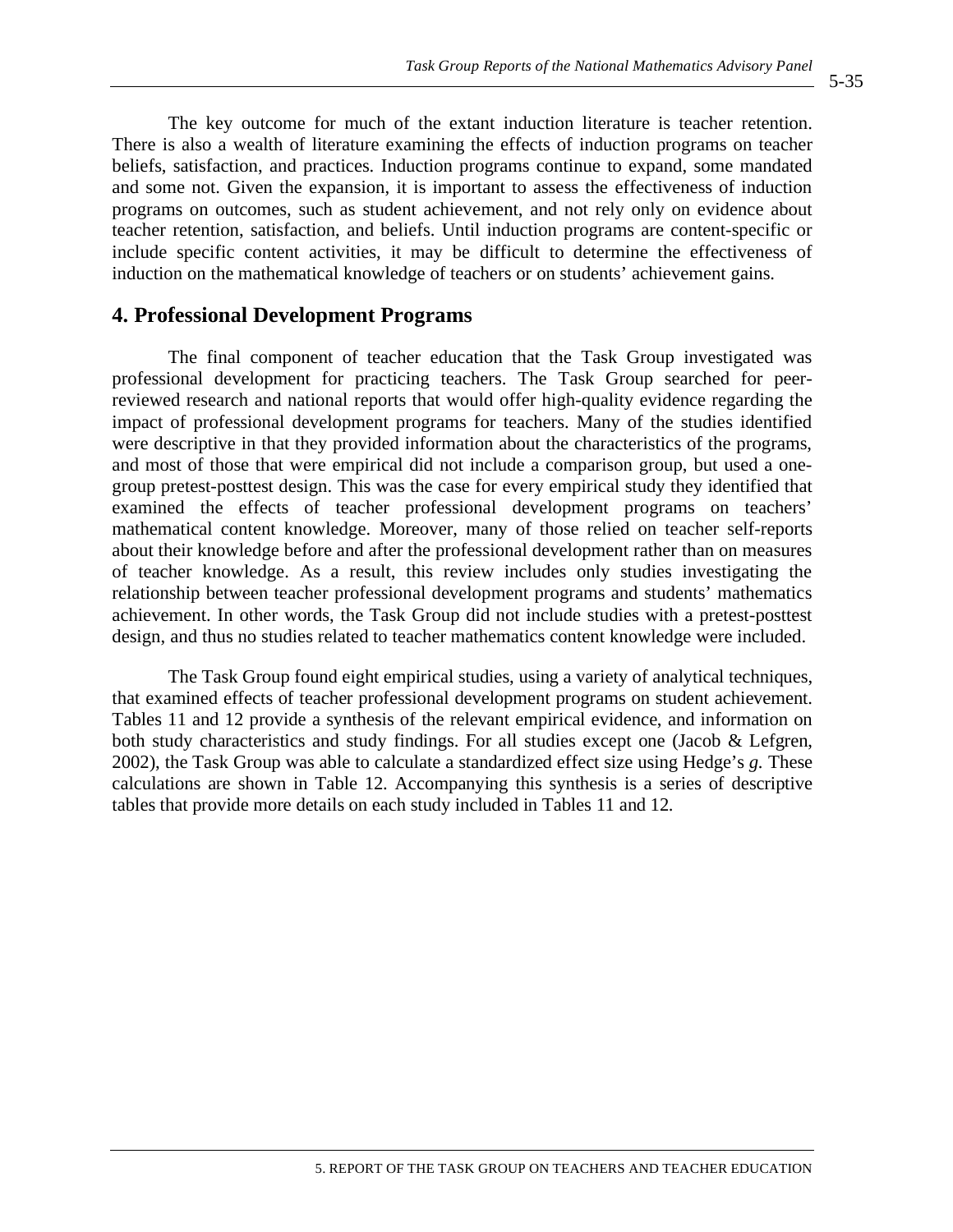## **Table 11: Quality Characteristics of Studies Examining Impact of Teacher Professional Development Programs on Student Achievement in Mathematics**

|                                              |                                                                                                                                                                                                                                                                                                     |                    | <b>Other Controls</b> |                |                               |               |                               |                      |
|----------------------------------------------|-----------------------------------------------------------------------------------------------------------------------------------------------------------------------------------------------------------------------------------------------------------------------------------------------------|--------------------|-----------------------|----------------|-------------------------------|---------------|-------------------------------|----------------------|
| <b>Authors</b>                               | <b>Sample Size</b>                                                                                                                                                                                                                                                                                  | Pretest<br>Control | <b>Student</b>        | <b>Teacher</b> | Class, School,<br>or District | <b>Family</b> | <b>Matching</b><br>of Schools | Level of<br>Analysis |
| Angrist, & Lavy,<br>2001                     | Elementary schools in<br>Jerusalem, 9 intervention<br>schools (7 secular, 2)<br>religious) and 11 comparison<br>schools (6 secular, 5<br>religious). Approximately<br>634 secular students; 196<br>religious students.                                                                              | X                  | X                     |                | X                             | X             | X                             | Student              |
| Campbell, 1996                               | Elementary school teachers<br>$(K-Grade 3)$ in 6 schools in<br>Montgomery County, MD.<br>Treatment group: students in<br>3 treatment schools;<br>comparison group: student in<br>3 schools in the same county.<br>$n = 149$ Kindergarten and 292<br>Grade 1 students.                               |                    |                       |                |                               |               | X                             | Student              |
| Carpenter et al.,<br>1989                    | 40 Grade 1 teachers in 24<br>schools (2 private) in<br>Madison, WI.                                                                                                                                                                                                                                 | X                  |                       |                |                               |               |                               | Teacher              |
| Chapin, 1994                                 | Elementary, middle and high<br>school students of 42 teachers<br>in Chelsea, MA, school<br>district versus students in the<br>same schools whose teachers<br>were not involved in the<br>program. Outcomes available<br>for Grades 3 ( $n = 269$ ), 6 ( $n =$<br>244) and 7 ( $n = 210$ ) students. |                    |                       |                |                               |               |                               | Student              |
| Jacob, &<br>Lefgren, 2002                    | 246 Elementary schools in<br>Chicago (Grades 3–6),<br>approximately 47,000<br>students.                                                                                                                                                                                                             | X                  | X                     |                | Χ                             | X             | Regular<br>discontinuity      | Student              |
| Karges-Bone,<br>Collins, &<br>Maness, 2002   | 1 elementary school, 61<br>Grade 3 students, 48 Grade 4<br>students.                                                                                                                                                                                                                                |                    |                       |                |                               |               |                               | Student              |
| Saxe, Gearheart,<br>& Nasir, 2001            | 23 elementary schools in<br>Greater Los Angeles: 9<br>teachers in Integrated<br>Mathematics Assessment<br>(IMA) program, 8 teachers in<br>collegial support program<br>(SUPP); and 6 in<br>traditional/no additional<br>professional development<br>program (TRAD).                                 | X                  | X                     |                |                               |               |                               | Classroom            |
| Van Haneghan,<br>Pruet, &<br>Bamberger, 2004 | 6 elementary schools (4<br>treatment, 2 comparison) in<br>Mobile, AL. Followed two<br>cohorts over the course of 3<br>years (approx 200 in K, and<br>approx. 420 in Grade 3).                                                                                                                       |                    |                       |                |                               |               | X                             | Student              |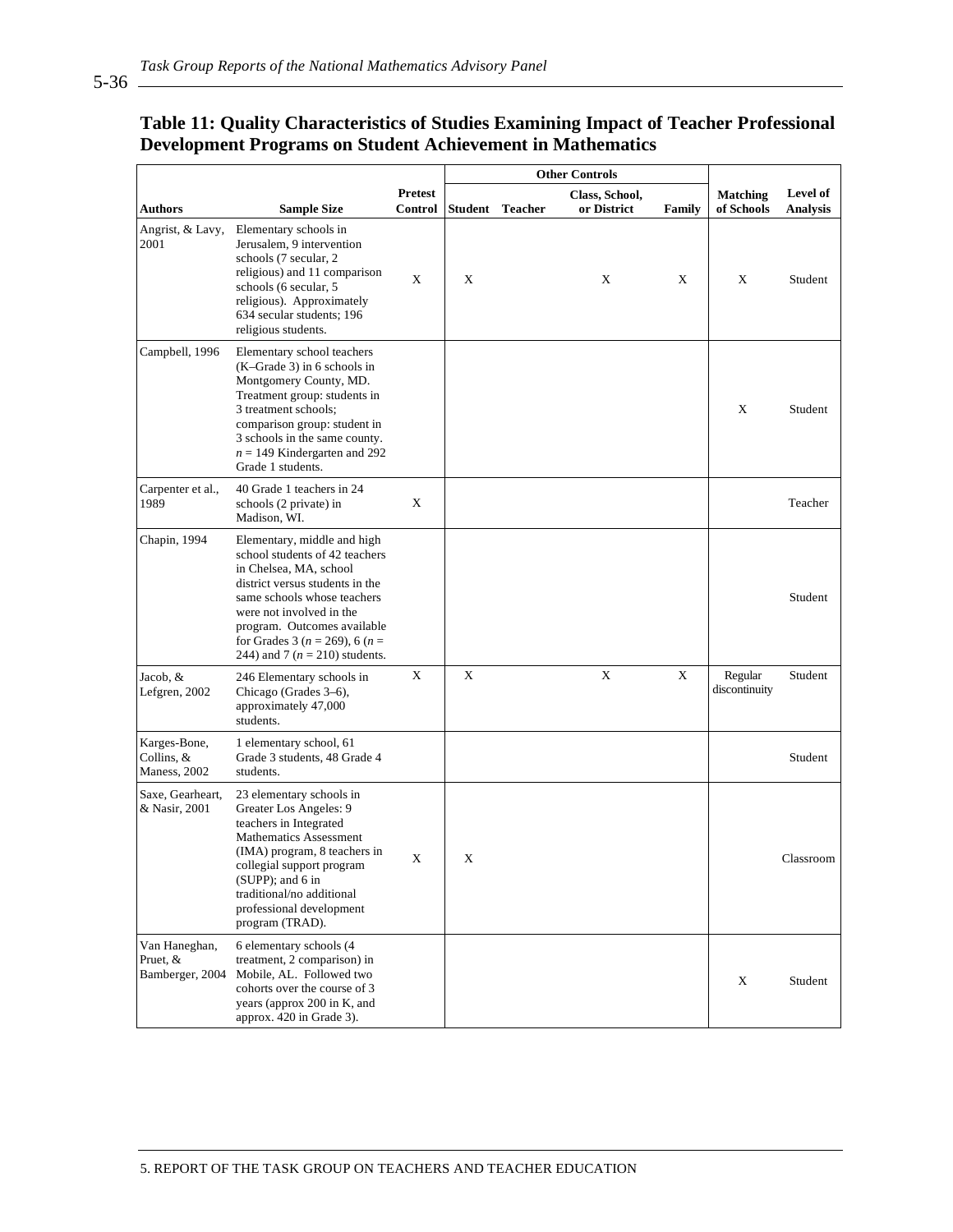## **Table 12: Reported Impacts of Studies Examining the Effect of Teacher Professional Development Programs on Student Achievement in Mathematics**

| <b>Authors</b>                             | <b>Dependent</b><br><b>Variable</b>                       | Independent<br><b>Variable</b>                                                            | Effect size or<br><b>Regression</b><br>Coefficients | <b>Results of</b><br><b>Estimated</b><br><b>Effects</b> | Math<br><b>Specific</b><br><b>Outcomes</b> | Grade(s)       | <b>Estimation</b><br>Technique                                                                                                            |
|--------------------------------------------|-----------------------------------------------------------|-------------------------------------------------------------------------------------------|-----------------------------------------------------|---------------------------------------------------------|--------------------------------------------|----------------|-------------------------------------------------------------------------------------------------------------------------------------------|
| Angrist & Lavy,<br>2001                    | 1996 math score                                           | Attending secular<br>school with more<br>intensive in-<br>service training                | 0.431                                               | Positive<br>$(p=.097)$                                  | X                                          | 6              | Hedges g based on raw<br>means (adjusted for<br>differences in average<br>pretest scores and<br>adjusted for school-<br>level clustering) |
| Campbell, 1996                             | Project-developed<br>student<br>achievement<br>assessment | Project IMPACT<br>vs. comparison                                                          | 0.39                                                | Positive, not<br>significant                            | X                                          | K              | Hedges g (adjusted for<br>school clustering)                                                                                              |
|                                            | Project-developed<br>student<br>achievement<br>assessment | Project IMPACT<br>vs. comparison                                                          | 0.14                                                | Positive, not<br>significant                            | X                                          | $\mathbf{1}$   | Hedges g (adjusted for<br>school clustering)                                                                                              |
| Carpenter et al.,<br>1989                  | Computation -<br><b>ITBS</b>                              | CGI treatment vs.<br>basic problem-<br>solving workshop                                   | 0.41                                                | Positive, not<br>significant                            | X                                          | $\mathbf{1}$   | Hedges g (pretest<br>adjusted means, no<br>adjust for clustering)                                                                         |
|                                            | Computation -<br>Number facts                             | CGI treatment vs.<br>basic problem-<br>solving workshop                                   | 0.66                                                | Positive,<br>significant                                | X                                          | $\mathbf{1}$   | Hedges g (pretest<br>adjusted means, no<br>adjust for clustering)                                                                         |
|                                            | Problem solving:<br><b>ITBS</b>                           | CGI treatment vs.<br>basic problem-<br>solving workshop                                   | 0.37                                                | Positive, not<br>significant                            | X                                          | $\mathbf{1}$   | Hedges g (pretest<br>adjusted means, no<br>adjust for clustering)                                                                         |
|                                            | Problem solving:<br>simple<br>add/subtract                | CGI treatment vs.<br>basic problem-<br>solving workshop                                   | 0.43                                                | Positive, not<br>significant                            | X                                          | $\mathbf{1}$   | Hedges g (raw means<br>since adjusted not<br>available, no adjust for<br>clustering)                                                      |
|                                            | Problem solving:<br>complex<br>add/subtract               | CGI treatment vs.<br>basic problem-<br>solving workshop                                   | 0.42                                                | Positive, not<br>significant                            | X                                          | $\mathbf{1}$   | Hedges g (pretest<br>adjusted means, no<br>adjust for clustering)                                                                         |
|                                            | Problem solving:<br>advanced                              | CGI treatment vs.<br>basic problem-<br>solving workshop                                   | 0.11                                                | Positive, not<br>significant                            | X                                          | $\mathbf{1}$   | Hedges g (pretest<br>adjusted means, no<br>adjust for clustering)                                                                         |
|                                            | Problem solving:<br>interview                             | CGI treatment vs.<br>basic problem-<br>solving workshop                                   | 0.69                                                | Positive,<br>significant                                | X                                          | $\mathbf{1}$   | Hedges g (pretest<br>adjusted means, no<br>adjust for clustering)                                                                         |
| Chapin, 1994                               | California<br>Achievement Test versus non-project         | Students of<br><b>CCTDM</b> teachers<br>teachers                                          | 0.58                                                | Positive,<br>significant                                | X                                          | 3              | Hedges g (adjusted for<br>classroom clustering)                                                                                           |
|                                            | California                                                | Students of<br><b>CCTDM</b> teachers<br>Achievement Test   versus non-project<br>teachers | 0.76                                                | Positive,<br>significant                                | X                                          | 6              | Hedges g (adjusted for<br>classroom clustering)                                                                                           |
|                                            | California<br><b>Achievement Test</b>                     | Students of<br><b>CCTDM</b> teachers<br>versus non-project<br>teachers                    | 0.66                                                | Positive,<br>significant                                | $\mathbf X$                                | $\tau$         | Hedges g (adjusted for<br>classroom clustering)                                                                                           |
| Jacob, &<br>Lefgren, 2002                  | ITBS math score                                           | Probation vs. no                                                                          | $OLS$ est =<br>$-.021$ (se =<br>.010)               | Negative,<br>not<br>significant                         | X                                          | $3 - 6$        | OLS with student and<br>school covariates                                                                                                 |
| Karges-Bone,<br>Collins, &<br>Maness, 2002 | <b>BSAP</b>                                               | 1997/98 cohort<br>(post-treatment)<br>vs. 1996 cohort                                     | 0.70                                                | Positive,<br>significant                                | X                                          | 3              | Hedges g<br>(student level)                                                                                                               |
|                                            | MAT                                                       | 1997/98 cohort<br>(post-treatment)<br>vs. 1996 cohort                                     | 0.44                                                | Positive, not<br>significant                            | X                                          | $\overline{4}$ | Hedges g<br>(student level)                                                                                                               |

**Continued on p. 5-38**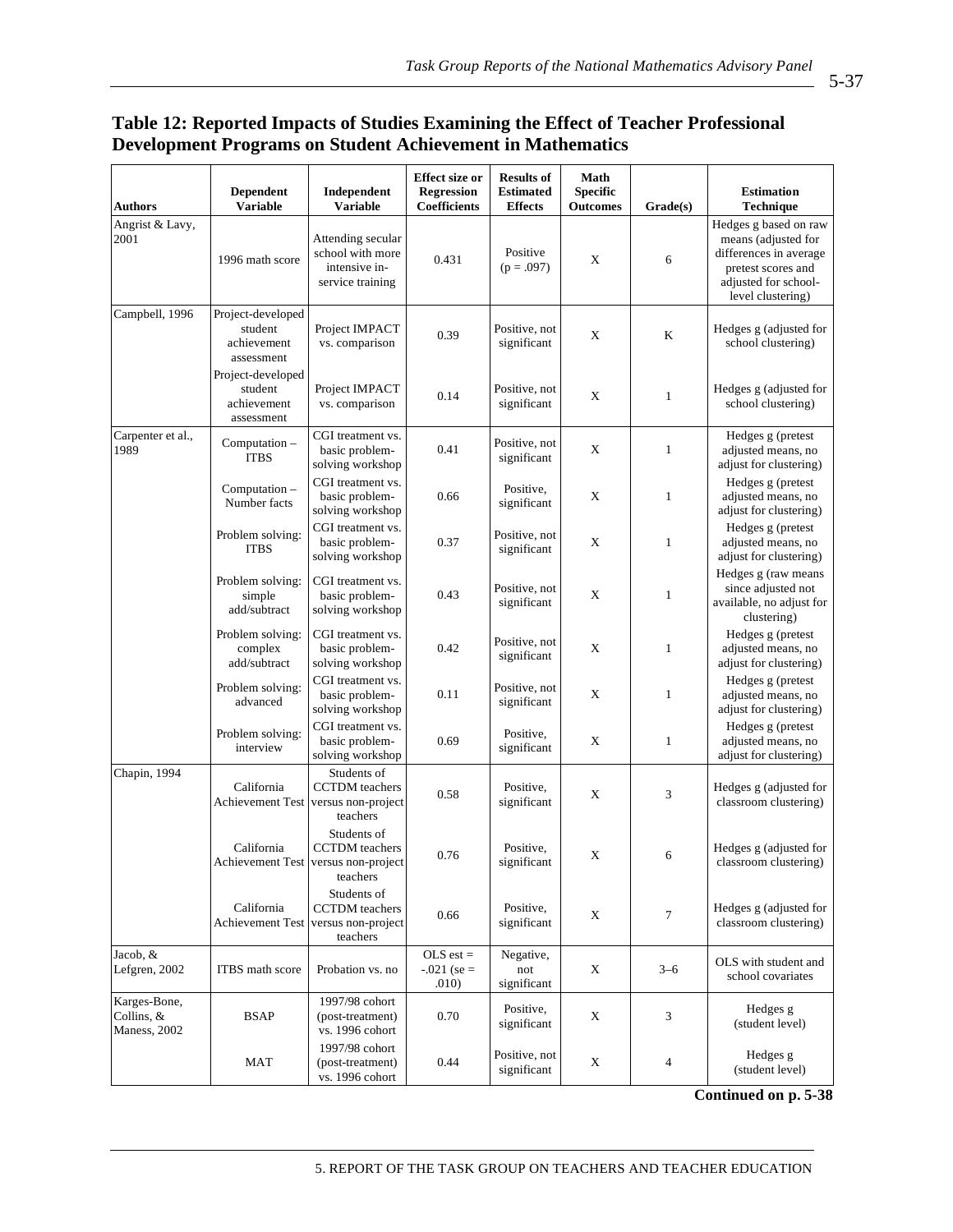#### **Table 12, continued**

| <b>Authors</b>                               | <b>Dependent</b><br><b>Variable</b>                    | Independent<br><b>Variable</b>                                | <b>Effect size or</b><br>Regression<br><b>Coefficients</b> | <b>Results of</b><br><b>Estimated</b><br><b>Effects</b> | <b>Math</b><br><b>Specific</b><br><b>Outcomes</b> | Grade(s)         | <b>Estimation</b><br>Technique                                        |
|----------------------------------------------|--------------------------------------------------------|---------------------------------------------------------------|------------------------------------------------------------|---------------------------------------------------------|---------------------------------------------------|------------------|-----------------------------------------------------------------------|
| Saxe, Gearheart,<br>& Nasir, 2001            | Concepts                                               | <b>IMA vs. TRAD</b>                                           | 2.39                                                       | Positive.<br>significant                                | X                                                 | $4 - 5$          | Hedges g (classroom-<br>level analysis)                               |
|                                              | Concepts                                               | <b>SUPP vs. TRAD</b>                                          | 0.67                                                       | Positive, not<br>significant                            | $\mathbf X$                                       | $4 - 5$          | Hedges g (classroom-<br>level analysis)                               |
|                                              | Concepts                                               | <b>IMA vs. SUPP</b>                                           | 1.45                                                       | Positive,<br>significant                                | X                                                 | $4 - 5$          | Hedges g (classroom-<br>level analysis)                               |
|                                              | Computation                                            | IMA vs. TRAD                                                  | $-0.53$                                                    | Negative,<br>not<br>significant                         | $\mathbf X$                                       | $4 - 5$          | Hedges g (classroom-<br>level analysis)                               |
|                                              | Computation                                            | <b>SUPP vs. TRAD</b>                                          | $-1.34$                                                    | Negative,<br>significant                                | X                                                 | $4 - 5$          | Hedges g (classroom-<br>level analysis)                               |
|                                              | Computation                                            | <b>IMA vs. SUPP</b>                                           | 0.77                                                       | Positive, not<br>significant                            | X                                                 | $4 - 5$          | Hedges g (classroom-<br>level analysis)                               |
| Van Haneghan,<br>Pruet, &<br>Bamberger, 2004 | Yr 1, Grade 3:<br>SAT9 Problem<br>Solving NCE          | Students of<br>trained MMI<br>teachers vs.<br>control schools | $-0.04$                                                    | Negative,<br>not<br>significant                         | $\mathbf X$                                       | 3                | Hedges g (student level,<br>adjusted for school-<br>level clustering) |
|                                              | Yr 1, Grade 3:<br><b>SAT9</b> Procedures<br><b>NCE</b> | Students of<br>trained MMI<br>teachers vs.<br>control schools | 0.29                                                       | Positive, not<br>significant                            | $\mathbf X$                                       | 3                | Hedges g (student level,<br>adjusted for school-<br>level clustering) |
|                                              | Yr 1, Grade 3:<br><b>SAT9 Total NCE</b>                | Students of<br>trained MMI<br>teachers vs.<br>control schools | 0.15                                                       | Positive, not<br>significant                            | X                                                 | 3                | Hedges g (student level,<br>adjusted for school-<br>level clustering) |
|                                              | Yr 1, Grade 3:<br>TIMSS-items                          | Students of<br>trained MMI<br>teachers vs.<br>control schools | 0.35                                                       | Positive, not<br>significant                            | X                                                 | 3                | Hedges g (student level,<br>adjusted for school-<br>level clustering) |
|                                              | Yr 2, Grade 4:<br>SAT9 Problem<br><b>Solving NCE</b>   | Students in MMI<br>schools versus<br>control schools          | 0.24                                                       | Positive, not<br>significant                            | X                                                 | $\overline{4}$   | Hedges g (student-<br>level, adjusted for<br>school-level clustering) |
|                                              | Yr 2, Grade 4:<br><b>SAT9 Procedures</b><br><b>NCE</b> | Students in MMI<br>schools versus<br>control schools          | 0.24                                                       | Positive, not<br>significant                            | X                                                 | 4                | Hedges g (student level,<br>adjusted for school-<br>level clustering) |
|                                              | Yr 2, Grade 4:<br><b>SAT9 Total NCE</b>                | Students in MMI<br>schools versus<br>control schools          | 0.27                                                       | Positive, not<br>significant                            | $\mathbf X$                                       | $\overline{4}$   | Hedges g (student level,<br>adjusted for school-<br>level clustering) |
|                                              | $Yr$ 3, Grade 2:<br>Fractions                          | Students in MMI<br>schools versus<br>control schools          | 0.20                                                       | Positive, not<br>significant                            | X                                                 | $\boldsymbol{2}$ | Hedges g (student level,<br>adjusted for school-<br>level clustering) |
|                                              | Yr 3, Grade 5:<br>Fractions                            | Students in MMI<br>schools versus<br>control schools          | 0.70                                                       | Positive, not<br>significant                            | X                                                 | 5                | Hedges g (student level,<br>adjusted for school-<br>level clustering) |
|                                              | Yr 3, Grade 2:<br>Geometry                             | Students in MMI<br>schools versus<br>control schools          | 0.01                                                       | Positive, not<br>significant                            | X                                                 | 2                | Hedges g (student level,<br>adjusted for school-<br>level clustering) |
|                                              | Yr 3, Grade 2:<br>Mental Math                          | Students in MMI<br>schools versus<br>control schools          | 0.22                                                       | Positive, not<br>significant                            | X                                                 | $\overline{c}$   | Hedges g (student level,<br>adjusted for school-<br>level clustering) |
|                                              | Yr 3, Grade 5:<br>Mental Math                          | Students in MMI<br>schools versus<br>control schools          | 0.46                                                       | Positive, not<br>significant                            | X                                                 | 5                | Hedges g (student level,<br>adjusted for school-<br>level clustering) |
|                                              | Yr 3, Grade 2:<br>Numeration                           | Students in MMI<br>schools versus<br>control schools          | 0.11                                                       | Positive, not<br>significant                            | $\mathbf X$                                       | $\overline{c}$   | Hedges g (student level,<br>adjusted for school-<br>level clustering) |
|                                              | Yr 3, Grade 5:<br>Numeration                           | Students in MMI<br>schools versus<br>control schools          | 0.36                                                       | Positive, not<br>significant                            | X                                                 | 5                | Hedges g (student level,<br>adjusted for school-<br>level clustering) |

**Continued on p. 5-39**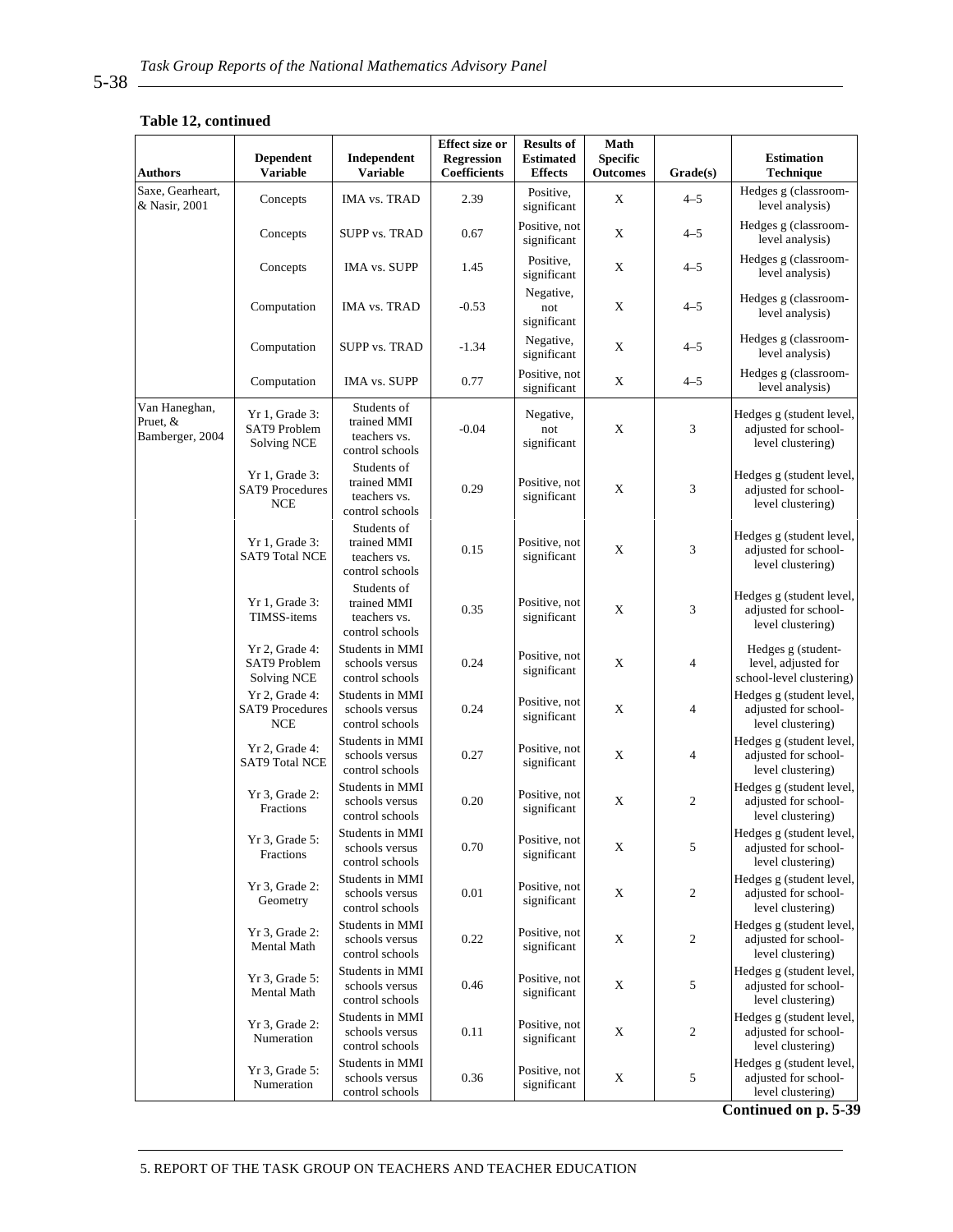| <b>Authors</b>                               | <b>Dependent</b><br><b>Variable</b>                      | Independent<br><b>Variable</b>                       | <b>Effect size or</b><br><b>Regression</b><br><b>Coefficients</b> | <b>Results of</b><br><b>Estimated</b><br><b>Effects</b> | Math<br><b>Specific</b><br><b>Outcomes</b> | Grade(s)       | <b>Estimation</b><br><b>Technique</b>                                 |
|----------------------------------------------|----------------------------------------------------------|------------------------------------------------------|-------------------------------------------------------------------|---------------------------------------------------------|--------------------------------------------|----------------|-----------------------------------------------------------------------|
| Van Haneghan,<br>Pruet, &<br>Bamberger, 2004 | Yr 3, Grade 2:<br><b>Story Problems</b>                  | Students in MMI<br>schools versus<br>control schools | 0.27                                                              | Positive, not<br>significant                            | X                                          | $\overline{c}$ | Hedges g (student level,<br>adjusted for school-<br>level clustering) |
|                                              | $Yr$ 3, Grade 5:<br><b>Story Problems</b>                | Students in MMI<br>schools versus<br>control schools | 0.47                                                              | Positive, not<br>significant                            | X                                          | 5              | Hedges g (student level,<br>adjusted for school-<br>level clustering) |
|                                              | $Yr$ 3, Grade 5:<br>SAT9 Problem<br>Solving NCE          | Students in MMI<br>schools versus<br>control schools | 0.57                                                              | Positive, not<br>significant                            | X                                          | 5              | Hedges g (student level,<br>adjusted for school-<br>level clustering) |
|                                              | $Yr$ 3, Grade 5:<br><b>SAT9</b> Procedures<br><b>NCE</b> | Students in MMI<br>schools versus<br>control schools | 0.67                                                              | Positive, not<br>significant<br>$(p=.097)$              | X                                          | 5              | Hedges g (student level,<br>adjusted for school-<br>level clustering) |
|                                              | $Yr$ 3, Grade 5:<br><b>SAT9 Total NCE</b>                | Students in MMI<br>schools versus<br>control schools | 0.66                                                              | Positive, not<br>significant                            | X                                          | 5              | Hedges g (student level,<br>adjusted for school-<br>level clustering) |
|                                              | $Yr$ 3, Grade 5:<br><b>TIMSS</b> items                   | Students in MMI<br>schools versus<br>control schools | 0.71                                                              | Positive, not<br>significant<br>$(p=.078)$              | X                                          | 5              | Hedges g (student level,<br>adjusted for school-<br>level clustering) |

#### **Table 12, continued**

 $\overline{a}$ 

Across these eight studies that investigated the relationships of professional development to students' achievement, few significant effects were identified. The study that yielded the most consistently positive effects was Chapin (1994). In this study, the achievement of 723 third-, sixth-, and seventh-grade students of 42 teachers who participated in a professional development program was compared with students in the same schools whose teachers were not involved in the program. The study design does not permit analysis of particular features of the professional development that might account for differences in teacher performance. Two other studies that showed positive effects on student achievement were Carpenter, Fennema, Peterson, Chiang, and Loaf (1989) and Saxe, Gearhart, and Nasir (2001). Carpenter et al. studied a professional development program in which teachers were provided with knowledge of students' number fact concepts and reasoning, and showed that students in experimental classes exceeded students in control classes in number fact knowledge and problem solving. Saxe et al. compared three different professional development programs: an extensive subject-matter-focused professional development program whose goal was to improve teacher understanding of content, and of student thinking and learning processes; a program focused on building collegial support; and a traditional in-service program.20

The researchers found significant differences for pupils' conceptual and computational outcomes with the subject-matter-focused program leading to greater effects on students' conceptual learning and the traditional program yielding greater impact on students' computational skills. Angrist and Lavy (2001) studied a professional development program that involved weekly meetings between trainers and teachers to review teaching methods and plans for the following week, based on a "humanistic mathematics" philosophy of teaching. Treatment schools received an average of 10.5 more hours per week in training than comparison schools. Students in the treatment classes where the intervention was

 $20$  "Subject-matter-focused" denotes a program in which mathematics is central to teachers learning opportunities, and "traditional" ones are more focused on pedagogical classroom processes.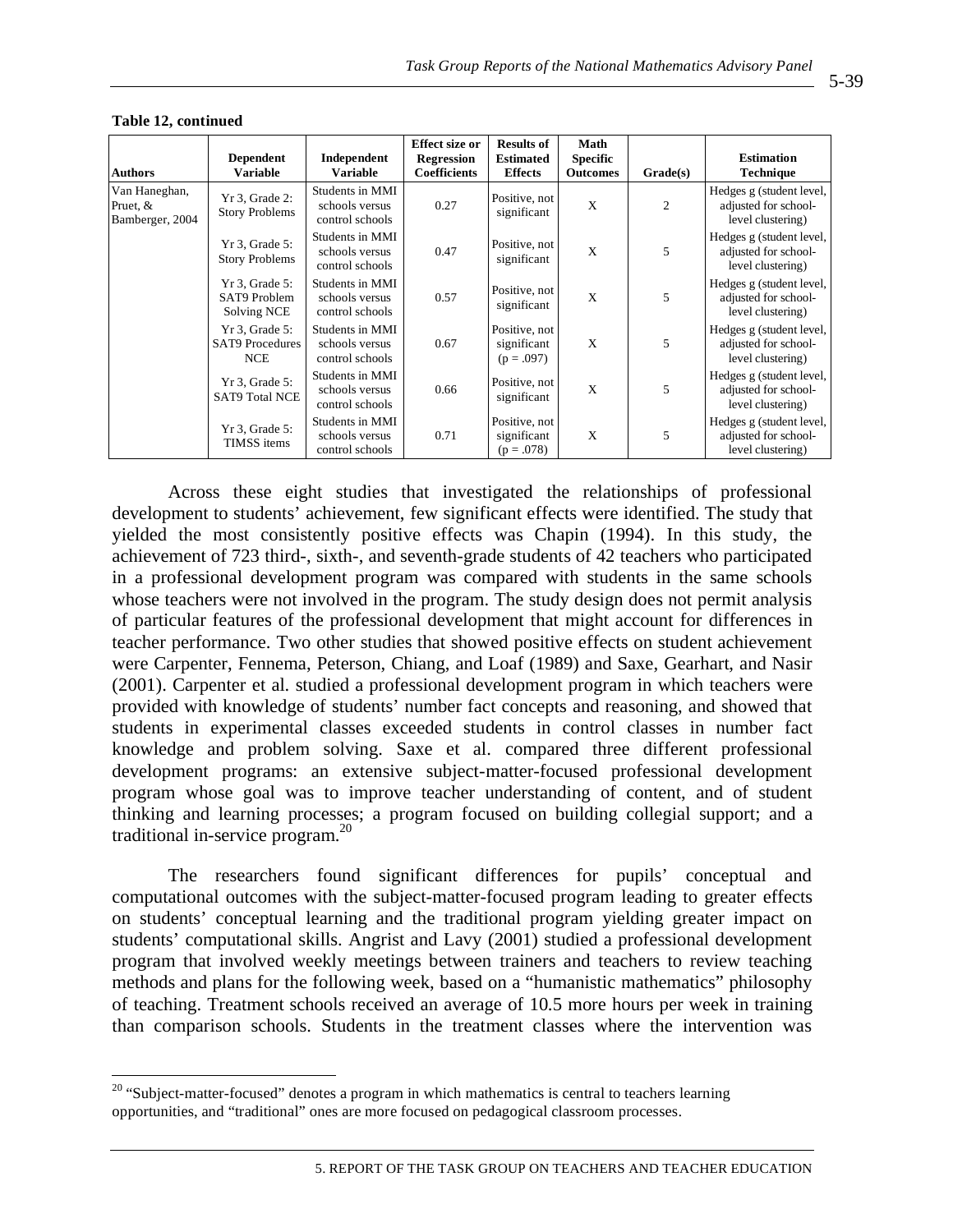implemented performed significantly better than students in control schools. Still, none of these studies offers clear signals about the features of professional development that affect teachers' capacity to teach or students' achievement gains.

Only one study (Jacob & Lefgren, 2002) directly investigated effects of the amount of professional development, a factor frequently thought to be crucial for effective professional development. This study reported no effects from modestly increased amounts of professional development on students' learning in schools that were placed on probation for poor achievement. Little can be concluded from this study as the professional development was not specifically focused on mathematics, and no detailed information was provided about the nature of this professional development other than that it varied widely and was administered by a variety of organizations.

Overall, the Task Group was not able to draw conclusions about the features of professional development that have an impact on students' achievement because of the paucity of studies that investigated this link. For the studies the Task Group did identify that probed this connection, specificity is lacking regarding the features of the professional development programs where effects were found.

Professional development is often regarded as one of the key policy levers for improving instruction and student achievement with currently practicing teachers. To probe this assumption, the Task Group sought to identify and review the available evidence about effects of professional development, and features that make a difference for either student outcomes or their teachers' capacity to teach. The Task Group uncovered no studies, however, of sufficient quality where the designs and measures permitted them to ask and answer questions about teachers' learning. Most studies used a simple pre- and posttest design with no comparison group or used self-report data on teachers' learning. To ascertain the impact of professional development on students' achievement, the Task Group did identify a small number of studies, but overall, these did not support any specific claims about the nature of professional development that affects teachers' effectiveness.

## **5. Conclusions**

The Task Group reviewed research on teacher education, including preservice teacher preparation, alternative pathways into teaching, induction programs, and professional development for practicing teachers. Despite the many beliefs about effective teacher education in any of these forms, the Task Group did not find strong evidence for the relationships between teacher education, and either teachers' capacity to teach or their students' learning. Even for the few studies that did produce significant effects, so little was unpacked about the features of the training that might account for a program's impact that the Task Group was left without much greater insight into the crucial components of teacher education.

Note that most research in this domain lacks rigorous designs and measures and is descriptive more often than not. Without comparison groups, or designs that permit analysis of program effects, it is difficult to draw conclusions about how teacher education works or about what the key features of effective professional training are.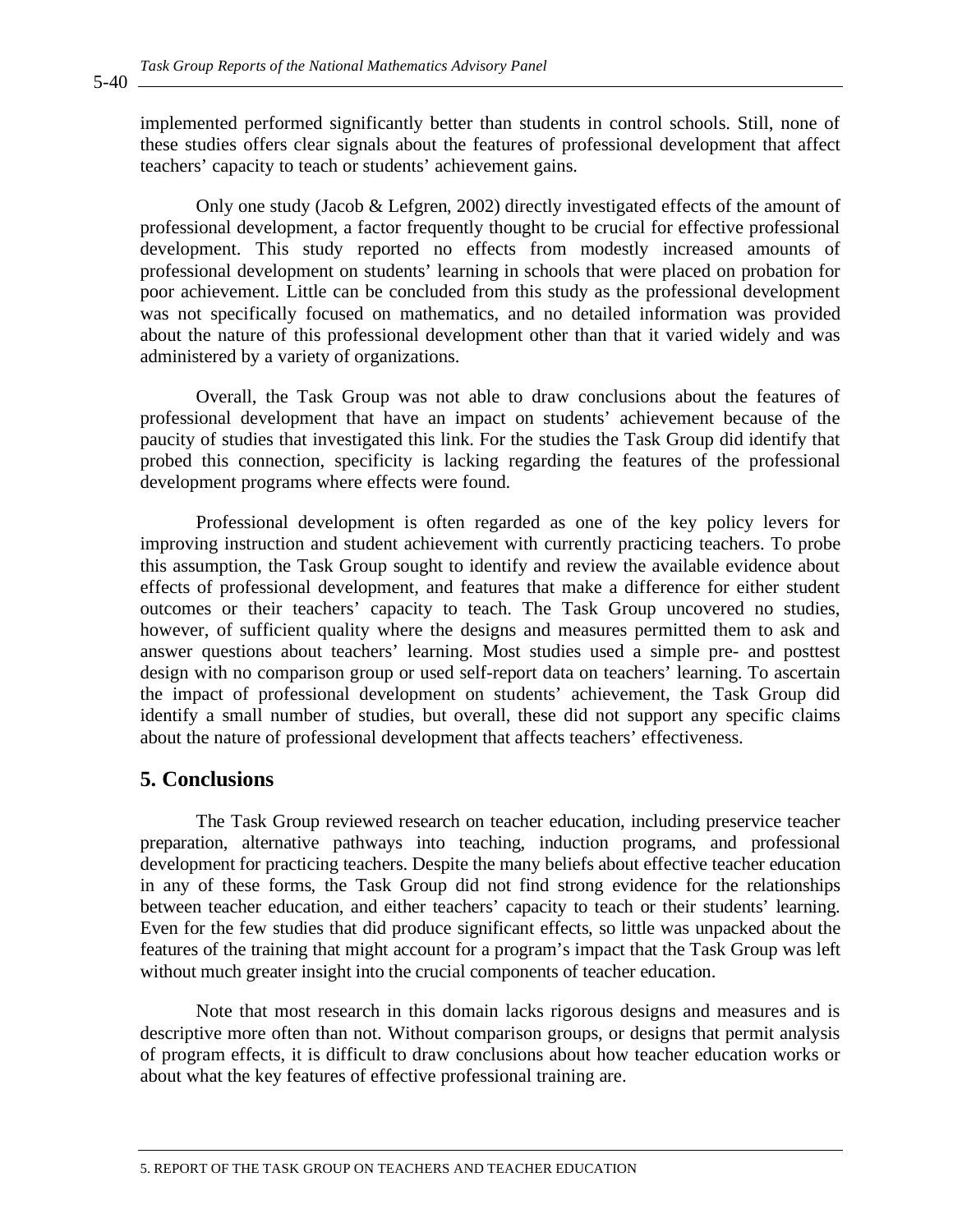## **6. Recommendations**

Studies are needed that use designs that lead to knowledge about the impact of different approaches to professional development and permit comparisons with other potential impacts on teacher capacity and their effectiveness (e.g., experience, curriculum, curriculum policy). Such research will depend not only on rigorous designs but also on valid and reliable measures of the key outcome variables: teachers' mathematical knowledge and skill, instructional quality, and student learning. Self-reported data cannot continue to be the main source of information about professional development outcomes.

Key questions on which robust evidence is needed include the following:

- Does teacher education (e.g., preservice training of different kinds, professional development, early career induction programs) have an impact on teachers' capacity to teach and on students' achievement?
- What are key features of teacher education (e.g., duration, structure, quantity, content, pedagogy, structure, relationship to practice) that have effects on teachers' capacity to teach and on students' achievement?
- How do contexts (e.g., school, students, teachers, policy) affect the outcomes of professional development?
- How do different amounts of teacher education affect outcomes and effects?

Given the vast investment made in teacher education and the call for more of it, knowledge about its effects is vitally needed. Efforts to build measures and to implement better research designs should be supported.

# *C. Teacher Incentives*

## **What types of recruitment and retention strategies are used to attract and retain highly effective teachers of mathematics? How well do they work?**

As the Task Group has previously noted, substantial differences in the mathematics achievement of students are attributable to differences in teachers. The Task Group has focused on the role of teachers' mathematical knowledge in predicting student achievement, with teachers' knowledge measured by proxies, such as certification, college course work, and scores on tests. Teachers' college course taking in mathematics is associated with student gains in high school. Teacher's mathematical knowledge as measured by tests is also linked to student achievement. Other characteristics of teachers including years of teaching experience, general cognitive ability, and selectivity of the institution awarding the teacher's baccalaureate degree are associated with teacher effectiveness (Greenwald, Hedges, & Laine, 1996). It is important to note, however, that the largest reported positive effect of any of these characteristics is small relative to the magnitude of the natural variation in teacher effectiveness.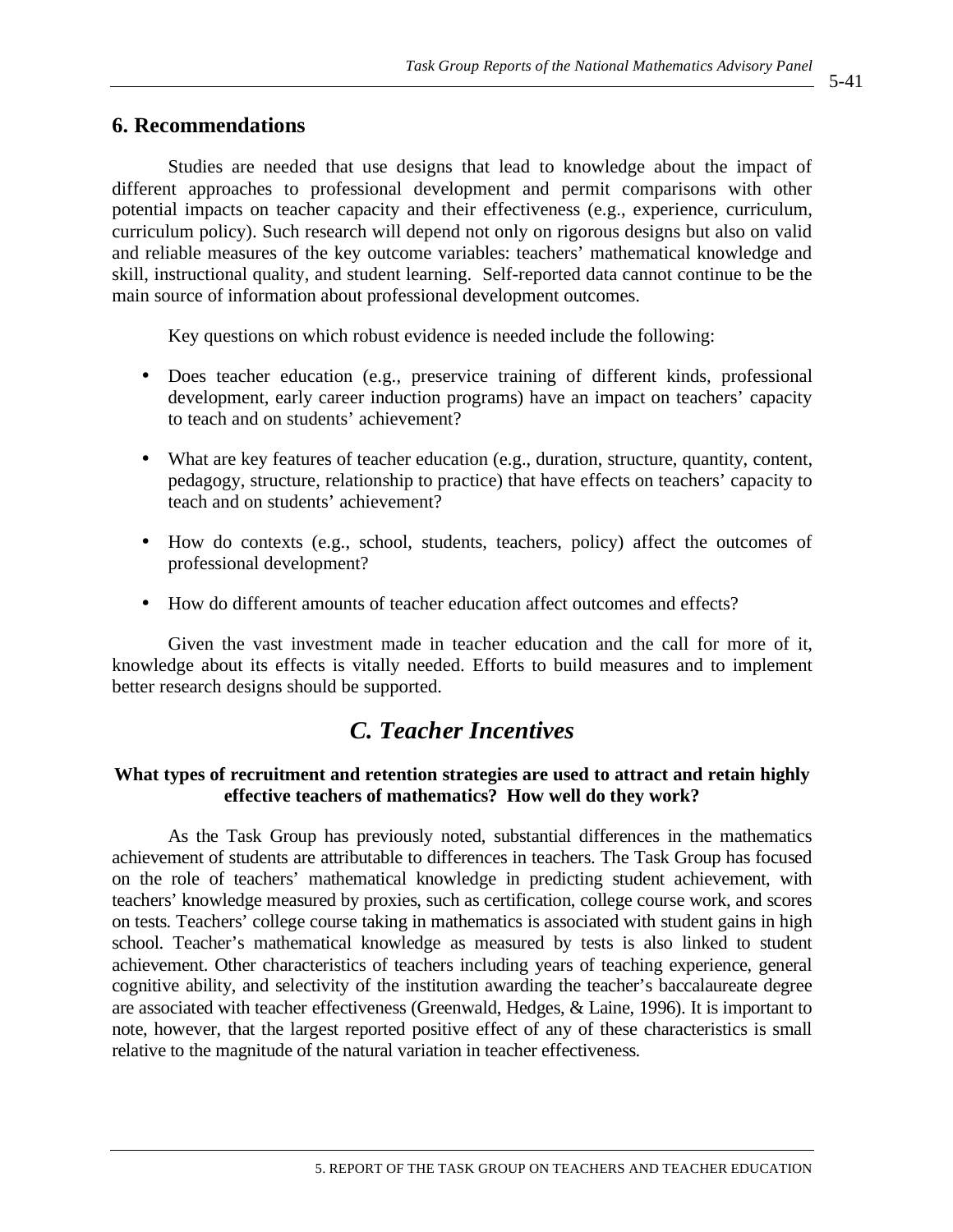Thus the Task Group knows that there are large differences in the on-the-job performance of teachers of mathematics as measured by student gains. Some portion of the differences in teacher effectiveness can be predicted by such known characteristics of teachers as their college course work and their scores on tests. But prior on-the-job performance of teachers is by far the strongest predictor of their future on-the-job performance.

## **1. Utilizing Labor Market Incentives for Good Teaching**

One possible mechanism for recognizing and leveraging differences in teaching ability is salary. According to the National Center for Education Statistics' Schools and Staffing Survey (Gruber, Wiley, Broughman, Strizek, & Burian-Fitzgerald, 2002), 70% of public school teachers in the United States in 2000 worked under a "uniform salary schedule" in which teachers with the same number of years of employment and the same level of postsecondary education received the same pay. In private industry and higher education, in contrast, pay is typically contingent on performance and area of specialization, as well as years of experience and level of education. In universities, for example, economists typically receive higher salaries than historians, reflecting the greater demand for economists outside the university sector. Within academia, economists who publish more influential work and bring in more external funding are paid more than less productive economists. Parallels in K– 12 education would take the form of paying more to teachers who have technical skills that are in demand in other sectors of the economy, such as teachers with degrees in mathematics (*skills-based pay*), and paying more to mathematics teachers who are more productive in raising student achievement (*performance-based pay*). Another type of incentive intends to compensate teachers for working in conditions they view as unfavorable, such as those associated with high-poverty, low-achieving schools (*location pay*).

#### *a. Skills-Based Pay*

Skills-based teacher incentives are based on two premises: Certain types of preparation and training are necessary to teach certain subjects, and individuals with that preparation and training are less likely to enter into or remain in teaching if their levels of compensation are substantially below market rates. Evidence presented previously is consistent with the first premise in demonstrating a relationship between certain types of teacher preparation and student outcomes. With respect to the second premise, a large and consistent body of economic research indicates that college students' decisions to prepare for and enter into teaching depend on how the salary structure for teachers compares with those in competing occupations (Dolton & van der Kaauw, 1995; Bacolod, 2007; Goldhaber, DeArmond, Liu, & Player, 2007).

The magnitude of the salary differential between the private sector and the teaching profession for those who enter teaching with technical training is large. Four years after graduation, the gap in annual salary between teachers and non-teachers who have training in math and science is \$13,469. Ten years out of college, the annual salary gap is \$27,890 (Goldhaber et al., 2007). The salary differential for mathematically trained teachers versus non-teachers is likely to account at least in part for the significant teacher shortage in mathematics. In 2003–04, 74.1% of public high schools reported having teaching vacancies in mathematics, and 32.4% of those schools indicated that it was very difficult, or they were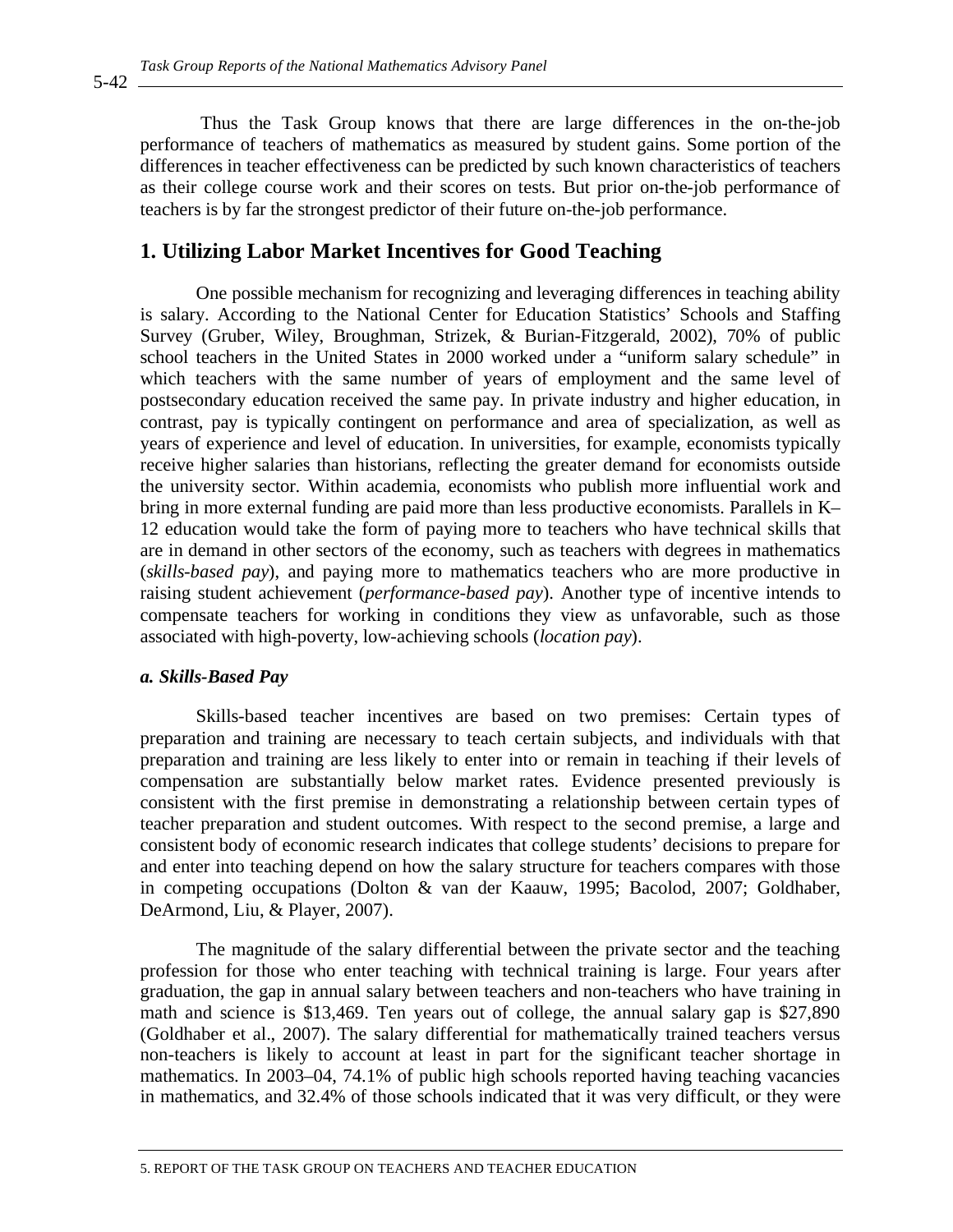not able to fill those vacancies. Both of these levels were higher than for any other field in which high schools reported vacancies (Strizek, Pittsonberger, Riordan, Lyter, & Orlofsky, 2006). Differential salaries may also be responsible in part for the higher attrition rate from teaching of teachers with training in mathematics and science; Ingersoll (2000) reports that math and science teachers are significantly more likely to move from or leave their teaching jobs because of job dissatisfaction than are other teachers (40% of math and science, and 29% of all teachers). Of those who depart because of job dissatisfaction, the most common reason given is low salaries (57% of respondents).

## *b. Location Pay*

"Location" pay is premised on the well-documented tendency of the most qualified teachers to select or migrate towards schools that serve the most economically advantaged children (Lankford, Loeb, & Wyckoff, 2002; Hanushek, Kain, & Rivkin 2004; Reed, Rueben, & Barbour 2006). Could this problem be remedied by paying teachers more who serve in high-needs schools? Research on the effects of location pay provides mixed results that are likely affected by the size of differential pay, the gender and experience of the teacher, and whether the bonus is a one-time signing bonus or permanent, among other factors (Hanushek et al.; Loeb & Page, 2000). Hanushek et al., using longitudinal data from Texas and taking advantage of naturally occurring variation in teacher salaries across districts, found that women were much less responsive to salary differences than men in determining whether to transition out of a high-minority school. They estimate that it would require an 8.8% salary premium for nonminority males with 3–5 years of teaching experience to keep them from moving from large urban to suburban districts, but a 42.6% differential to retain nonminority females. On the assumption that location pay could not be targeted to male teachers, they concluded that offering teachers pay differentials to take jobs in low-performing schools is not a cost-effective means of improving achievement. In contrast, Clotfelter, Glennie, Ladd, and Vigdor (2006) found that a moderately-sized addition to salary (\$1,800) was effective in encouraging mid-career and more senior math and science teachers to stay in high-needs districts in North Carolina.

One important difference in the two studies is that Hanushek et al. (2004) estimated the size of the incentive that would neutralize teacher movement out of high-poverty urban schools, whereas Clotfelter et al. (2006) estimated the effect of the particular \$1,800 bonus used in North Carolina, which was a 12% reduction in turnover rates. It may require much lower levels of location pay to reduce the outflow of experienced teachers from high-needs schools than it would take to eliminate it.

## *c. Performance Pay*

Both skills-based pay and location pay as currently conceptualized and implemented provide incentives based on characteristics of teachers, such as college course work and experience, which are relatively weak predictors of student achievement. Thus they may be relatively inefficient mechanisms for enhancing the supply of effective teachers, where "effective" is defined as a teacher's above-average ability to increase the measured academic achievement of students. If, as previously documented, the strongest predictor of a teacher's effectiveness is the teacher's history of effectiveness, and if teachers' performance is affected by salary, then pay-for-performance might generate greater yields than similar investments in other incentives.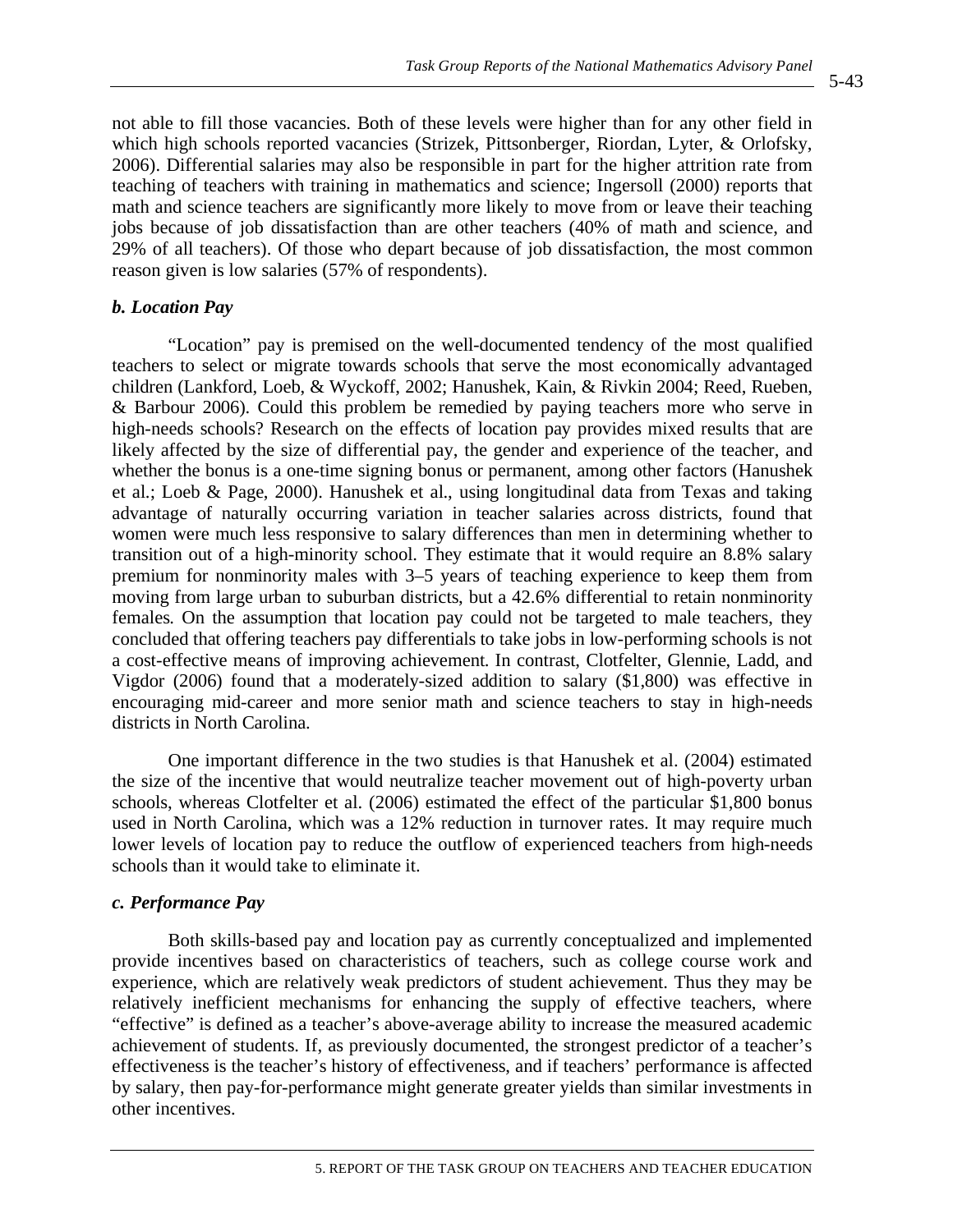What is the evidence that pay-for-performance, or merit pay, has positive effects on teaching quality in mathematics? Before addressing that question it is important to note and briefly describe the substantial variability in the design of extant merit-pay systems.

One major categorical distinction is between incentive schemes focused on individuals versus those focused on schools. In the latter, teachers within schools receive a bonus if the entire school in which they teach makes progress on measures of student learning. In the former, individual teachers receive salary increments based on the gains of their own students over the course of the school year. School-based incentive plans typically have political advantages over individual plans, and some have argued that they enhance cooperation among teachers compared to individual plans. But others have argued that school-based plans, depending as they do on cooperation and continuity of effort by the teaching staff, are poorly designed for schools in which teacher mobility is high, a striking characteristic of many central city, high-poverty schools.

A second important dimension of variation among pay-for-performance plans is the level of compensation bonus that is available for higher performing teachers. Existing research on pay-for-performance involves bonuses that range from a couple of hundred dollars (Lavy, 2002) up to 40% or more of base salary (Glewwe, Ilias, & Kremer, 2003).

Another distinction involves the degree to which the merit system is focused on student outcomes. In some systems, teacher bonuses are totally dependent on student gains on standardized assessments of learning (e.g., Winters, Ritter, Barnett, & Greene, 2006). At the other end of the dimension are systems in which input and output measures are mixed together in complex arrays. An example is Mexico's Carrera Magisterial, which rewards teachers with salary bonuses based on a number of criteria, such as seniority, educational attainment, professional development, teacher performance, and student achievement (Santibáñez et al., 2007).

Continuity is yet another dimension on which pay-for-performance systems differ. The majority of existing pay-for-performance systems is put forward as trials of the concept. A system that seems temporary may motivate teachers differently than one around which longer-term plans can be made.

The Task Group identified 14 quantitative studies on teacher merit pay (see Table 13). Of these, 13 showed positive effects on student outcomes (see Table 14). These studies varied methodologically from randomized control trials (Muralidaran, & Sundararaman, 2006; Glewwe et al., 2003) to causally weaker correlational studies (e.g., Figlio & Kenny, 2007) and quasi-experiments (e.g., Ladd, 1999). The design of the performance pay plans varied across the studies on all the design features identified in this section. Given the variability in program design and evaluation methodology, it is striking that each of the studies found some positive effects on student achievement.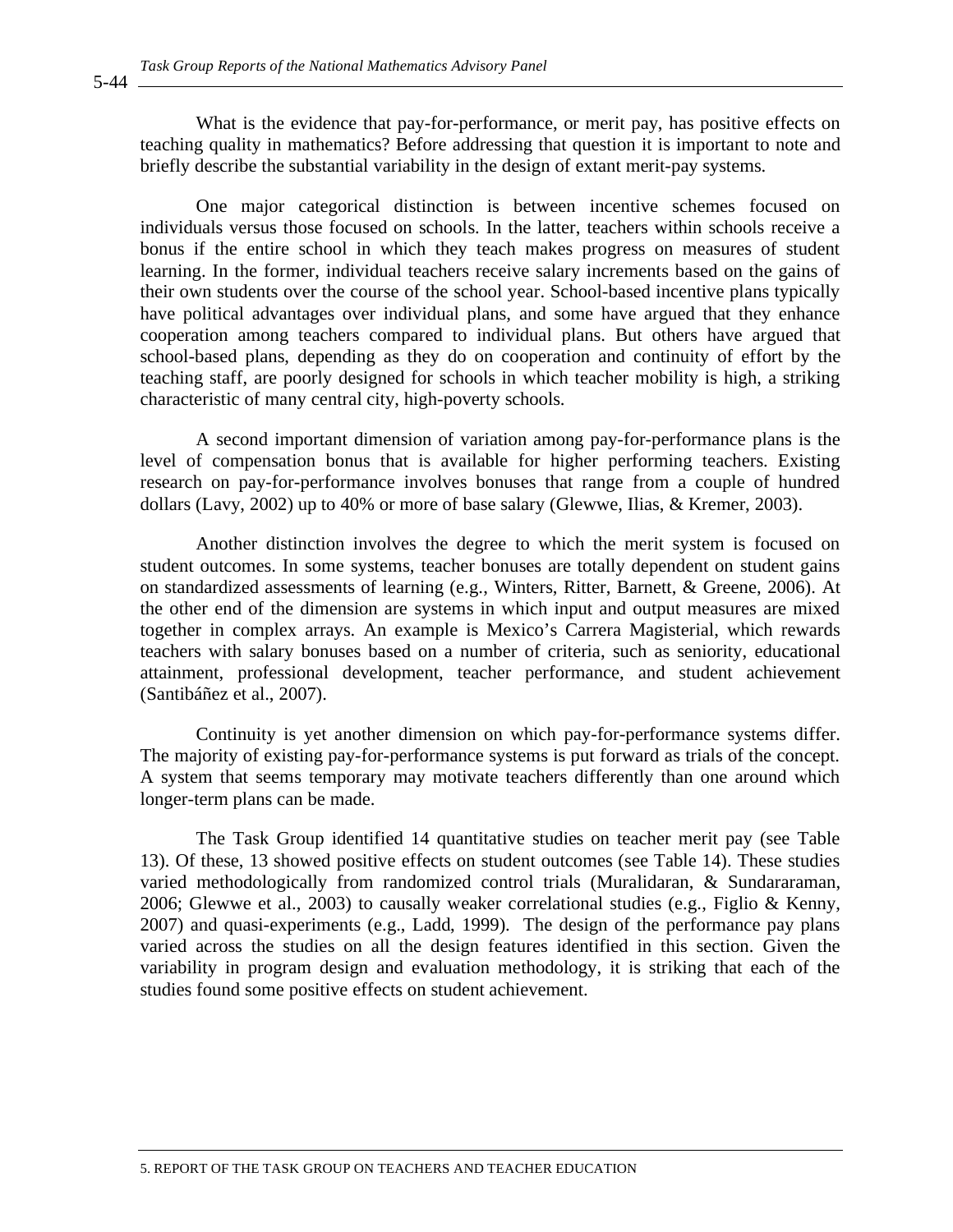| Table 19. Quality Characteristics of Studies Examiling Impact of Feacher 1 ay for<br>Performance on Student Achievement in Mathematics |                    |                |  |                       |         |  |                                                   |                 |                         |
|----------------------------------------------------------------------------------------------------------------------------------------|--------------------|----------------|--|-----------------------|---------|--|---------------------------------------------------|-----------------|-------------------------|
|                                                                                                                                        |                    |                |  | <b>Other Controls</b> |         |  |                                                   |                 |                         |
|                                                                                                                                        |                    |                |  |                       | Class.  |  |                                                   |                 |                         |
|                                                                                                                                        |                    |                |  |                       | School, |  |                                                   |                 |                         |
|                                                                                                                                        |                    | <b>Pretest</b> |  |                       | or      |  | <b>Matching</b>                                   | <b>Level of</b> |                         |
| Authors                                                                                                                                | <b>Sample Size</b> | Control        |  |                       |         |  | <b>Student Teacher District Family of Schools</b> | <b>Analysis</b> | <b>Incentive Scheme</b> |
|                                                                                                                                        |                    |                |  |                       |         |  |                                                   |                 |                         |

## **Table 13: Quality Characteristics of Studies Examining Impact of Teacher Pay for Performance on Student Achievement in Mathematics**

| Authors                                     | <b>Sample Size</b>                                                                                              | Control | Student | <b>Teacher District Family</b> |   |   | of Schools | <b>Analysis</b> | <b>Incentive Scheme</b>                                                                                                                           | Test |
|---------------------------------------------|-----------------------------------------------------------------------------------------------------------------|---------|---------|--------------------------------|---|---|------------|-----------------|---------------------------------------------------------------------------------------------------------------------------------------------------|------|
| Atkinson et al.,<br>2004                    | 182 secondary<br>school teachers in<br>the U.K. across<br>18 schools (with<br>$23,000$ students)                | X       | X       | X                              |   |   |            | Teacher         | Teacher-based:<br>greater than 9%<br>increase in salary                                                                                           | X    |
| Cooper, &<br>Cohn, 1997                     | 541 classes,<br>comprised of 532<br>teachers and<br>13,646 students in<br>18 school districts                   | X       |         | X                              | X | X |            | Class/Teacher   | 2 plans—teacher-<br>based or teacher-<br>and school-based:<br>each with similar<br>pay incentives<br>from \$2,000-<br>\$3,000                     | X    |
| Dee, & Keys,<br>2004                        | 24,000<br>observations<br>pooled from over<br>11,000 students in<br>79 participating<br>schools over<br>4 years | X       | X       | X                              | X | X |            | Student         | Teacher-based:<br>\$2,000-\$7,000<br>raise                                                                                                        | X    |
| Eberts,<br>Hollenbeck, &<br>Stone, 2002     | 2 high schools in<br>MI (collectively<br>comprised of over<br>17,000<br>student/year<br>observations)           | X       |         |                                |   |   | X          | School          | Teacher-based:<br>student retention<br>bonus 12-12.5%<br>of base pay,<br>performance bonus<br>5% of base pay,<br>additional 10%<br>bonus for both |      |
| Figlio, &<br>Kenny, 2006                    | 4,515 students                                                                                                  | X       | X       |                                | X | X |            | Student         | Varied within<br>sample                                                                                                                           |      |
| Glewwe et al.,<br>2003                      | Over 50,000<br>students from 100<br>primary schools                                                             | Χ       | X       |                                | X |   |            | Student         | School-based:<br>21-43% of<br>base salary                                                                                                         | X    |
| Ladd, $1999^a$                              | 1,118 school-year<br>observations in<br>5 cities                                                                |         |         |                                | X |   |            | School          | School-based:<br>\$1,000 to teacher<br>and principals, and<br>\$2,000 to schools                                                                  | X    |
| Lavy, 2002                                  | Over 22,000<br>observations<br>across 190<br>schools                                                            |         | X       |                                | X | X | X          | Student         | 2 school-based<br>plans: amount<br>varies by plan                                                                                                 | X    |
| Lavy, 2004                                  | Over 120,000<br>student-year<br>observations<br>across 350<br>schools                                           |         | X       |                                | X | X | X          | Student         | Teacher-based:<br>$$1,750 - $7,500 +$                                                                                                             | X    |
| Muralidharan,<br>&<br>Sundararaman,<br>2006 | Over 68,000<br>students from 300<br>schools                                                                     | X       |         |                                | X | X |            | Student         | School-based,<br>teacher-based:<br>Unrestricted. 500%<br>gain in ave. student<br>test score $-5\%$ )                                              | X    |
|                                             |                                                                                                                 |         |         |                                |   |   |            |                 | Continued on n 5.46                                                                                                                               |      |

**Continued on p. 5-46** 

**Math Specific**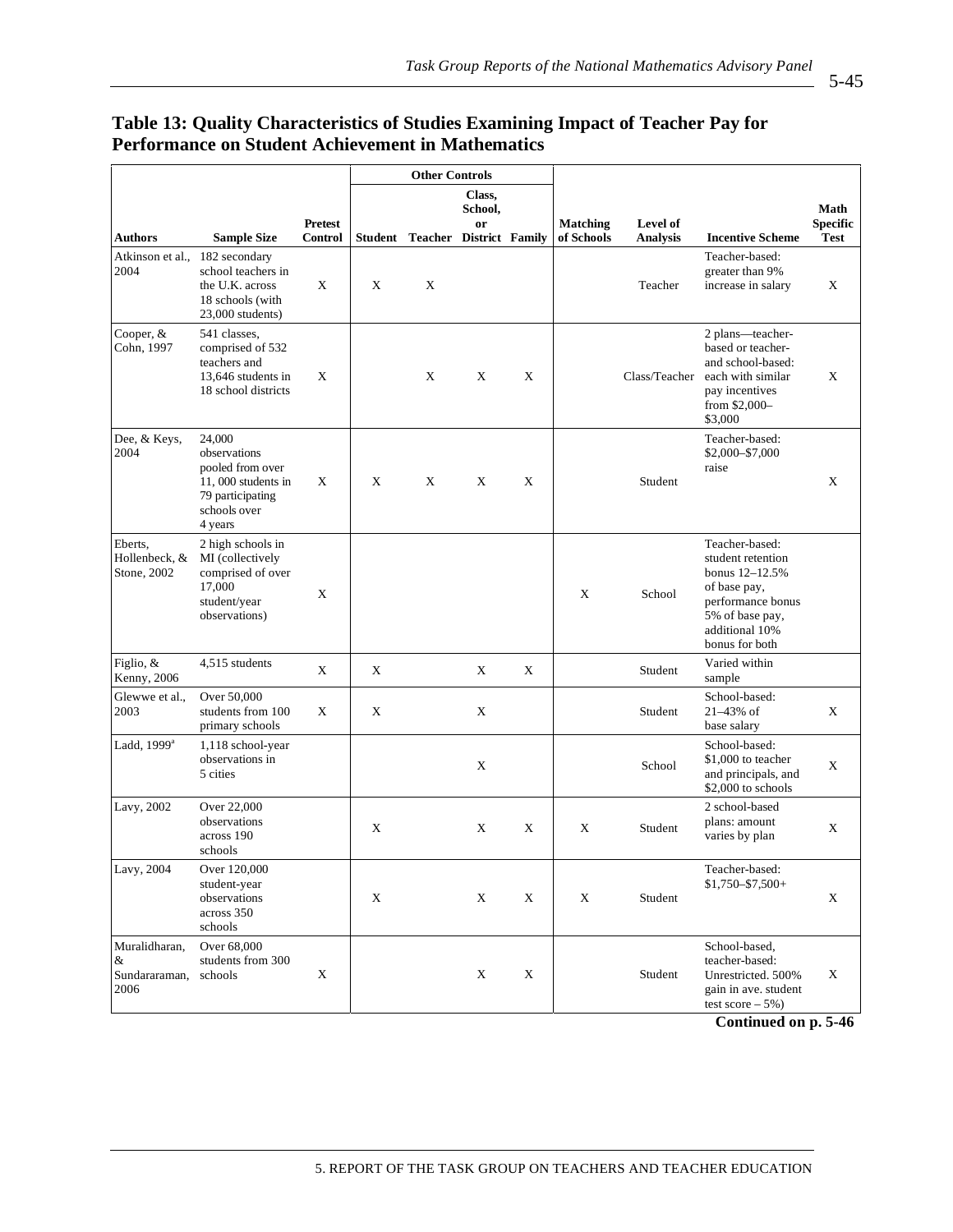#### **Other Controls Authors Sample Size Pretest Student Teacher Class, School, or District Family Matching of Schools Level of Incentive Scheme Math Specific Test** Richards, & Sheu, 1992 994 schools X Network School School School School School School School School School School School School School School School School School School School School School School School School School School School School Scho amount varies, during study was \$30–\$50 per pupil or approximately \$10,000 per school Santibáñez et al., 2007 Over 850,000 classroom-year observations in Mexico  $X$   $X$   $X$  Class/Teacher  $(MX\$ <sup>b</sup> 1,599 to (MX\$) 12,462. Representing 27– 215% of base salary Slotnik, Smith, Glass, & Helms, 2004 Over 100,000 student-year observations across 16 schools in CO  $X$   $X$   $X$   $X$   $X$  Student \$500–\$1,500  $X$ Winters, Ritter, 608 student-year Barnett, & Greene, 2006 observations across 5 schools in AR X X X X X Student \$1,800–\$11,200 X

#### **Table 13, continued**

<sup>a</sup> Another piece, a book chapter by Clotfelter and Ladd (1996), has been cited by such authors as Podgursky and Springer (2007). However this piece has been omitted from Tables 13 and 14 because the analysis in that chapter later became integrated as part of a published article by Ladd (1999), and presents the same analysis as the Ladd (1999) piece included here.

**MX\$** means Mexican dollars.

The methodologically strongest studies have been conducted in developing countries. For example, Muralidaran and Sundararaman (2006) reported results from a randomized trial of individual- and school-level performance-based incentives implemented across a representative sample of government-run rural primary schools in the Indian state of Andhra Pradesh. The program provided bonus payments to teachers based on the average improvement of their students' test scores in independently administered learning assessments (with a mean bonus of 3% of annual pay). The effect size for students in incentive schools was .19 standard deviation units for mathematics. The students scored significantly higher on "conceptual" as well as "mechanical" components of the test suggesting that the gains in test scores represented an actual increase in learning outcomes. Incentive schools also performed better on subjects for which there were no incentives. There was no significant difference in the effectiveness of group versus individual teacher incentives. Incentive schools performed significantly better than other randomly chosen schools that received additional paraprofessional teachers and cash block grants that were equivalent in costs to the teacher incentives.

No experiments on performance-based pay have been reported in the United States, although one large randomized trial is underway in Nashville, TN by the National Center on Performance Incentives. A recent correlational study by Figlio and Kenny (2006) examined locally generated, individual-based merit-pay programs in the United States by combining data from the NELS with the authors' own survey on the use of incentives. The performance plans varied from school to school. The authors found that merit-pay plans had positive impacts on student achievement and appeared to be effective when other types of interventions, such as more frequent teacher evaluation, were not.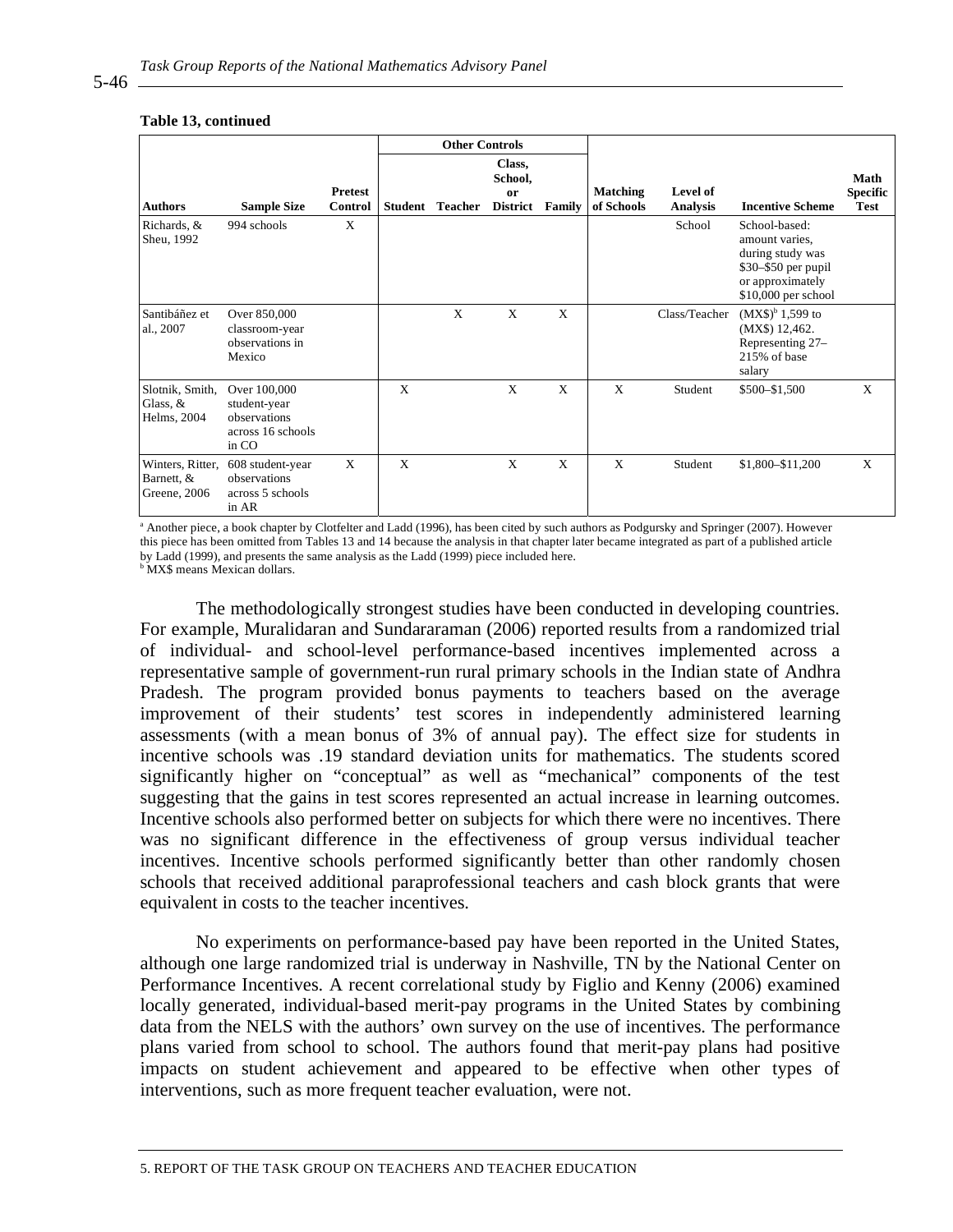## **2. Recommendations**

The results from research on teacher incentives generally support the effectiveness of incentives, although the methodological quality of the studies in terms of causal conclusions is mixed. The substantial body of economic research in other fields indicating that salary affects the number of workers entering a field and their job performance is relevant. In the context of the totality of the evidence, and acknowledging the substantial number of unknowns, the Task Group recommends policy initiatives that put in place and carefully evaluate the effects of the following:

- Raising base salaries for teachers of mathematics to be more competitive with salaries for similarly trained non-teachers;
- Incentives for teachers of mathematics working in locations that are difficult to staff; and
- Opportunities for teachers of mathematics to increase their base salaries substantially by demonstrable effectiveness in raising student achievement.

## **3. Cautions**

The lack of results from randomized trials of performance-pay systems in the United States and the difficulty of estimating a cost-benefit ratio for particular types of bonuses means that much work remains to be done before the nation will know enough to put particular payfor-performance systems in place and predict their outcomes confidently. Currently, the effects of pay-based incentives on teachers are largely unknown. Knowing more about how various incentive systems affect teachers would enable the design of more effective and efficient incentives. Beyond the uncertainties about the effects of particular incentive systems, there is substantial evidence that teachers' decisions to remain in teaching and to continue teaching in particular schools are affected by work conditions in addition to salary. This includes the proximity of their residence to the school, their support from school administrators, their teaching assignment, and the characteristics of their students (Marvel, Lyter, Peltola, Strizek, & Morton, 2006; Hanushek et al., 2004). It is important to note that increasing the pay of mathematics teachers necessarily involves redirecting resources from other purposes, including investments that might have greater effects on student outcomes. Informed policy decisions need to take into consideration the relative returns of alternative investments in improving student achievement. In light of the substantial number of unknowns, policy initiatives involving teacher pay should be carefully evaluated as they are put in place.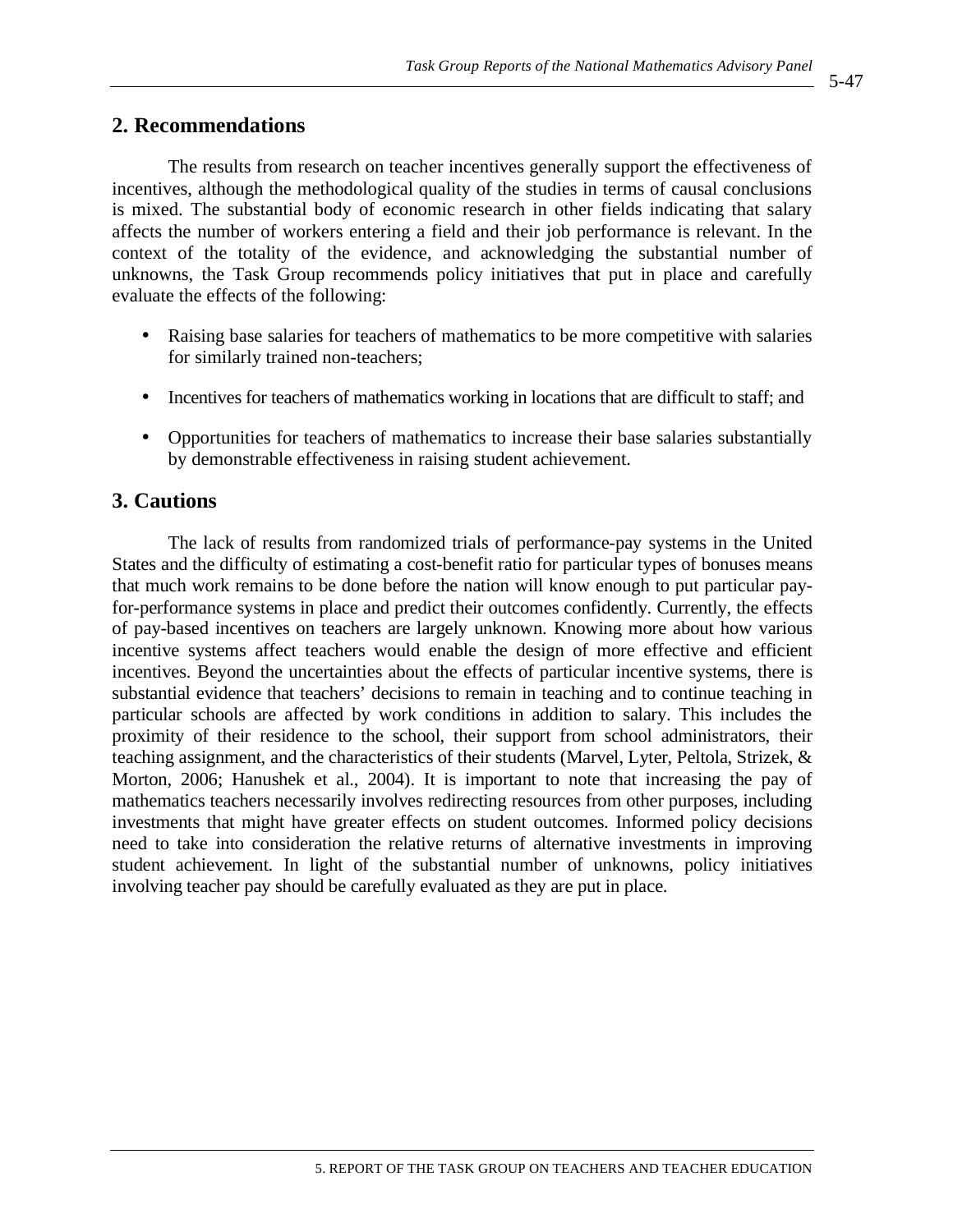5-48

## **Table 14: Reported Impacts of Models Examining the Effect of Teacher Pay for Performance on Student Achievement in Mathematics**

| Authors                                    | <b>Dependent</b><br><b>Measure</b>                          | Independent<br><b>Variable</b>                                      | <b>Standardized</b><br><b>Regression</b><br>Coefficients | <b>Results of</b><br><b>Estimated</b><br><b>Effects</b> | Math<br><b>Specific</b><br><b>Outcome</b> | Grade(s)      | <b>Estimation</b><br><b>Technique</b>           |
|--------------------------------------------|-------------------------------------------------------------|---------------------------------------------------------------------|----------------------------------------------------------|---------------------------------------------------------|-------------------------------------------|---------------|-------------------------------------------------|
| Atkinson et<br>al., 2004                   | Gains in GSCE<br>mean math test<br>score                    | Teacher's<br>eligible for<br>incentives                             | Data not<br>available                                    | Positive,<br>Significance<br>unknown                    | X                                         | $8 - 10$      | OLS regression                                  |
|                                            | Gains in (KS3 -<br>GSCE) math test<br>scores                | Teacher's<br>eligible for<br>incentives                             | Data not<br>available                                    | Positive,<br>Significance<br>unknown                    | X                                         | $8 - 10$      | OLS regression                                  |
| Cooper,<br>Cohn. 1997                      | Gains in median<br>math test score                          | Participation in<br><b>Teacher Bonus</b><br>Model                   | 0.22                                                     | Positive &<br>Significant                               | X                                         | HS &<br>Elem. | OLS regression                                  |
|                                            | Gains in median<br>math test score                          | Participation in<br>Campus/<br>Individual<br><b>Incentive Model</b> | 0.13                                                     | Positive &<br>Significant                               | X                                         | HS &<br>Elem. | OLS regression                                  |
|                                            | Gains in median<br>math test score                          | Participation in<br><b>Teacher Bonus</b><br>Model                   | 0.20                                                     | Positive &<br>Significant                               | X                                         | HS &<br>Elem. | Frontier<br>regression                          |
|                                            | Gains in median<br>math test score                          | Participation in<br>Campus/<br>Individual<br><b>Incentive Model</b> | 0.13                                                     | Positive &<br>Significant                               | X                                         | HS &<br>Elem. | Frontier<br>regression                          |
| Dee, & Keys,<br>2004                       | Stanford<br><b>Achievement Test</b><br>score in math        | Participation in<br>TN Career<br>Ladder System                      | Data not<br>available                                    | Positive &<br>Significant                               | X                                         | $K-3$         | OLS regression                                  |
| Eberts.<br>Hollenbeck,<br>& Stone,<br>2002 | Course completion                                           | Implementation<br>of performance<br>pay incentives<br>in MI         | Data not<br>available                                    | Positive &<br>Significant                               |                                           | <b>HS</b>     | Difference-in<br>difference in<br>mean outcomes |
|                                            | <b>Student GPA</b>                                          | Implementation<br>of performance<br>pay incentives<br>in MI         | Data not<br>available                                    | Negative &<br>Not<br>significant                        |                                           | <b>HS</b>     | Difference-in<br>difference in<br>mean outcomes |
|                                            | Course-passing rates<br>conditional on<br>course completion | Implementation<br>of performance<br>pay incentives<br>in MI         | Data not<br>available                                    | Negative &<br>Significant                               |                                           | <b>HS</b>     | Difference-in<br>difference in<br>mean outcomes |
| Figlio, &<br>Kenny, 2006                   | Sum of 12th-grade<br>NELS:88 scores<br>across subjects      | Number of<br>Teacher<br>incentives<br>offered                       | Data not<br>available                                    | Positive &<br>Significant                               |                                           | 12            | OLS regression                                  |
|                                            | Sum of 12th-grade<br>NELS:88 scores<br>across subjects      | The existence of<br>large incentives<br>for teachers                | Data not<br>available                                    | Positive &<br>Significant                               |                                           | 12            | OLS regression                                  |
|                                            | Sum of 12th-grade<br>NELS:88 scores<br>across subjects      | The existence of<br>medium<br>incentives for<br>teachers            | Data not<br>available                                    | Positive &<br>Significant                               |                                           | 12            | OLS regression                                  |
|                                            | Sum of 12th-grade<br>NELS:88 scores<br>across subjects      | The existence of<br>small incentives<br>for teachers                | Data not<br>available                                    | Positive &<br>Significant                               |                                           | 12            | OLS regression                                  |

**Continued on p. 5-49**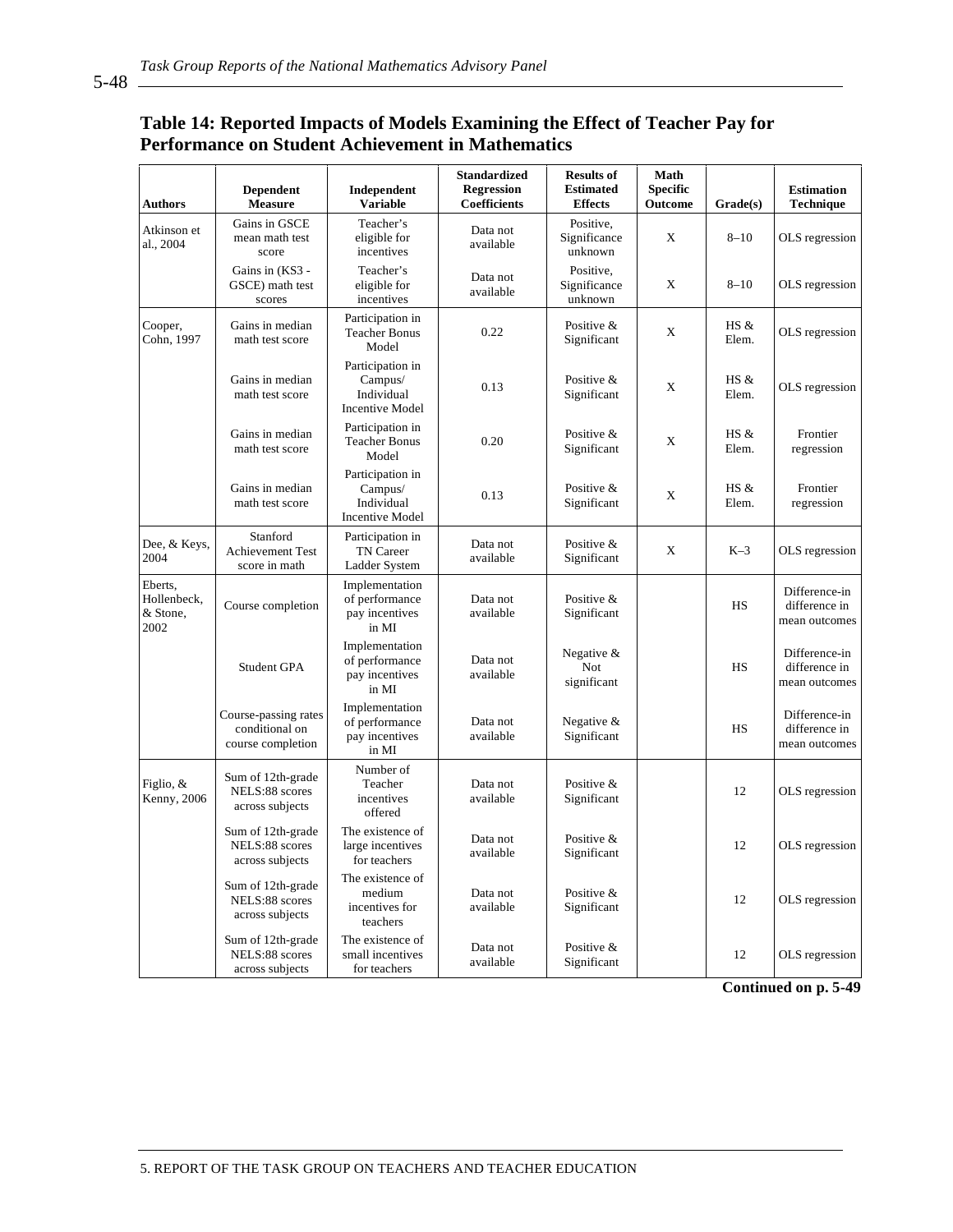| <b>Authors</b>          | <b>Dependent</b><br><b>Measure</b>                                            | Independent<br><b>Variable</b>                       | <b>Standardized</b><br><b>Regression</b><br>Coefficients | <b>Results of</b><br><b>Estimated</b><br><b>Effects</b> | Math<br><b>Specific</b><br>Outcome | Grade(s)       | <b>Estimation</b><br>Technique                      |
|-------------------------|-------------------------------------------------------------------------------|------------------------------------------------------|----------------------------------------------------------|---------------------------------------------------------|------------------------------------|----------------|-----------------------------------------------------|
| Glewwe et<br>al., 2003  | Change in district<br>exam scores in math                                     | First year as<br>incentive school                    | 0.04                                                     | Positive &<br>Not<br>significant                        | X                                  | $4 - 8$        | GLS regression<br>in a random<br>effects model      |
|                         | Change in district<br>exam scores in math                                     | Second year as<br>incentive school                   | 0.08                                                     | Positive &<br>Significant                               | X                                  | $4 - 8$        | GLS regression<br>in a random<br>effects model      |
|                         | Change in district<br>exam scores in math                                     | First year after<br>two-year<br>incentive<br>program | $-0.05$                                                  | Negative $&$<br>Not<br>significant                      | X                                  | $4 - 8$        | GLS regression<br>in a random<br>effects model      |
|                         | Change in KCPE<br>exam scores in math                                         | First year as<br>incentive school                    | 0.06                                                     | Positive &<br>Not<br>significant                        | X                                  | $4 - 8$        | GLS regression<br>in a random<br>effects model      |
|                         | Change in KCPE<br>exam scores in math                                         | Second year as<br>incentive school                   | 0.07                                                     | Positive &<br>Not<br>significant                        | X                                  | $4 - 8$        | GLS regression<br>in a random<br>effects model      |
|                         | Change in KCPE<br>exam scores in math                                         | First year after<br>two-year<br>incentive<br>program | 0.04                                                     | Positive &<br>Not<br>significant                        | X                                  | $4 - 8$        | GLS regression<br>in a random<br>effects model      |
| Ladd, 1999 <sup>a</sup> | Pass rates in math<br>on the TX<br>Assessment of<br>Academic Skills<br>(TAAS) | First year of<br>incentive reform                    | Data not<br>available                                    | Positive &<br>Significant                               | X                                  | $\overline{7}$ | OLS regression                                      |
|                         | Pass rates in math<br>on the TX<br>Assessment of<br>Academic Skills<br>(TAAS) | Second year of<br>incentive reform                   | Data not<br>available                                    | Positive &<br>Significant                               | X                                  | 7              | OLS regression                                      |
|                         | Pass rates in math<br>on the TX<br>Assessment of<br>Academic Skills<br>(TAAS) | Third year of<br>incentive reform                    | Data not<br>available                                    | Positive &<br>Significant                               | X                                  | 7              | OLS regression                                      |
|                         | Pass rates in math<br>on the TX<br>Assessment of<br>Academic Skills<br>(TAAS) | Fourth year of<br>incentive reform                   | Data not<br>available                                    | Positive &<br>Significant                               | X                                  | 7              | OLS regression                                      |
| Lavy, 2002              | Ave. matriculation<br>test scores in math.<br>in secular schools              | Two years after<br>adopting<br>incentive program     | Data not<br>available                                    | Positive $&$<br>Significant                             | X                                  | 12             | OLS regression<br>using regression<br>discontinuity |
|                         | Ave. matriculation<br>test scores in math,<br>in religious schools            | Two years after<br>adopting<br>incentive program     | Data not<br>available                                    | Positive &<br>Significant                               | $\mathbf X$                        | 12             | OLS regression<br>using regression<br>discontinuity |
|                         | Ave. matriculation<br>test scores in math,<br>in secular schools              | Two years after<br>adopting<br>incentive program     | Data not<br>available                                    | Positive $&$<br>Significant                             | X                                  | 12             | OLS regression<br>using RDD &<br>PS matching        |
|                         | Ave. matriculation<br>test scores in math,<br>in religious schools            | Two years after<br>adopting<br>incentive program     | Data not<br>available                                    | Positive $&$<br>Significant                             | X                                  | 12             | OLS regression<br>using RDD &<br>PS matching        |

#### **Table 14, continued**

**Continued on p. 5-50**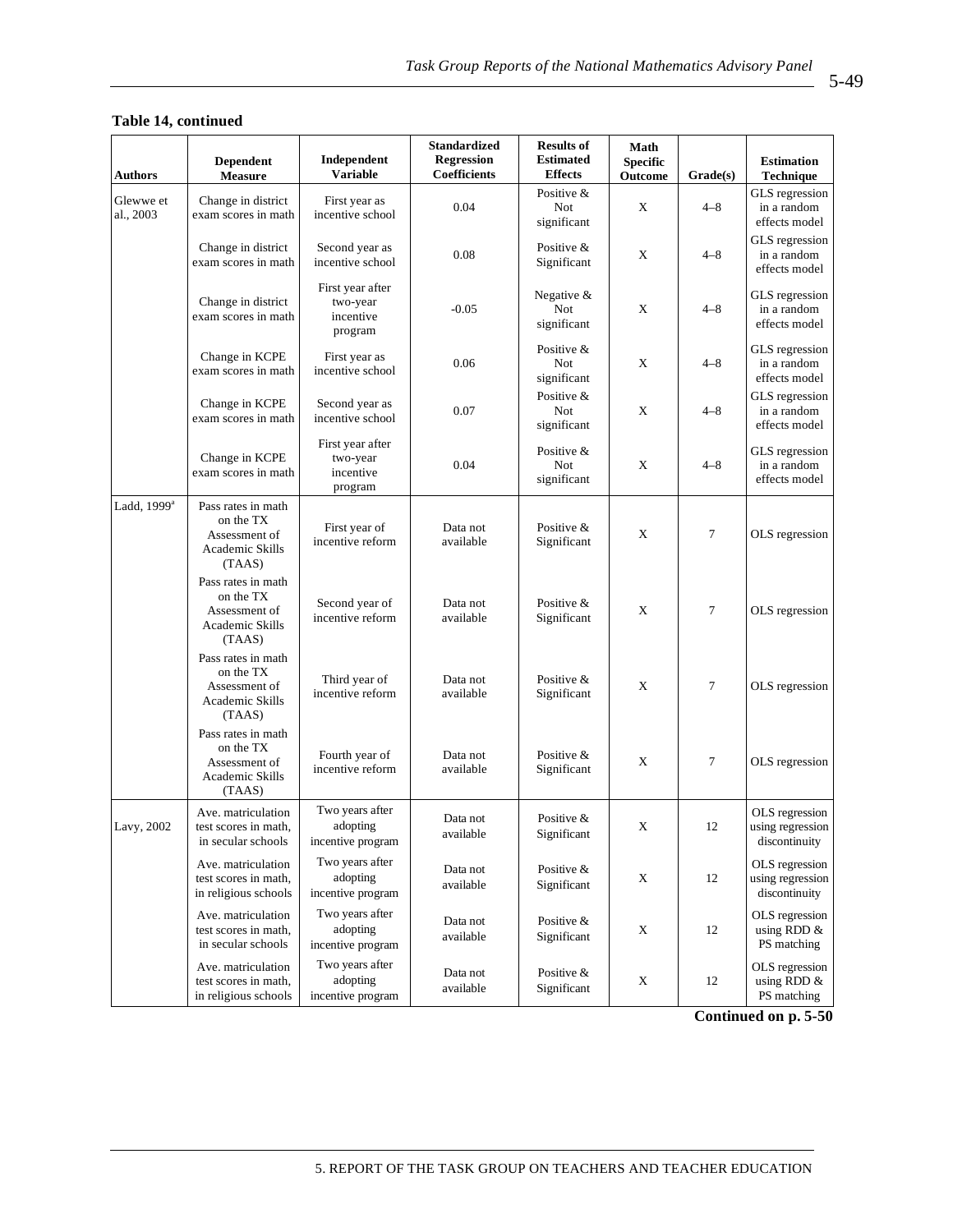#### **Table 14, continued**

| <b>Authors</b>                                | <b>Dependent</b><br><b>Measure</b>                                                       | Independent<br><b>Variable</b>                                    | <b>Standardized</b><br><b>Regression</b><br>Coefficients | <b>Results of</b><br><b>Estimated</b><br><b>Effects</b> | <b>Math</b><br><b>Specific</b><br>Outcome | Grade     | <b>Estimation</b><br>Technique         |
|-----------------------------------------------|------------------------------------------------------------------------------------------|-------------------------------------------------------------------|----------------------------------------------------------|---------------------------------------------------------|-------------------------------------------|-----------|----------------------------------------|
| Lavy, 2004                                    | Awarded credits in<br>math                                                               | Adoption of<br>incentive<br>program                               | Data not<br>available                                    | Positive &<br>Significant                               | X                                         | 12        | Regular OLS<br>regression              |
|                                               | Passing rates in<br>math on<br>matriculation exams                                       | Adoption of<br>incentive<br>program                               | Data not<br>available                                    | Positive &<br>Significant                               | X                                         | 12        | Regular OLS<br>regression              |
|                                               | Awarded credits in<br>math                                                               | Adoption of<br>incentive<br>program                               | Data not<br>available                                    | Positive &<br>Significant                               | X                                         | 12        | OLS regression<br>using PS<br>matching |
|                                               | Passing rates in<br>math on<br>matriculation exams                                       | Adoption of<br>incentive<br>program                               | Data not<br>available                                    | Positive &<br>Significant                               | X                                         | 12        | OLS regression<br>using PS<br>matching |
|                                               | Awarded credits in<br>math                                                               | Adoption of<br>incentive<br>program                               | Data not<br>available                                    | Positive &<br>Significant                               | X                                         | 12        | OLS regression<br>using RDD            |
| Muralidharan,<br>$\&$<br>Sundararama,<br>2006 | Difference in avg.<br>math test designed<br>by "educational<br>initiatives" <sup>b</sup> | School<br>assignment to<br>individual<br>incentives               | Data not<br>available                                    | Positive &<br>Significant                               | X                                         | $1 - 5$   | OLS regression                         |
|                                               | Difference in avg.<br>math test designed<br>by "educational<br>initiatives"              | School<br>assignment to<br>group incentives                       | Data not<br>available                                    | Positive &<br>Significant                               | X                                         | $1 - 5$   | OLS regression                         |
| Richards, &<br>Sheu, 1992                     | School mean gain<br>score on Basic Skills<br>Assessment<br>Program (BSAP)                | Rank or "band"<br>within established<br>SC incentive<br>structure | Data not<br>available                                    | Positive,<br>Significance<br>unknown                    |                                           | $1 - 11$  | Comparison of<br>means                 |
|                                               | School mean gain<br>score on<br>Comprehensive Test<br>of Basic Skills<br>(CTBS)          | Rank or "band"<br>within established<br>SC incentive<br>structure | Data not<br>available                                    | Positive,<br>Significance<br>unknown                    |                                           | $1 - 11$  | Comparison of<br>means                 |
| Santibáñez et<br>al., 2007                    | Carrera Magisterial<br>test score (across<br>many subjects)                              | IP Score, i.e.<br>incentive scheme<br>ranking metric              | 0.16                                                     | Positive &<br>Significant                               |                                           | Primary   | OLS regression<br>using RDD            |
|                                               | Carrera Magisterial<br>test score (across<br>many subjects)                              | Closest to cutoff<br>for receiving<br>incentives                  | 0.00                                                     | Negative &<br>Not<br>significant                        |                                           | Primary   | OLS regression<br>using RDD            |
|                                               | Carrera Magisterial<br>test score (across<br>many subjects)                              | IP Score, i.e.<br>incentive scheme<br>ranking metric              | 0.07                                                     | Positive &<br>Significant                               |                                           | Secondary | OLS regression<br>using RDD            |
|                                               | Carrera Magisterial<br>test score (across<br>many subjects)                              | Closest to cutoff<br>for receiving<br>incentives                  | 0.01                                                     | Positive &<br>Not<br>significant                        |                                           | Secondary | OLS regression<br>using RDD            |

**Continued on p. 5-51** 

5. REPORT OF THE TASK GROUP ON TEACHERS AND TEACHER EDUCATION

5-50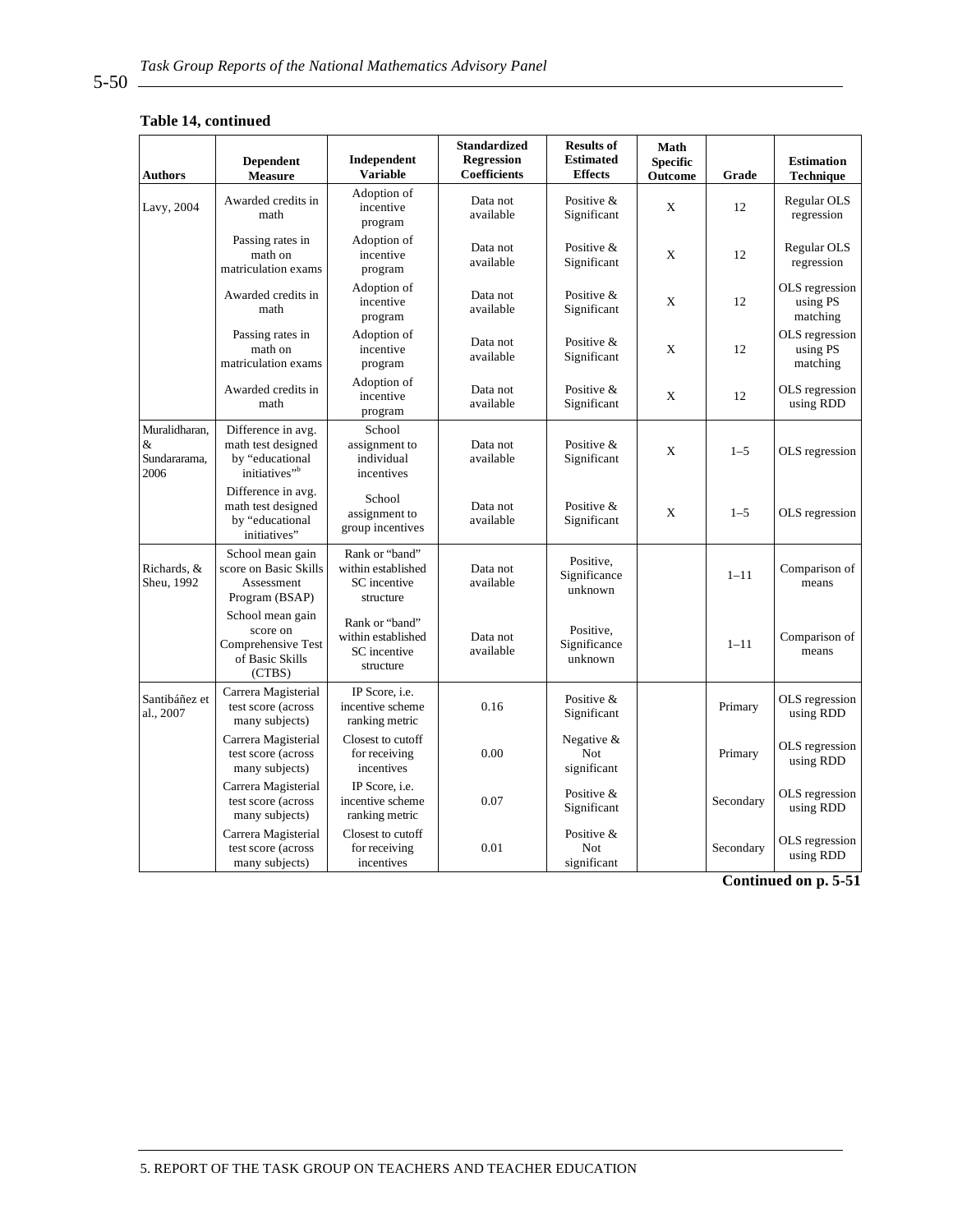| <b>Authors</b>                                    | <b>Dependent</b><br><b>Measure</b>                     | Independent<br><b>Variable</b>                                      | <b>Standardized</b><br><b>Regression</b><br><b>Coefficients</b> | <b>Results of</b><br><b>Estimated</b><br><b>Effects</b> | Math<br><b>Specific</b><br>Outcome | Grade     | <b>Estimation</b><br>Technique                            |
|---------------------------------------------------|--------------------------------------------------------|---------------------------------------------------------------------|-----------------------------------------------------------------|---------------------------------------------------------|------------------------------------|-----------|-----------------------------------------------------------|
| Slotnik,<br>Smith, Glass,<br>& Helms.<br>2004     | <b>Iowa Test of Basic</b><br>Skills (ITBS)             | Marginal effect<br>of being a pilot<br>school (PFP plan<br>adopted) | Data not<br>available                                           | Negative &<br>Significant                               | X                                  | Elem.     | 2 stage HLM<br>model                                      |
|                                                   | Colorado Student<br>Assessment<br>Program (CSAP)       | Marginal effect<br>of being a pilot<br>school (PFP plan<br>adopted) | Data not<br>available                                           | Negative $&$<br>Significant                             | $\mathbf{x}$                       | Elem.     | 2 stage HLM<br>model                                      |
|                                                   | <b>Iowa Test of Basic</b><br>Skills (ITBS)             | Marginal effect<br>of being a pilot<br>school (PFP plan<br>adopted) | Data not<br>available                                           | Positive &<br>Not<br>significant                        | X                                  | Middle    | 2 stage HLM<br>model                                      |
|                                                   | Colorado Student<br>Assessment<br>Program (CSAP)       | Marginal effect<br>of being a pilot<br>school (PFP plan<br>adopted) | Data not<br>available                                           | Positive &<br>Significant                               | X                                  | Middle    | 2 stage HLM<br>model                                      |
|                                                   | <b>Iowa Test of Basic</b><br>Skills (ITBS)             | Marginal effect<br>of being a pilot<br>school (PFP plan<br>adopted) | Data not<br>available                                           | Positive &<br>Significant                               | X                                  | <b>HS</b> | 2 stage HLM<br>model                                      |
|                                                   | Colorado Student<br>Assessment<br>Program (CSAP).      | Marginal effect<br>of being a pilot<br>school (PFP plan<br>adopted) | Data not<br>available                                           | Negative &<br><b>Not</b><br>significant                 | X                                  | <b>HS</b> | 2 stage HLM<br>model                                      |
| Winters,<br>Ritter,<br>Barnett, &<br>Greene, 2006 | NCE in math from<br>SAT minus NCE in<br>math from ITBS | Participation in<br>incentive<br>program                            | Data not<br>available                                           | Positive $\&$<br>Significant                            | X                                  | $K-5$     | <b>OLS</b><br>regression,<br>Difference-in-<br>difference |

#### **Table 14, continued**

<sup>a</sup> Another piece, a book chapter by Clotfelter and Ladd (1996), has been cited by such authors as Podgursky and Springer (2007). However this piece has been omitted from Tables 13 and 14 because the analysis in that chapter later became integrated as part of a published article by Ladd (1999), and presents the same analysis as the Ladd (1999) piece included here.

<sup>b</sup> Educational Initiatives refers to incentives given or provided to educators based on achievement or attainment.

# *D. Elementary Mathematics Specialist Teachers*

- *a) What models exist for elementary math specialist teachers and their preparation? What is known about the qualifications and responsibilities of mathematics specialist teachers?*
- *b) What evidence exists for the effectiveness of elementary math specialist teachers with respect to student achievement?*

There have been many calls for the use of math specialists at the Grade K–5 level in recent years (National Research Council, 2001; Maryland State Department of Education, 2001; National Council of Teachers of Mathematics, 2000; Horowitz, Fuchs, & Clarke, 2006; American Mathematical Society, 2001; Fennell, 2006). The pressing need of math specialists comes from two sources. On the one hand, there is now a general awareness that many elementary teachers lack adequate knowledge of mathematics for teaching. Moreover, evidence exists for substantial variability in teachers' knowledge of mathematics for teaching, and evidence exists that teachers' grasp of such knowledge is directly and very strongly related to the mathematical quality of their classroom instruction (Learning Mathematics for Teaching, 2006). On the other hand, with more than 2 million current elementary teachers, the scale problem of raising the mathematical knowledge of such a large number of teachers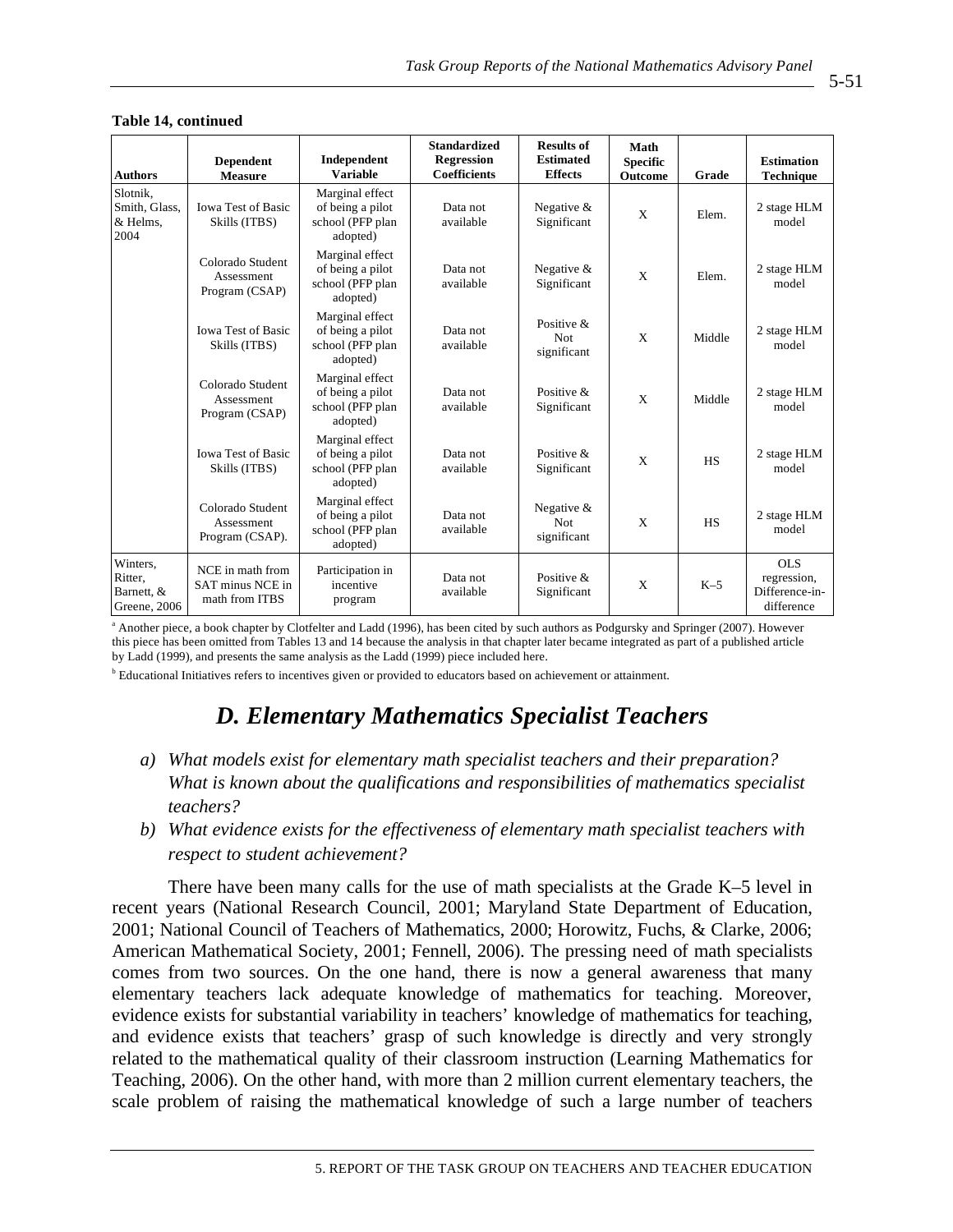becomes intractable. The hope of training a small cadre of mathematically knowledgeable teachers and letting them teach the elementary mathematics classes leads some to consider the use of math specialists an important and scalable route to improving the quality of the mathematics instruction that students receive. The use of math specialists at the Grade K–5 level to reduce the number of teachers who must know mathematics well for teaching therefore seems like a sensible strategy.

However, despite multiple recommendations to use math specialist teachers, the meaning of the term "math specialist" varies. While educators and administrators who carry the title of "math specialist" can be found in most states, they frequently have different sets of responsibilities and qualifications. No national survey of their numbers, responsibilities, or qualifications has been conducted. Recent surveys of math specialists in  $Iowa<sup>21</sup>$  and Maryland<sup>22</sup> have shown that the use of math specialists is widespread, and in the case of Maryland this is true across multiple models of the position. Not long ago the Virginia legislature mandated the use of math specialists across the state; the state currently has one of the most developed and researched math specialist programs. Similar legislation may soon be proposed in the state of Maryland (Wray, 2007). Washington has also adopted legislation funding the use of math specialists to act as teacher coaches across the state (Thompson, 2007). The use of different models of math specialists is thus by no means uncommon, but as the following discussion shows, their presence in the education hierarchy has been poorly defined and their effectiveness has been insufficiently studied.

To contribute to thoughtful consideration of the issues involved in restructuring teacher roles around the idea of mathematics specialists, the Task Group reviewed a range of models in current use in the United States and abroad, and sought evidence about their effectiveness. However, there is a paucity of rigorous empirical research to answer the question posed in this section.

## **1. What Models Exist for Elementary Math Specialist Teachers and Their Preparation?**

Math specialists can be found working at every level of U.S. public school systems. They hold positions that oversee all or groups of districts within a state, a single district, a single school within a district, classrooms within a school, and even particular students within a classroom. Some math specialists even take on several of these duties all at once (W. Haver, personal communication, April 1, 2007). In middle schools, math specialists are

5-52

 $21$  A survey of superintendents in Iowa shows that 63.2% of elementary schools in the state have some type of departmental model that treats math as a separate subject requiring a math specialist working under what likely is the specialized-teacher model. Not all elementary grades worked under this model. However, only 2.7% of Grades 1 and 2 were departmentalized across all elementary schools. This compares to 9% of all Grades 3, 46.8% of Grades 4, 89.2% of Grades 5, and 66.7% of Grades 6 that were departmentalized across all elementary schools (Kemis, Heiting, Spitzli, & Lang, 2003).

<sup>&</sup>lt;sup>22</sup> "In a recent survey of Maryland's local mathematics supervisors, data indicated that Maryland public schools (Grades PreK–12) currently employ approximately 445 school-based (non-teaching) mathematics teacherleadership specialists at 439 schools, 158 school-based mathematics intervention specialists (who work primarily with students), and 134 district-level mathematics curriculum/instruction specialists, statewide" (Ruehl & Wray, 2006).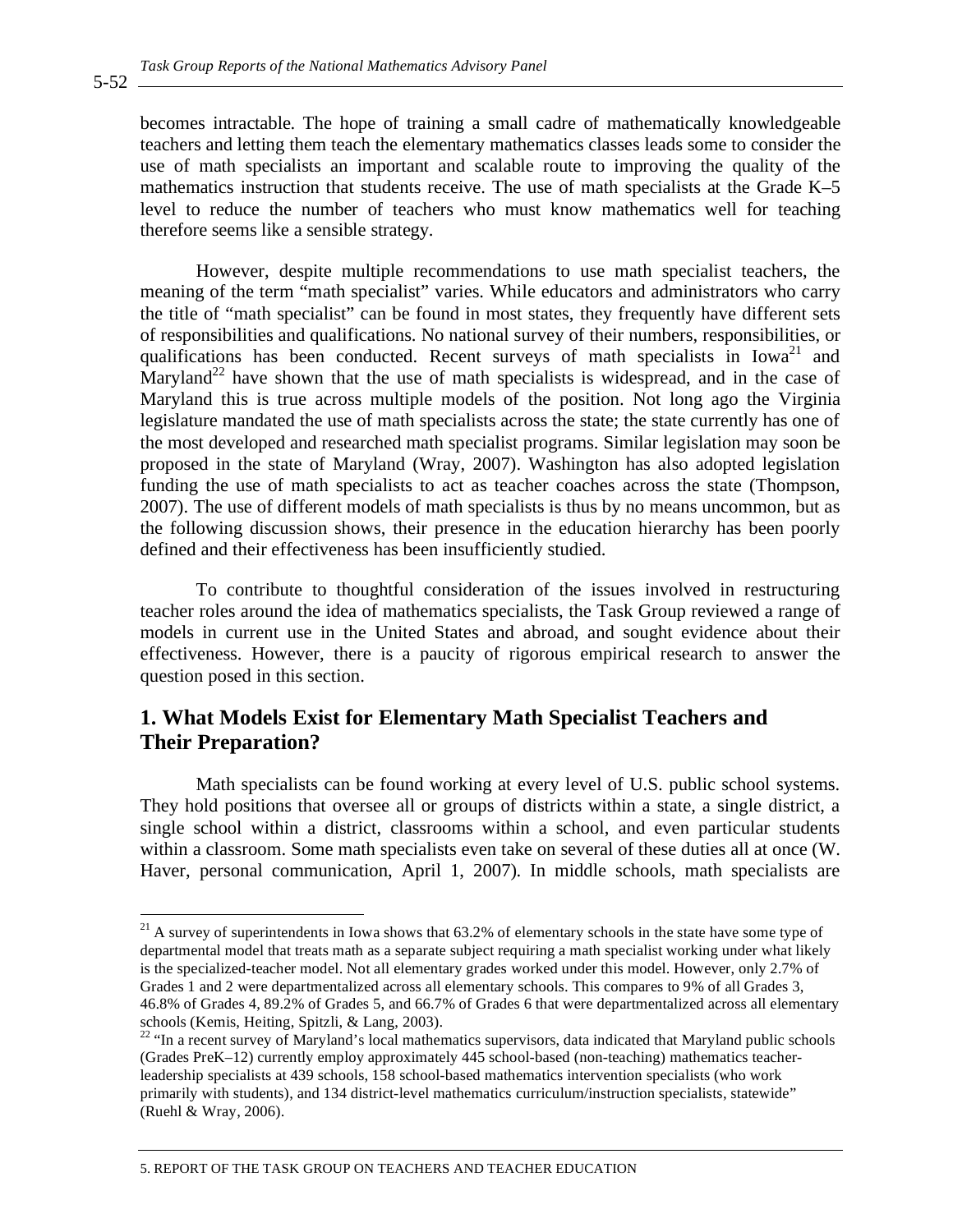employed most often specifically to teach mathematics, while in elementary schools they may teach their students about multiple subjects, not just mathematics (Fennell, 2006). Overall, the location of employment of math specialists within the structure of a state's school system partially determines both the certification needed to qualify for the position and the responsibilities of the position.

Different sets of qualifications are currently required of mathematics specialists. Minimally, a math specialist is someone who has demonstrated expertise, usually through experience as a former math teacher, testing, or both.<sup>23</sup> Math specialists are frequently certified through course work leading to a master's degree (W. Haver, personal communication, April, 2007). For example, particular colleges and universities in the states of Virginia<sup>24</sup> and Michigan<sup>25</sup> have graduate-level certification programs for mathematics specialists. Math specialists have also been known to gain their certification through professional development course work not leading to a higher degree from any accredited institution of higher or postsecondary education (C. Chapman, personal communication, May 1, 2007).

At present, there are at least three models for the use of math specialists: the leadteacher or math coach model, the specialized-teacher model, and the pull-out model (Fennell, 2006). Math specialists as lead teachers are more common than those working under the other two models. In practice, however, math specialists frequently take on responsibilities that cut across all three models.

 $23$  For example, the governor of the state of Massachusetts recently recommended laws requiring math specialists to be elementary school teachers who have spent at least 80% of their weekly teaching time teaching math and who also have passed the elementary math section of the Massachusetts Tests for Educator Licensure (Romney, 2007).

 $^{24}$  There are currently six colleges and universities in the state that offer a master's degree program that endorses mathematics specialist in accordance with states' licensure regulations for school personnel (Virginia Legislature, 2005).

<sup>&</sup>lt;sup>25 "In conjunction with the Horace H. Rackham School of Graduate Studies, the School of Education of the</sup> University of Michigan-Dearborn offers a Master of Arts degree in Education. This is a degree that is designed for educators who desire to fulfill all requirements for a University of Michigan master's degree, including residency, at UM-D. The program is also designed for teachers who wish to strengthen their competencies, expand their professional outlook and gain greater knowledge and understanding of their subject specialization. Through this program teachers may apply for an endorsement/certificate in Early Childhood and Early Childhood Special Education Inclusion UM-D Certificate, English as a Second Language, Middle Level Education, Middle School Mathematics Endorsement and Middle Grades Mathematics Leadership, Reading Specialist K–12, other endorsements for which the School of Education is approved, a renewal of the Provisional Certificate, or obtain a Professional Education Certificate. Eligibility for regular admission into the program includes completion of a bachelor's degree, a 3.0 (B) undergraduate grade point average or better, and a teaching certificate. Individuals whose grade point is less than 3.0 may be considered for probationary admission status and may be required to submit evidence of potential for success in a graduate program." (Retrieved on 8/13/2007 from http://www.umich.edu/~bhlumrec/acad\_unit/rackham/degree\_req/ www.rackham.umich.edu/Programs/other.camp/Dearborn/educ-dbn.html.)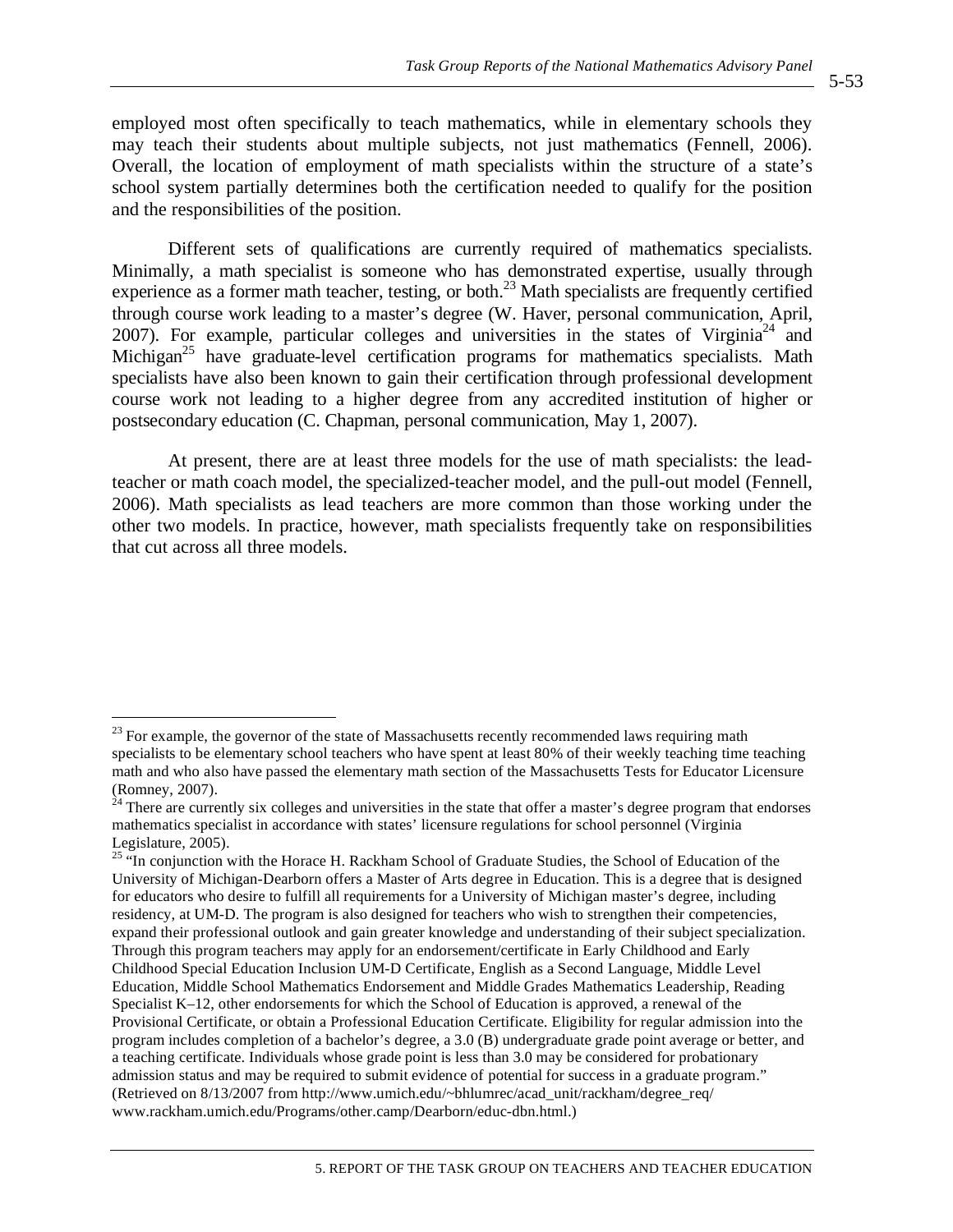#### *a. The Lead Teacher or Math Coach Model*

Math specialists of this type act as resource persons for their coworkers and do not directly instruct students. They work at the state, district, and school levels, providing leadership and information to teachers and staff and often coordinating mathematics programs within a school, a district, or across districts (V. Inge, personal communication, May 1, 2007). Frequently, these math specialists are elementary teachers who have been released from all or some of their responsibilities of classroom instruction (Reys & Fennell, 2003; Rowan & Campbell, 1995; Ohanian, 1998). They facilitate teachers' use of instructional strategies; align curricular frameworks with state, district, or local standards; distribute, interpret, and apply the findings of research on the teaching and learning of math to teachers; and organize professional development opportunities for teachers (M. Madden, personal communication, April 1, 2007). One of the most important responsibilities of math specialists of this type is their charge to foster a self-reflective culture of learning among teachers (Moon, 2002; P. Hess, personal communication, May 1, 2007). As Campbell (2007; Campbell & White, 1997) points out, theirs is a very challenging task as,

> [math specialists of this type] are called upon to navigate not only the complexity of teaching and student learning as it emerges in the classrooms of multiple teachers, but to do so while provoking the development of those teachers by advocating for their change, nurturing their performance, advancing their thinking, increasing their mathematical understanding, and saluting their attempts (Campbell & White, 1997, p. 328).

Some math specialists are also empowered to officially assess the performance of math teachers in the classroom, but this role is less common as it requires particular organizational structures within schools or districts to support this form of professional evaluation.<sup>26</sup> Math specialists of this type have been funded in part with Title I dollars.<sup>27</sup> In practice, the responsibilities of math specialists who work as lead teachers are quite fluid and are primarily determined by the context of their employment. They are referred to by many other names, including mentors, coaches, and resource, lead, and peer teachers (J. Lott, personal communication, May 1, 2007). As with their responsibilities, the meaning of these terms also depends on context (Miller, Moon, & Elko, 2000).

5-54

<sup>&</sup>lt;sup>26</sup> For instance, the Charlottesville City Schools District in Charlottesville, VA, has hired elementary math specialists to work in individual schools who supports "the professional growth of elementary teachers by strengthening classroom teachers' understanding of math content … will co-teach lessons, develop curriculum and lessons, and create appropriate assessments, as needed. The math specialist will spend a minimum of 75% to 80% of his/her time in classrooms directly with students. He or she may also assist administrative and instructional staff in interpreting data and designing approaches to improve student achievement and instruction. Qualified applicants must hold a valid Virginia teaching certificate and be enrolled in a university-based elementary math specialist program which will result in a Virginia endorsement as a K–8 math specialist. Applicants must have teaching experience and a master's degree is preferred" (Job posting found April 2007, at: http://www.ccs.k12.va.us/uploads/Mathematics%20Specialist%20JD.pdf).

 $27$  For instance, the town of Carlisle, MA, has used a Title 1 grant to partially fund a math specialist position in their elementary schools since 2003 (The Carlisle School Administration, 2005).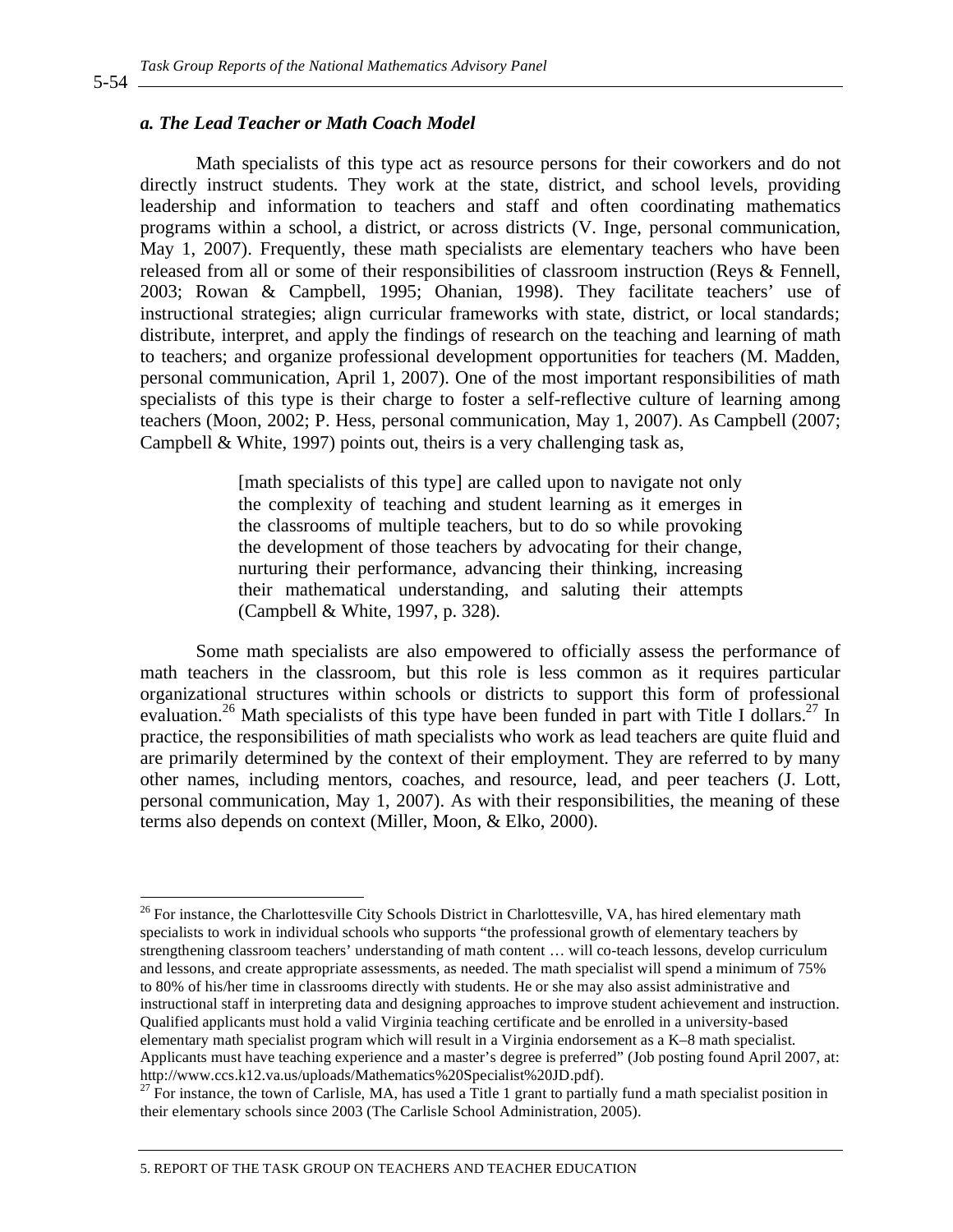#### *b. The Specialized-Teacher Model* 1785

Math specialists of this type are responsible for the direct instruction of students. They work at the school and district levels, but most frequently take responsibilities in one school. In the upper grade levels (particularly for Grades 6–8) these math specialists frequently have the responsibility for the instruction of a single grade level (Fennell, 2006). They work with other teachers at their grade level to divide up the subjects being taught (e.g., math, social studies, science), and frequently all teachers retain some responsibility for reading and language arts instruction in a "homeroom" environment (Reys  $&$  Fennell, 2003).

#### *c. The Pull-Out Model* 1793 *page 1793 page 1793 page 1793 <i>page 1793 page 1793 <i>page 1793 page 1793* **<b>***page 1793*

This is a variation of the specialized-teacher model. In this model, math specialists directly instruct individuals or small groups of students within a classroom who have been identified as either failing to meet or exceeding the standards attached to their grade level (V. Mills, personal communication, May 1, 2007). Therefore, this type of math specialists does not address the problem of the deficiency of mathematics instruction in the generic elementary classroom. They have been funded in part with Title I dollars, and in some cases Title II class reduction dollars (V. Inge, personal communication, May 1, 2007).

## **2. What Evidence Exists for the Effectiveness of Elementary Mathematics Specialist Teachers With Respect to Student Achievement?**

The search for empirical investigations about the effectiveness of elementary mathematics specialists turns up little research on the subject. In all, the searches identified 114 potentially relevant pieces of literature, but only one (McGrath  $\&$  Rust, 2002) was an investigation that explored the effects of specialized mathematics teachers on student achievement in elementary schools. These authors found no difference in the mathematics gain scores of students in an elementary school with a departmentalized structure compared to students in a school with a self-contained structure.

In the series of ethnographic studies compiled as part of the Recognizing and Recording Reform in Mathematics Education Project  $(R^3M)$ , the presence of mathematics specialists or leaders were cited as being critical elements of reform (Ferrini-Mundy  $\&$ Johnson, 1996). But the authors caution that the presence of the math specialists in these studies is not sufficient to make the argument for mathematics specialists.

Anecdotal reports addressing the effectiveness of math specialists are more common. These include descriptions of the use of math specialists working under the lead-teacher model (Campbell, 1996; West & Straub, 2003; Miller, Moon, & Elko, 2000) and the specialized-teacher model (Sconiers, 1991). Additional work presents anecdotal evidence showing that math specialists working under the lead-teacher model have a positive effect on students' academic achievement, or on their teachers' beliefs about teaching and learning, or on both (Brosnan, 2007; Campbell, 2007; Inge, 2002; Ruehl & Wray, 2006; Virginia Mathematics and Science Coalition, 2002; Virginia Legislature, 2006; Wray, 2007). In addition, Wu (2007) argues from a curricular perspective that the use of math specialists in the specialized-teacher model is a necessity for adequate mathematics instruction in elementary school.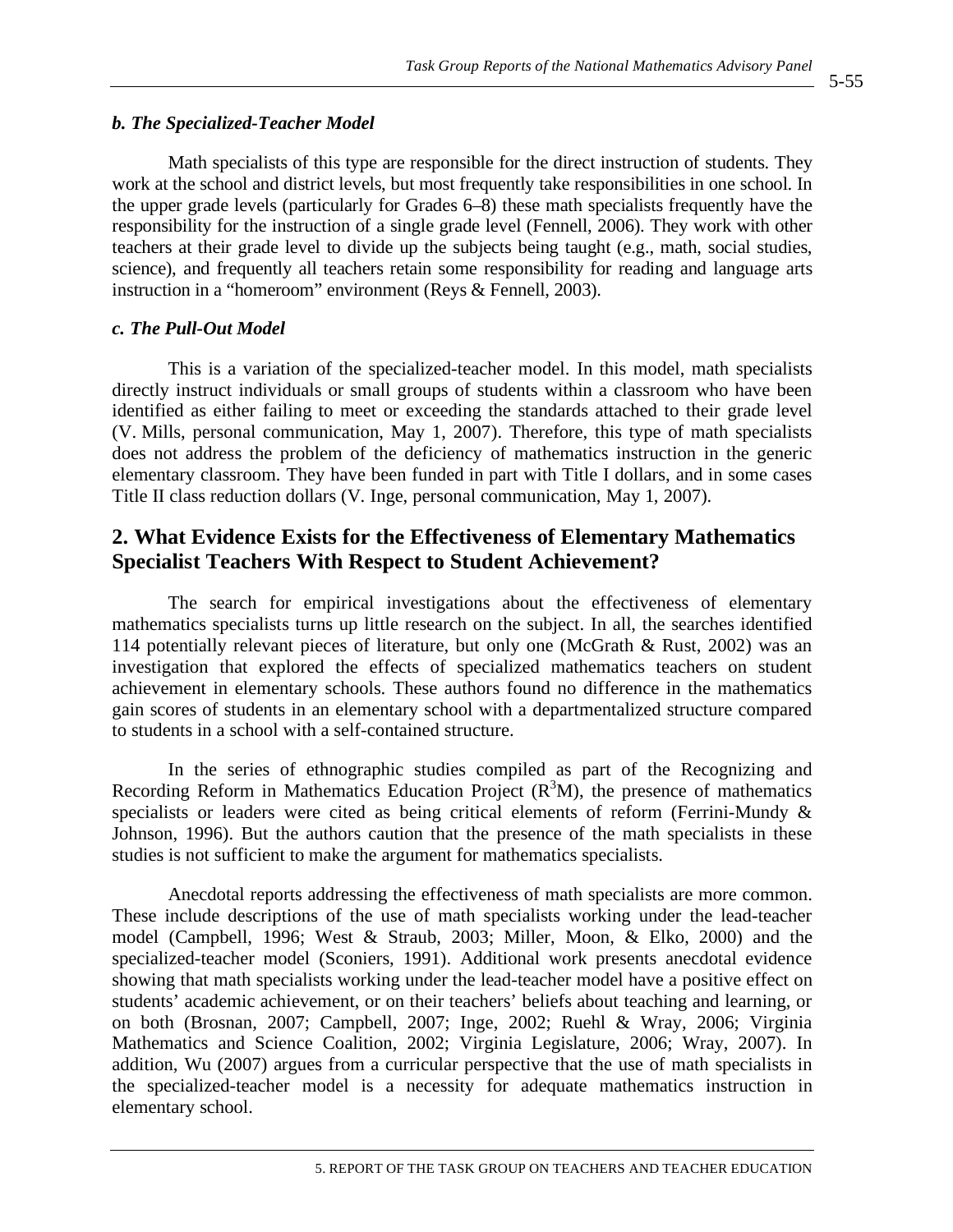Given the paucity of evidence that general teacher certification has a positive effect on student achievement, it may seem counterintuitive to think that the use of elementary mathematics specialists would have positive effects. It is likely, however, that if the use of elementary math specialists is to have a positive effect, it will be because the training of specialists develops, in a more focused way, the specialized mathematical knowledge for teaching shown to have effects on student achievement. This suggests that policies and programs for elementary math specialist need to be developed in tandem with research that attempts to uncover those aspects of teacher knowledge and understanding most strongly related to student learning.

#### *a. Costs Associated With Mathematics Specialists*

The costs associated with the employment, training, or certification of math specialists can be substantial.

*Funding of employment.* One widely held belief is that any commitment made to employ a math specialist must be maintained over time, usually for at least five years (Reys & Fennell, 2003). The costs quickly escalate when officials try to do so in multiple locations across a district or state.<sup>28</sup> These financial costs can change dramatically depending upon the type of math specialists employed. The lead-teacher model often requires a substantial commitment in resources because teachers may have to be reassigned to take on leadership roles. On the other hand, the specialized-teacher model may not require the hiring of new personnel but rather a redistribution of teaching tasks among existing employees and therefore could be less costly than the lead-teacher model (Reys & Fennell, 2003). The pullout model may be more expensive than the specialized-teacher model because it requires additional teachers who target their instruction only at specific and small groups of students. Additionally, the use of the pull-out model may not rule out the need for employing multiple math specialists within one school.

*Required training.* Math specialists who work under the lead-teacher model may need instruction in math content, teaching pedagogy, education policy, organizational leadership, adult education, and professional development practices in education. While math specialists who work under the specialized-teacher model may not need training in organizational leadership, or adult education, or both, they do require the special training in mathematics necessary to directly instruct students with special needs (W. Haver, personal communication, April 1, 2007; V. Mills, personal communication, May 1, 2007).

 $\overline{a}$ 

 $^{28}$  For example, the town of Carlisle, MA, hired one part-time math specialist at the cost of \$25,000 a year in 2005 (The Carlisle School Administration, 2005). If math specialists are placed in every school in any given district, the cost quickly escalates. For example, in Delaware, a budget of \$2.7 million for the math specialist program would provide a specialist for every school containing seventh and eighth grades. The governor of Alabama proposed the Math, Science and Technology Program—which provides professional development, equipment, and at-school support by math and science specialists to improve math and science instruction—that would allow the program to expand to more than 600 schools and serve more than 300,000 students at a cost \$33 million. While it is impossible to extrapolate any real cost estimates from these figures, they do give a sense of the scale.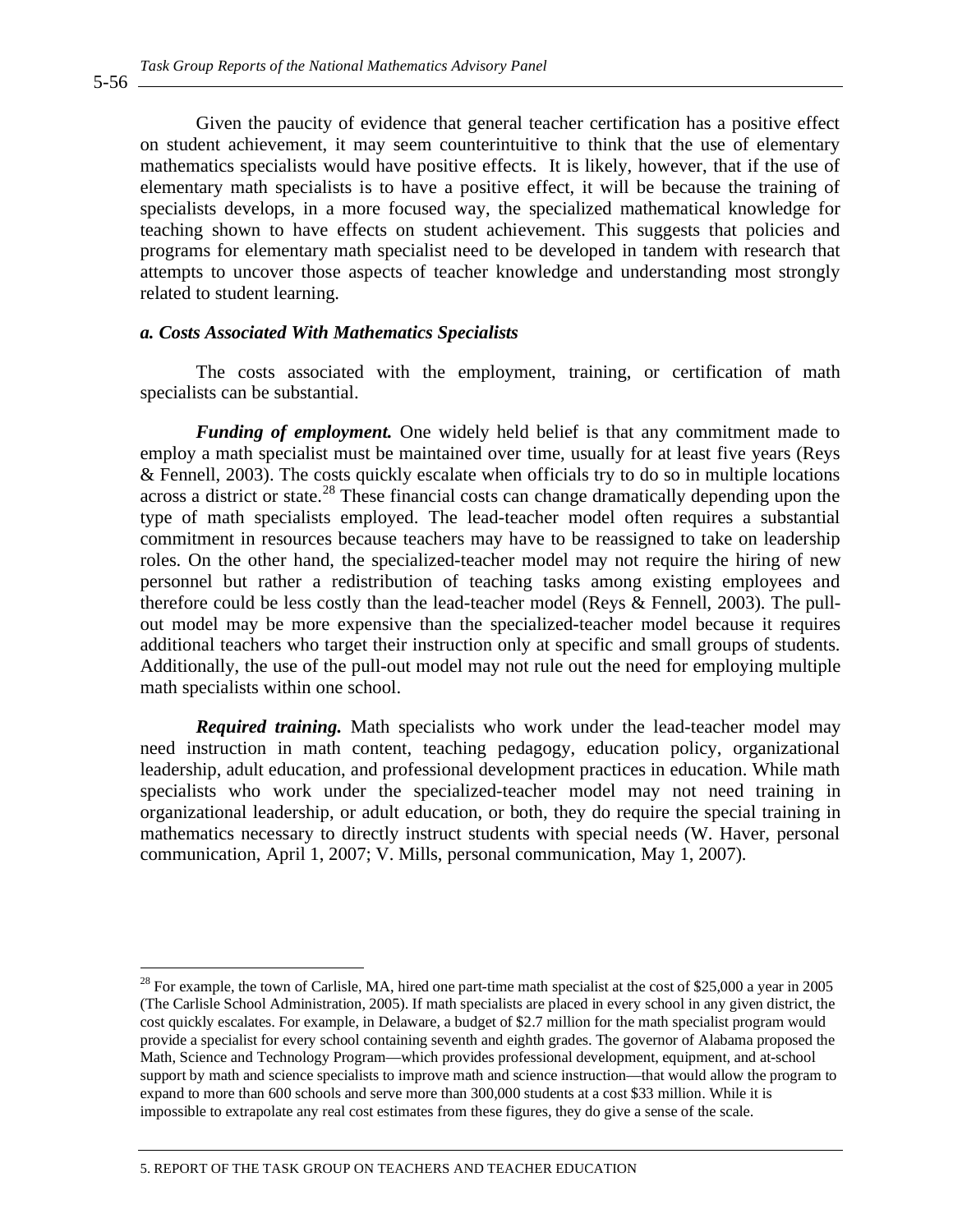Training programs vary greatly in quality and length, and although a greater emphasis on the study of mathematics is needed to train current elementary teachers to be math specialists, simply taking more college-level mathematics courses would not be sufficient. In most cases, college-level mathematics courses are generally not well designed for the benefit of Grades K–6 teachers (Battista, 1994; Reys & Fennell, 2003). Many training programs do not require the completion of a master's degree, but rely on professional development opportunities, often lasting several days or weeks at least and frequently including some college-level course work.<sup>29</sup> The most rigorous training programs for math specialists require the completion of a master's degree, such as that found in the state of Virginia.<sup>30</sup>

*Implementation.* There are many costs associated with the adoption of any type of math specialist position. The scarce supply of qualified candidates available to work as math specialists plays a large role in driving up the costs associated with their use (Reys & Fennell, 2003). Additionally, other common barriers to the use of math specialists in elementary schools have been cited by researchers and practitioners.

Across most types of math specialists, there is currently little general consensus as to the appropriate certification required for employment and few common job descriptions. This can be considered a cost of implementation because an agreement on the necessary training and responsibilities of a math specialist may aid in the creation of necessary research and public policy (W. Haver, personal communication, April 1, 2007; L. Pitt. personal communication, May 1, 2007).

Differences between urban, suburban, and rural schools are so far-reaching and substantial that no single definition of the qualifications and responsibilities of math specialists can be easily adopted that would be valid across the board (L. Pitt, personal communication, May 1, 2007). For example, some rural areas use on-site teacher leaders as a means of offering leadership to small but spread-out populations of teachers and some urban districts are positioning several math specialists within one school (Campbell, 2007).

 $\overline{a}$ 

<sup>&</sup>lt;sup>29</sup> The Alliance for Improvement of Mathematics Skills PreK–16 (AIMS PK-16) is a partnership of nine independent school districts in south Texas and two Hispanic-serving institutions of higher education, Del Mar (community) College and Texas A&M University-Kingsville. This partnership includes course work or organized collaboration with peers or experts in the subject of mathematics but does not lead to a degree from any accredited institution of higher or postsecondary education. (Retrieved on 8/13/2007 from http://www.delmar.edu/aims/)

 $30 \text{ V}$ irginia is home to six colleges and universities that offer a master's degree program for mathematics specialists. For example, the Mathematics Education Leadership Program at George Mason University offers a 33-credit master of education leadership degree with a concentration in math specialist leader (Grades K–8). The concentration is a unique 3-year program for persons who desire part-time study to become specialists in the teaching and leadership of school mathematics. Students in the program study mathematics content, teaching, curriculum, and leadership.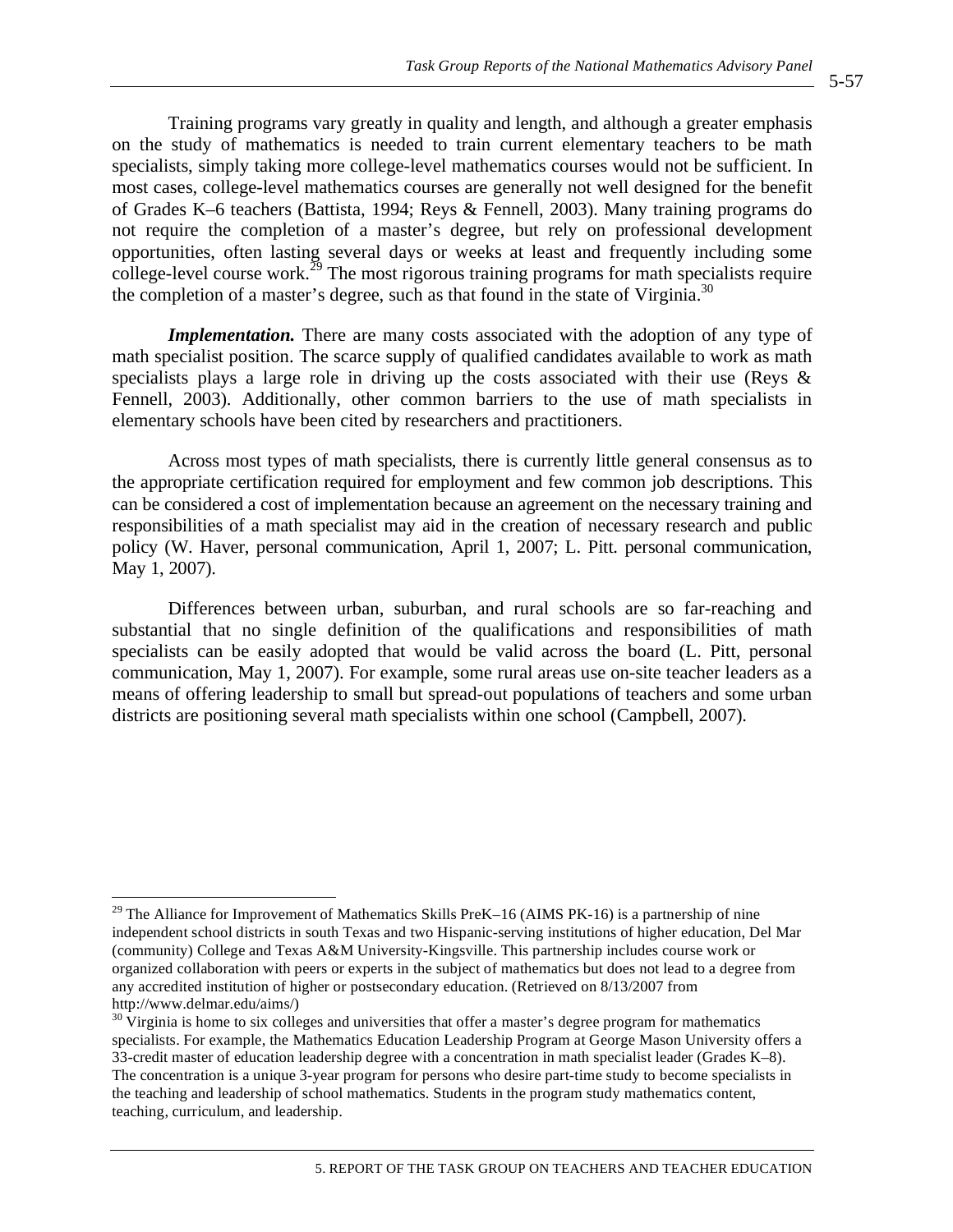#### **b. Mathematics Specialists Internationally**

Eleven nations (Singapore, Belgium (Flemish), Sweden, Japan, China, the Netherlands, 1885 Latvia, Lithuania, United Kingdom, Hungary, and the Russian Federation) scored above the United States in the fourth-grade Trends in Mathematics and Science Study (TIMSS).<sup>31</sup> Only Singapore, Sweden, and China use math specialists in the specialized-teacher model in Grades 1 through 6 and the other seven do not; no data could be obtained from the Russian Federation. 1889 In summary, the utilization of math specialists in countries scoring higher than the United States on standardized tests, such as the TIMSS, is not widespread.

### **3. Conclusions** 1892 **1892**

The lack of data precludes any definitive recommendations on the use of mathematics specialists. It may be noted, nevertheless, that the specialized-teacher model of math specialists is one that comes closest to the original intent of using math specialists: It is the least expensive of the three models, and it is the one among the three that seems the most realistic in solving the scale problem of overcoming the content-knowledge deficiency among elementary teachers. But the absence of data to support its potential effectiveness presents a problem in formulating policies for its widespread adoption. It might be a surprise that only 3 of the 11 nations that outperform the United States in the fourth-grade TIMSS use mathematics specialists. This is, however, difficult to interpret because in contexts where teachers' mathematical preparation is strong, the need for a subset of teachers selected to be specialists may be reduced. Still, there are compelling reasons to encourage research to examine the effectiveness of the specialized model. In addition, the need for this kind of math specialist may be sufficiently compelling so that one may wish to proceed, with caution, to create a corps of such specialists. In terms of content knowledge, the criteria that should be used for the certification of these specialists remain unknown.

The lead-teacher model is the most expensive of the three. It is also limited by the expectation that it is possible to produce a large number of teachers who not only possess superior mathematical knowledge to mentor teachers but also who are superior in pedagogical knowledge and organizational skills. Unless there is substantial evidence that 1911 this model of specialists is effective, any pursuit of this model may be premature at this point. To the extent that the pull-out model is not designed to meet the needs of the generic classroom, this model is not pertinent to the present considerations.

5-58

<sup>&</sup>lt;sup>31</sup> Major sections of the research synthesis reported here were prepared by Institute for Defense Analyses Science Technology Policy Institute**.**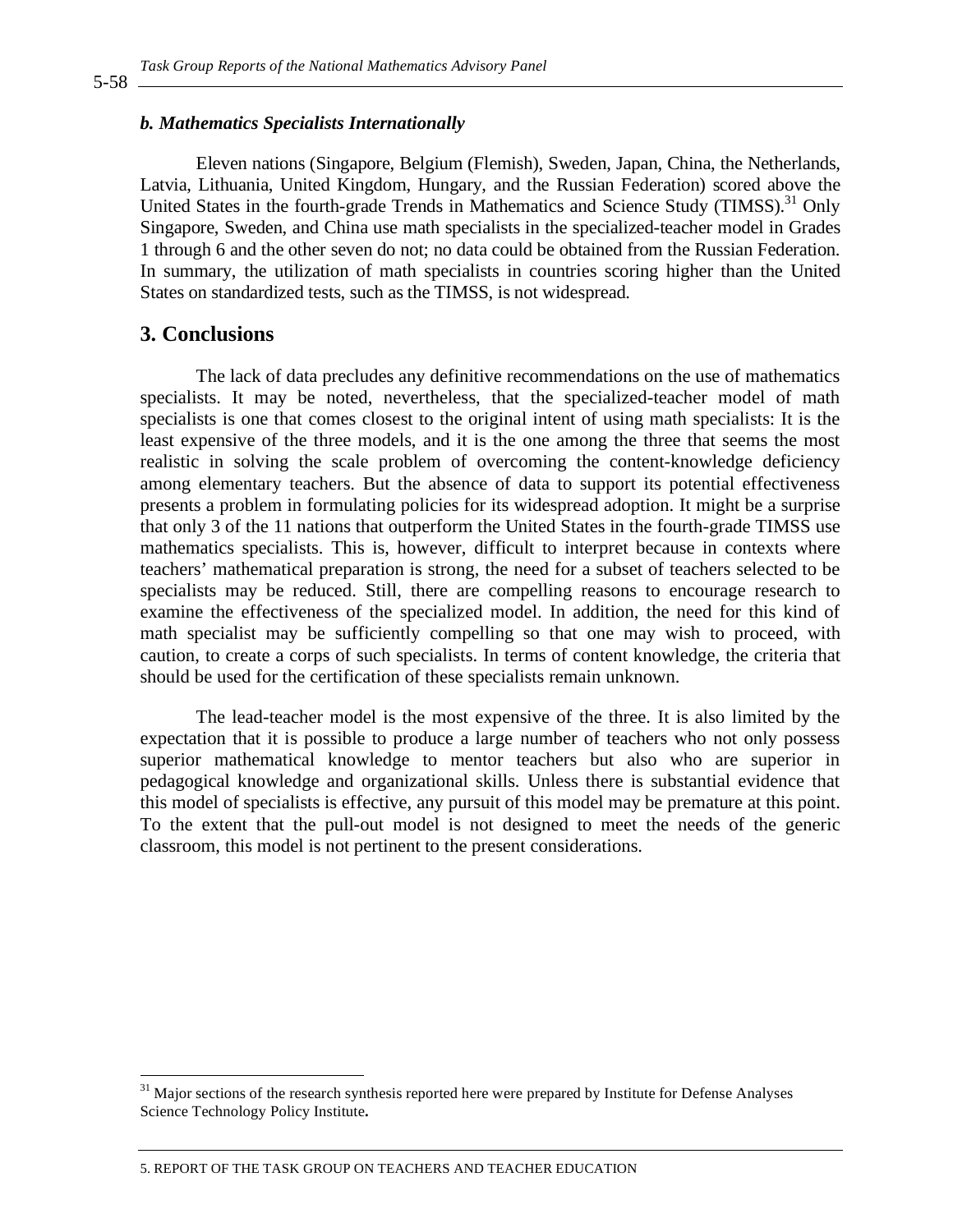# **BIBLIOGRAPHY**

- Adams, P.E., & Krockover, G.H. (1997). Concerns and perceptions of beginning secondary science and mathematics teachers. *Science Teacher Education, 81*, 29–50.
- American Mathematical Society (2001). *The mathematical education of teachers*. Washington, DC: Author.
- Angrist, J.D., & Lavy, V. (2001). Does teacher training affect pupil learning? Evidence from matched comparisons in Jerusalem public schools**.** *Journal of Labor Economics, 19*(2), 343–369.
- Atkinson, A., Burgess, S., Croxson, B., Gregg, P., Propper, C., Slater, H., & Wilson, D. (2004). *Evaluating the impact of performance-related pay for teachers in England*. Bristol, UK: Centre for Market and Public Organization, University of Bristol.
- Bacolod, M. (2007). Who teaches and where they choose to teach: College graduates of the 1990s. *Educational Evaluation and Policy Analysis*. *29*(3), 155–168.
- Battista, M. (1994). Teacher beliefs and the reform movement in mathematics education. *Phi Delta Kappan*, *75*(6), 462–470.
- Boyd, D., Grossman, P., Lankford, H., Loeb, S., & Wyckoff, J. (2006). How changes in entry requirements alter the teacher workforce and affect student achievement. *Education Finance and Policy, 1*(2) 176–216.
- Bring, J. (1994). How to standardize regression coefficients. *The American Statistician,* 48 (3): 209–213.
- Brosnan, P. (2007). *Mathematics coaching influence on teaching and learning middle school mathematics*. Unpublished presentation of preliminary findings, The Ohio State University, Mathematics Coaching Program, Columbus, OH.
- Campbell, P.F. (1996). Empowering children and teachers in the elementary mathematics classrooms of urban schools. *Urban Education, 30*(4), 449–475.
- Campbell, P.F. (2007). *The development, activity, pedagogical practices and impact of mathematics coaches in elementary and middle schools*. Paper presented at the Annual Meeting of the American Educational Research Association, Chicago.
- Campbell, P.F., & White, D.Y. (1997). Project IMPACT: Influencing and supporting teacher change in predominantly minority schools. In E. Fennema & B. S. Nelson (Eds.), *Mathematics teachers in transition* (pp. 309–355). Mahwah, NJ: Erlbaum.
- Carlisle School Administration, The. (2005). Carlisle public schools potential new initiatives, submitted to the Carlisle finance committee. Retrieved on April 1, 2007 from http://www.carlisle.mec.edu/district/business/CSABudget.pdf.
- Carpenter, T.P., Fennema, E., Peterson, P., Chiang, C., & Loef, M. (1989). Using knowledge of children's mathematics thinking in classroom teaching: an experimental study. *American Educational Research Journal, 26*(4), 499–531.
- Chapin, S. (1994). Implementing reform in school mathematics. *Journal of Education, 176*(1), 67–76.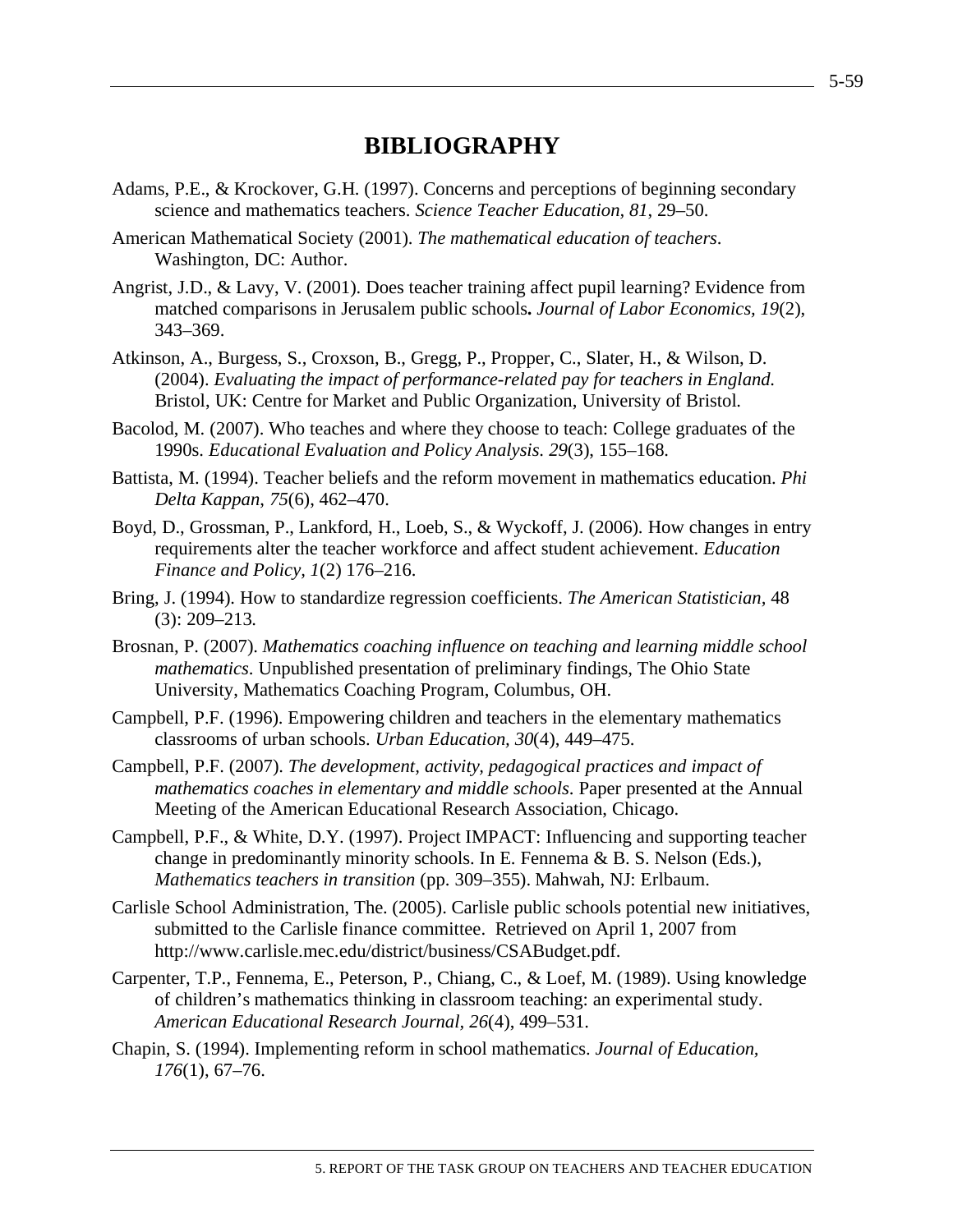- Clotfelter, C.T., Glennie, E., Ladd, H.F., & Vigdor, J. (2006). *Would higher salaries keep teachers in high-poverty schools? Evidence from a policy intervention in North Carolina* (NBER, Working Paper No. 12285). Cambridge, MA: National Bureau of Economic Research.
- Clotfelter, C.T., & Ladd, H. (1996). Recognizing and rewarding success in public schools. In H. F. Ladd (Ed.), *Holding schools accountable: Performance-based reform in education.* Washington, DC: The Brookings Institute.
- Clotfelter, C.T., Ladd, H.F., & Vigdor, J.L. (2007). *How and why do teacher credentials matter for student achievement* (NBER, Working Paper No. 12828). Cambridge, MA: National Bureau of Economic Research.
- Coleman, J.S., Campbell, E.Q., Hobson, C.J. McPartland, J., Mood, A.M., Weinfeld, F.D., et al. (1966). *Equality of educational opportunity*. Washington, DC: U.S. Department of Education.
- Conant, J.B. (1963). *The education of American teachers*. New York: McGraw-Hill.
- Cooper, S.T., & Cohn, E. (1997). Estimation of a frontier production function for the South Carolina educational process. *Economics of Education Review*, *16*(3), 313–327.
- Darling-Hammond, L. (1999). *Teacher quality and student achievement: A review of state policy evidence* (Document R-99-1)*.* Seattle: Center for the Study of Teaching and Policy.
- Darling-Hammond, L., Berry, B., & Thoreson, A. (2001). Does teacher certification matter? Evaluating the evidence. *Educational Evaluation and Policy Analysis*, *23,* 57–77.
- Darling-Hammond, L., Holtzman, D.J., Gatlin, S.J., & Heilig, J.V. (2005). Does teacher preparation matter? Evidence about teacher certification, Teach for America, and teacher effectiveness. *Education Policy Analysis Archives*, *13*(42). Retrieved on February 13, 2008 from http://epaa.asu.edu/epaa/v13n42/.
- Davis, E.A., Petish, D., & Smithey, J. (2006). Challenges new science teachers face. *Review of Educational Research, 76*(4), 607–651.
- Decker, P.T., Mayer, D.P., & Glazerman, S. (2004). *The effects of Teach for America on students: Findings from a national evaluation.* Princeton, NJ: Mathematica Policy Research, Inc.
- Dee, T.S., & Keys, B. (2004). Does merit pay reward good teachers? Evidence from a randomized experiment. *Journal of Policy Analysis and Management, 23*(3), 471–88.
- Dolton, P., & van der Klaauw, W. (1995). Leaving teaching in the UK: A duration analysis. *The Economic Journal, 105***,** 431–444.
- Eberts, R., Hollenbeck, K., & Stone, J. (2002). Teacher performance incentives and student outcomes. *Journal of Human Resources*, *37*(4), 913–927.
- Eisenberg, T.A. (1977). Begle revisited: Teacher knowledge and student achievement in algebra. *Journal for Research in Mathematics Education, 8*(3), 216–222.
- Feiman-Nemser, S., Schwille, S., Carver, C., & Yusko, B. (1999). *A conceptual review of literature on new teacher induction*. East Lansing, MI: National Partnership for Excellence and Accountability in Teaching, Michigan State University.

5-60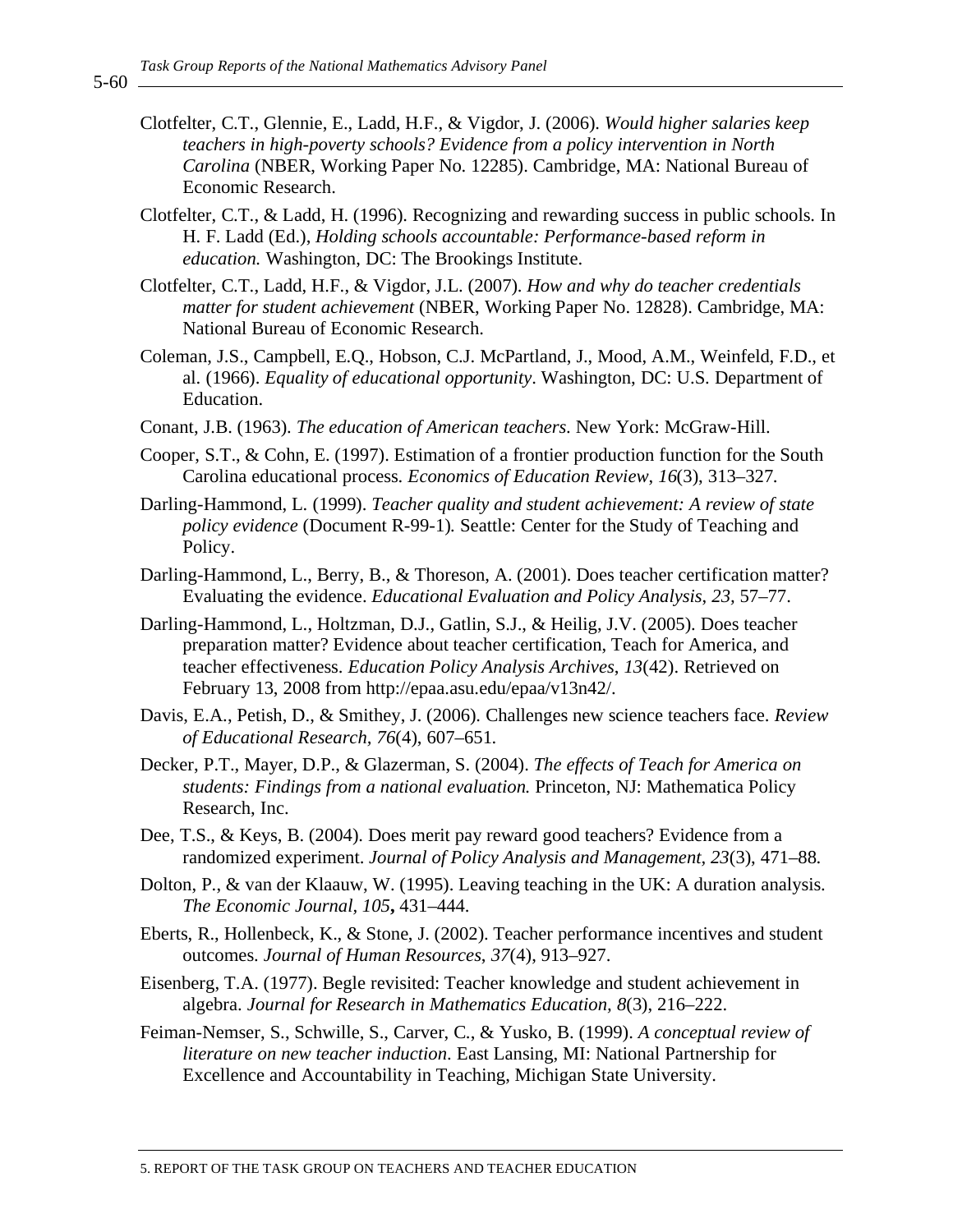- 5-61
- Fennell, F. (2006). We need elementary school mathematics specialists now. *NCTM News Bulletin*. *43*(4).
- Ferrini-Mundy, J., & Johnson, L. (1996). Chapter 7: Highlights and implications. In J. Ferrini-Mundy & T. Schram (Eds.), *Journal for Research in Mathematics Education* (Monograph 8) (pp. 111-128, 129–133).
- Fetler, M. (1999). High school staff characteristics and mathematics test results. *Education Policy Analysis Archives*, *7*(9). Retrieved February 13, 2008, from http://epaa.asu.edu/epaa/v7n9.html.
- Figlio, D.N., & Kenny, L.W. (2006). *Individual teacher incentives and student performance*  (NBER, Working Paper No. 12627)*.* Cambridge, MA: National Bureau of Economic Research.
- Figlio, D.N., & Kenny, L.W. (2007). Individual teacher incentives and student performance. *Journal of Public Economics, 91*(5–6), 901–914.
- Fulton, K., Yoon, I., & Lee, C. (2005). *Induction into learning communities*. Washington, DC: National Commission on Teaching and America's Future.
- Garet, M.S., Porter, A.C., Desimone, L., Birman, B.F., & Yoon, K.S. (2001). What makes professional development effective? Results from a national sample of teachers. *American Educational Research Journal, 38*(4), 915–945.
- Gearhart, M., Saxe, G.B., Seltzer, M., Schlackman, J., Ching, C.C., Nasir, N., et al. (1999). Opportunities to learn fractions in elementary mathematics classrooms. *Journal for Research in Mathematics Education*, *30*(3), 286–315.
- Glazerman, S., Senesky, S., Seftor, N., & Johnson, A. (2006). *Design of an impact evaluation of teacher induction programs: Final report*. Princeton, NJ: Mathematica Policy Research, Inc.
- Glewwe, P., Ilias, N., & Kremer, M. (2003). *Teacher incentives* (NBER, Working Paper No. 9671)*.* Cambridge, MA: National Bureau of Economic Research.
- Goldhaber, D. (2007). *Everyone's doing it, but what does teacher testing tell us about teacher effectiveness?* (Center for Analysis of Longitudinal Data in Education Research, working paper 9). Washington, DC: Urban Institute.
- Goldhaber, D.D., & Brewer, D.J. (1997a). Evaluating the effect of teacher degree level on educational performance. *Developments in School Finance*, 197–210*.*
- Goldhaber, D.D., & Brewer, D.J. (1997b). Why don't schools and teachers seem to matter? Assessing the impact of unobservables on educational productivity. *The Journal of Human Resources, XXXII*(3), 505–523.
- Goldhaber, D.D., & Brewer, D.J. (2000). Does teacher certification matter? High school certification status and student achievement. *Educational Evaluation and Policy Analysis*, *22*, 129–146.
- Goldhaber, D., DeArmond, M., Lui, A., & Player, D. (2007). *Returns to skill and teacher wage premiums: What can we learn by comparing the teacher and private sector labor markets?* (working paper 8). Seattle: School Finance Redesign Project.
- Gordon, R., Kane, T.J., & Staiger, D.O. (2006). *Identifying effective teachers using performance on the job*. Washington, DC: The Brookings Institution.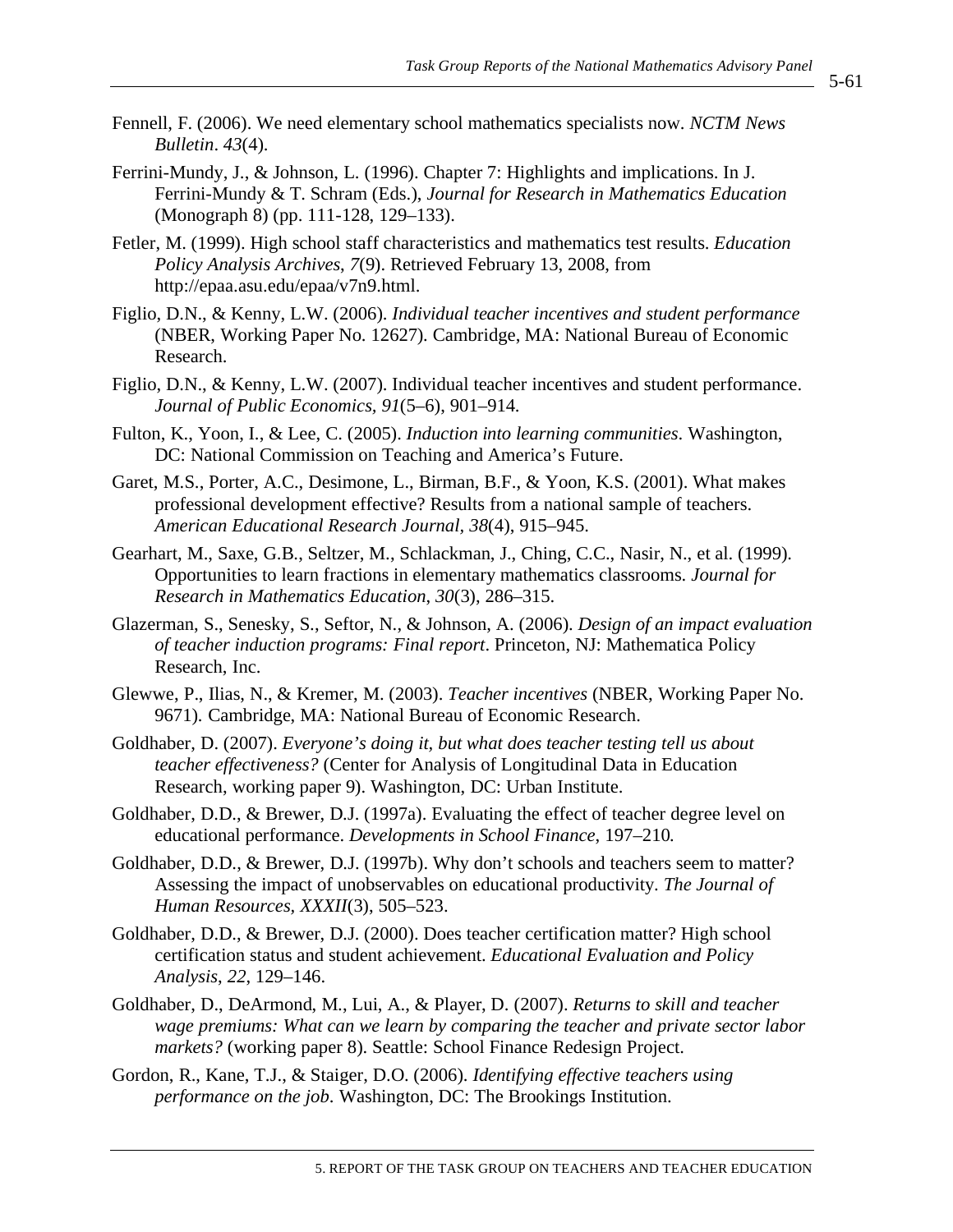- Greenwald, R., Hedges, L., & Laine, R.D. (1996). The effect of school resources on student achievement. *Review of Educational Research*, *66*(3), 361–396.
- Gruber, K.J., Wiley, S.D., Broughman, S.P., Strizek, G.A., & Burian-Fitzgerald, M. (2002). School and staffing survey, 1999-2000: An overview of the data for public, private, public charter, and bureau of India affairs elementary and secondary schools. Washington, DC: U.S. Department of Education. Retrieved on November 1, 2007 from http://nces.ed.gov/pubsearch/pubsinfo.asp?pubid=2002313.
- Hanushek, E. (1986). The economics of schooling—production and efficiency in public schools. *Journal of Economic Literature*, *24*(3), 1141–1178.
- Hanushek, E. (1989). The impact of differential expenditures on school performance. *Educational Researcher*, *18*(4), 45–51, 62.
- Hanushek, E., Kain, J.F., & Rivkin, S.J. (2004). Why public schools lose teachers. *The Journal of Human Resources*, *39*(2), 326–354.
- Harbison, R.W., & Hanushek, E.A. (1992). *Educational performance of the poor: Lessons from rural northeast Brazil* (pp. 81–177). Washington, DC: World Bank.
- Harris, D.N., & Sass, T.R. (2007a). *The effects of NBPTS-certified teachers on student achievement.* (National Center for Analysis of Longitudinal Data in Education Research, working paper #4). Washington, DC: Urban Institute.
- Harris, D.N., Sass, T.R. (2007b). *Teacher training, teacher quality and student achievement.* (National Center for Analysis of Longitudinal Data in Education Research: working paper #3). Washington, DC: Urban Institute.
- Hawkins, E.F., Stancavage, F.B., & Dossey, J.A. (1998). *School Policies and Practices Affecting Instruction in Mathematics: Findings From the National Assessment of Educational Progress.* Washington, DC: National Center for Educational Statistics.
- Hedges, L.V., Laine, R., & Greenwald, R. (1994). An Exchange: Part I: Does money matter? A meta-analysis of studies of the effects of differential school input on student outcomes. *Educational Researcher*, *23*(3), 5–14.
- Hill, H.C., Ball, D.L., & Schilling, S.G. (in press). Unpacking "pedagogical content knowledge": Conceptualizing and measuring teachers' topic-specific knowledge of students. *Journal for Research in Mathematics Education.*
- Hill, H.C., Rowan, B., & Ball, D.L. (2005). Effects of teachers' mathematical knowledge for teaching on student achievement. *American Educational Research Journal, 42*, 371–406.
- Horowitz, S.H., Fuchs, L., & Clarke, B. (2006*). [Written comments to the national mathematics advisory panel.] 1-3*. Retrieved on September 1, 2007 from http://www.ed.gov/about/bdscomm/list/mathpanel/3rd-meeting/presentations/ wendorf.james.public.pdf.
- Inge, V. (2002, September 20). A Virginia forum: Moving from teacher leaders to mathematics teacher specialist: Notes from the Virginia mathematics & science coalition forum.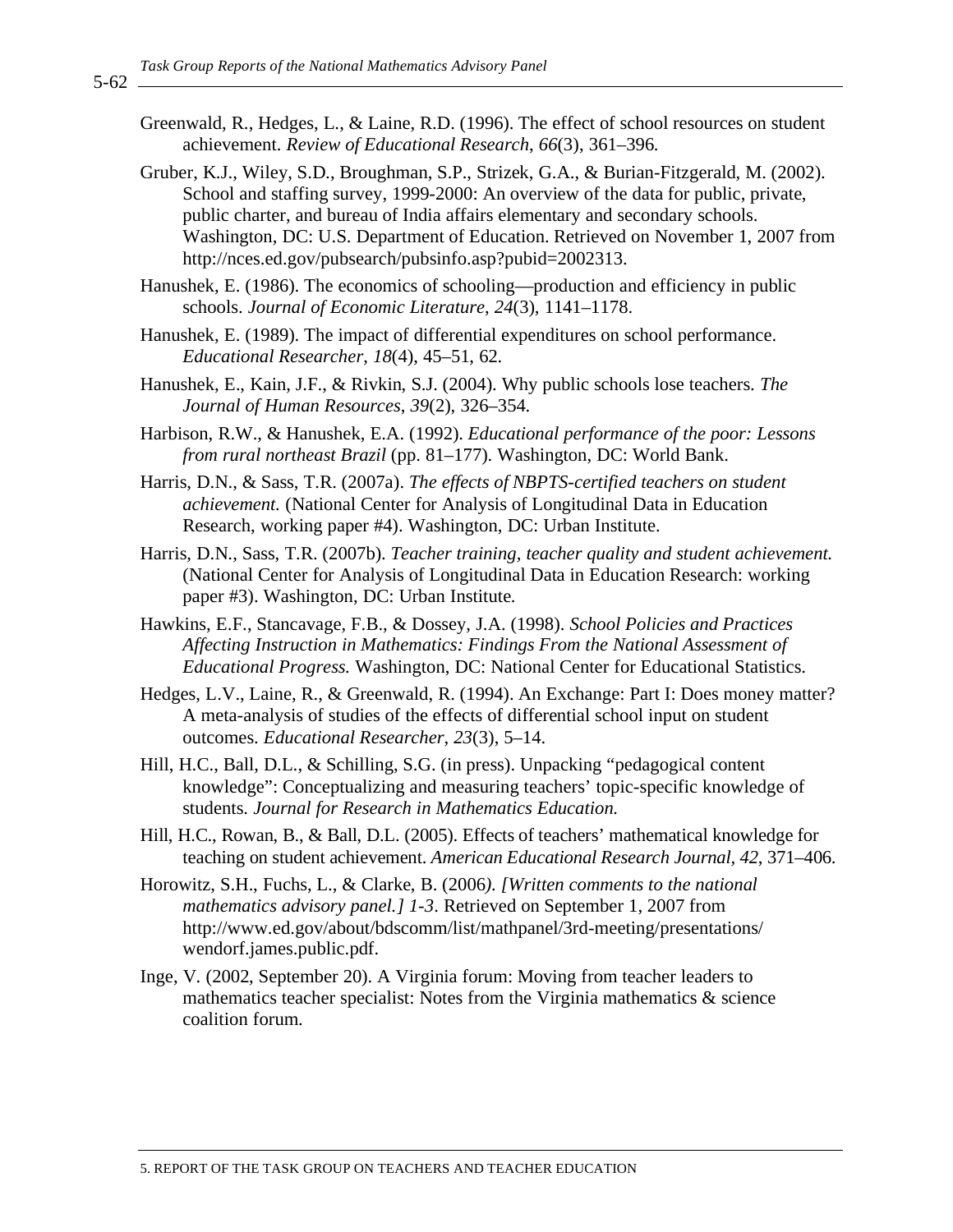- 5-63
- Ingersoll, R.M., (2000). Turnover among mathematics and science teachers in the U.S. Retrieved on October 1, 2007 from http://repository.upenn.edu/gse\_pubs/96.
- Ingersoll, R.M., & Kralik, J.M. (2004). *The impact of mentoring on teacher retention: What the research says*. Denver: Education Commission of the States.
- Jacob, B.A., & Lefgren, L. (2002). The impact of teacher training on student achievement: Quasi-experimental evidence from school reform efforts in Chicago. *The Journal of Human Resources, 39*(1), 50–79.
- Kagan, D.M. (1992). Professional growth among pre-service and beginning teachers. *Review of Educational Research, 62*(2), 129–169.
- Kane, T.J., Rockoff, J.E., & Staiger, D.O. (2006). What does certification tell us about teacher effectiveness? Evidence from New York City. Retrieved on October 1, 2007 from http://www.dartmouth.edu/~dstaiger/Papers/nyc%20fellows%20march%202006.pdf.
- Karges-Bone, L., Collins, F.J., & Maness, E. (2002). Last place is a fine place to begin. *Journal of Staff Development, 23*(2), 24–48.
- Kemis, M., Heiting, T., Spitzli, J., & Lang, E. (2003). 2002 Iowa mathematics and science needs assessment: A study of Iowa teachers, superintendents, AEA mathematics and science coordinators, and higher education faculty. Research Institute for Studies in Education, Iowa State University: Iowa Department of Education.
- King Rice, J. (2003). The incidence and impact of teacher professional development: Implications for education productivity. In M.L. Plecki, & D.H. Monk (Eds.), *School finance and teacher quality: Exploring the connections* (pp. 111–136). Larchmont, NY: Eye on Education, Inc.
- Koehler, M.J., & Lehrer, R. (1998). Designing a hypermedia tool for learning about children's mathematical cognition. *Journal of Educational Computing Research, 18*(2), 123–145.
- Krueger, A.B., (1999). Experimental estimates of education production functions. *Quarterly Journal of Economics*. *114,* 497–532.
- Laczko-Kerr, I., & Berliner, D.C. (2002). The effectiveness of "Teach for America" and other under-certified teachers on student academic achievement: A case of harmful public policy. *Education Policy Analysis Archives, 10*(37). Retrieved July 25, 2007 from http://epaa.asu.edu/epaa/v10n37/.
- Ladd, H. (1999). The Dallas school accountability and incentive program: An evaluation of its impacts on student outcomes. *Economics of Education Review*, *18*(1), 1–16.
- Lankford, H., Loeb, S., & Wyckoff, J. (2002). Teacher sorting and the plight of urban schools: A descriptive analysis. *Educational Evaluation and Policy Analysis, 24*(1), 37–62.
- Larson, J.C. (2000). The role of teacher background and preparation in students' algebra success. Rockville, MD: Office of Shared Accountability, Montgomery County Public Schools.
- Lavy, V. (2002). Evaluating the effect of teachers' group performance incentives on pupil achievement. *Journal of Political Economy 110*(6), 1286–1316.
- Lavy, V. (2004). *Performance pay and teachers' effort, productivity and grading ethics*. Working paper 10622. Cambridge: National Bureau for Economic Research.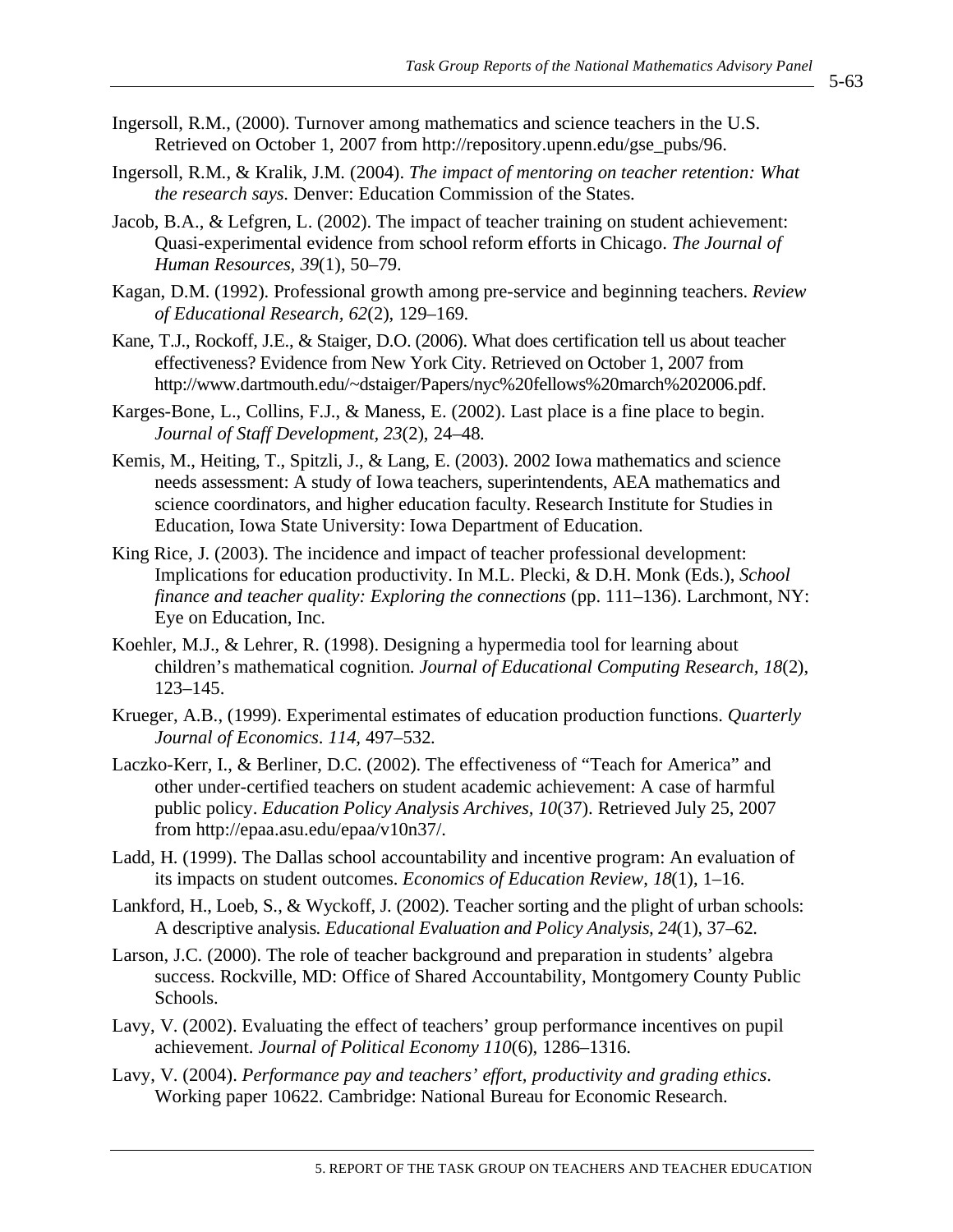- Learning Mathematics for Teaching Project (2006). *Technical materials on the number and operations content knowledge measure*. Ann Arbor, MI: Author.
- Levine, A. (2006). *Educating school teachers*. Washington, DC: The Education Schools Project.
- Loeb, S., & Page, M. (2000). Examining the link between teacher wages and student outcomes: The importance of alternative labor market opportunities and non-pecuniary variation. *Review of Economics and Statistics, 82*(3), 393–408.
- Lopez, A., Lash, A., Schaffner, M., Shields, P., & Wagner, M. (2004). *Report of research on the impact of beginning teacher induction on teacher quality and retention*. Menlo Park, CA: SRI International.
- Mandeville, G.K., & Liu, Q.D. (1997). The effect of teacher Certification and task level on mathematics achievement. *Teaching and Teacher Education, 13,* 397–407.
- Marvel, J., Lyter, D.M., Peltola, P., Strizek, G.A., & Morton, B.A. (2006). Teacher attrition and mobility: Results from the 2004–05 teacher follow-up survey (NCES 2007-307). Washington, DC: U.S. Department of Education, National Center for Education Statistics.
- Maryland State Department of Education (2001). *Keys to Math Success: A Report from the Maryland Mathematics Commission*. Baltimore: Author.
- McDevitt, T.M., Troyer, R., Ambrosio, A.L., Heikkinen, H.W., & Warren, E. (1995). Evaluating prospective elementary teachers' understanding of science and mathematics in a model preservice program. *Journal of Research in Science Teaching, 32*(7), 749–775.
- McGinnis, J.R., Parker, C., & Graeber, A.O. (2004). A cultural perspective of the induction of five reform-minded beginning mathematics and science teachers. *Journal of Research in Science Technology, 41,* 720–747.
- McGrath, C., & Rust, J. (2002). Academic achievement and between-class transition time for self-contained and developmental upper-elementary classes. *Journal of Instructional Psychology, 29*(1), 40–43.
- Miller, J.W., McKenna, M.C., & McKenna, B.A. (1998). A comparison of alternatively and traditionally prepared teachers. *Journal of Teacher Education, 49*(3), 165–177.
- Miller B., Moon, J., & Elko, S. (2000). *Teacher leadership in mathematics and science: Casebook and facilitators guide*. Portsmouth, NH: Heinemann.
- Monk, D.H. (1992). Education productivity research: An update and assessment of its role in education finance reform. *Educational Evaluation and Policy Analysis*, *14*(4), 307–332.
- Monk, D.H. (1994). Subject area preparation of secondary mathematics and science teachers and student achievement. *Economics of Education Review*, *13,* 125–145.
- Monk, D.H., & King, J.A. (1994). Multilevel teacher resource effects on pupil performance in secondary mathematics and science: The case of teacher subject-matter preparation. In R.G. Ehrenberg (Ed.), *Choices and consequences: Contemporary policy issues in education* (pp. 29–58). Ithaca, NY: ILR Press.
- Moon, J. (2002). Guest editorial: Why research has a role with teachers. *American Journal of Undergraduate Research*, *1*(3).

5-64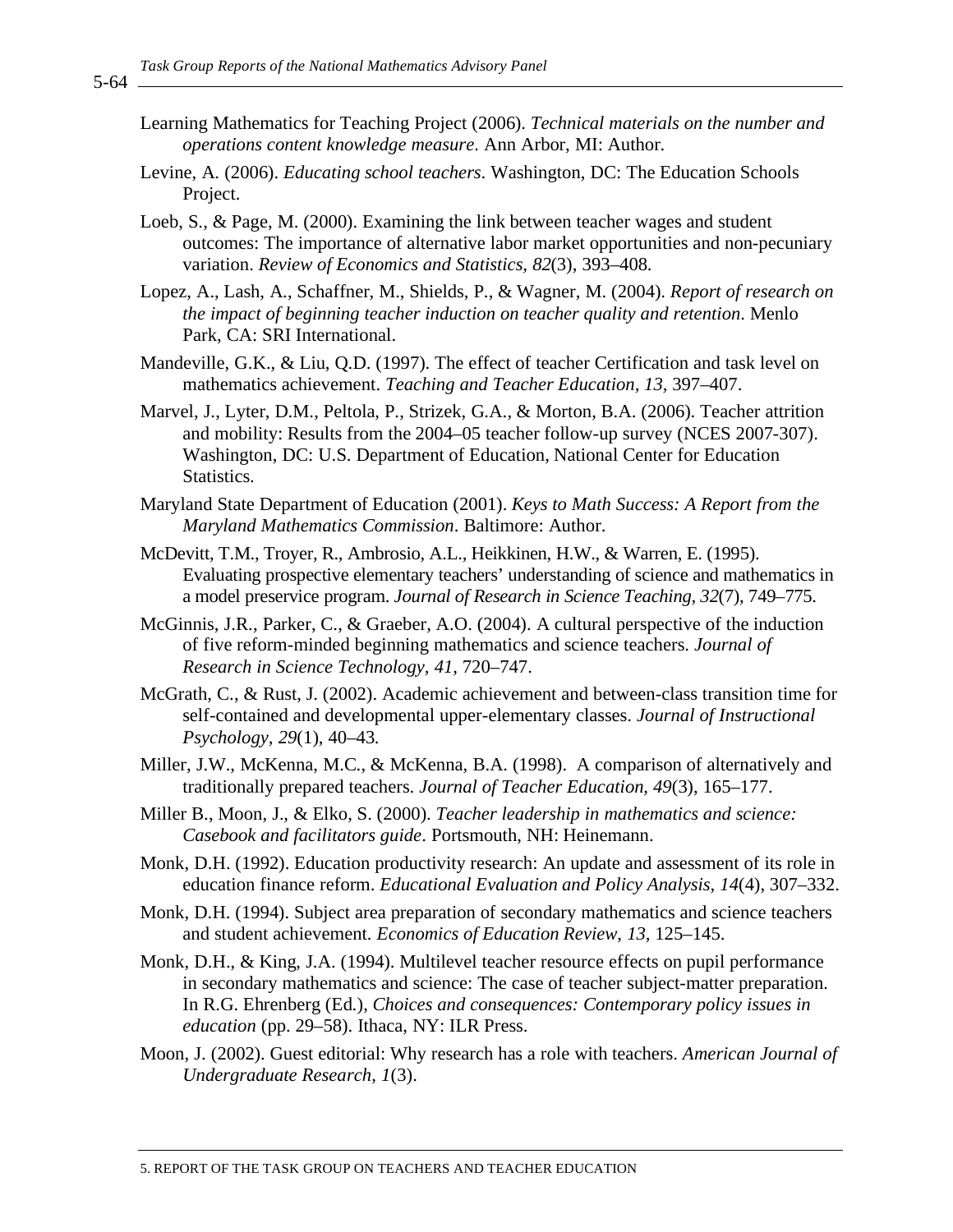- Mullens, J.E., Murnane, R.J., & Willett, J. (1996). The contribution of training and subject matter knowledge to teaching effectiveness: A multilevel analysis of longitudinal evidence from Belize. *Comparative Education Review*, *40,* 139–157.
- Muralidaran, K., & Sundararaman, V. (2006). *Teacher incentives in developing countries: Experimental evidence from India*. Boston: Department of Economics, Harvard University.
- National Center for Research on Teacher Learning (1991). *Findings from the teacher education and learning to teach study: Final report.* East Lansing, MI: The National Center for Research on Teacher Learning.
- National Commission on Mathematics and Science Teaching for the 21st Century. (2000). *Before it's too late: A report from the National Commission on Mathematics and Science Teaching for the 21st Century*. Washington, DC: U.S. Department of Education.
- National Commission on Teaching and America's Future. (2003). *No dream denied: A pledge to America's children*. Washington, DC: Author.
- National Council of Teachers of Mathematics (2000). P*rinciples and standards for school mathematics*. Reston, VA: Author.
- National Council of Teachers of Mathematics (2002). *Induction and mentoring of new teachers*. Retrieved July 31, 2007, from www.nctm.org/about/content.aspx?id=6362.
- National Research Council, Center for Education, Division of Behavioral and Social Sciences and Education (2001). *Adding it up: Helping children learn mathematics*. J. Kilpatrick, J. Swafford, & B. Findell (Eds.). Mathematics learning study committee. Washington DC: National Academy Press.
- Noell, G.H. (2006). *Annual report of value added assessment of teacher preparation*. Baton Rouge, LA: Louisiana State University.
- Nye, B., Konstantopoulos, S., & Hedges, L.V. (2004). How large are teacher effects? *Educational Evaluation and Policy Analysis*, *26*(3), 237–257
- Ohanian, S. (1998). *Tiger in the children's garden: The Exxon education foundation K–3 mathematics specialist*. Dallas: Exxon Educational Foundation.
- Podgursky, M., & Springer, M. (in press). Teacher performance pay. A review. *Journal of Policy Analysis and Management.*
- Raymond, M., Fletcher, S., & Luque, J. (2001). *Teach for America: An evaluation of teacher differences and student outcomes in Houston, Texas*. Stanford, CA: CREDO.
- Reed, D., Rueben, K.S., & Barbour, E. (2006). *Retention of new teachers in California*. San Francisco: Public Policy Institute of California.
- Reys, B.J., & Fennell, F. (2003). *Who should lead mathematics instruction at the elementary school level? A case for mathematics specialists*. Reston, VA: National Council of Teachers of Mathematics.
- Richards, C.E., & Sheu, T.M. (1992). The South Carolina school incentive reward program: A policy analysis. *Economics of Education Review*, *11,* 1, 71–86.
- Rivkin, S.G., Hanushek, E.A., & Kain, J.F. (2005). Teachers, schools, and academic achievement. *Econometrica*, *73*(2), 417–458.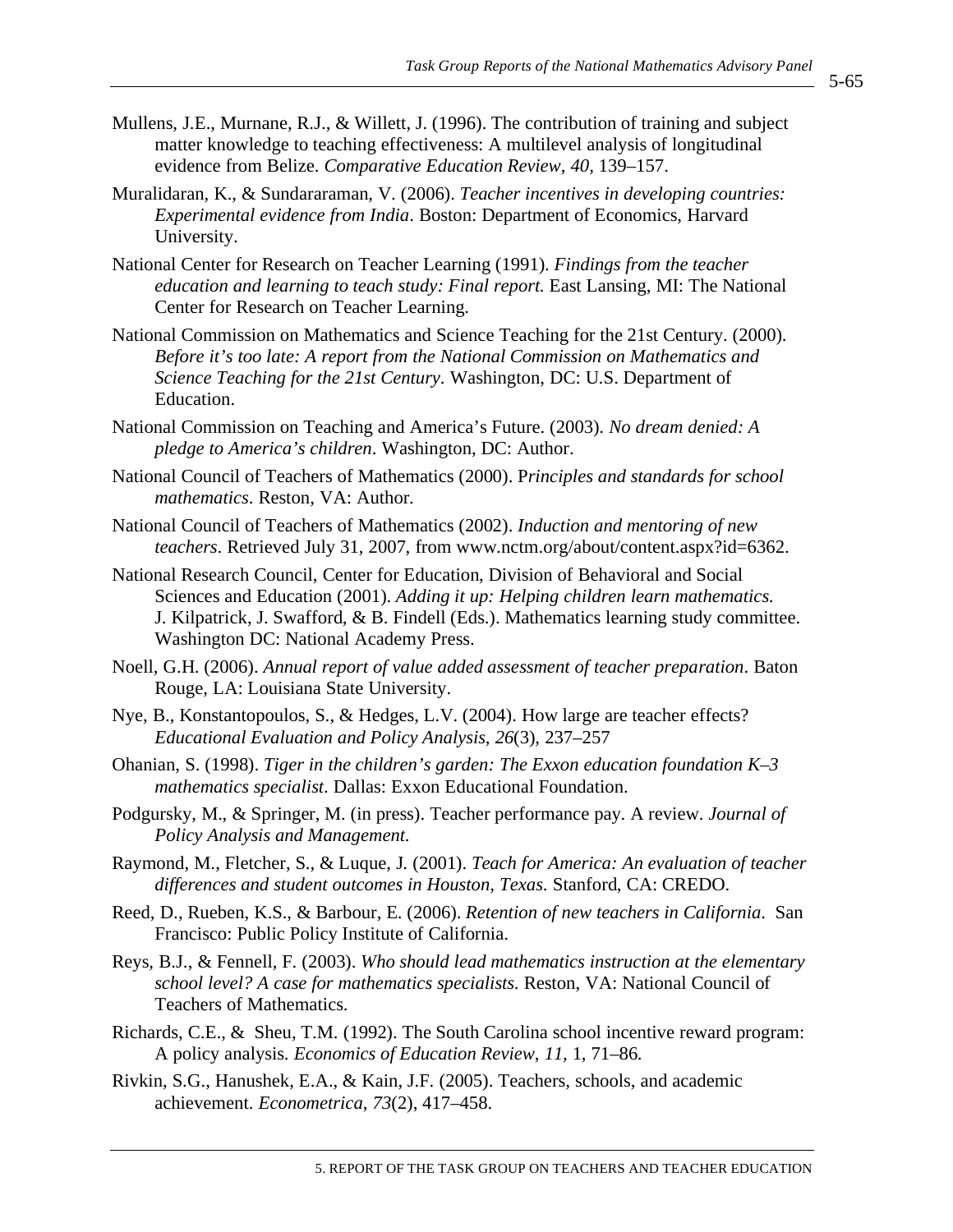- Romney, M. (2007). *The governor's budget recommendation, house 2, fiscal year 2007: Education reform #10, section 50, chapter 74B.* Retrieved on August 13, 2007 from http://www.mass.gov/bb/fy2007h1/2007outsec/.
- Rowan T.E., & Campbell, P.F. (1995). *School-based mathematics specialists providing on site support for instructional reform in urban mathematics classrooms. The project impact model*. Arlington, VA: National Science Foundation. Retrieved on November 1, 2007 from http://eric.ed.gov/ERICDocs/data/ericdocs2sql/content\_storage\_01/0000019b/80/ 14/8a/49.pdf.
- Rowan, B., Chiang, F., & Miller, R.J. (1997). Using research on employees' performance to study the effects of teachers on students' achievement. *Sociology of Education*, *70,* 256–284.
- Rowan, B., Correnti, R., & Miller, R.J. (2002). What large-scale survey research tells us about teacher effects on student achievement: Insights from the *prospects* study of elementary schools. *Teachers College Record*, *104,* 1525–1567.
- Ruehl, S., & Wray, J. (2006). PreK–8 and 9–12 Maryland LEA mathematics specialist survey. Ellicott City, MD: Howard County Public School System.
- Sanders, W., & Rivers, J. (1996) *Cumulative and residual effects of teachers on future student academic achievement.* Knoxville, TN: University of Tennessee Value-Added Research and Assessment Center.
- Santibáñez, L., Martínez, J.F., Datar, A., McEwan, P.J., Setodji, C.M., & Basurto-Dávila, R. (2007). *Breaking ground: Analysis of the assessment system and impact of Mexico's teacher incentive program "carrera magisteria."* Santa Monica, CA: RAND Education.
- Saxe, G.B., Gearhart, M., & Nasir, N.S. (2001). Enhancing students' understanding of mathematics: A study of three contrasting approaches to professional support. *Journal of Mathematics Teacher Education, 4*(1), 55–79.
- Sconiers, S. (1991). The UCSMP elementary mathematics specialist project. In I. Wirszup, & R. Streit (Eds.), Developments in school mathematics education around the world. *Teaching Children Mathematics, Vol. 2,* 58, 253–260.
- Sheehan, D.S., Marcus, M. (1978). Teacher performance on the national teachers examination and student mathematics and vocabulary achievement. *The Journal of Educational Research*, *71*(3), 134–136.
- Slotnik, W., Smith, M.D., Glass, R.J., Helms, B.J., & Ingwerson, D.W. (2004). *Catalyst for change: Pay for performance in Denver. Final report*. Denver: Community Training and Assistance Center.
- Strizek, G.A., Pittsonberger, J.L., Riordan, K.E., Lyter, D.M., & Orlofsky, G.F. (2006). Characteristics of schools, districts, teachers, principals, and school libraries in the United States: 2003–04 schools and staffing survey (NCES 2006-313 Revised). Washington, DC: U.S. Department of Education, National Center for Education Statistics.
- Tatto, M.T., Nielsen, H.D., Cummings, W., Kularatha, N.G., & Dharmadasa, K.H. (1993). Comparing the effectiveness and costs of different approaches for educating primary school teachers in Sri Lanka. *Teaching and Teacher Education, 9*(1), 41–64.